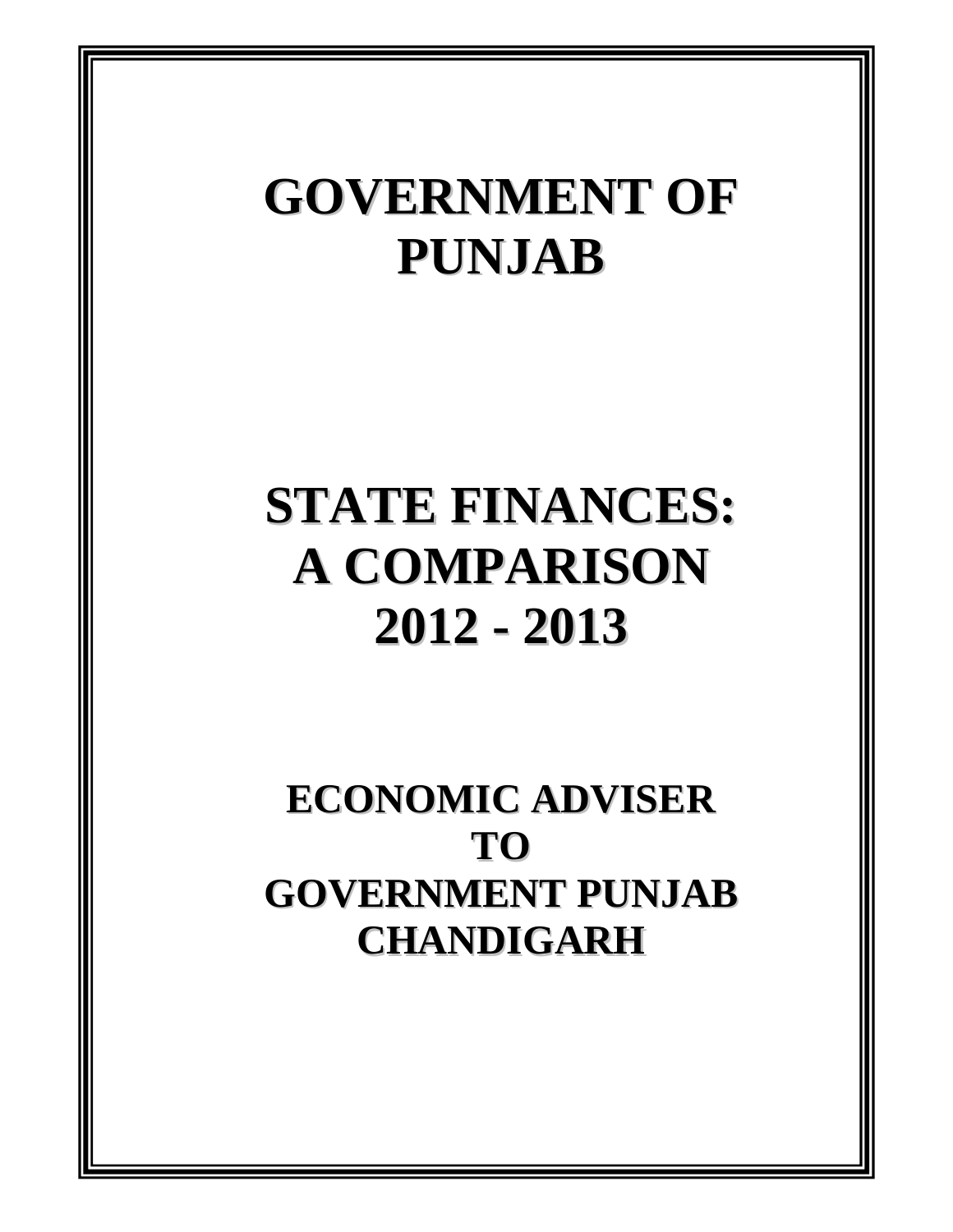#### **PREFACE**

Budget related basic statistics have an important role in policy decisions. The present brochure "State Finances: A Comparison 2012-13" presents some of the basic statistics relating to revenue receipts and revenue expenditure of all the states in India. In this brochure an attempt has been made to compare the revenue receipts from various sources and revenue expenditure incurred on developmental and non-developmental activities during the year 2009-10 and 2010-11(Accounts), 2011-12(Revised Estimates) and 2012-13(Budget Estimates) .The budgetary data used in this report is taken from the Punjab State's Budget Documents and Reserve Bank of India's Publication "State Finances: A study of Budgets of 2012-13".

 Basic information and initial draft of this report has been prepared by Smt. Santosh Kumari Statistical Assistant and Smt. Gursharan Kaur Assistant Research Officer under the supervision of Smt. Chanchal Bala, Research Officer.

 This report has been edited, amended and finalized by Smt. Kuldeep Kaur, Joint Director.

CHANDIGARH MOHAN LAL SHARMA Dated: - 15-1-2015 Economic Adviser to Govt.Punjab.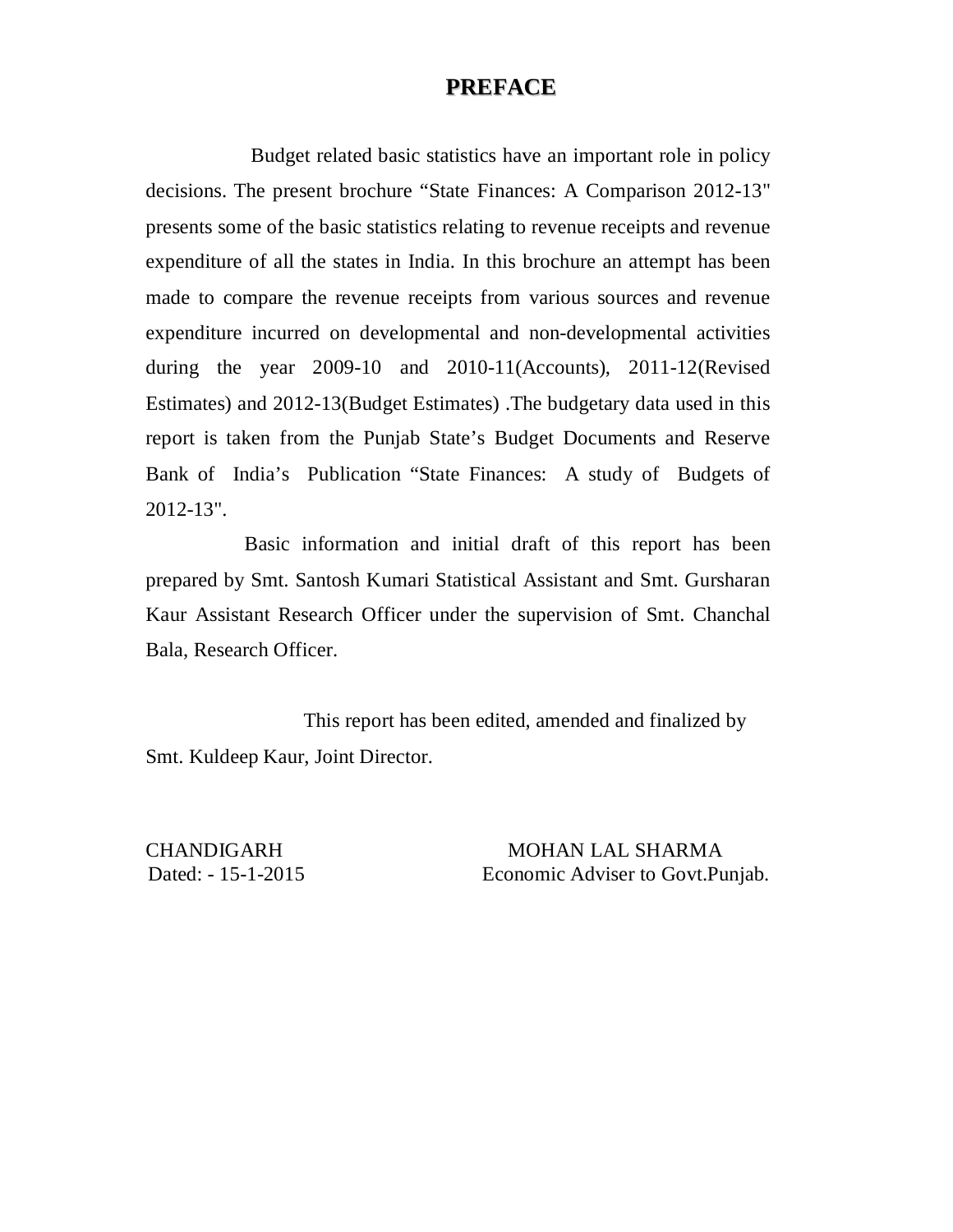# **CONTENTS**

| Table No. | Particulars | Page No. |
|-----------|-------------|----------|
|           |             |          |

# **CHAPTER –I**

# **Budgetary Statistics of State Govt. 1-9**

| 1.7 Ratio of State Taxes to Gross State Domestic Product at |  |
|-------------------------------------------------------------|--|
|                                                             |  |

# **CHAPTER-2**

# **Tax Revenue of State Governments 10-48**

| 2.1  |                                                             |  |
|------|-------------------------------------------------------------|--|
| 2.2  |                                                             |  |
| 2.3  |                                                             |  |
| 2.4  |                                                             |  |
| 2.5  |                                                             |  |
| 2.6  |                                                             |  |
| 2.7  |                                                             |  |
| 2.8  |                                                             |  |
| 2.9  | Share of Tax Revenue to Total Revenue in States 43-43       |  |
| 2.10 | Share of Non-Tax Revenue to Total Revenue in States 44-44   |  |
|      | 2.11 Share of Land Revenue to Total Revenue in states 45-45 |  |
|      |                                                             |  |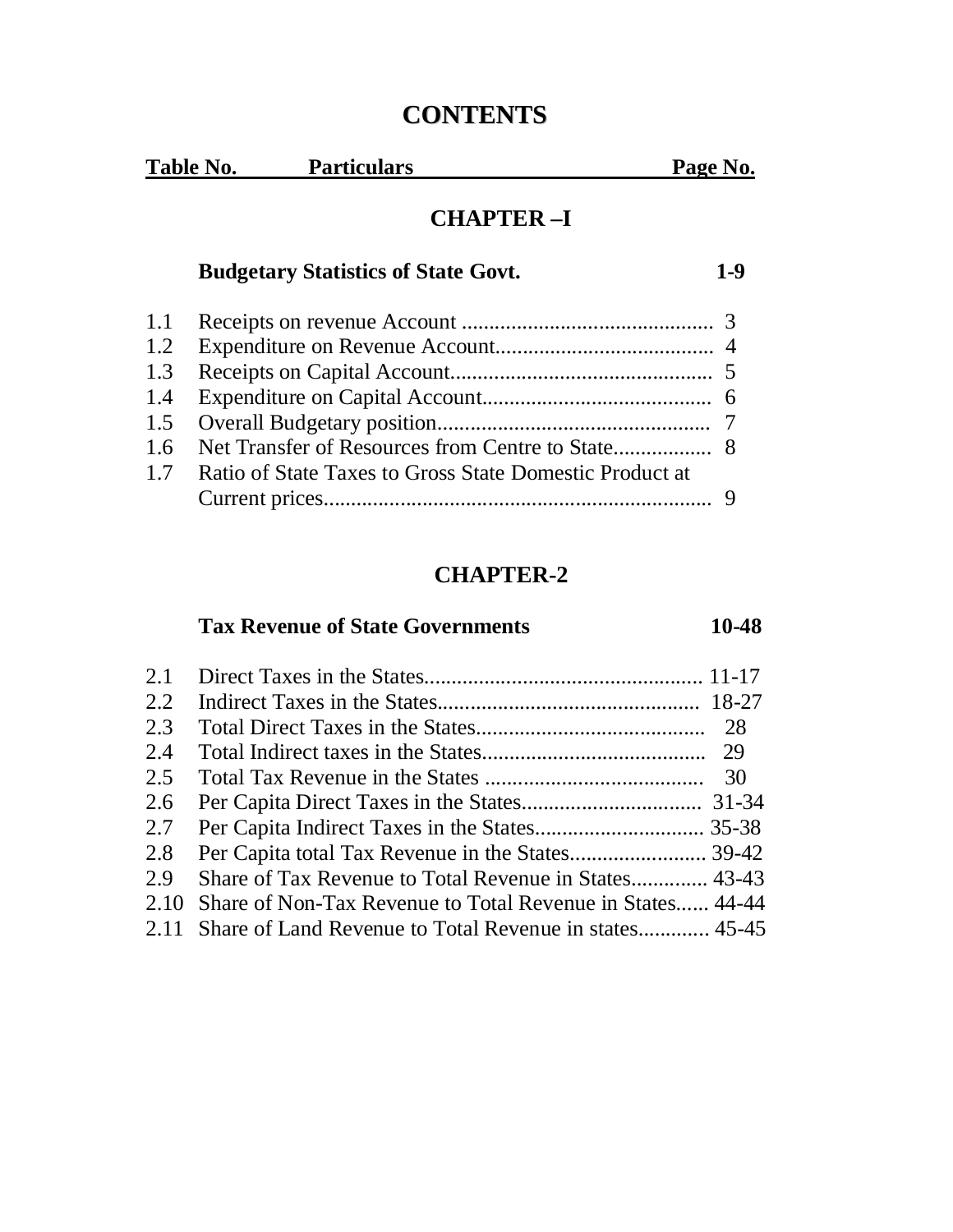# **CHAPTER-3**

# **Development and Capital Expenditure of States 46-80**

| 3.3 Share of Developmental Expenditure to total Expenditure |  |
|-------------------------------------------------------------|--|
|                                                             |  |
| 3.4 Share of Non-Developmental Expenditure to total         |  |
|                                                             |  |
|                                                             |  |

# **CHAPTER – 4**

#### **Income & Expenditure of Zila Parishads and 81-84 Improvement Trusts.**

| 4.3 Income and Expenditure of Improvement Trust in Punjab 84 |  |
|--------------------------------------------------------------|--|

# **CHAPTER 5**

#### **Banks and Debt position of States 85-90**

| 5.1 |                                                          |  |
|-----|----------------------------------------------------------|--|
| 5.2 | State wise Distribution of Offices, Deposits and Bank    |  |
|     |                                                          |  |
| 5.3 | State wise percentage of Credit to Deposits of Scheduled |  |
|     |                                                          |  |
| 5.4 |                                                          |  |
| 5.5 |                                                          |  |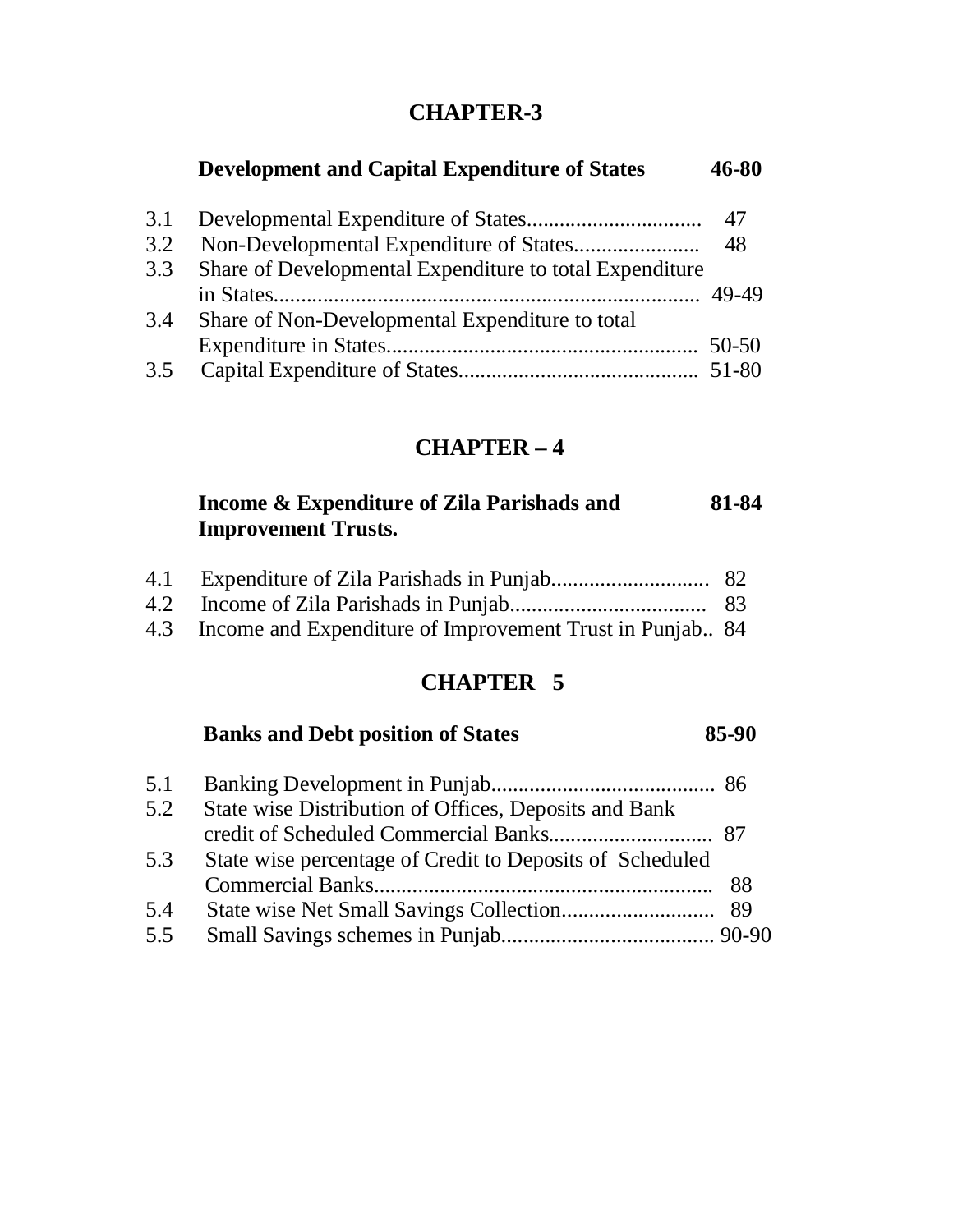# **Chapter-1 Budgetary Statistics of the State Government**

# **1. Revenue Receipts:**

- The Receipts of Revenue Account which were Rs.22156.58 crore in 2009-10(A) increased to Rs.27608.47 crore in 2010-11(A) showing a an increase of 24.61%.
- Out of the total Receipts of the Revenue Account, Tax & Non Tax Revenue constitutes a dominant proportion of the budget which was 79.85% in 2009-10(A) and 80.26% in 2010-11(A).
- Share of transfer of resources from the centre in the form of State's Share in Central Taxes and grants were 20.15% and 19.74% during 2009-10 and 2010-11(A).

# **2. Revenue Expenditure**:

- Expenditure on Revenue Account was Rs. 27407.94 crore during 2009-10(A) and Rs. 32897.18 crore during 2010-11(A), thus showing an increase of 20.03%.
- The maximum share of the Revenue Expenditure was on Pension and Miscellaneous General Services 26.83% followed by Interest Payments and Servicing of Debt 18.28%. 13.30% of expenditure was incurred on Education Sports & Arts during the year 2009-10(A).

# **3. Capital Receipts:**

 Capital Account Receipts, which play a vital role in creating Capital Assets in the State, stand at Rs. 7472.63 crore in 2009-10(A) which decreased to Rs. 7322.11 crore in 2010-11(A) showing an decrease of 2.01%.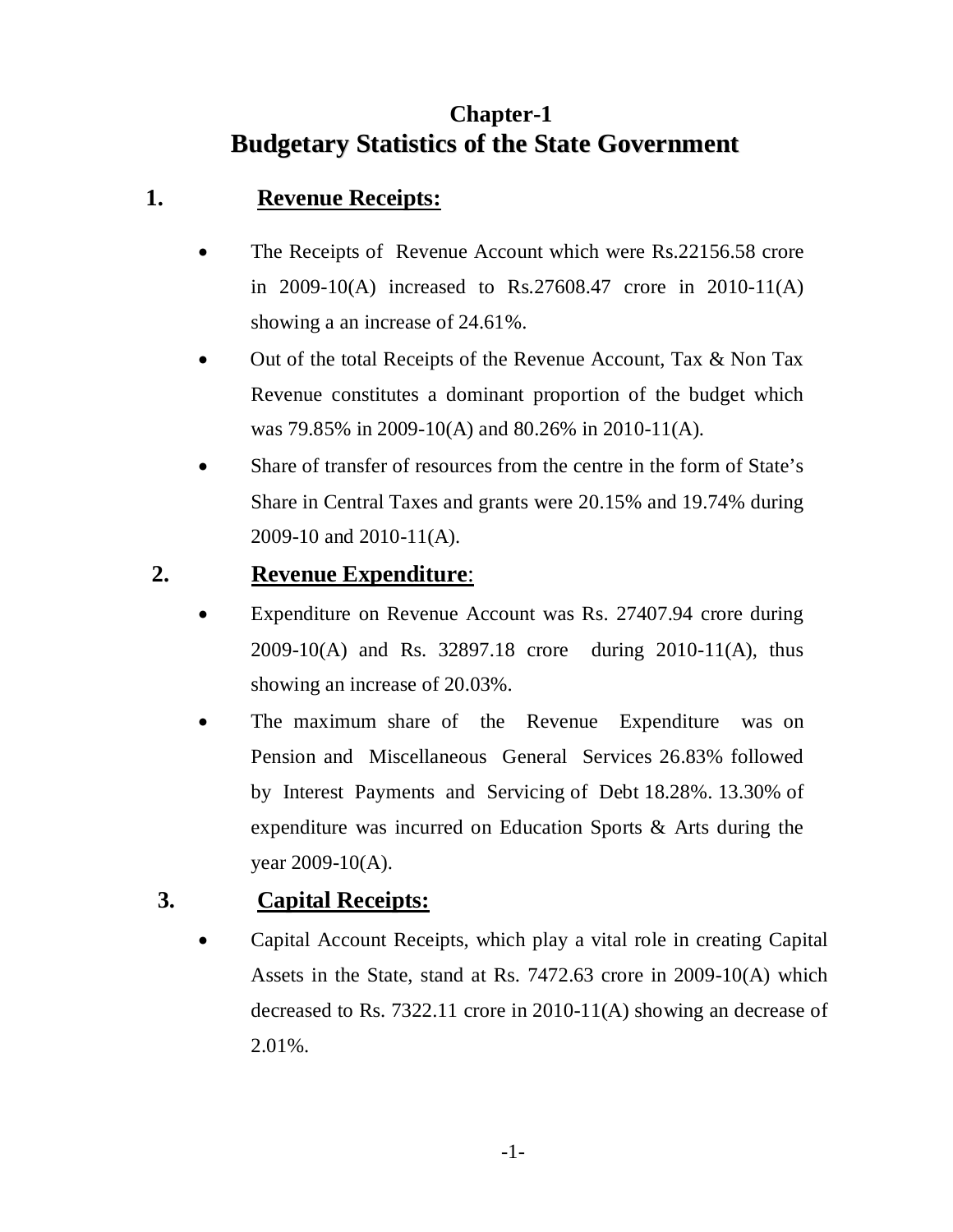Net loans from the centre were Rs. (-)102.57 in 2009-10(A) and 7.62 crore in 2010-11(A).

#### **4. Capital Expenditure:**

 The Capital Expenditure during 2009-10(A) was Rs. 2195.25 crore. This was Rs. 2452.49 crore for the year 2010-11(A) showing a increase of 11.72% over the previous year. The maximum share of Capital Expenditure goes to Capital Account of Economic Services which was 61.10% in 2009-10(A) and 62.62% in 2010-11(A).

### **5. Overall Budgetary Position:**

The overall budgetary position reveals the increase or decrease in cash balance.

- The deficit of Revenue Account increased from Rs.(-)5251.36 crore in 2009-10(A) to Rs.(-)5288.71 crore in 2010-11(A).
- The Capital Account surplus was Rs. 5277.35 crore during 2009- 10(A) and Rs.4869.62 crore during 2010-11(A).
- The overall budgetary position shows the surplus of Rs. 25.99 crore during 2009-10(A) and Rs.(-)419.09 crore during 2010-  $11(A)$ .

### **6. Net Transfer of resources:**

Resources from the centre to the State are transferred in the form of (a) share of central taxes and duties (b) plan and non-plan grants and (c) plan & non plan loans. The net flow of resources from the centre to the State was of the order of Rs 4137.19 crore during 2009-10 (A) and Rs. 5238.15 crore during 2010-11 (A).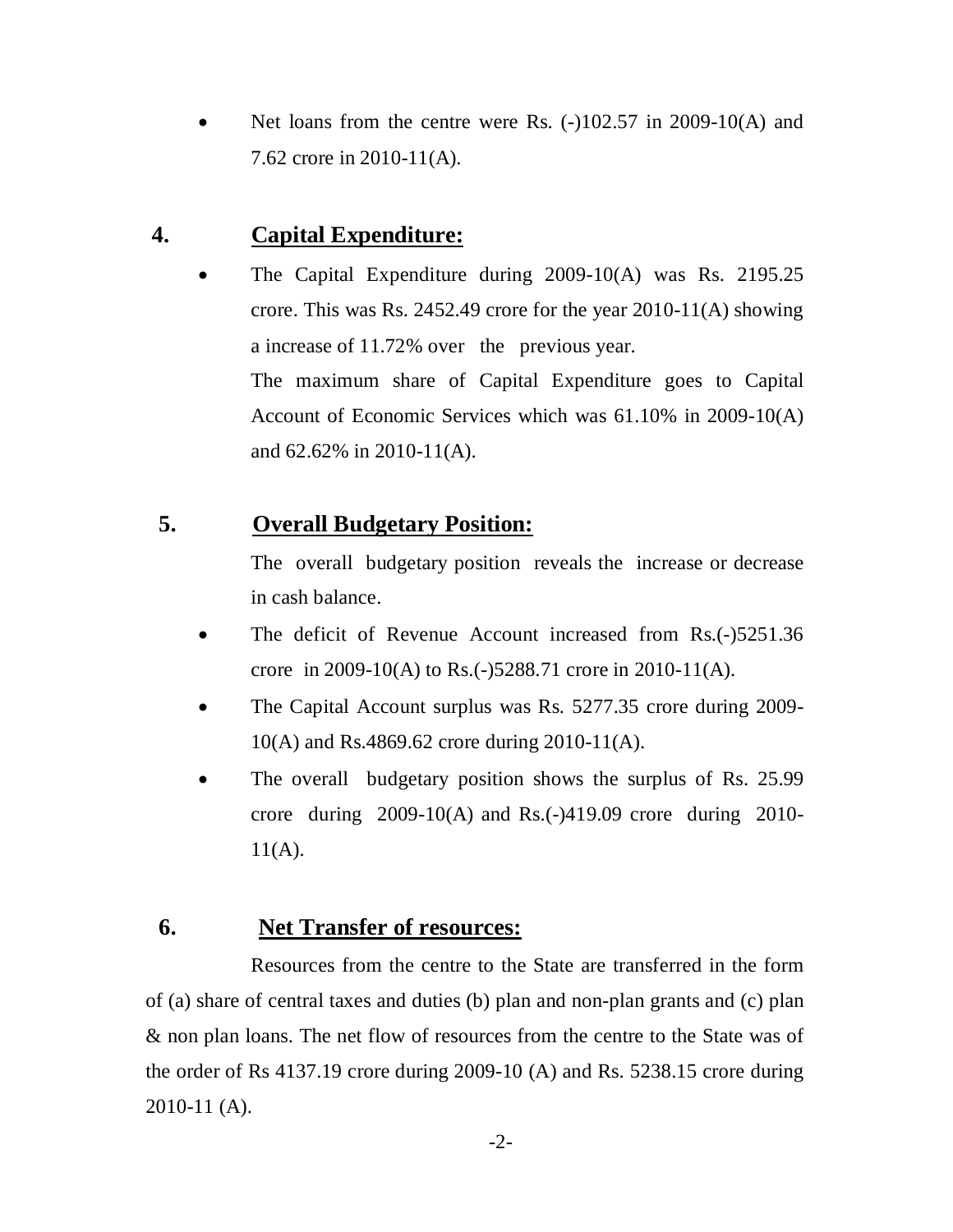| <b>Source</b>                                               | 2009-10(A)   | $2010-11(A)$ | 2011-12(RE) | 2012-13(BE) |
|-------------------------------------------------------------|--------------|--------------|-------------|-------------|
|                                                             |              |              |             |             |
| 1                                                           | $\mathbf{2}$ | 3            | 4           | 5           |
| I.Share of Central Taxes(i+ii)                              | 2144.10      | 3050.87      | 3521.00     | 4202.15     |
| i) Income Tax                                               | 491.53       | 630.15       | 727.61      | 830.67      |
| ii)Union Excise Duty*                                       | 1652.57      | 2420.72      | 2793.39     | 3371.48     |
| II.State Taxes(a+b)                                         | 12039.48     | 16828.18     | 20310.00    | 23842.00    |
| a) Direct Taxes (Land Revenue)                              | 15.31        | 19.24        | 19.00       | 20.00       |
| b)Indirect Taxes (1 to 8)                                   | 12024.17     | 16808.94     | 20291.00    | 23822.00    |
| 1) State Excise Duty                                        | 2100.92      | 2373.07      | 3250.00     | 3800.00     |
| 2) Sales Tax                                                | 7577.49      | 10016.91     | 11911.00    | 14213.00    |
| i)Central Sales Tax                                         | 7577.49      | 374.49       | 445.00      | 690.53      |
| ii) General Sales Tax                                       |              | 9642.42      | 11466.00    | 13522.47    |
| 3)Stamps                                                    | 1254.09      | 1866.42      | 2900.00     | 3375.00     |
| 4) Registration Fee                                         | 296.85       | 452.04       | 0.00        | 0.00        |
| 5) Tax on Vehicles                                          | 554.74       | 653.91       | 800.00      | 864.00      |
| 6) Electricity Duty                                         | 230.13       | 1422.90      | 1400.00     | 1540.00     |
| 7) Entertainment Tax                                        | 1.20         | 2.88         | 10.00       | 30.00       |
| 8) Other Taxes and Duties                                   | 8.75         | 20.81        | 20.00       | 0.00        |
| <b>Commodities and Services</b>                             |              |              |             |             |
| III. Non-Taxes Revenue (1to6)                               | 5652.70      | 5330.17      | 3751.52     | 5274.65     |
| 1) Interest Receipts                                        | 164.69       | 169.37       | 174.53      | 182.17      |
| 2) Dividends and Profits                                    | 0.91         | 0.62         | 8.31        | 1.88        |
| 3) General Services                                         | 4889.49      | 4452.34      | 2482.72     | 780.77      |
| 4) Social Services                                          | 223.39       | 257.86       | 297.77      | 335.06      |
| 5) Economic Services                                        | 374.22       | 449.98       | 788.19      | 893.77      |
| 6) Other Fiscal Services                                    | 0.00         | 0.00         | 0.00        | 3081.00     |
| IV. Grants from the Centre (1to 4)                          | 2320.30      | 2399.25      | 3432.52     | 4724.56     |
| 1) Non-Plan Grants                                          | 390.31       | 720.81       | 184.50      | 393.00      |
| 2) For State Plan Scheme                                    | 1279.25      | 954.65       | 1918.64     | 2149.12     |
| 3) For Central Plan Scheme                                  | 38.20        | 64.40        |             | 408.82      |
| 4) For Centrally Sponsored Schemes                          | 612.54       | 659.39       | 1329.38     | 1773.62     |
| V. Additional Resource<br><b>Mobilization</b>               | 0.00         | 0.00         | 0.01        | 0.00        |
| <b>Total Receipts (I to V) on Revenue</b><br><b>Account</b> | 22156.58     | 27608.47     | 31015.05    | 38043.36    |

\* Includes Corporate Tax, other tax **Source: Punjab Budget Documents** on Income and Expenditure, taxes on Wealth, Custom and Services tax.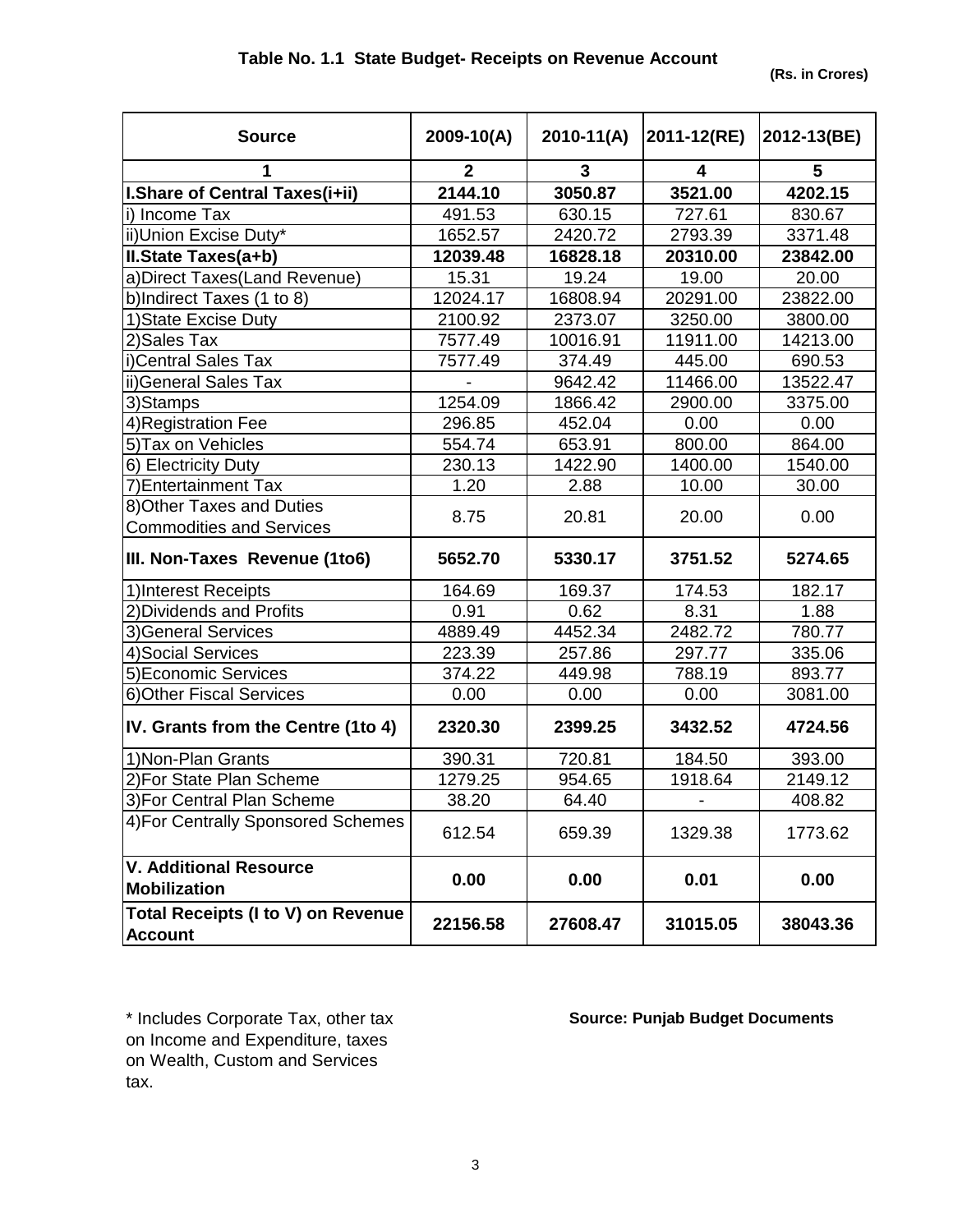#### **Table No. 1.2 State Budget-Expenditure on Revenue Account**

 **(Rs. in Crores)**

| <b>Type of Expenditure</b>                                                      | $2009 - 10(A)$ | 2010-11(A) | 2011-12(RE) | 2012-13(BE) |
|---------------------------------------------------------------------------------|----------------|------------|-------------|-------------|
| 1                                                                               | $\overline{2}$ | 3          | 4           | 5           |
| I.General Service (1 to 5)                                                      | 15525.28       | 18597.74   | 16434.11    | 17218.78    |
| 1. Organs of State                                                              | 274.27         | 335.72     | 560.69      | 480.80      |
| 2. Fiscal Services                                                              | 235.37         | 355.35     | 449.62      | 512.63      |
| 3. Interest Payment and servicing of<br>Debt.                                   | 5010.99        | 5515.11    | 6270.87     | 6724.08     |
| 4.Administrative Services                                                       | 2651.85        | 3281.17    | 4281.41     | 4686.29     |
| 5. Pension and Miscellaneous General<br><b>Services</b>                         | 7352.80        | 9110.39    | 4871.52     | 4814.98     |
| II. Social Service (1 to 8)                                                     | 6217.13        | 7260.85    | 11387.33    | 12454.91    |
| 1. Education, sports, Art and culture                                           | 3645.24        | 4086.06    | 6154.51     | 6509.97     |
| 2. Health and Family Welfare                                                    | 980.66         | 1189.84    | 1692.00     | 2198.38     |
| 3. Water Supply, Sanitation House and<br><b>Urban Development</b>               | 318.34         | 321.69     | 476.51      | 677.86      |
| 4. Information and Broadcasting                                                 | 20.38          | 23.96      | 37.00       | 41.50       |
| 5. Welfare of Schedule Caste,<br>Scheduled Tribes and other Backward<br>classes | 112.98         | 239.78     | 644.51      | 541.09      |
| 6. Labour and Labour Welfare                                                    | 91.05          | 109.29     | 161.47      | 188.28      |
| 7. Social Walfare and Nutrition                                                 | 1035.32        | 1273.86    | 2199.32     | 2273.35     |
| 8.Others                                                                        | 13.16          | 16.37      | 22.01       | 24.48       |
| III. Economic Services(1 to9)                                                   | 5218.62        | 6398.93    | 7018.77     | 9890.12     |
| 1. Agriculture and Allied Activities                                            | 736.29         | 1205.99    | 1145.82     | 1416.57     |
| 2. Rural Development                                                            | 102.41         | 117.39     | 194.08      | 642.73      |
| 3. Special Area Programme                                                       | 0.00           | 0.00       | 0.00        | 0.00        |
| 4. Irrigation and Flood Control                                                 | 768.66         | 920.90     | 1165.41     | 1345.12     |
| 5. Energy                                                                       | 2874.67        | 3376.24    | 3208.21     | 4633.21     |
| 6. Industry and Minerals                                                        | 34.54          | 103.21     | 99.90       | 202.75      |
| 7.Transport                                                                     | 459.88         | 508.91     | 580.25      | 619.19      |
| 8.Science, Technology and Environment                                           | 2.21           | 3.43       | 12.32       | 18.41       |
| 9. General Economic Services                                                    | 239.96         | 162.86     | 612.78      | 1012.14     |
| <b>IV.Grants -in-Aid and Contribution</b>                                       | 446.91         | 639.66     | 1759.22     | 1602.86     |
| <b>Total Expenditure on Revenue</b>                                             | 27407.94       | 32897.18   | 36599.43    | 41166.67    |

# **Source:- Punjab Budget Documents**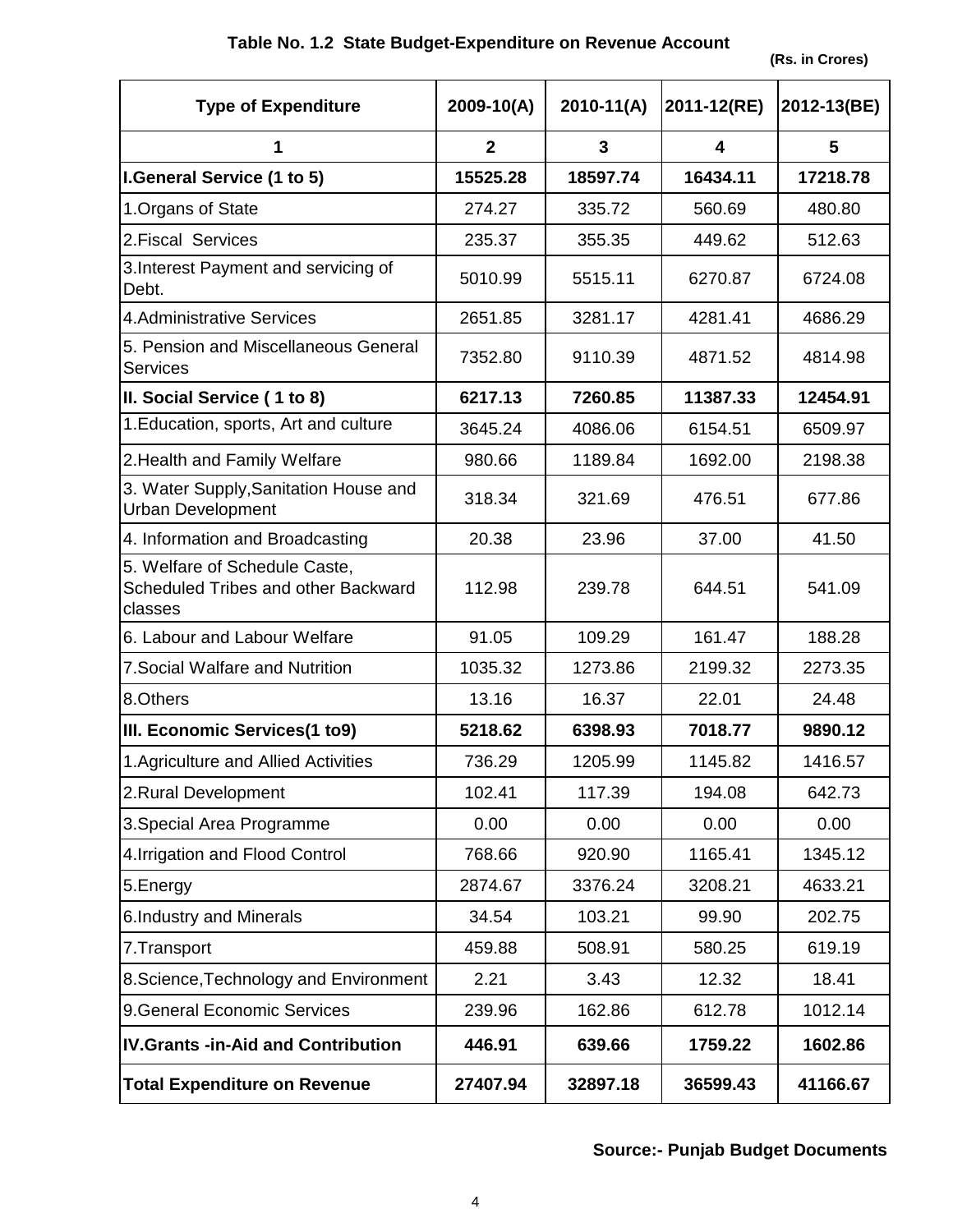|                                                      |                         |            |             | (RS. III Grores) |
|------------------------------------------------------|-------------------------|------------|-------------|------------------|
| <b>Head</b>                                          | $2009 - 10(A)$          | 2010-11(A) | 2011-12(RE) | 2012-13(BE)      |
|                                                      | $\overline{\mathbf{2}}$ | 3          | 4           | 5                |
| I. Market Loan(net)                                  | 4361.07                 | 4529.04    | 8675.02     | 9552.93          |
| II.Small Saving Loan from the Centre                 | 1454.25                 | 520.78     | $-914.25$   | $-2585.20$       |
| III. Provident Funds(net)*                           | 848.81                  | 1174.65    | 1400.00     | 1400.00          |
| IV. Recoveries of Loans and Advances                 | 1276.52                 | 597.90     | 87.66       | 75.20            |
| V. Loan from the Centre (a-b)                        | $-102.57$               | 7.62       | 137.40      | 157.81           |
| a)Gross Loan (1 to 5)                                | 71.40                   | 192.93     | 346.04      | 343.00           |
| 1.Non Plan**                                         | 3.00                    |            |             |                  |
| 2. State Plan Schemes                                | 68.40                   | 192.93     | 346.04      | 343.00           |
| <b>3. Central Plan Schemes</b>                       | 0.00                    | 0.00       | 0.00        | 0.00             |
| 4. Centrally sponsored schemes                       | 0.00                    | 0.00       | 0.00        | 0.00             |
| 5. Ways and Means of Advances                        | 0.00                    | 0.00       | 0.00        | 0.00             |
| b)Repayments                                         | 173.97                  | 185.31     | 208.64      | 185.19           |
| VI. Loan from S.B.I and other Banks<br>(net)         | $-578.38$               | $-629.51$  | $-684.95$   | 737.72           |
| VII. Financial Institutions (net)***                 | $-334.85$               | 13.33      | 28.77       | 18.05            |
| VIII.Reserve Fund(net)                               | 208.36                  | 11.66      | 395.83      | 316.77           |
| IX. Deposits and advances(Net)                       | 263.68                  | 642.61     | 371.71      | 21.71            |
| X. Suspense and Miscellaneous(net)                   | 36.36                   | 67.53      | 94.49       | 69.89            |
| XI Remmittanoes and unter state sett                 | 39.38                   | 18.67      | 1.87        | 1.87             |
| XII. Contingency Fund(net)                           | 0.00                    | 0.00       | 0.00        | 0.00             |
| XIII. Ways and means of Advances<br>from R.B.I.(net) | 0.00                    | 367.83     | 0.00        | 0.00             |
| <b>Total Receipts on Capital Account</b>             | 7472.63                 | 7322.11    | 9593.55     | 9766.75          |

#### **Table No. 1.3 State Budget- Receipts on Capital Account**

**(Rs. in Crores)**

\*: State Provident fund and general insurance fund \*\*: Excluding Small Saving Loan from the Centre \*\*\*: RBI, NABARD, LIC, GIC and NCDC

#### **Source:Punjab Budget Documents**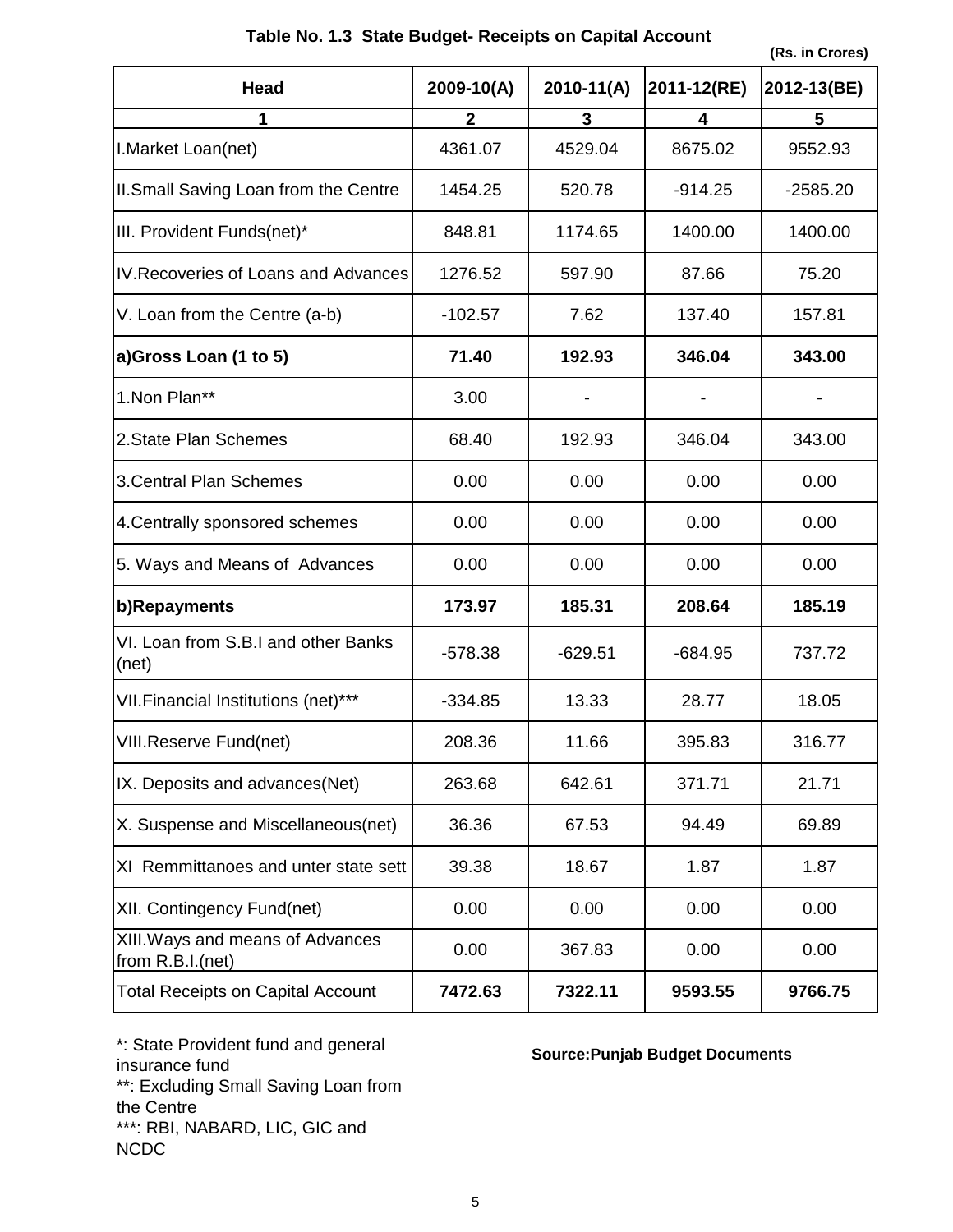| <b>Heads</b>                                          | 2009-10(A)     | $2010-11(A)$ | 2011-12(RE)             | 2012-13(BE) |
|-------------------------------------------------------|----------------|--------------|-------------------------|-------------|
| 1                                                     | $\overline{2}$ | 3            | $\overline{\mathbf{A}}$ | 5           |
| I. Capital Outlay (1 to 3)                            | 2166.41        | 2384.09      | 3959.66                 | 5815.26     |
| 1. Capital Account of General Services                | 125.70         | 184.76       | 349.62                  | 1242.29     |
| 2. Capital Account of Social Services                 | 699.23         | 663.46       | 1701.04                 | 2469.88     |
| 3. Capital Account of Economic<br>services (I to ix)  | 1341.48        | 1535.87      | 1909.00                 | 2103.09     |
| i) Agriculture and Allied Activities                  | 2.62           | 17.30        | 34.25                   | 77.84       |
| ii)Rural Development                                  | 93.11          | 303.89       | 358.03                  | 302.41      |
| iii) Other Special Programme                          | 0.00           | 0.00         | 0.00                    | 0.00        |
| iv)Irrigation and Flood Control                       | 567.44         | 533.61       | 841.60                  | 1026.80     |
| v)Energy                                              | 23.93          |              |                         |             |
| vi)Industry and Minerals                              | 0.25           | 25.01        | 7.71                    | 12.74       |
| vii)Transport                                         | 558.25         | 583.41       | 493.39                  | 455.18      |
| viii) Science, Technology and<br>Environment          |                |              | 2.87                    | 13.41       |
| ix)General Economic Services                          | 95.88          | 72.65        | 171.15                  | 214.71      |
| II. Loans and Advances (i+ii)                         | 28.84          | 68.40        | 176.84                  | 60.54       |
| i) Power Projects                                     |                |              |                         |             |
| ii)Other                                              | 28.84          | 68.40        | 176.84                  | 60.54       |
| <b>Total Expenditure on Capital</b><br>Account (I+II) | 2195.25        | 2452.49      | 4136.50                 | 5875.80     |

#### **Source:- Punjab Budget Documents**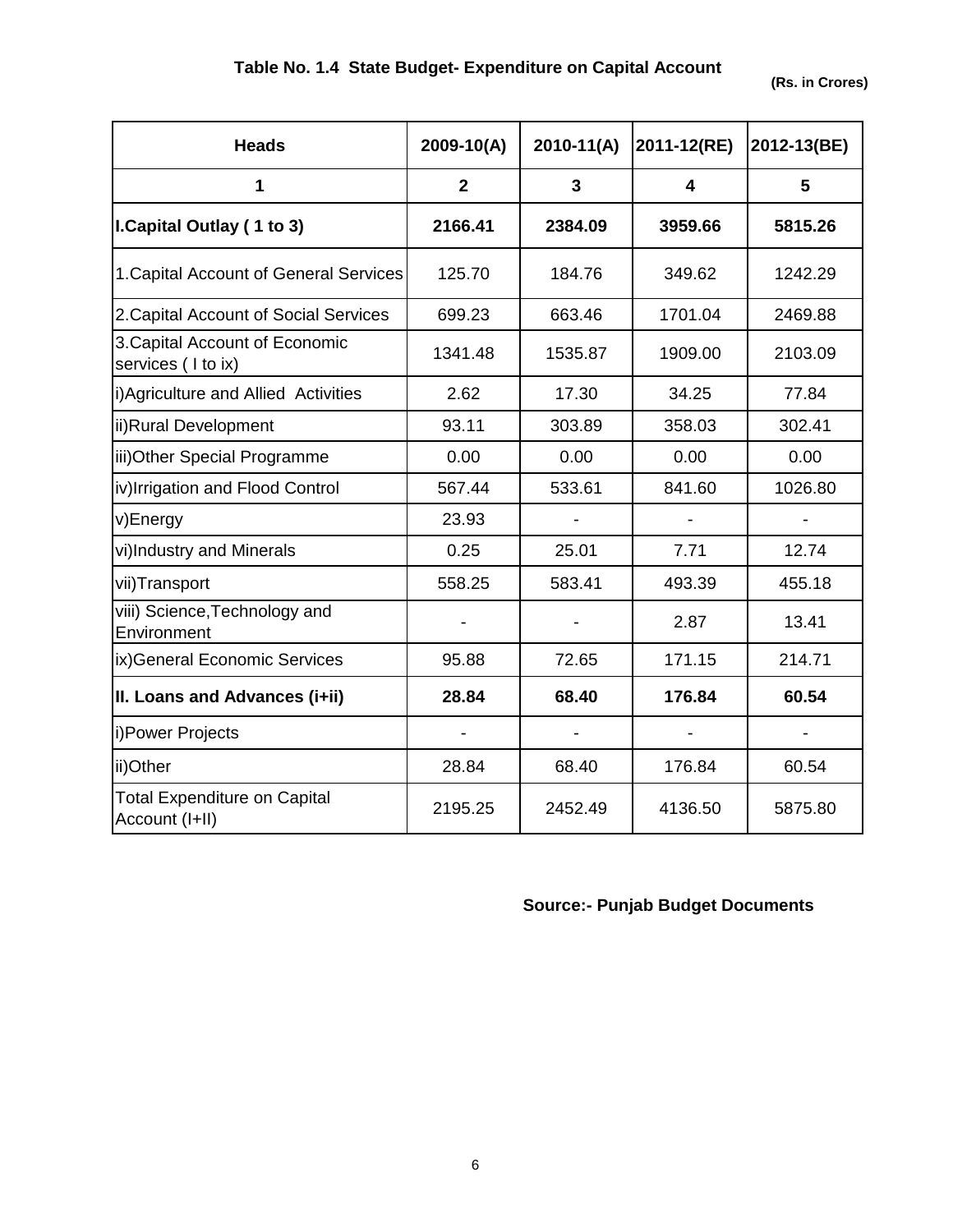|  |  | Table No. 1.5 State Budget- Overall Budgetary Position |  |
|--|--|--------------------------------------------------------|--|
|--|--|--------------------------------------------------------|--|

**(Rs. in Crores)**

| <b>Heads</b>                                   | $2009 - 10(A)$ | $2010-11(A)$ | 2011-12(RE) | 2012-13(BE) |
|------------------------------------------------|----------------|--------------|-------------|-------------|
| 0                                              | 1              | $\mathbf{2}$ | 3           | 4           |
| <b>I.Revenue Account</b>                       |                |              |             |             |
| 1. Receipts                                    | 22156.58       | 27608.47     | 31015.05    | 38043.36    |
| 2.Expenditure                                  | 27407.94       | 32897.18     | 36599.43    | 41166.67    |
| Balance(1-2)                                   | $-5251.36$     | $-5288.71$   | $-5584.38$  | $-3123.31$  |
|                                                |                |              |             |             |
| 1.Receipts                                     | 7472.63        | 7322.11      | 9593.55     | 9766.75     |
| 2.Expenditure                                  | 2195.28        | 2452.49      | 4136.50     | 5875.80     |
| 3. Balance(1-2)                                | 5277.35        | 4869.62      | 5457.05     | 3890.95     |
| over all Balance                               |                |              |             |             |
| Increase or Decrease in<br><b>Cash Balance</b> | 25.99          | $-419.09$    | $-127.33$   | 767.64      |
| 1. Opening Balance                             | $-301.18$      | $-275.19$    | $-694.28$   | $-821.61$   |
| 2. Closing Balance                             | $-275.19$      | $-694.28$    | $-821.61$   | $-53.97$    |

**Source:- Punjab Budget Documents**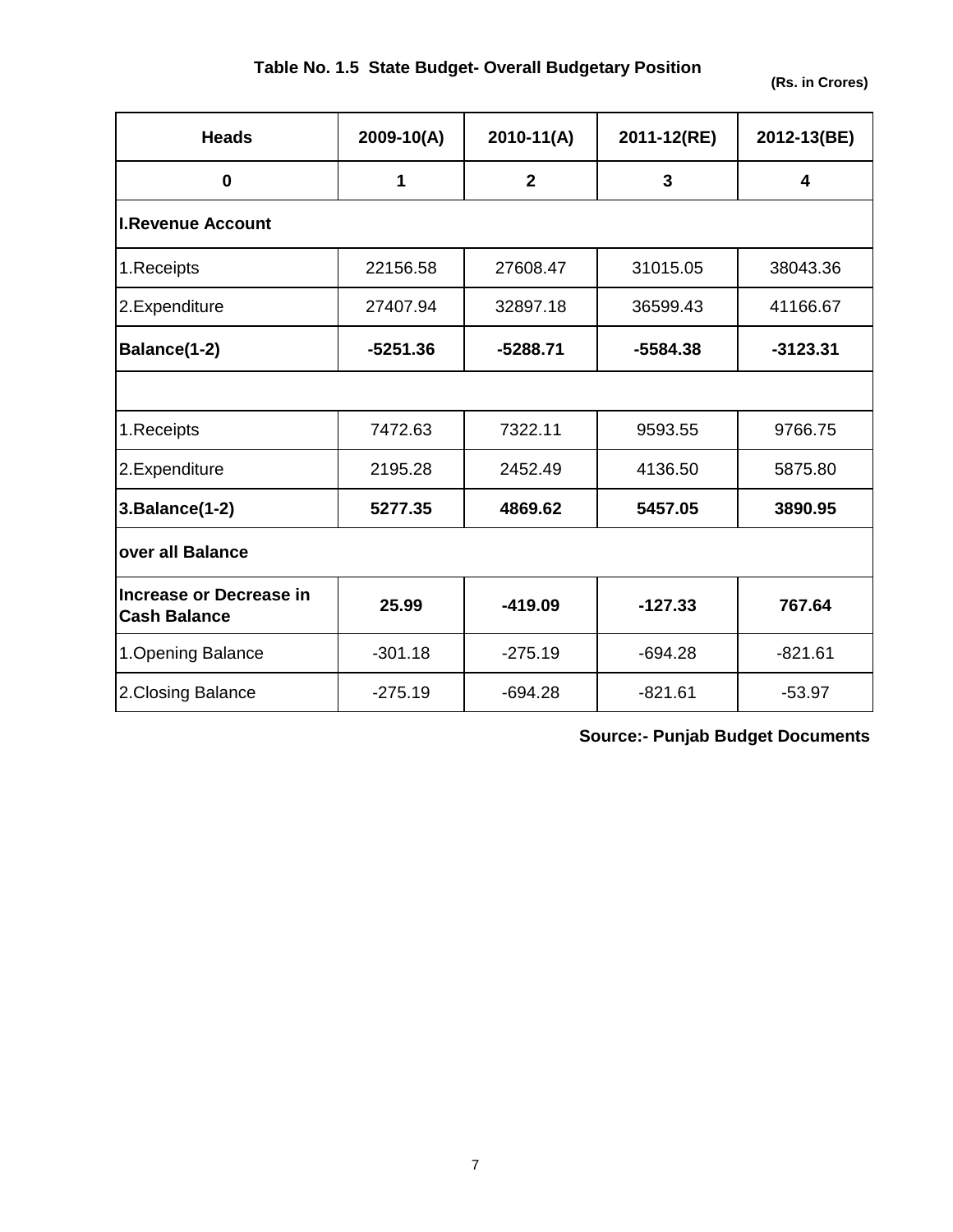| <b>Heads</b>                                                 | $2009 - 10(A)$ | $2010 - 11(A)$ | 2011-12(RE) | 2012-13(BE) |
|--------------------------------------------------------------|----------------|----------------|-------------|-------------|
| $\bf{0}$                                                     | 1              | $\overline{2}$ | 3           | 4           |
| I.Share of Central Taxes & Duties(1+2)                       | 2144.10        | 3050.87        | 3521.00     | 4202.15     |
| 1. Taxes on Income                                           | 491.53         | 630.15         | 727.61      | 830.67      |
| 2. Union Excise Duties                                       | 1652.57        | 2420.72        | 2793.39     | 3371.48     |
| II. Grants(1 to 4)                                           | 2320.30        | 2399.25        | 3432.52     | 4724.56     |
| 1) Non-Plan Grants                                           | 390.31         | 720.81         | 184.50      | 393.00      |
| 2) State Plan Schemes                                        | 1279.25        | 954.65         | 1918.64     | 2149.12     |
| 3) Central Plan Schemes                                      | 38.20          | 64.40          | 0.00        | 408.82      |
| 4) Centrally sponsored Schemes                               | 612.54         | 659.39         | 1329.38     | 1773.62     |
| III. Loans Net a-(b+c)                                       | $-327.21$      | $-211.97$      | $-60.24$    | $-28.96$    |
| a)Gross Loan (1 to 5)                                        | 71.40          | 192.93         | 346.04      | 343.00      |
| 1.Non-Plan                                                   | 3.00           |                |             |             |
| 2) State Plan Schemes                                        | 68.40          | 192.93         | 346.04      | 343.00      |
| 3) Central Plan Schemes                                      | 0.00           | 0.00           | 0.00        | 0.00        |
| 4) Centrally sponsored Schemes                               | 0.00           | 0.00           | 0.00        | 0.00        |
| 5) Ways and Means of Advances                                | 0.00           | 0.00           | 0.00        | 0.00        |
| b)Repayment of Loans                                         | 173.97         | 185.31         | 208.64      | 185.19      |
| c)Interest Payments                                          | 224.64         | 219.59         | 197.64      | 186.77      |
| <b>Total transfer of Resources (Net)</b><br>$($ I to III $)$ | 4137.19        | 5238.15        | 6893.28     | 8897.75     |

**Source: Punjab Budget Documents**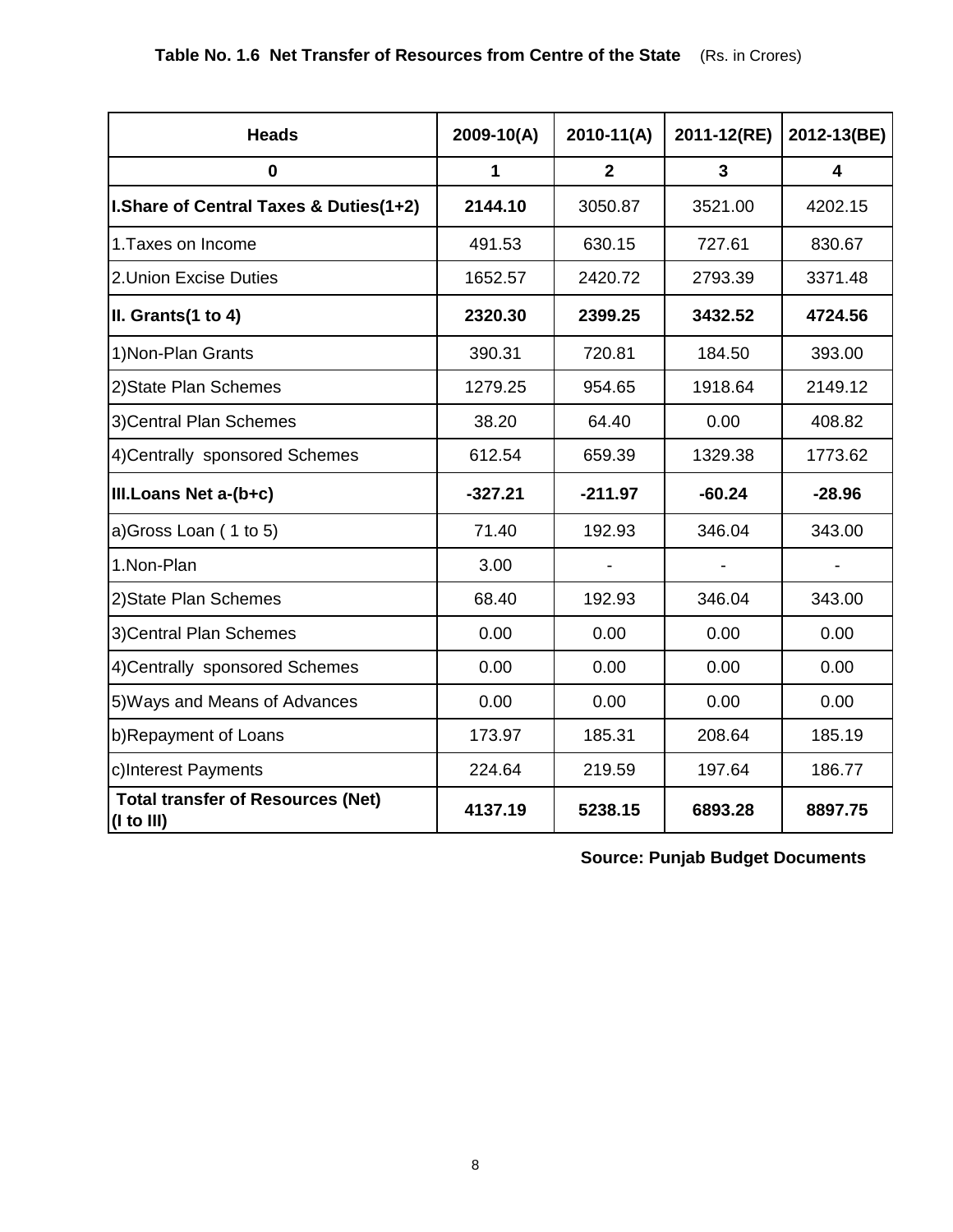| <b>Item</b>                                                         | 2009-10(A)   | 2010-11 (A)  | 2011-12 (RE) |
|---------------------------------------------------------------------|--------------|--------------|--------------|
| 0                                                                   |              | $\mathbf{2}$ | 3            |
| 1. Revenue from State Taxes                                         | 12039.48     | 16828.18     | 20310.00     |
| 2. Gross State Domestic<br><b>Product at current Prices</b>         | 197499.81(R) | 226867.02(P) | 259222.89(Q) |
| Percentage of state taxes to<br><b>GSDP</b>                         | 6.10         | 7.42         | 7.83         |
| (A)Accounts<br><b>Source: Punjab Budget Documents</b><br>(R)Revised |              |              |              |

#### **Table No. 1.7 Ratio of State Taxes to Gross State Domestic Product at Current Prices**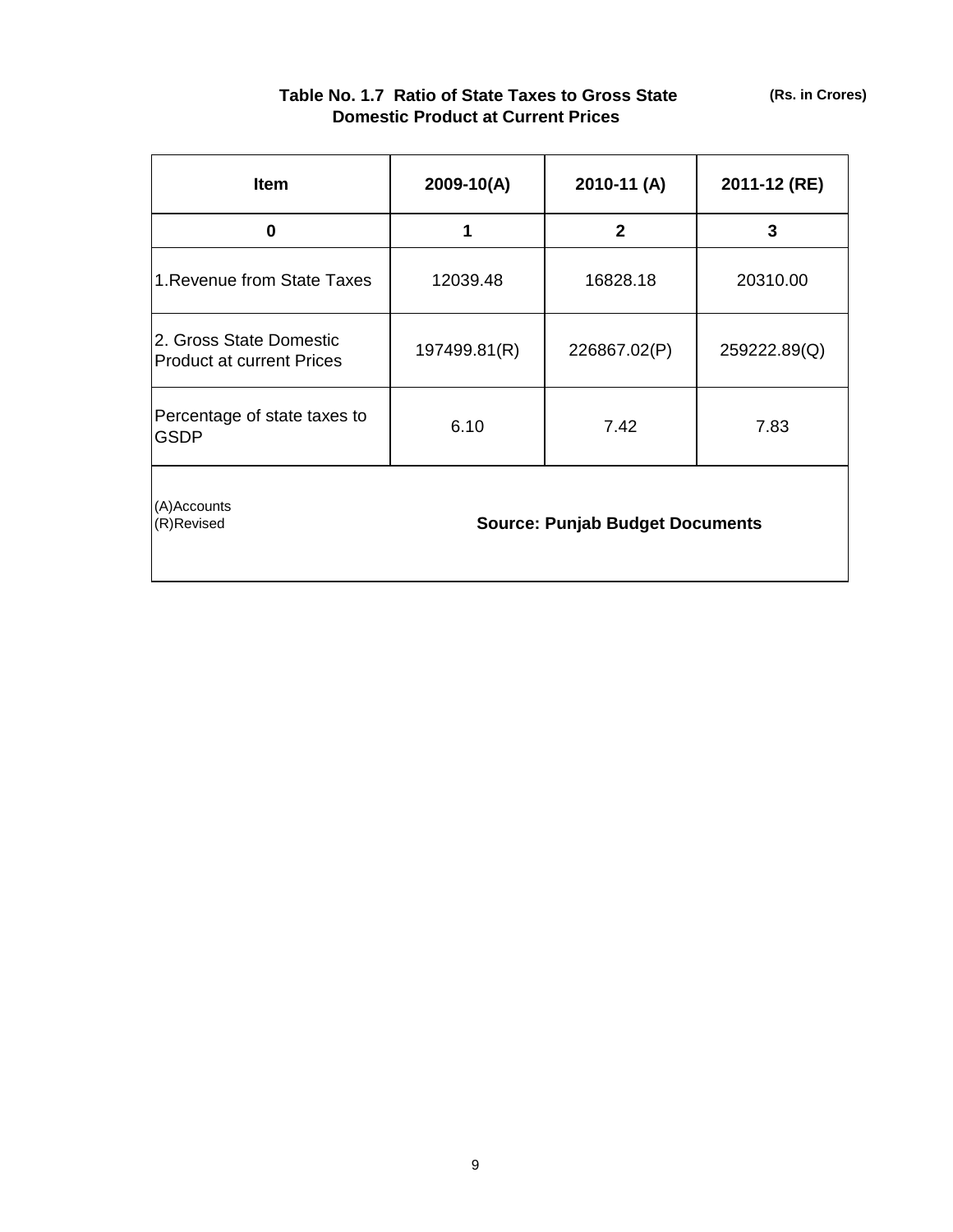### **Chapter-2**

# **Tax Revenue of State Government**

This chapter deals with Direct, Indirect & Total Taxes of all the States. Main highlights of this Chapter are:

- The per capita of total taxes of Punjab was Rs. 4937.78 in 2009-10(A) which increased to Rs. 7175.46 in 2010-11(A).
- Per capita of direct taxes in Punjab was Rs. 5.32 in 2009-10(A) and Rs.6.94 in 2010-11(A) whereas the per capita of Haryana and Himachal Pradesh for the direct taxes was Rs. 3.57 and 20.73 during 2009-10(A) and Rs. 3.95 and 6.97during 2010-11(A).
- Per capita of indirect taxes in Punjab was Rs. 4932.46 in 2009-10(A) and Rs. 7168.52 in 2010-11(A). While the Per capita of Haryana and Himachal Pradesh for indirect taxes were Rs.5671.18 and Rs.4879.13 in 2009-10(A) respectively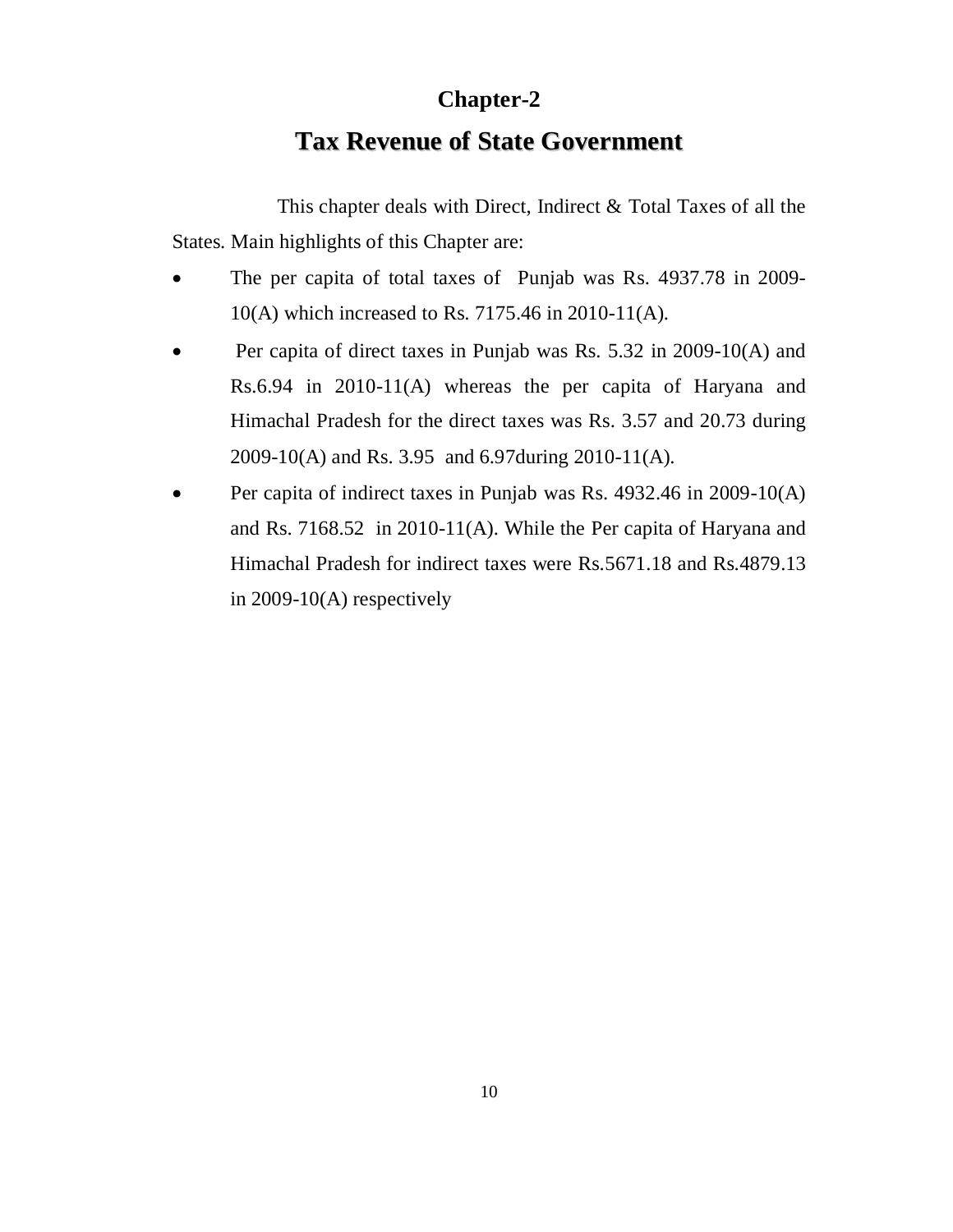**(Rs. in Lakhs)**

| Sr.No.                  | <b>Items</b>                                              | $2009 - 10(A)$           | $2010-11(A)$                 | 2011-12 (RE)             | 2012-13 (BE)             |
|-------------------------|-----------------------------------------------------------|--------------------------|------------------------------|--------------------------|--------------------------|
| $\mathbf 0$             | 1                                                         | $\overline{2}$           | 3                            | 4                        | 5                        |
| 1                       | <b>Andhra Pradesh</b>                                     |                          |                              |                          |                          |
|                         | 1. Taxes on Professions Trades<br>callings and Employment | 43036                    | 49033                        | 64800                    | 71280                    |
|                         | 2. Estate Duty                                            | L.                       | $\overline{a}$               | $\mathbf{r}$             | $\mathbf{r}$             |
|                         | 3.Land Revenue                                            | 22156                    | 17074                        | 14600                    | 15330                    |
|                         | 4. Urban Immovable Property<br>tax                        | 6249                     | 10700                        | 9660                     | 16231                    |
|                         | 5. Agricultural Income Tax                                |                          |                              |                          |                          |
|                         | <b>Total</b>                                              | 71441                    | 76807                        | 89060                    | 102841                   |
| $\overline{2}$          | <b>Arunachal Pradesh</b>                                  |                          |                              |                          |                          |
|                         | 1. Taxes on Professions Trades<br>callings and Employment |                          |                              |                          |                          |
|                         | 2. Estate Duty                                            | $\blacksquare$           | $\blacksquare$               | $\blacksquare$           | $\blacksquare$           |
|                         | 3.Land Revenue                                            | 446                      | 337                          | 605                      | 666                      |
|                         | 4. Urban Immovable Property                               |                          |                              |                          |                          |
|                         | tax<br>5. Agricultural Income Tax                         | $\blacksquare$           |                              |                          |                          |
|                         | <b>Total</b>                                              | 446                      | 337                          | 605                      | 666                      |
| 3                       | Assam                                                     |                          |                              |                          |                          |
|                         |                                                           |                          |                              |                          |                          |
|                         | 1. Taxes on Professions Trades<br>callings and Employment | 15015                    | 16059                        | 16861                    | 18716                    |
|                         | 2. Estate Duty                                            | $\blacksquare$           | $\overline{a}$               | $\blacksquare$           | $\blacksquare$           |
|                         | 3.Land Revenue                                            | 11691                    | 14187                        | 15102                    | 16081                    |
|                         | 4. Urban ImmovableProperty<br>tax                         |                          |                              |                          |                          |
|                         | 5. Agricultural Income Tax                                | 7834                     | 10120                        | 10622                    | 11161                    |
|                         | <b>Total</b>                                              | 34540                    | 40366                        | 42585                    | 45958                    |
| $\overline{\mathbf{4}}$ | <b>Bihar</b>                                              |                          |                              |                          |                          |
|                         | 1. Taxes on Professions Trades<br>callings and Employment |                          |                              | 2330                     | 3100                     |
|                         | 2. Estate Duty                                            |                          |                              |                          |                          |
|                         | 3. Land Revenue                                           | 12396                    | 13902                        | 12520                    | 15416                    |
|                         | 4. Urban ImmovableProperty<br>tax                         |                          |                              |                          |                          |
|                         | 5. Agricultural Income Tax                                | $\overline{\phantom{a}}$ | $\qquad \qquad \blacksquare$ | $\overline{\phantom{a}}$ | $\overline{\phantom{0}}$ |
|                         | <b>Total</b>                                              | 12396                    | 13902                        | 14850                    | 18516                    |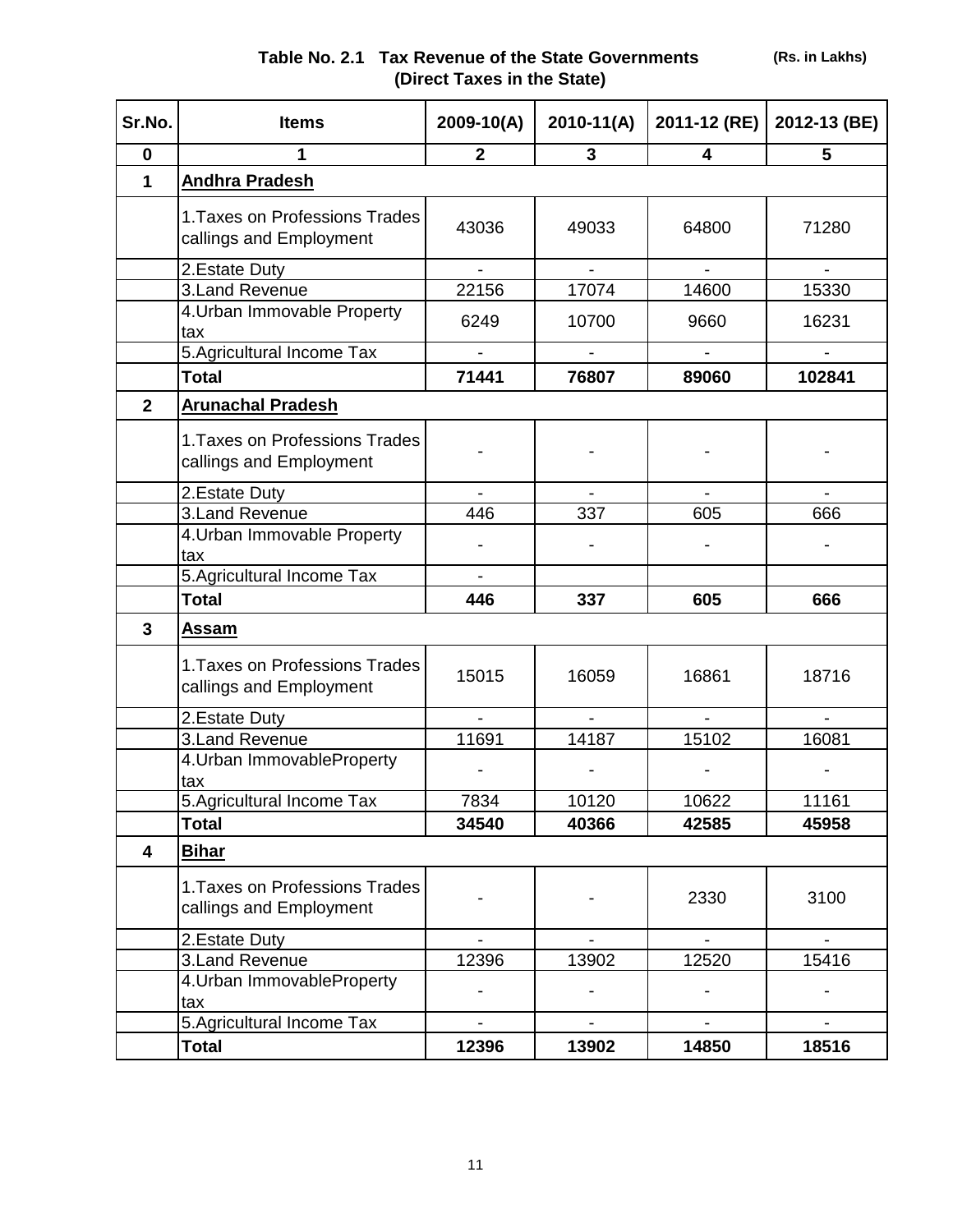| Sr.No.         | Item                                       | $2009 - 10(A)$           | $2010 - 11(A)$           | 2011-12(RE)              | 2012-13(BE)              |
|----------------|--------------------------------------------|--------------------------|--------------------------|--------------------------|--------------------------|
| $\bf{0}$       | 1                                          | $\mathbf{2}$             | 3                        | 4                        | 5                        |
| 5              | <b>Chhattisgarh</b>                        |                          |                          |                          |                          |
|                | 1. Taxes on Professions                    |                          |                          |                          |                          |
|                | Trades callings and                        | 882                      | 882                      | 542                      | 377                      |
|                | Employment                                 |                          |                          |                          |                          |
|                | 2. Estate Duty                             | $\overline{\phantom{a}}$ | $\overline{\phantom{0}}$ |                          | $\blacksquare$           |
|                | 3.Land Revenue                             | 15969                    | 24737                    | 25000                    | 27500                    |
|                | 4. Urban Immovable                         |                          |                          |                          |                          |
|                | Property tax                               |                          |                          |                          |                          |
|                | 5. Agricultural Income Tax                 | $\blacksquare$           | $\overline{\phantom{a}}$ | $\overline{\phantom{a}}$ | $\overline{\phantom{a}}$ |
|                | <b>Total</b>                               | 16851                    | 25619                    | 25542                    | 27877                    |
| 6              | Goa                                        |                          |                          |                          |                          |
|                | 1. Taxes on Professions                    |                          |                          |                          |                          |
|                | Trades callings and                        |                          |                          |                          |                          |
|                | Employment                                 |                          |                          |                          |                          |
|                | 2. Estate Duty                             | $\overline{a}$           |                          |                          |                          |
|                | 3. Land Revenue                            | 1061                     | 832                      | 1096                     | 1129                     |
|                | 4. Urban Immovable                         |                          |                          |                          |                          |
|                | Property tax                               |                          |                          |                          |                          |
|                | 5. Agricultural Income Tax                 |                          |                          |                          |                          |
|                | <b>Total</b>                               | 1061                     | 832                      | 1096                     | 1129                     |
| $\overline{7}$ | <b>Gujarat</b>                             |                          |                          |                          |                          |
|                | 1. Taxes on Professions                    |                          |                          |                          |                          |
|                | Trades callings and                        | 19687                    | 22822                    | 23000                    | 26246                    |
|                | Employment                                 |                          |                          |                          |                          |
|                | 2. Estate Duty                             | $\overline{a}$           | $\overline{\phantom{0}}$ | $\blacksquare$           | $\blacksquare$           |
|                | 3. Land Revenue<br>4. Urban Immovable      | 116120                   | 178879                   | 160000                   | 189000                   |
|                |                                            | 12375                    | 13017                    | 14007                    | 15925                    |
|                | Property tax<br>5. Agricultural Income Tax |                          |                          |                          |                          |
|                | <b>Total</b>                               | 148182                   | 214718                   | 197007                   | 231171                   |
| 8              | <b>Haryana</b>                             |                          |                          |                          |                          |
|                | 1. Taxes on Professions                    |                          |                          |                          |                          |
|                | Trades callings and                        |                          |                          |                          |                          |
|                | Employment                                 |                          |                          |                          |                          |
|                | 2. Estate Duty                             |                          |                          |                          |                          |
|                | 3. Land Revenue                            | 943                      | 1002                     | 1466                     | 1528                     |
|                | 4. Urban Immovable                         |                          |                          |                          |                          |
|                | Property tax                               |                          |                          |                          |                          |
|                | 5. Agricultural Income Tax                 | $\blacksquare$           | $\overline{a}$           | $\blacksquare$           | $\blacksquare$           |
|                | <b>Total</b>                               | 943                      | 1002                     | 1466                     | 1528                     |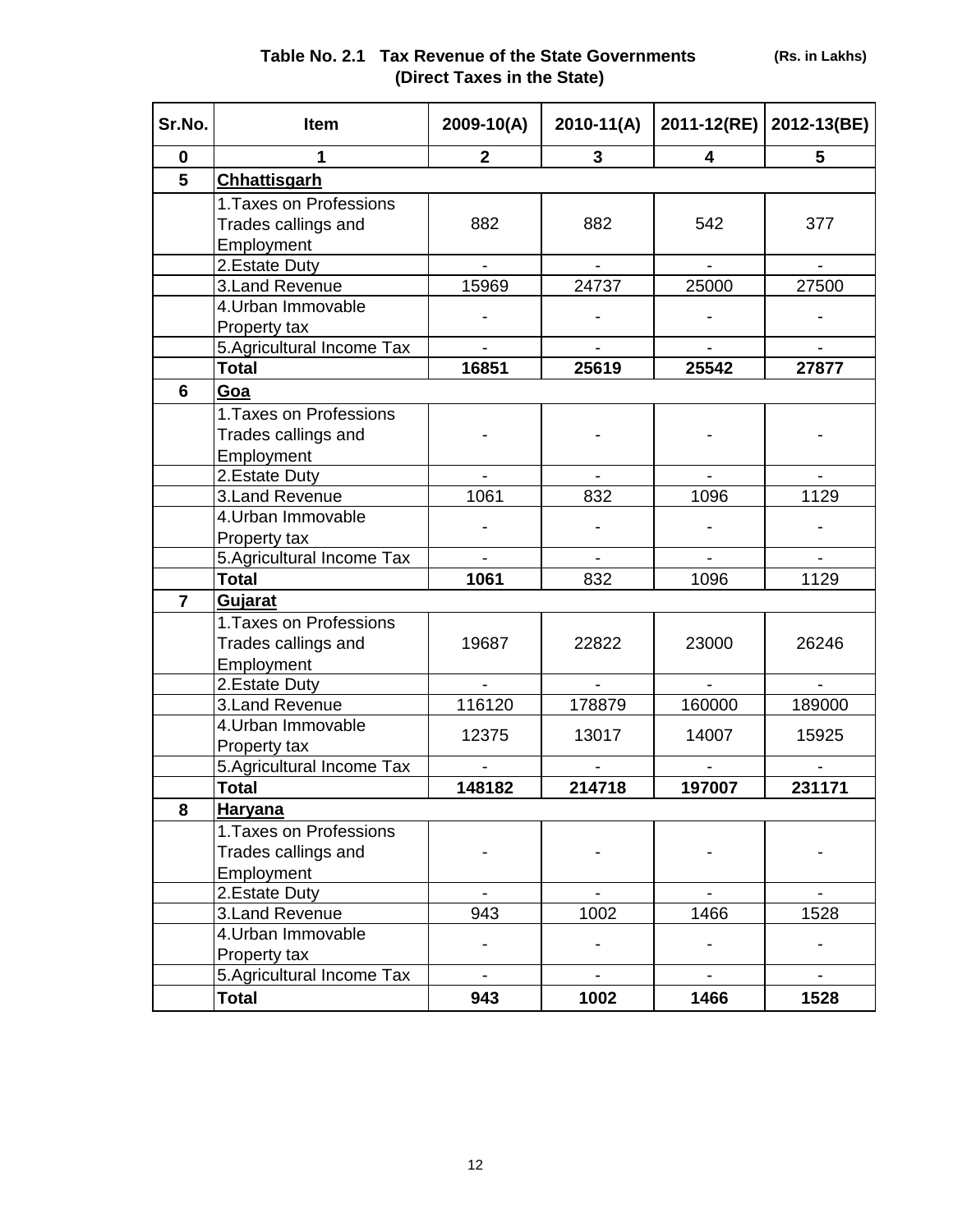| Sr.No.      | <b>Item</b>                      | 2009-10(A)               | $2010 - 11(A)$           | 2011-12(RE)              | 2012-13(BE)    |
|-------------|----------------------------------|--------------------------|--------------------------|--------------------------|----------------|
| $\mathbf 0$ |                                  | $\overline{2}$           | $\mathbf{3}$             | $\overline{\mathbf{4}}$  | 5              |
| 9           | <b>Himachal Pradesh</b>          |                          |                          |                          |                |
|             | 1. Taxes on Professions          |                          |                          |                          |                |
|             | Trades callings and              |                          |                          |                          |                |
|             | Employment                       |                          |                          |                          |                |
|             | 2. Estate Duty                   |                          |                          |                          |                |
|             | 3.Land Revenue                   | 1454                     | 478                      | 427                      | 401            |
|             | 4. Urban Immovable               |                          |                          |                          |                |
|             | Property tax                     |                          |                          |                          |                |
|             | 5. Agricultural Income Tax       |                          |                          |                          |                |
|             | <b>Total</b>                     | 1454                     | 478                      | 427                      | 401            |
| 10          | Jammu & Kashmir                  |                          |                          |                          |                |
|             | 1. Taxes on Professions          |                          |                          |                          |                |
|             | Trades callings and              |                          |                          |                          |                |
|             | Employment                       |                          |                          |                          |                |
|             | 2. Estate Duty                   |                          |                          |                          |                |
|             | 3.Land Revenue                   | 579                      | 4203                     | 2500                     | 2000           |
|             | 4. Urban Immovable               |                          |                          |                          |                |
|             | Property tax                     |                          |                          |                          |                |
|             | 5.Agricultural Income Tax        | $\blacksquare$           |                          | $\blacksquare$           | $\blacksquare$ |
|             | <b>Total</b>                     | 579                      | 4203                     | 2500                     | 2000           |
| 11          | <b>JharKhand</b>                 |                          |                          |                          |                |
|             | 1. Taxes on Professions          |                          |                          |                          |                |
|             | Trades callings and              | $-13$                    | $-14$                    |                          | 5000           |
|             | Employment                       |                          |                          |                          |                |
|             | 2. Estate Duty                   | $\overline{\phantom{a}}$ | $\overline{\phantom{a}}$ | $\overline{\phantom{a}}$ | $\blacksquare$ |
|             | 3. Land Revenue                  | 6000                     | 6600                     | 8349                     | 8349           |
|             | 4. Urban Immovable               |                          |                          |                          |                |
|             | Property tax                     |                          |                          |                          |                |
|             | 5. Agricultural Income Tax       |                          |                          |                          |                |
|             | Total                            | 5987                     | 6586                     | 8349                     | 13349          |
| 12          | <u>Karnataka</u>                 |                          |                          |                          |                |
|             | 1. Taxes on Professions          |                          |                          |                          |                |
|             | Trades callings and              | 52721                    | 54974                    | 60300                    | 72500          |
|             | Employment                       |                          |                          |                          |                |
|             | 2. Estate Duty<br>3.Land Revenue | 12788                    | 17753                    | 19003                    | 19870          |
|             | 4. Urban Immovable               |                          |                          |                          |                |
|             | Property tax                     |                          |                          |                          |                |
|             | 5. Agricultural Income Tax       | 870                      | 933                      | 1200                     | 1500           |
|             | <b>Total</b>                     | 66379                    | 73660                    | 80503                    | 93870          |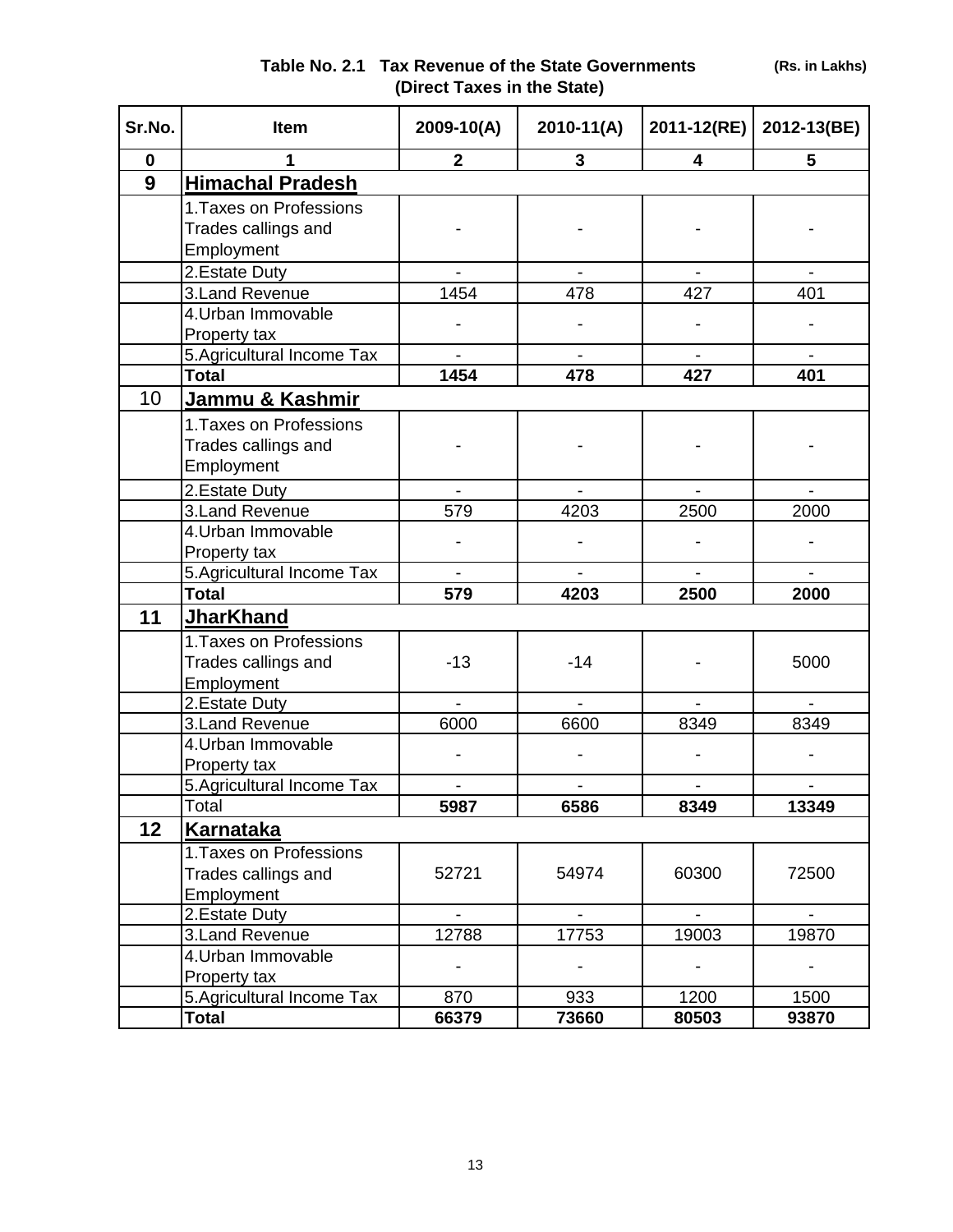| Sr.No. | Item                                                      | 2009-10(A)     | 2010-11(A)     | 2011-12(RE) | 2012-13(BE)    |
|--------|-----------------------------------------------------------|----------------|----------------|-------------|----------------|
| 0      | 1                                                         | $\overline{2}$ | 3              | 4           | 5              |
| 13     | <b>Kerala</b>                                             |                |                |             |                |
|        | 1. Taxes on Professions Trades<br>callings and Employment |                |                |             |                |
|        | 2. Estate Duty                                            |                |                |             |                |
|        | 3. Land Revenue                                           | 5393           | 5597           | 11935       | 12772          |
|        | 4. Urban Immovable Property<br>tax                        | 6508           | 5479           | 7000        | 9100           |
|        | 5. Agricultural Income Tax                                | 2773           | 4697           | 1457        | 1598           |
|        | <b>Total</b>                                              | 14674          | 15773          | 20392       | 23470          |
| 14     | <b>Madhya Pradesh</b>                                     |                |                |             |                |
|        | 1. Taxes on Professions Trades<br>callings and Employment | 21613          | 23374          | 24800       | 26100          |
|        | 2. Estate Duty                                            |                |                |             |                |
|        | 3. Land Revenue                                           | 18003          | 36081          | 47500       | 55000          |
|        | 4. Urban Immovable Property<br>tax                        | 12             | 1              |             |                |
|        | 5. Agricultural Income Tax                                |                |                |             |                |
|        | <b>Total</b>                                              | 39628          | 59456          | 72300       | 81100          |
| 15     | <b>Maharashtra</b>                                        |                |                |             |                |
|        | 1. Taxes on Professions Trades<br>callings and Employment | 161235         | 168620         | 170000      | 187000         |
|        | 2. Estate Duty                                            |                |                |             |                |
|        | 3.Land Revenue                                            | 71404          | 109498         | 156474      | 160086         |
|        | 4. Urban Immovable Property<br>tax                        |                |                |             |                |
|        | 5. Agricultural Income Tax                                |                |                |             |                |
|        | <b>Total</b>                                              | 232639         | 278118         | 326474      | 347086         |
| 16     | <b>Manipur</b>                                            |                |                |             |                |
|        | 1. Taxes on Professions Trades<br>callings and Employment | 1763           | 1877           | 2140        | 3439           |
|        | 2. Estate Duty                                            |                |                |             |                |
|        | 3. Land Revenue                                           | 81             | 129            | 147         | 168            |
|        | 4. Urban Immovable Property<br>tax                        |                |                |             |                |
|        | 5. Agricultural Income Tax                                |                | $\blacksquare$ |             | $\blacksquare$ |
|        | <b>Total</b>                                              | 1844           | 2006           | 2287        | 3607           |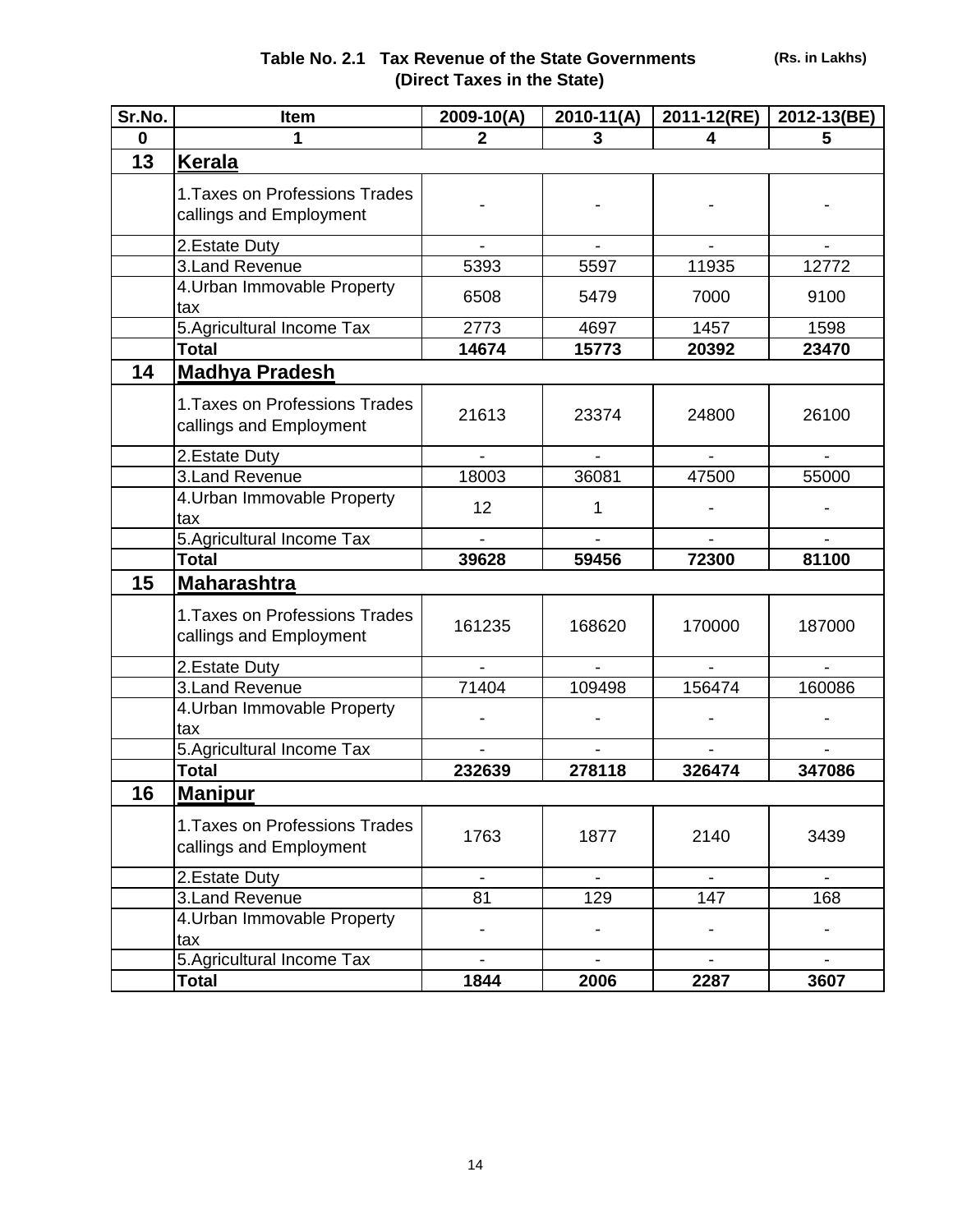| Sr.No       | <b>Item</b>                 | 2009-10(A)               | $2010 - 11(A)$           | 2011-12(RE)              | 2012-13(BE)              |
|-------------|-----------------------------|--------------------------|--------------------------|--------------------------|--------------------------|
| $\mathbf 0$ | 1                           | $\overline{2}$           | $\overline{\mathbf{3}}$  | 4                        | 5                        |
| 17          | <b>Meghalaya</b>            |                          |                          |                          |                          |
|             | 1. Taxes on Professions     |                          |                          |                          |                          |
|             | Trades callings and         | 206                      | 306                      | 278                      | 353                      |
|             | Employment                  |                          |                          |                          |                          |
|             | 2. Estate Duty              |                          |                          |                          |                          |
|             | 3. Land Revenue             | 26                       | 1712                     | 323                      | 359                      |
|             | 4. Urban Immovable Property |                          |                          |                          |                          |
|             | tax                         |                          |                          |                          |                          |
|             | 5. Agricultural Income Tax  | $\frac{1}{2}$            |                          |                          |                          |
|             | <b>Total</b>                | 232                      | 2018                     | 601                      | 712                      |
| 18          | <b>Mizoram</b>              |                          |                          |                          |                          |
|             | 1. Taxes on Professions     |                          |                          |                          |                          |
|             | Trades callings and         | 793                      | 839                      | 1020                     | 1145                     |
|             | Employment                  |                          |                          |                          |                          |
|             | 2. Estate Duty              | $\overline{\phantom{a}}$ | $\overline{\phantom{a}}$ |                          |                          |
|             | 3. Land Revenue             | 276                      | 433                      | 1064                     | 401                      |
|             | 4. Urban Immovable Property |                          |                          |                          |                          |
|             | tax                         |                          |                          |                          |                          |
|             | 5. Agricultural Income Tax  |                          |                          |                          |                          |
|             | <b>Total</b>                | 1069                     | 1272                     | 2084                     | 1546                     |
| 19          | <b>Nagaland</b>             |                          |                          |                          |                          |
|             | 1. Taxes on Professions     |                          |                          |                          |                          |
|             | Trades callings and         | 2254                     | 2457                     | 2900                     | 3190                     |
|             | Employment                  |                          |                          |                          |                          |
|             | 2. Estate Duty              | $\overline{\phantom{a}}$ | $\blacksquare$           | $\overline{\phantom{a}}$ | $\overline{\phantom{a}}$ |
|             | 3.Land Revenue              | 63                       | 59                       | 87                       | 96                       |
|             | 4. Urban Immovable Property |                          |                          |                          |                          |
|             | tax                         |                          |                          |                          |                          |
|             | 5. Agricultural Income Tax  | $\overline{\phantom{a}}$ |                          |                          |                          |
|             | <b>Total</b>                | 2317                     | 2516                     | 2987                     | 3286                     |
| 20          | Orissa                      |                          |                          |                          |                          |
|             | 1. Taxes on Professions     |                          |                          |                          |                          |
|             | Trades callings and         | 13556                    | 13328                    | 16000                    | 17100                    |
|             | Employment                  |                          |                          |                          |                          |
|             | 2. Estate Duty              |                          | $\blacksquare$           | $\blacksquare$           | $\overline{\phantom{a}}$ |
|             | 3. Land Revenue             | 29217                    | 39066                    | 46500                    | 53110                    |
|             | 4. Urban Immovable Property |                          |                          |                          |                          |
|             | tax                         |                          |                          |                          |                          |
|             | 5. Agricultural Income Tax  | $\blacksquare$           | $\blacksquare$           | $\blacksquare$           | $\blacksquare$           |
|             | <b>Total</b>                | 42773                    | 52394                    | 62500                    | 70210                    |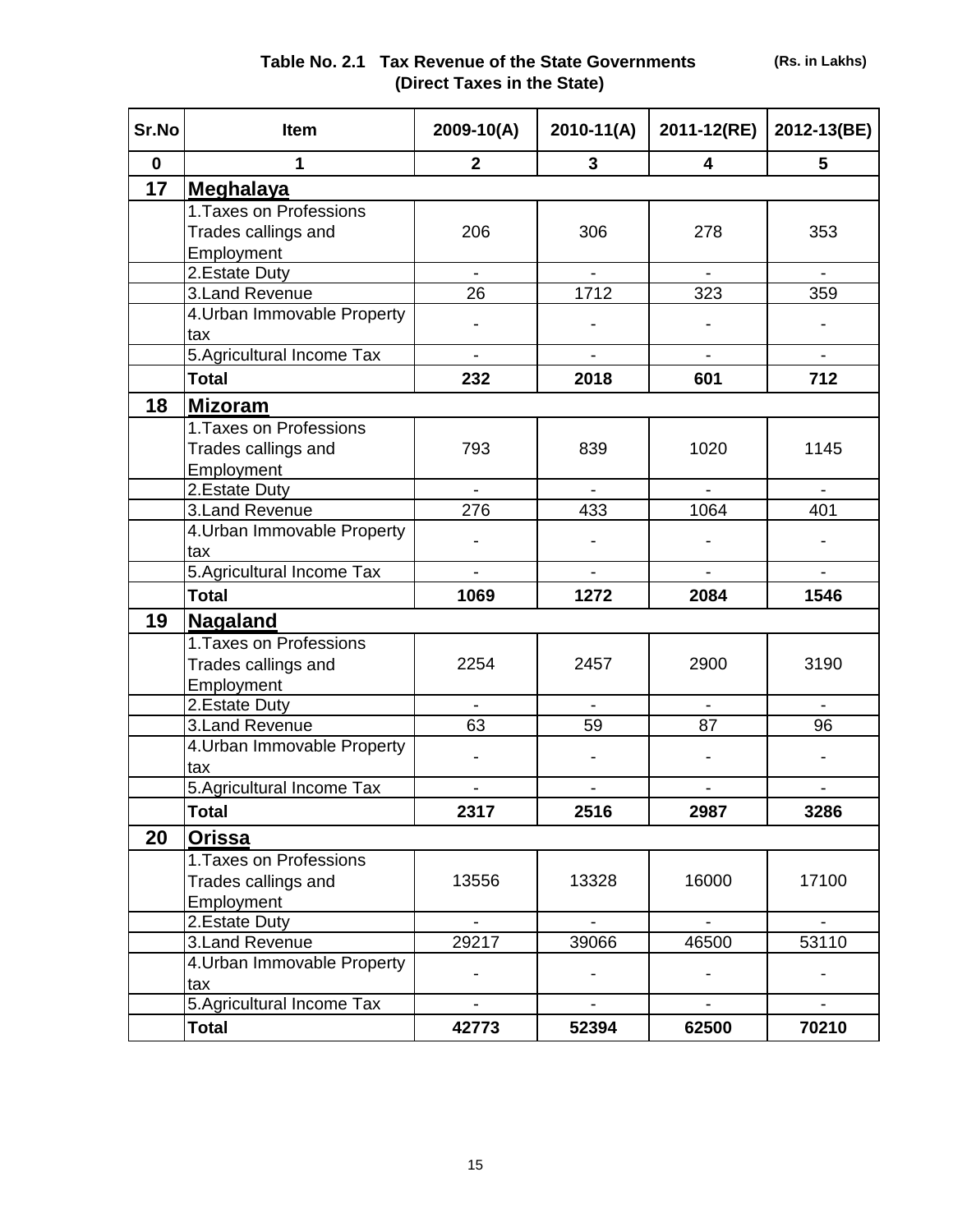**(Rs. in Lakhs)**

| Sr.No       | <b>Item</b>                                               | 2009-10(A)                   | $2010 - 11(A)$           | 2011-12(RE)                  | 2012-13(BE)              |
|-------------|-----------------------------------------------------------|------------------------------|--------------------------|------------------------------|--------------------------|
| $\mathbf 0$ | 1                                                         | $\mathbf{2}$                 | 3                        | 4                            | $5\phantom{.0}$          |
| 21          | Punjab                                                    |                              |                          |                              |                          |
|             | 1. Taxes on Professions Trades<br>callings and Employment |                              |                          |                              |                          |
|             | 2. Estate Duty                                            |                              |                          |                              |                          |
|             | 3. Land Revenue                                           | 1531                         | 1924                     | 1900                         | 2000                     |
|             | 4. Urban Immovable Property<br>tax                        |                              |                          |                              |                          |
|             | 5. Agricultural Income Tax                                | $\overline{\phantom{0}}$     | $\overline{\phantom{a}}$ | $\blacksquare$               | $\blacksquare$           |
|             | <b>Total</b>                                              | 1531                         | 1924                     | 1900                         | 2000                     |
| 22          | Rajasthan                                                 |                              |                          |                              |                          |
|             | 1. Taxes on Professions Trades<br>callings and Employment | 4                            | $\overline{2}$           |                              |                          |
|             | 2. Estate Duty                                            | $\qquad \qquad \blacksquare$ |                          | $\qquad \qquad \blacksquare$ |                          |
|             | 3. Land Revenue                                           | 14766                        | 22217                    | 19606                        | 19606                    |
|             | 4. Urban Immovable Property<br>tax                        | 13214                        | 29071                    | 30000                        | 30000                    |
|             | 5. Agricultural Income Tax                                |                              |                          |                              |                          |
|             | <b>Total</b>                                              | 27984                        | 51290                    | 49606                        | 49606                    |
| 23          | <b>Sikkim</b>                                             |                              |                          |                              |                          |
|             | 1. Taxes on Professions Trades<br>callings and Employment | 213                          | 429                      | 475                          | 562                      |
|             | 2. Estate Duty                                            | $\overline{a}$               |                          | $\overline{a}$               | $\overline{a}$           |
|             | 3. Land Revenue                                           | 271                          | 733                      | 382                          | 548                      |
|             | 4. Urban Immovable Property<br>tax                        |                              |                          |                              |                          |
|             | 5. Agricultural Income Tax                                |                              |                          |                              |                          |
|             | <b>Total</b>                                              | 484                          | 1162                     | 857                          | 1110                     |
| 24          | <b>Tamil Nadu</b>                                         |                              |                          |                              |                          |
|             | 1. Taxes on Professions Trades<br>callings and Employment |                              |                          |                              |                          |
|             | 2. Estate Duty                                            | $\blacksquare$               | $\overline{\phantom{a}}$ | $\overline{\phantom{a}}$     | $\overline{\phantom{a}}$ |
|             | 3. Land Revenue                                           | 11666                        | 11328                    | 7155                         | 8002                     |
|             | 4. Urban Immovable Property<br>tax                        | 1201                         | 1021                     | 1002                         | 1052                     |
|             | 5. Agricultural Income Tax                                |                              |                          | $-57$                        |                          |
|             | <b>Total</b>                                              | 12867                        | 12350                    | 8100                         | 9054                     |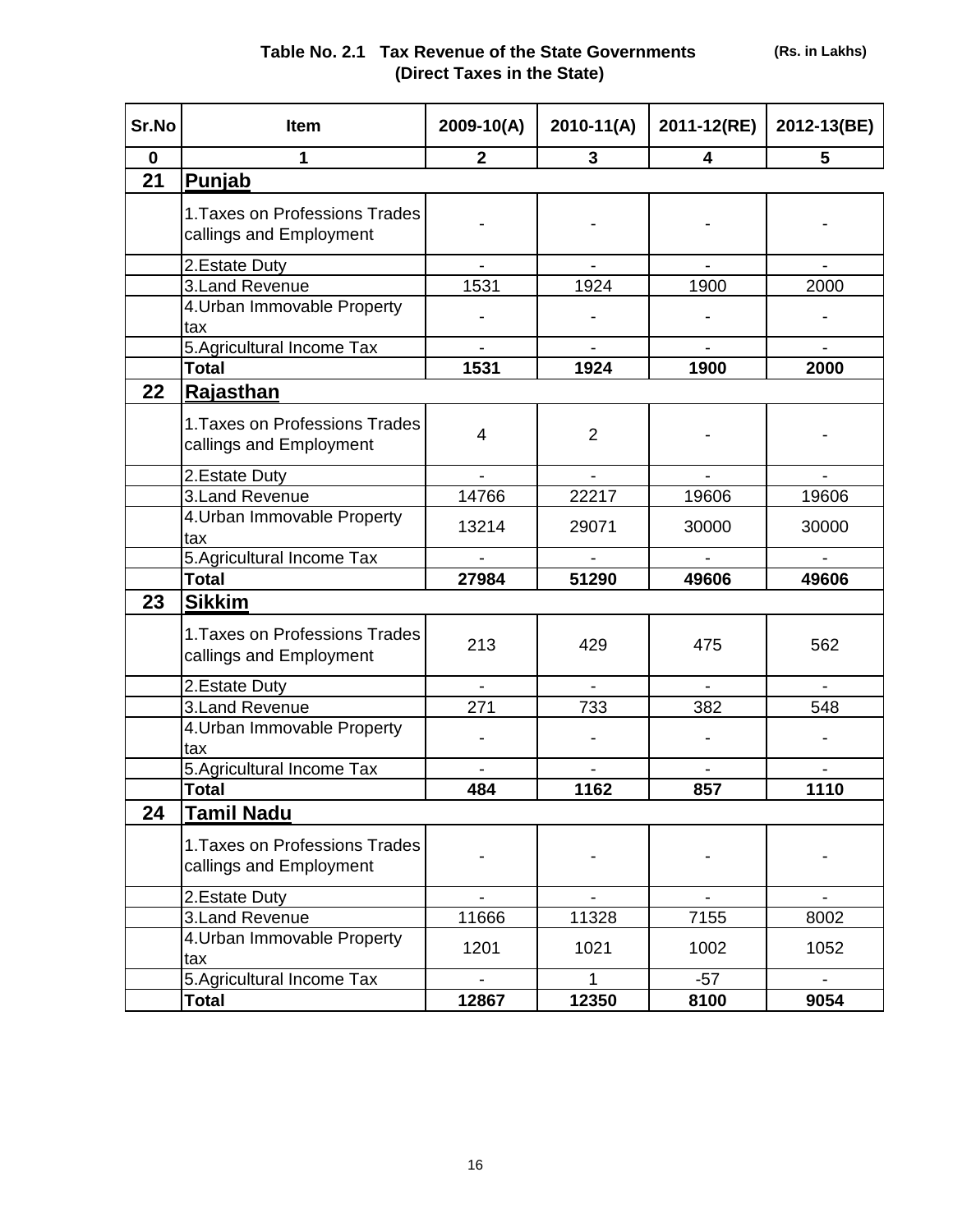| Sr.No    | <b>Item</b>                                               | 2009-10(A)              | $2010-11(A)$   | 2011-12(RE)    | 2012-13(BE)    |
|----------|-----------------------------------------------------------|-------------------------|----------------|----------------|----------------|
| $\Omega$ |                                                           |                         |                |                | 5              |
|          | 25 Tripura                                                |                         |                |                |                |
|          | 1. Taxes on Professions Trades<br>callings and Employment | 2917                    | 2922           | 3150           | 3200           |
|          | 2. Estate Duty                                            |                         |                |                |                |
|          | 3. Land Revenue                                           | 554                     | 1525           | 1582           | 2000           |
|          | 4. Urban Immovable Property tax                           | ä,                      | $\blacksquare$ | $\overline{2}$ | $\overline{3}$ |
|          | 5. Agricultural Income Tax                                | 1                       | $\mathbf{1}$   | 1              | $\overline{2}$ |
|          | <b>Total</b>                                              | 3472                    | 4448           | 4735           | 5205           |
|          | 26 Uttra Khand                                            |                         |                |                |                |
|          | 1. Taxes on Professions Trades                            |                         |                |                |                |
|          | callings and Employment                                   | 713                     | 969            | 1400           | 1500           |
|          | 2. Estate Duty                                            |                         |                |                |                |
|          | 3. Land Revenue                                           | 880                     | 1831           | 848            | 855            |
|          | 4. Urban Immovable Property tax                           |                         |                |                |                |
|          | 5. Agricultural Income Tax                                |                         |                |                |                |
|          | <b>Total</b>                                              | 1593                    | 2800           | 2248           | 2355           |
|          | 27 Uttar Pradesh                                          |                         |                |                |                |
|          | 1. Taxes on Professions Trades                            | 2094                    | 2544           | 2900           | 3538           |
|          | callings and Employment                                   |                         |                |                |                |
|          | 2. Estate Duty                                            |                         |                |                |                |
|          | 3. Land Revenue                                           | 66314                   | 113416         | 24587          | 29996          |
|          | 4. Urban Immovable Property tax                           |                         |                |                |                |
|          | 5. Agricultural Income Tax                                |                         |                |                |                |
|          | <b>Total</b>                                              | 68408                   | 115960         | 27487          | 33534          |
|          | 28 West Bengal                                            |                         |                |                |                |
|          | 1. Taxes on Professions Trades                            | 36240                   | 38854          | 42351          | 46586          |
|          | callings and Employment                                   |                         |                |                |                |
|          | 2. Estate Duty                                            |                         |                |                |                |
|          | 3.Land Revenue                                            | 92892                   | 125366         | 150439         | 180527         |
|          | 4. Urban Immovable Property tax                           | 8                       | $\overline{2}$ | 2              | $\overline{2}$ |
|          | 5. Agricultural Income Tax                                | 886                     | 1585           | 1617           | 1649           |
|          | Total                                                     | 130026                  | 165807         | 194409         | 228764         |
|          | 29 Delhi                                                  |                         |                |                |                |
|          | 1. Taxes on Professions Trades                            |                         |                |                |                |
|          | callings and Employment                                   |                         |                |                |                |
|          | 2. Estate Duty                                            |                         |                |                |                |
|          | 3. Land Revenue                                           |                         |                |                |                |
|          | 4. Urban Immovable Property tax                           | -                       |                |                | $\blacksquare$ |
|          | 5. Agricultural Income Tax                                |                         |                |                |                |
|          | <b>Total</b>                                              |                         |                |                |                |
|          | 30 All States                                             |                         |                |                |                |
|          | 1. Taxes on Professions Trades                            | 374927                  | 400278         | 435247         | 490932         |
|          | callings and Employment                                   |                         |                |                |                |
|          | 2. Estate Duty<br>3. Land Revenue                         | $\frac{1}{2}$<br>514941 | 750897         | 731195         | 822796         |
|          | 4. Urban Immovable Property tax                           | 39567                   | 59293          | 61674          | 72314          |
|          | 5. Agricultural Income Tax                                | 12365                   | 17336          | 14841          | 15909          |
|          | <b>Total</b>                                              | 941800                  | 1227804        | 1242957        | 1401951        |
|          |                                                           |                         |                |                |                |

Source: State Finances A study of Budget of 2012-13 A Report of Reserve Bank of India.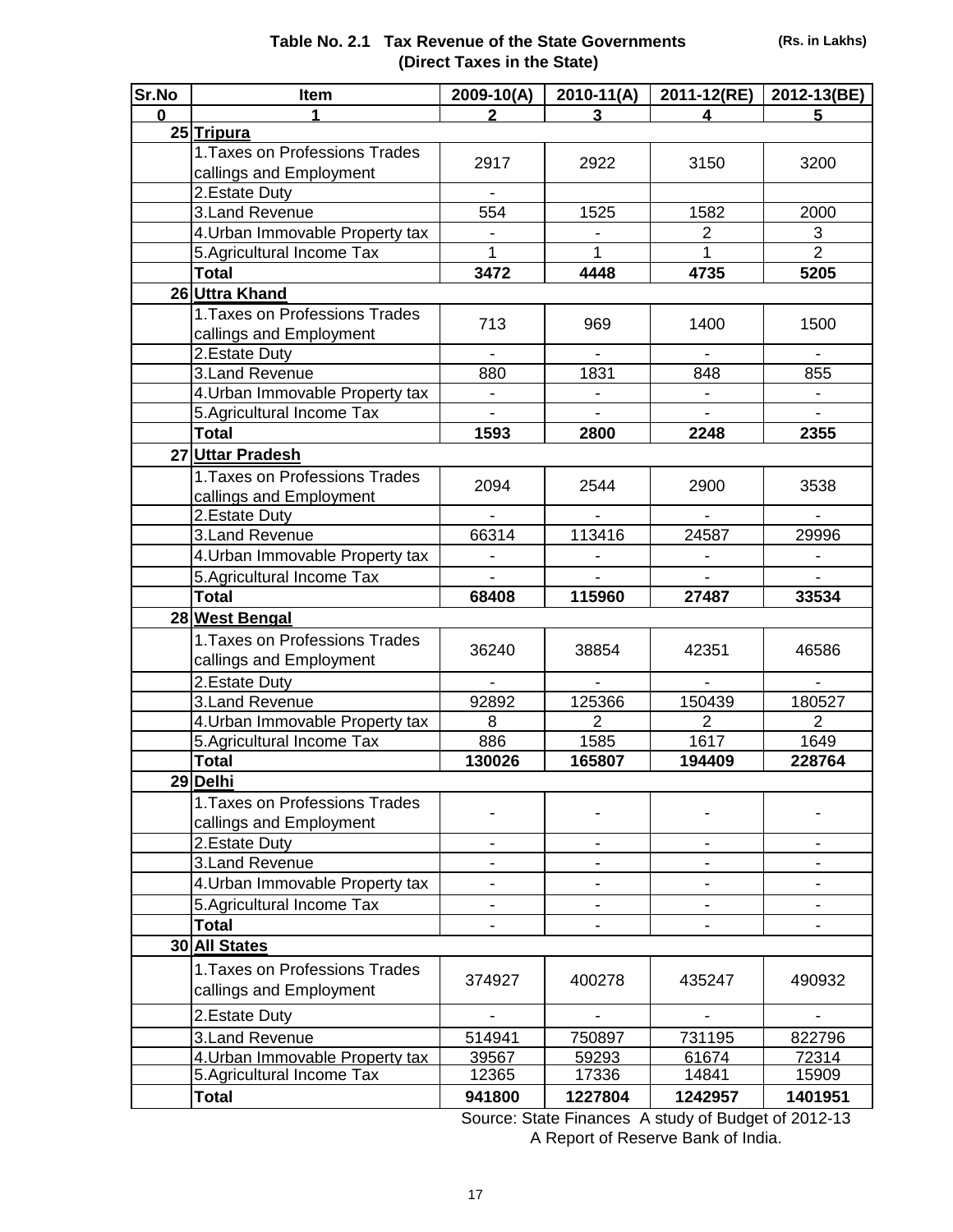| Table No. 2.2 Tax Revenue of the State Governments |
|----------------------------------------------------|
| (Indirect Taxes in the State)                      |

| Sr.No.       | <b>Items</b>                     | 2009-10(A)        | $2010-11(A)$   | 2011-12(RE) | 2012-13(BE) |
|--------------|----------------------------------|-------------------|----------------|-------------|-------------|
| $\mathbf{1}$ | <b>Andhra Pradesh</b>            |                   |                |             |             |
|              | 1. Share in Central Taxes        | 1214171           | 1523674        | 1780319     | 2196390     |
|              | 2. State Sales Tax               | 2216315           | 2731419        | 3342284     | 4177905     |
|              | 3. Central Sales Tax             | 136208            | 170161         | 241413      | 301763      |
|              | 4. Sales Tax on Motor Spirit and | 6                 | $\overline{7}$ | 55          | 70          |
|              | Lubricants                       |                   |                |             |             |
|              | 5. Other receipt                 | 11493             | 12897          | 16209       | 20262       |
|              | <b>6 Taxes on Vehicles</b>       | 199530            | 262675         | 280000      | 364000      |
|              | 7. Taxes on Goods and passengers | 1028              | 948            | 1244        | 1256        |
|              | 8. Entertainment Tax             | 7156              | 8671           | 12454       | 10153       |
|              | 9. State Excise Duties           | 584859            | 826467         | 901440      | 1082000     |
|              | 10. Electricity Duties           | 15926             | 28588          | 27720       | 30492       |
|              | 11. Surcharge on Cash Crops and  |                   |                |             |             |
|              | Cess on Sugarcane                |                   |                |             |             |
|              | 12. Other Taxes and Duties       | 9746              | 11958          | 14083       | 14707       |
|              | 13. Stamps and Registration fees | 263863            | 383357         | 414000      | 496800      |
|              | <b>Total</b>                     | 4660301           | 5960822        | 7031221     | 8695798     |
| $\mathbf{2}$ | <b>Arunachal Pradesh</b>         |                   |                |             |             |
|              | 1. Share in Central Taxes        | 47542             | 72020          | 86516       | 99493       |
|              | 2. State Sales Tax               | 13023             | 16824          | 19700       | 22655       |
|              | 3. Central Sales Tax             |                   |                |             |             |
|              | 4. Sales Tax on Motor Spirit and |                   |                |             |             |
|              | Lubricants                       |                   |                |             |             |
|              | 5. Other receipt                 |                   |                |             |             |
|              | 6. Taxes on Vehicles             | 1307              | 1176           | 1700        | 1800        |
|              | 7. Taxes on Goods and passengers |                   |                |             |             |
|              | 8. Entertainment Tax             |                   |                |             |             |
|              | 9. State Excise Duties           | 2379              | 2974           | 2878        | 3200        |
|              | 10. Electricity Duties           |                   |                |             |             |
|              | 11.Surcharge on Cash Crops and   |                   |                |             |             |
|              | Cess on Sugarcane                |                   |                |             |             |
|              | 12. Other Taxes and Duties       |                   |                |             |             |
|              | 13. Stamps and Registration fees | 188               | 186            | 227         | 250         |
|              | <b>Total</b>                     | 64439             | 93180          | 111021      | 127398      |
| 3            | Assam                            |                   |                |             |             |
|              | 1. Share in Central Taxes        | 533953            | 796861         | 957277      | 1100869     |
|              | 2. State Sales Tax               | 321052            | 394271         | 497588      | 547407      |
|              | 3 Central Sales Tax              | 30932             | 36641          | 45000       | 49500       |
|              | 4. Sales Tax on Motor Spirit and |                   |                |             |             |
|              | Lubricants                       |                   |                |             |             |
|              | 5. Other receipt                 | $\overline{1}542$ | 949            | 1053        | 1169        |
|              | 6. Taxes on Vehicles             | 17726             | 23199          | 30000       | 33500       |
|              | 7. Taxes on Goods and passengers | 54541             | 47810          | 46824       | 49275       |
|              | 8. Entertainment Tax             | 263               | 265            | 506         | 530         |
|              | 9. State Excise Duties           | 23919             | 32312          | 48000       | 53000       |
|              | 10. Electricity Duties           | 2707              | 4158           | 4403        | 4664        |
|              | 11. Surcharge on Cash Crops and  |                   |                |             |             |
|              | Cess on Sugarcane                |                   |                |             |             |
|              | 12. Other Taxes and Duties       | 604               | 731            | 755         | 803         |
|              | 13. Stamps and Registration fees | 10845             | 12284          | 13597       | 15118       |
|              | Total                            | 998084            | 1349481        | 1645003     | 1855835     |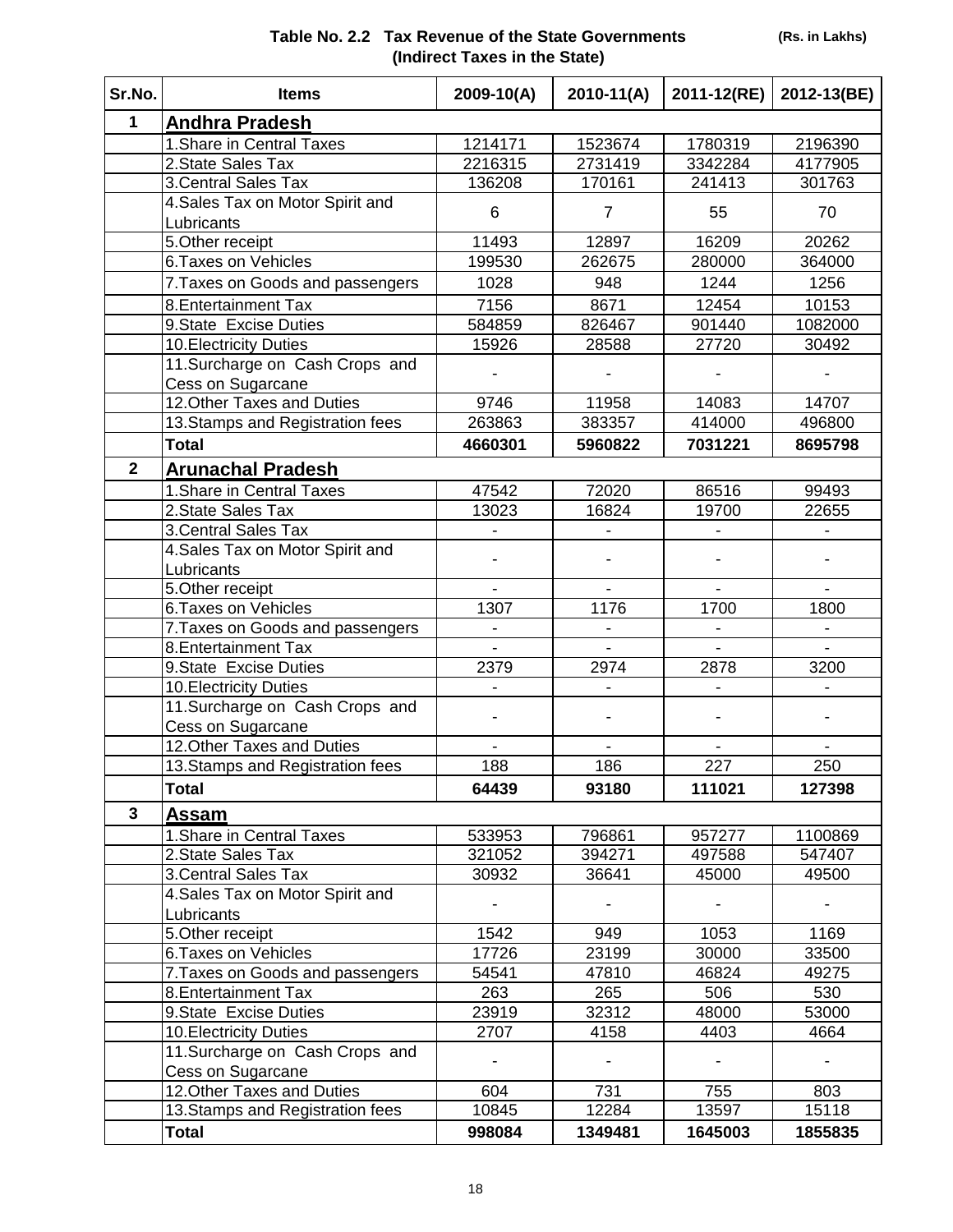| Table No. 2.2 Tax Revenue of the State Governments |
|----------------------------------------------------|
| (Indirect Taxes in the States)                     |

| Sr.No. | <b>Items</b>                                                     | $2009 - 10(A)$ | $2010 - 11(A)$ | 2011-12(RE)    | 2012-13(BE)    |
|--------|------------------------------------------------------------------|----------------|----------------|----------------|----------------|
| 1      | $\mathbf{2}$                                                     | 3              | 4              | 5              | 6              |
| 4      | <b>Bihar</b>                                                     |                |                |                |                |
|        | 1. Share in Central Taxes                                        | 1820258        | 2397838        | 2880550        | 3312633        |
|        | 2. State Sales Tax                                               | 263705         | 453146         | 645800         | 727700         |
|        | 3. Central Sales Tax                                             | 122780         | 2958           | 5000           | 6500           |
|        | 4. Sales Tax on Motor Spirit and                                 |                |                |                |                |
|        | Lubricants                                                       |                |                |                |                |
|        | 5. Other receipt                                                 | $-2557$        | $-386$         | $\blacksquare$ |                |
|        | 6. Taxes on Vehicles                                             | 34513          | 45543          | 53700          | 64440          |
|        | 7. Taxes on Goods and passengers                                 | 161316         | 200632         | 194000         | 280000         |
|        | 8. Entertainment Tax                                             | 1803           | 2245           | 1400           | 3000           |
|        | 9. State Excise Duties                                           | 108168         | 152335         | 179000         | 276495         |
|        | 10. Electricity Duties                                           | 6663           | 6522           | 6070           | 6080           |
|        | 11. Surcharge on Cash Crops and<br>Cess on Sugarcane             |                |                |                |                |
|        | 12. Other Taxes and Duties                                       | 390            | 220            | 1100           | 1200           |
|        | 13 Stamps and Registration fees                                  | 99790          | 109868         | 160000         | 185600         |
|        | <b>Total</b>                                                     | 2616829        | 3370921        | 4126620        | 4863648        |
| 5      | <b>Chhattisgarh</b>                                              |                |                |                |                |
|        | 1. Share in Central Taxes                                        | 438064         | 542519         | 651723         | 749483         |
|        | 2. State Sales Tax                                               | 303115         | 403150         | 523454         | 628143         |
|        | 3. Central Sales Tax                                             | 68100          | 74583          | 76531          | 91837          |
|        | 4. Sales Tax on Motor Spirit and                                 |                |                |                |                |
|        | Lubricants                                                       |                |                |                |                |
|        | 5. Other receipt                                                 | 1              | 6346           | 15             | 20             |
|        | 6. Taxes on Vehicles                                             | 35188          | 42752          | 47500          | 55000          |
|        | 7. Taxes on Goods and passengers                                 | 69610          | 67514          | 70000          | 80500          |
|        | 8. Entertainment Tax                                             | 686            | 1069           | 684            | 782            |
|        | 9. State Excise Duties                                           | 118772         | 150644         | 155000         | 165000         |
|        | 10. Electricity Duties                                           | 41691          | 50253          | 63251          | 68401          |
|        | 11. Surcharge on Cash Crops and<br>Cess on Sugarcane             | 8              |                |                |                |
|        | 12. Other Taxes and Duties                                       | $\blacksquare$ | $\blacksquare$ | $\blacksquare$ | $\blacksquare$ |
|        | 13. Stamps and Registration fees                                 | 58313          | 78585          | 87500          | 100000         |
|        | <b>Total</b>                                                     | 1133548        | 1417415        | 1675658        | 1939166        |
| 6      | Goa                                                              |                |                |                |                |
|        | 1. Share in Central Taxes                                        | 42742          | 58423          | 70182          | 84217          |
|        | 2. State Sales Tax                                               | 106060         | 127572         | 160100         | 196750         |
|        | 3. Central Sales Tax                                             | 7805           | 9946           | 9900           | 10900          |
|        | 4. Sales Tax on Motor Spirit and                                 |                |                |                |                |
|        | Lubricants                                                       |                |                |                |                |
|        | 5. Other receipt                                                 | 344            | 482            | 500            | 500            |
|        | 6. Taxes on Vehicles                                             | 10512          | 13040          | 14775          | 15550          |
|        | 7. Taxes on Goods and passengers                                 | 16073          | 17198          | 17700          | 26600          |
|        | 8. Entertainment Tax                                             | 3711           | 4370           | 5000           | 8650           |
|        | 9. State Excise Duties                                           | 10446          | 13916          | 15999          | 22000          |
|        | <b>10. Electricity Duties</b><br>11. Surcharge on Cash Crops and |                |                | ٠              |                |
|        | Cess on Sugarcane                                                | $\overline{2}$ | $\overline{4}$ |                |                |
|        | 12. Other Taxes and Duties                                       | 9093           | 11415          | 12500          | 17400          |
|        | 13. Stamps and Registration fees                                 | 11125          | 15179          | 15111          | 24020          |
|        | <b>Total</b>                                                     | 217913         | 271545         | 321767         | 406587         |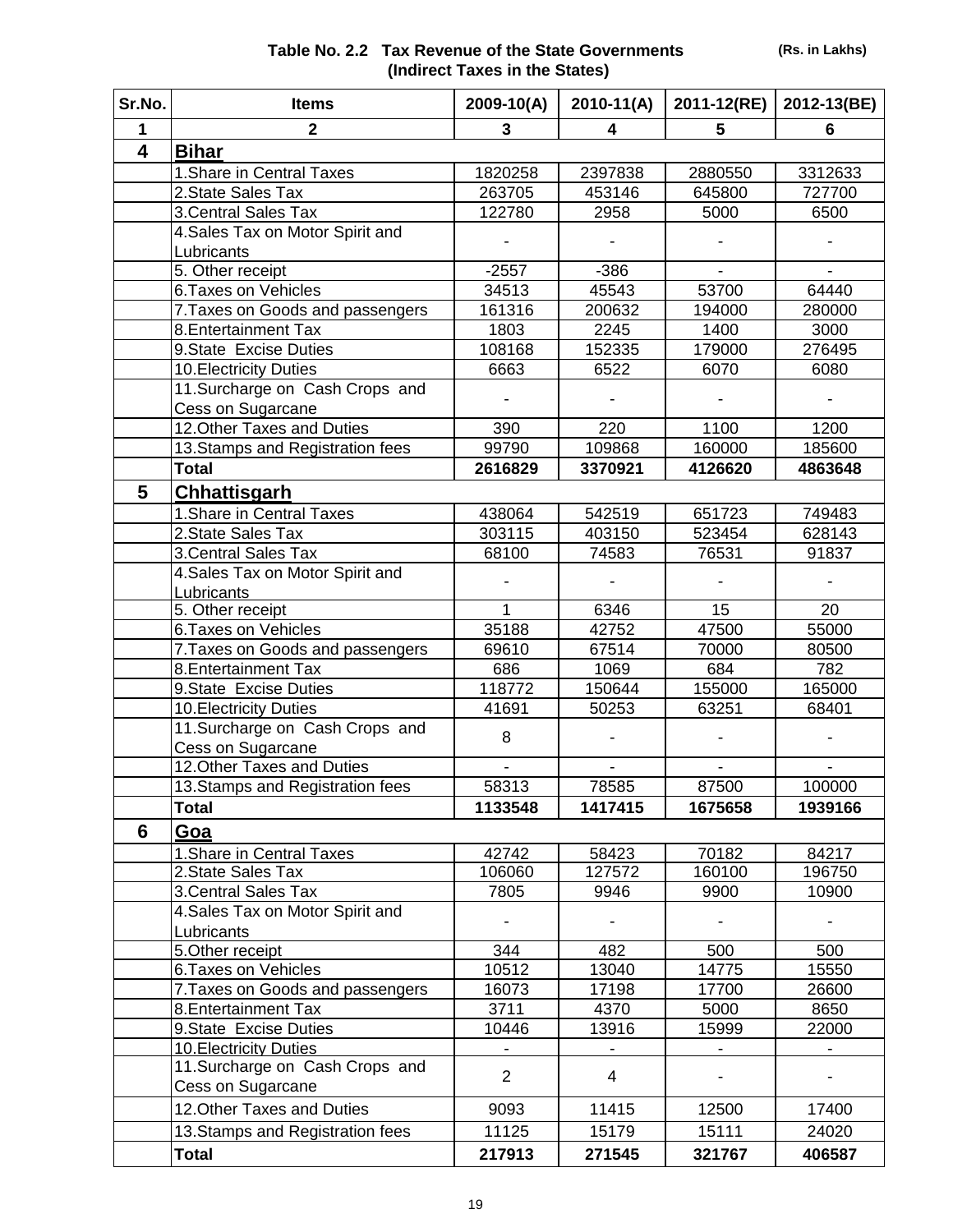| Sr.No.         | <b>Items</b>                     | $2009 - 10(A)$   | $2010-11(A)$             | 2011-12(RE) | 2012-13(BE) |
|----------------|----------------------------------|------------------|--------------------------|-------------|-------------|
| $\mathbf{1}$   | $\overline{2}$                   | 3                | 4                        | 5           | 6           |
| $\overline{7}$ | Gujarat                          |                  |                          |             |             |
|                | 1. Share in Central Taxes        | 589092           | 667944                   | 802376      | 922730      |
|                | 2. State Sales Tax               | 1511600          | 1953915                  | 2401379     | 3181500     |
|                | 3. Central Sales Tax             | 254859           | 466668                   | 421914      | 485000      |
|                | 4. Sales Tax on Motor Spirit and |                  |                          |             |             |
|                | Lubricants                       | 49645            | 60775                    | 75753       | 82500       |
|                | 5. Other receipt                 | 3856             | 7986                     | 954         | 1000        |
|                | 6. Taxes on Vehicles             | 154264           | 200368                   | 190000      | 209000      |
|                | 7. Taxes on Goods and passengers | 691              | 638                      | 21200       | 10015       |
|                | 8. Entertainment Tax             | 4728             | 6619                     | 6884        | 8986        |
|                | 9. State Excise Duties           | 6594             | 6297                     | 6658        | 7250        |
|                | 10. Electricity Duties           | 264365           | 326264                   | 350000      | 370000      |
|                | 11. Surcharge on Cash Crops and  | 19               | 3                        |             |             |
|                | Cess on Sugarcane                |                  |                          |             |             |
|                | 12. Other Taxes and Duties       | 19549            | 22989                    | 28116       | 36700       |
|                | 13. Stamps and Registration fees | 255672           | 366624                   | 450000      | 500000      |
|                | <b>Total</b>                     | 3114934          | 4087090                  | 4755234     | 5814681     |
| 8              | Haryana                          |                  |                          |             |             |
|                | 1. Share in Central Taxes        | 177447           | 230175                   | 276511      | 317990      |
|                | 2. State Sales Tax               | 790722           | 981806                   | 1232200     | 1463560     |
|                | 3. Central Sales Tax             | 109017           | 126395                   | 177800      | 181440      |
|                | 4. Sales Tax on Motor Spirit and | $\overline{4}$   |                          |             |             |
|                | Lubricants                       |                  |                          |             |             |
|                | 5. Other receipt                 | 3493             | $\overline{\phantom{a}}$ |             |             |
|                | 6. Taxes on Vehicles             | 27707            | 45736                    | 70000       | 75000       |
|                | 7. Taxes on Goods and passengers | 39145            | 38714                    | 41000       | 45000       |
|                | 8. Entertainment Tax             | 3555             | 3509                     | 3795        | 4000        |
|                | 9.State Excise Duties            | 205902           | 236581                   | 280000      | 300000      |
|                | 10. Electricity Duties           | 11958            | 13027                    | 14500       | 16000       |
|                | 11. Surcharge on Cash Crops and  |                  |                          |             |             |
|                | Cess on Sugarcane                |                  |                          |             |             |
|                | 12. Other Taxes and Duties       | 147              | 339                      | 785         | 800         |
|                | 13. Stamps and Registration fees | 129357           | 231928                   | 280000      | 300000      |
|                | Total                            | 1498454          | 1908210                  | 2376591     | 2703790     |
| 9              | <b>Himachal Pradesh</b>          |                  |                          |             |             |
|                | 1. Share in Central Taxes        | 86163            | 171535                   | 206067      | 237280      |
|                | 2. State Sales Tax               | 126005           | 169577                   | 215098      | 254868      |
|                | 3. Central Sales Tax             | 19929            | 29580                    | 35123       | 40217       |
|                | 4. Sales Tax on Motor Spirit and |                  |                          |             |             |
|                | Lubricants                       |                  |                          |             |             |
|                | 5. Other receipt                 | 2806             | 10953                    | 12917       | 21073       |
|                | 6. Taxes on Vehicles             | 13397            | 16302                    | 19039       | 21539       |
|                | 7. Taxes on Goods and passengers | 8874             | 9346                     | 9986        | 11819       |
|                | 8. Entertainment Tax             | 15 <sub>15</sub> | 43                       | 35          | 44          |
|                | 9. State Excise Duties           | 50026            | 56153                    | 71825       | 80014       |
|                | 10 Electricity Duties            | 3908             | 30159                    | 19012       | 21703       |
|                | 11. Surcharge on Cash Crops and  |                  |                          |             |             |
|                | Cess on Sugarcane                |                  |                          |             |             |
|                | 12. Other Taxes and Duties       | 19699            | 28379                    | 30047       | 38160       |
|                | 13 Stamps and Registration fees  | 11340            | 13269                    | 14521       | 15905       |
|                | <b>Total</b>                     | 342162           | 535296                   | 633670      | 742622      |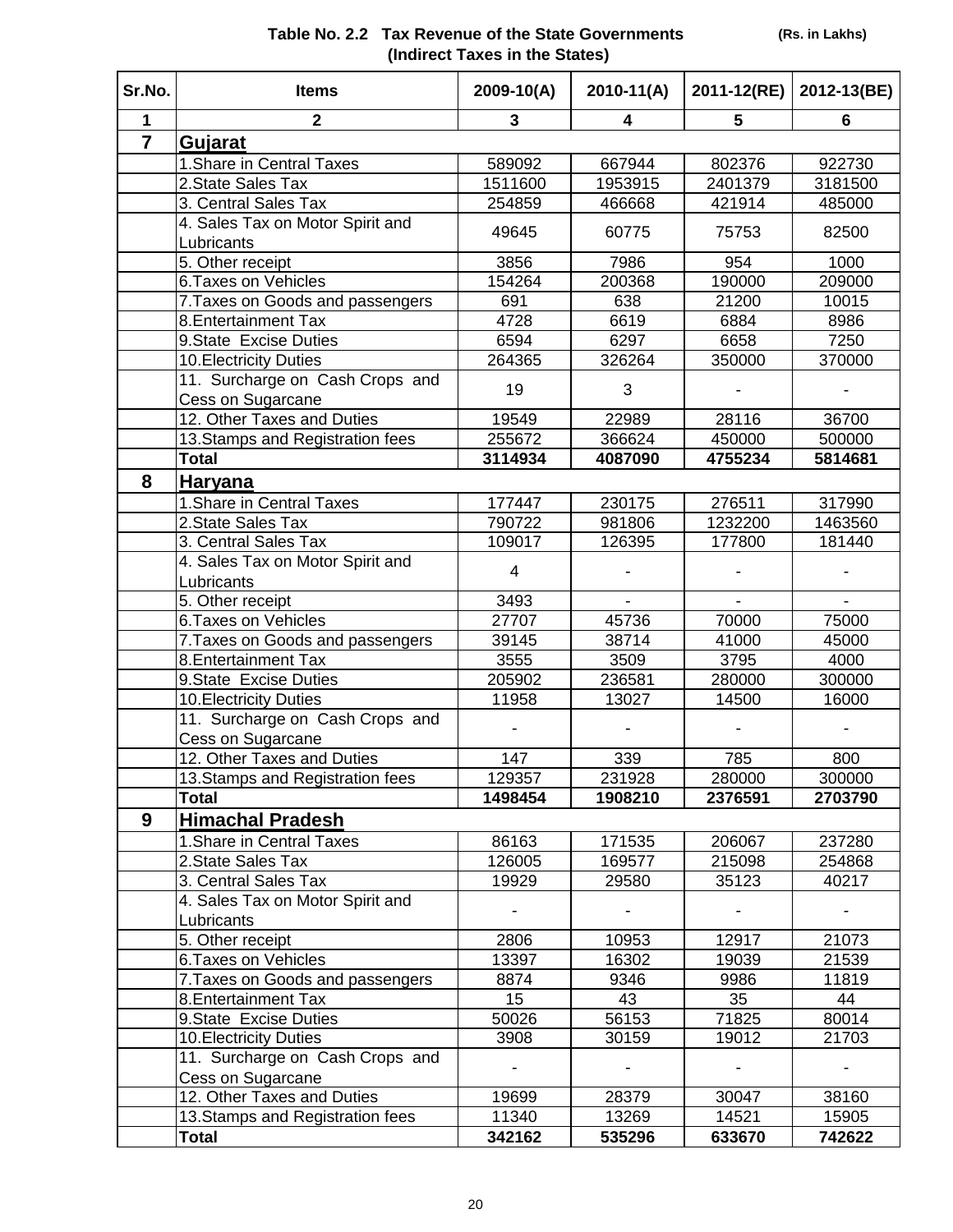| Sr.No.      | <b>Items</b>                                    | $2009 - 10(A)$ | $2010-11(A)$ | 2011-12(RE) | 2012-13(BE) |
|-------------|-------------------------------------------------|----------------|--------------|-------------|-------------|
| $\mathbf 1$ | 2                                               | 3              | 4            | 5           | 6           |
| 10          | <u>Jammu &amp; Kashmir</u>                      |                |              |             |             |
|             | 1. Share in Central Taxes                       | 187983         | 306698       | 369110      | 424477      |
|             | 2. State Sales Tax                              | 175000         | 216048       | 281932      | 327000      |
|             | 3. Central Sales Tax                            |                |              |             |             |
|             | 4. Sales Tax on Motor Spirit and                | 38000          |              |             |             |
|             | Lubricants                                      |                |              | 60000       | 67000       |
|             | 5. Other receipt                                |                | 20402        |             |             |
|             | 6. Taxes on Vehicles                            | 9270           | 11533        | 12850       | 13570       |
|             | 7. Taxes on Goods and passengers                | 31550          | 33716        | 43900       | 46100       |
|             | 8. Entertainment Tax                            |                | 22           |             |             |
|             | 9. State Excise Duties                          | 27000          | 33724        | 38300       | 40400       |
|             | 10. Electricity Duties                          | 19589          | 14750        | 26200       | 30600       |
|             | 11. Surcharge on Cash Crops and                 |                | 6002         |             |             |
|             | Cess on Sugarcane                               |                |              |             |             |
|             | 12. Other Taxes and Duties                      |                |              | 51          | 54          |
|             | 13. Stamps and Registration fees                | 6488           | 7858         | 13327       | 15191       |
|             | <b>Total</b>                                    | 494880         | 650753       | 845670      | 964392      |
| 11          | <b>Jharkhand</b>                                |                |              |             |             |
|             | 1. Share in Central Taxes                       | 576338         | 633971       | 739330      | 850229      |
|             | 2. State Sales Tax                              | 350000         | 377800       | 468841      | 553463      |
|             | 3. Central Sales Tax                            | 70000          | 72500        | 94484       | 111537      |
|             | 4. Sales Tax on Motor Spirit and                |                |              |             |             |
|             | Lubricants                                      |                |              |             |             |
|             | 5.Other receipt                                 |                |              |             |             |
|             | 6. Taxes on Vehicles                            | 40000          | 44000        | 35600       | 55600       |
|             | 7. Taxes on Goods and passengers                | 6406           | 6537         | 3000        | 3000        |
|             | 8. Entertainment Tax                            | 924            | 1226         | 3701        | 3000        |
|             | 9.State Excise Duties                           | 50000          | 52500        | 44500       | 70000       |
|             | 10. Electricity Duties                          | 5249           | 5356         | 10000       | 14000       |
|             | 11. Surcharge on Cash Crops and                 |                |              |             |             |
|             | Cess on Sugarcane                               |                |              |             |             |
|             | 12. Other Taxes and Duties                      | $-24$          | $-26$        | $-26$       |             |
|             | 13. Stamps and Registration fees                | 27494          | 30250        | 45000       | 49500       |
|             | <b>Total</b>                                    | 1126387        | 1224114      | 1444430     | 1710329     |
| 12          | <b>Karnataka</b>                                |                |              |             |             |
|             | 1. Share in Central Taxes                       | 735998         | 950631       | 1107504     | 1309370     |
|             | 2. State Sales Tax                              | 1489571        | 1936059      | 2351000     | 2692500     |
|             | 3. Central Sales Tax                            | 93696          | 87410        | 81000       | 81000       |
|             | 4. Sales Tax on Motor Spirit and                |                |              |             |             |
|             | Lubricants                                      |                |              |             |             |
|             | 5.Other receipt                                 |                |              |             |             |
|             | 6. Taxes on Vehicles                            | 196160         | 255002       | 295000      | 335000      |
|             | 7. Taxes on Goods and passengers                | 129113         | 152555       | 184000      | 210000      |
|             | 8. Entertainment Tax                            | 11614          | 9770         | 11500       | 12500       |
|             | 9. State Excise Duties                          | 694632         | 828474       | 950000      | 1077500     |
|             | 10. Electricity Duties                          | 67869          | 66349        | 67500       | 78500       |
|             | 11. Surcharge on Cash Crops and                 |                |              |             |             |
|             | Cess on Sugarcane<br>12. Other Taxes and Duties | 46069          | 84926        | 82000       | 81200       |
|             | 13. Stamps and Registration fees                | 262757         | 353108       | 475000      | 520000      |
|             | <b>Total</b>                                    | 3727479        | 4724284      | 5604504     | 6397570     |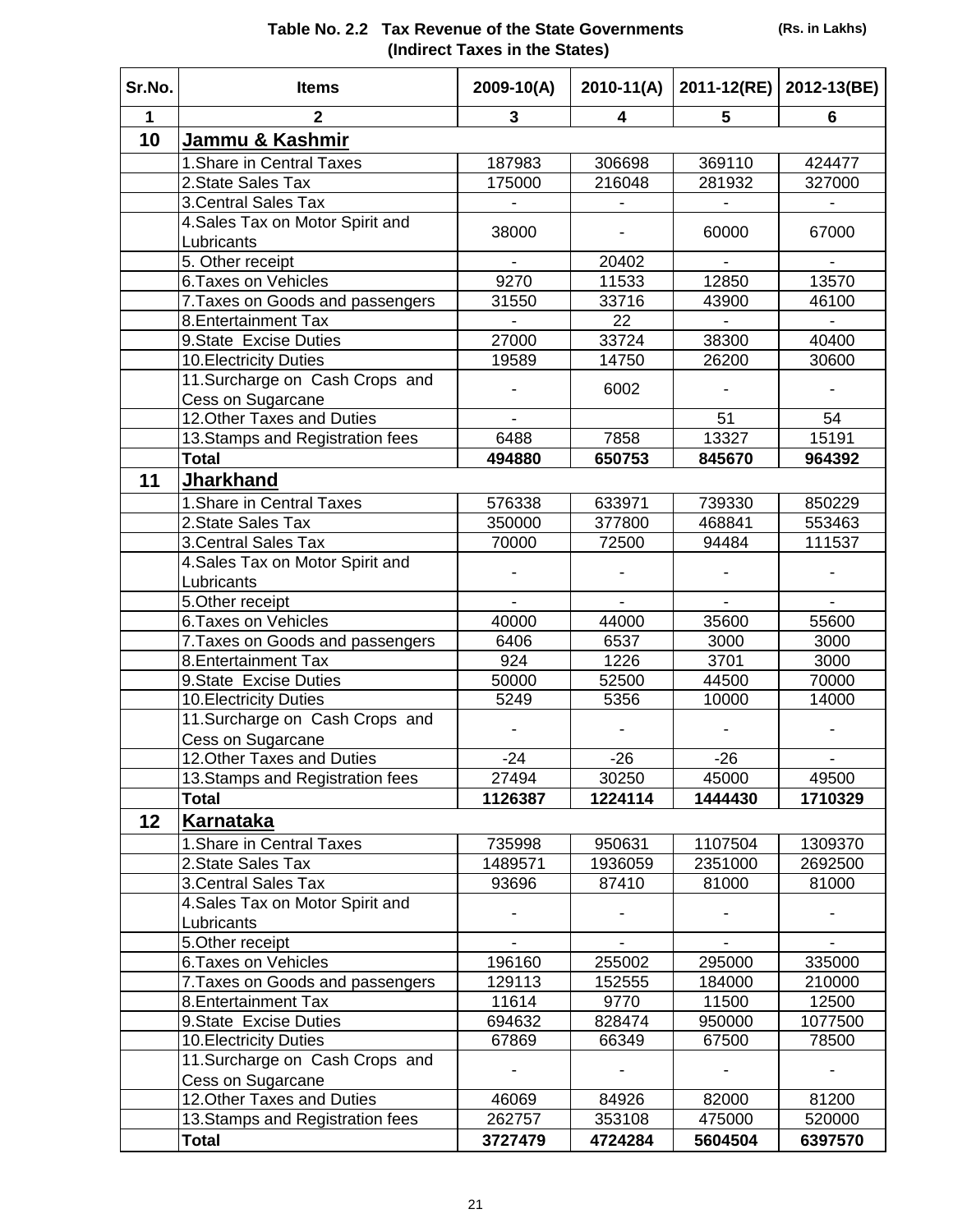| Sr.No.       | <b>Items</b>                     | 2009-10(A)       | $2010 - 11(A)$   | 2011-12(RE)      | 2012-13(BE)      |
|--------------|----------------------------------|------------------|------------------|------------------|------------------|
| $\mathbf{1}$ | $\overline{2}$                   | 3                | 4                | 5                | 6                |
|              | 13 Kerala                        |                  |                  |                  |                  |
|              | 1. Share in Central Taxes        | 439878           | 514185           | 617697           | 710346           |
|              | 2. State Sales Tax               | 1244818          | 1549922          | 1906257          | 2304288          |
|              | 3. Central Sales Tax             | 29294            | 31042            | 32891            | 36461            |
|              | 4. Sales Tax on Motor Spirit and |                  |                  |                  |                  |
|              | Lubricants                       |                  |                  |                  |                  |
|              | 5.Other receipt                  | 2977             | 2346             | 3605             | 4303             |
|              | 6. Taxes on Vehicles             | 113110           | 133137           | 141948           | 169449           |
|              | 7. Taxes on Goods and passengers |                  |                  |                  |                  |
|              | 8. Entertainment Tax             | 48               | $\overline{24}$  | 60               | 65               |
|              | 9. State Excise Duties           | 151481           | 169954           | 208784           | 255065           |
|              | 10. Electricity Duties           | 2478             | 2071             | 2750             | 25000            |
|              | 11. Surcharge on Cash Crops and  |                  |                  |                  |                  |
|              | Cess on Sugarcane                |                  |                  |                  |                  |
|              | 12. Other Taxes and Duties       | 13980            | 12651            | 15900            | 16550            |
|              | 13. Stamps and Registration fees | 189641           | 255249           | 312042           | 377571           |
|              | <b>Total</b>                     | 2187705          | 2670581          | 3241934          | 3899098          |
|              | 14 Madhya Pradesh                |                  |                  |                  |                  |
|              | 1. Share in Central Taxes        | 1107698          | 1563851          | 1878647          | 2160448          |
|              | 2. State Sales Tax               | 715383           | 957404           | 1090000          | 1250000          |
|              | 3. Central Sales Tax             | 56999            | 68272            | 110000           | 150000           |
|              | 4. Sales Tax on Motor Spirit and |                  |                  |                  |                  |
|              | Lubricants                       |                  |                  |                  |                  |
|              | 5.Other receipt                  |                  |                  |                  |                  |
|              | 6. Taxes on Vehicles             | 91901            | 119838           | 128500           | 140000           |
|              | 7. Taxes on Goods and passengers | 133288           | 174620           | 190000           | 215000           |
|              | 8. Entertainment Tax             | 344              | 2943             | 4975             | 4975             |
|              | 9. State Excise Duties           | 295194           | 360342           | 420000           | 480000           |
|              | 10. Electricity Duties           | 214649           | 147632           | 170000           | 137000           |
|              | 11. Surcharge on Cash Crops and  |                  |                  |                  |                  |
|              | Cess on Sugarcane                |                  |                  |                  |                  |
|              | 12.Other Taxes and Duties        | 1578             |                  | 123068           | 53121            |
|              | 13 Stamps and Registration fees  | 178315           | 251427           | 280000           | 320000           |
|              | <b>Total</b>                     | 2795349          | 3646329          | 4395190          | 4910544          |
|              | 15 Maharastra                    |                  |                  |                  |                  |
|              | 1. Share in Central Taxes        | 824811           | 1141982          | 1331860          | 1572845          |
|              | 2. State Sales Tax               | 3004758          | 3884711          | 3480921          | 3634800          |
|              | 3. Central Sales Tax             | 250532           | 354825           | 409641           | 458798           |
|              | 4. Sales Tax on Motor Spirit and |                  |                  | 1104808          | 1237385          |
|              | Lubricants                       |                  |                  |                  |                  |
|              | 5. Other receipt                 | 12311            | 8193             | 4630             | 5185             |
|              | 6. Taxes on Vehicles             | 268230           | 353290           | 400000           | 420000           |
|              | 7. Taxes on Goods and passengers | 97660            | 59988            | 89367            | 89367            |
|              | 8. Entertainment Tax             | 49160            | 53046            | 50004            | 55000            |
|              | 9. State Excise Duties           | 505663           | 596185           | 850000           | 945000           |
|              | <b>10. Electricity Duties</b>    | 328932           | 473026           | 441037           | 480993           |
|              | 11. Surcharge on Cash Crops and  |                  | 543              |                  |                  |
|              | Cess on Sugarcane                |                  |                  |                  |                  |
|              | 12. Other Taxes and Duties       | 83381<br>1077365 | 89181<br>1351599 | 86022<br>1400088 | 82868<br>1573000 |
|              | 13 Stamps and Registration fees  | 6502803          | 8366569          | 9648378          | 10555241         |
|              | <b>Total</b>                     |                  |                  |                  |                  |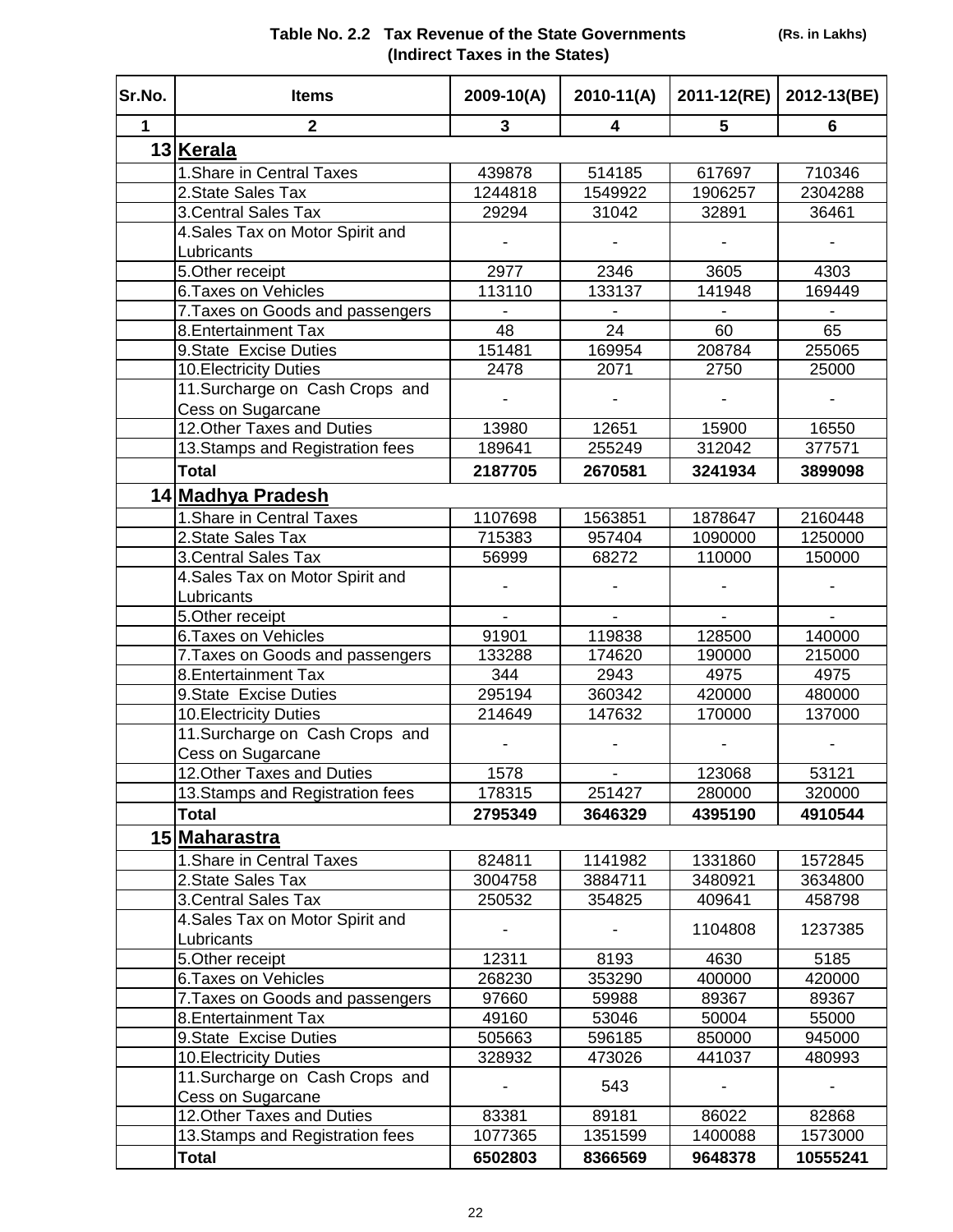|  | (Rs. in Lakhs) |  |
|--|----------------|--|
|--|----------------|--|

| Table No. 2.2 Tax Revenue of the State Governments |
|----------------------------------------------------|
| (Indirect Taxes in the States)                     |

| Sr.No. | <b>Items</b>                     | $2009 - 10(A)$  | $2010-11(A)$    | 2011-12(RE)    | 2012-13(BE)      |
|--------|----------------------------------|-----------------|-----------------|----------------|------------------|
| 1      | $\overline{2}$                   | 3               | 4               | 5              | 6                |
| 16     | <b>Manipur</b>                   |                 |                 |                |                  |
|        | 1. Share in Central Taxes        | 59756           | 99057           | 114321         | 136435           |
|        | 2. State Sales Tax               | 16328           | 22757           | 25943          | 25080            |
|        | 3. Central Sales Tax             |                 |                 |                |                  |
|        | 4. Sales Tax on Motor Spirit and |                 |                 |                |                  |
|        | Lubricants                       |                 |                 |                |                  |
|        | 5. Other receipt                 |                 |                 |                |                  |
|        | 6. Taxes on Vehicles             | 435             | 444             | 506            | 1717             |
|        | 7. Taxes on Goods and passengers | 81              | 90              | 103            | 117              |
|        | 8. Entertainment Tax             | $\blacksquare$  |                 |                |                  |
|        | 9.State Excise Duties            | 470             | 661             | 754            | 859              |
|        | 10. Electricity Duties           | 1               | ä,              | $\blacksquare$ | ÷.               |
|        | 11. Surcharge on Cash Crops and  |                 |                 |                |                  |
|        | Cess on Sugarcane                |                 |                 |                |                  |
|        | 12. Other Taxes and Duties       | 19              | 390             | 445            | 507              |
|        | 13. Stamps and Registration fees | 426             | 357             | 407            | 664              |
|        | <b>Total</b>                     | 77516           | 123756          | 142479         | 165379           |
| 17     | <b>Meghalaya</b>                 |                 |                 |                |                  |
|        | 1. Share in Central Taxes        | 61238           | 89627           | 107669         | 123819           |
|        | 2. State Sales Tax               | 19614           | 22974           | 25335          | 30559            |
|        | 3. Central Sales Tax             | 2296            | 8511            | 5500           | 10500            |
|        | 4. Sales Tax on Motor Spirit and |                 |                 |                |                  |
|        | Lubricants                       | 9815            | 9009            | 10970          | 10624            |
|        | 5. Other receipt                 | 414             | 53              | 16             | 34               |
|        | 6. Taxes on Vehicles             | 1361            | 1919            | 1859           | 3162             |
|        | 7. Taxes on Goods and passengers | 360             | 437             | 497            | 503              |
|        | 8. Entertainment Tax             | $\overline{23}$ | $\overline{29}$ | 130            | $\overline{131}$ |
|        | 9. State Excise Duties           | 9029            | 10450           | 12442          | 14308            |
|        | 10. Electricity Duties           | 5               | 26              | 136            | 137              |
|        | 11. Surcharge on Cash Crops and  |                 |                 |                |                  |
|        | Cess on Sugarcane                |                 | 442             |                |                  |
|        | 12. Other Taxes and Duties       | 87              | 203             | 125            | 126              |
|        | 13. Stamps and Registration fees | 1102            | 1076            | 1229           | 1244             |
|        | <b>Total</b>                     | 105344          | 144756          | 165908         | 195147           |
| 18     | <b>Mizoram</b>                   |                 |                 |                |                  |
|        | 1. Share in Central Taxes        | 39453           | 59078           | 70973          | 81371            |
|        | 2. State Sales Tax               | 6541            | 10470           | 8893           | 10500            |
|        | 3. Central Sales Tax             | 1               |                 | $\overline{2}$ | $\overline{2}$   |
|        | 4. Sales Tax on Motor Spirit and |                 |                 |                |                  |
|        | Lubricants                       | 1876            |                 | 4458           | 5270             |
|        | 5. Other receipt                 | 175             |                 | 100            | 50               |
|        | 6. Taxes on Vehicles             | 671             | 772             | 1560           | 924              |
|        | 7. Taxes on Goods and passengers | 139             | 172             | 322            | 300              |
|        | 8. Entertainment Tax             | 36              |                 | 51             | 59               |
|        | 9. State Excise Duties           | 210             | 239             | 240            | 263              |
|        | 10. Electricity Duties           |                 |                 |                |                  |
|        | 11. Surcharge on Cash Crops and  |                 |                 |                |                  |
|        | Cess on Sugarcane                |                 |                 | 70             |                  |
|        | 12. Other Taxes and Duties       |                 | 47              | $\mathbf{1}$   | $\mathbf{1}$     |
|        | 13. Stamps and Registration fees | 39              | 34              | 250            | 126              |
|        | <b>Total</b>                     | 49141           | 70812           | 86920          | 98866            |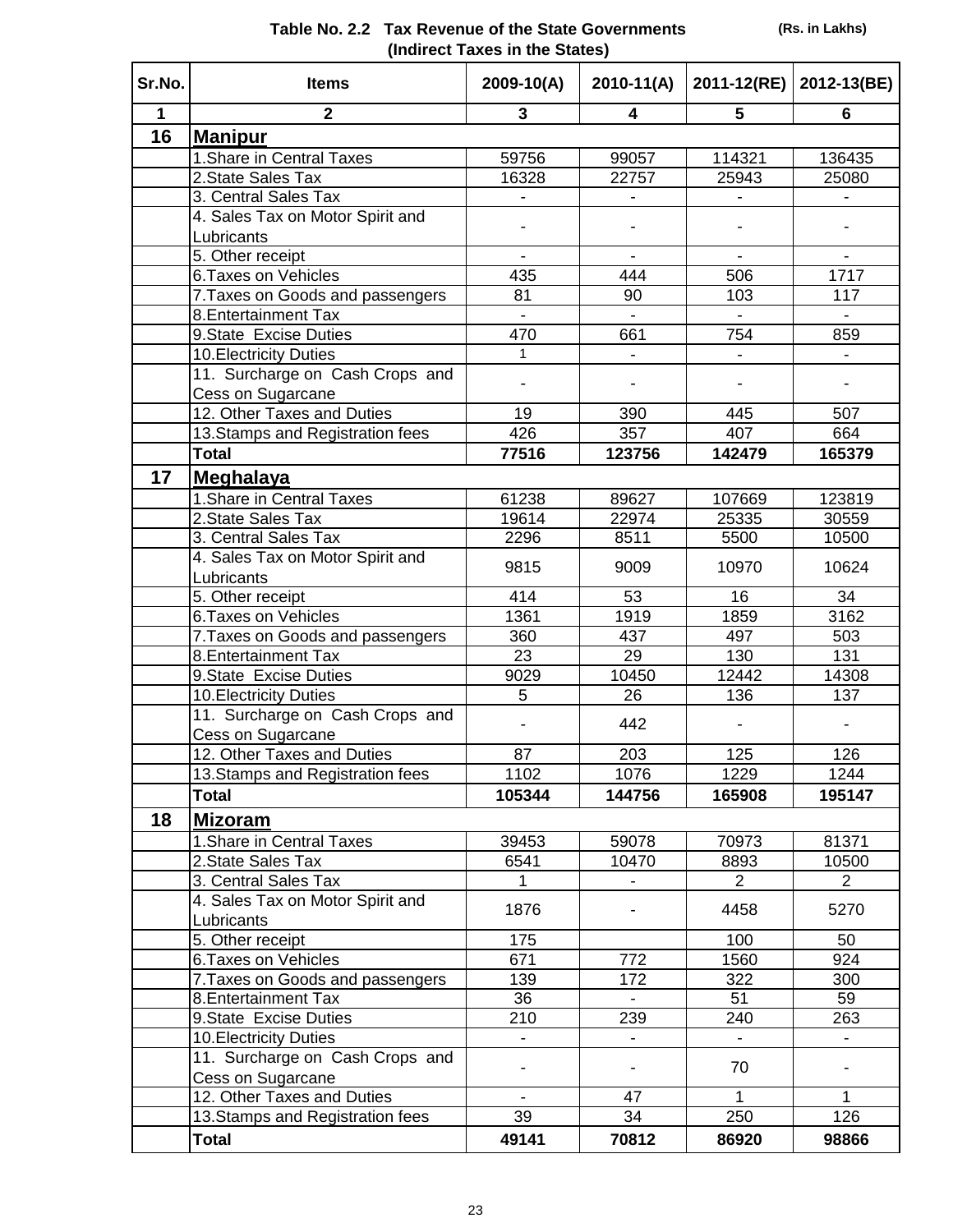| Table No. 2.2 Tax Revenue of the State Governments |
|----------------------------------------------------|
| (Indirect Taxes in the States)                     |

| Sr.No.       | <b>Items</b>                     | 2009-10(A)     | $2010-11(A)$   | 2011-12(RE)    | 2012-13(BE)    |
|--------------|----------------------------------|----------------|----------------|----------------|----------------|
| $\mathbf{1}$ | $\mathbf{2}$                     | 3              | 4              | 5              | 6              |
| 19           | <b>Nagaland</b>                  |                |                |                |                |
|              | 1. Share in Central Taxes        | 43403          | 68946          | 82827          | 86555          |
|              | 2. State Sales Tax               | 13222          | 16722          | 20050          | 22055          |
|              | 3. Central Sales Tax             |                |                |                |                |
|              | 4. Sales Tax on Motor Spirit and |                |                |                |                |
|              | Lubricants                       |                |                |                |                |
|              | 5. Other receipt                 | $\blacksquare$ | $\blacksquare$ | $\blacksquare$ |                |
|              | 6. Taxes on Vehicles             | 1673           | 2392           | 2723           | 2995           |
|              | 7. Taxes on Goods and passengers | 396            | 662            | 274            | 301            |
|              | 8. Entertainment Tax             |                |                |                |                |
|              | 9. State Excise Duties           | 314            | 300            | 391            | 430            |
|              | 10. Electricity Duties           | 11             | $\overline{2}$ | 4              | 4              |
|              | 11. Surcharge on Cash Crops and  |                |                |                |                |
|              | Cess on Sugarcane                |                |                |                |                |
|              | 12. Other Taxes and Duties       |                |                | 1              |                |
|              | 13. Stamps and Registration fees | 119            | 135            | 126            | 139            |
|              | <b>Total</b>                     | 59138          | 89159          | 106396         | 112480         |
| 20           | Orissa                           |                |                |                |                |
|              | 1. Share in Central Taxes        | 851865         | 1049686        | 1201001        | 1348100        |
|              | 2. State Sales Tax               | 491500         | 621885         | 755635         | 901620         |
|              | 3. Central Sales Tax             | 49377          | 58552          | 72504          | 78380          |
|              | 4. Sales Tax on Motor Spirit and |                |                |                |                |
|              | Lubricants                       |                |                |                |                |
|              | 5. Other receipt                 |                | 243            | $\blacksquare$ | $\blacksquare$ |
|              | 6. Taxes on Vehicles             | 61123          | 72758          | 84300          | 96945          |
|              | 7. Taxes on Goods and passengers | 81525          | 111137         | 123500         | 141728         |
|              | 8. Entertainment Tax             | 928            | 2862           | 2880           | 3121           |
|              | 9. State Excise Duties           | 84905          | 109426         | 135000         | 150000         |
|              | 10. Electricity Duties           | 45996          | 45806          | 50000          | 57500          |
|              | 11. Surcharge on Cash Crops and  |                |                |                |                |
|              | Cess on Sugarcane                |                |                |                |                |
|              | 12. Other Taxes and Duties       | 4113           | 2622           | 2620           | 2874           |
|              | 13. Stamps and Registration fees | 35996          | 41582          | 51000          | 58650          |
|              | <b>Total</b>                     | 1707328        | 2116559        | 2478440        | 2838918        |
| 21           | Punjab                           |                |                |                |                |
|              | 1. Share in Central Taxes        | 214410         | 305087         | 352101         | 420215         |
|              | 2. State Sales Tax               | 726431         | 964242         | 1146600        | 1352247        |
|              | 3. Central Sales Tax             | 31318          | 37449          | 44500          | 69053          |
|              | 4. Sales Tax on Motor Spirit and |                |                |                |                |
|              | Lubricants                       |                |                |                |                |
|              | 5. Other receipt                 | $\blacksquare$ | $\mathbf{r}$   | $\blacksquare$ | $\blacksquare$ |
|              | 6. Taxes on Vehicles             | 55474          | 65391          | 80000          | 86400          |
|              | 7. Taxes on Goods and passengers |                |                |                |                |
|              | 8. Entertainment Tax             | 120            | 288            | 1000           | 3000           |
|              | 9. State Excise Duties           | 210092         | 237308         | 325000         | 380000         |
|              | 10. Electricity Duties           | 23013          | 142290         | 140000         | 154000         |
|              | 11. Surcharge on Cash Crops and  |                |                |                |                |
|              | Cess on Sugarcane                |                |                |                |                |
|              | 12. Other Taxes and Duties       | 876            | 2080           | 2000           |                |
|              | 13. Stamps and Registration fees | 155094         | 231846         | 290000         | 337500         |
|              | <b>Total</b>                     | 1416828        | 1985981        | 2381201        | 2802415        |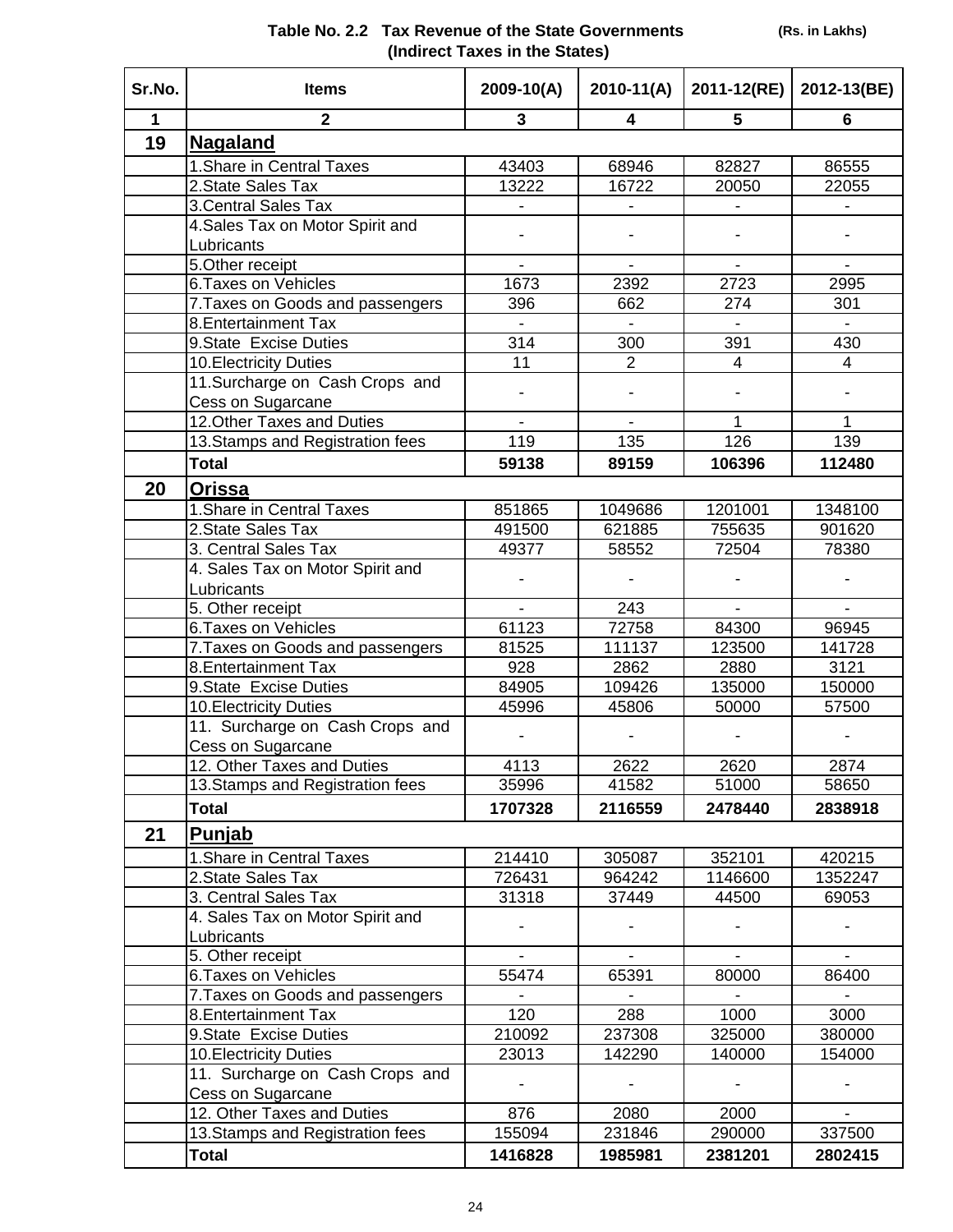| Sr.No. | <b>Items</b>                     | $2009 - 10(A)$ | $2010 - 11(A)$ | 2011-12(RE) | 2012-13(BE) |
|--------|----------------------------------|----------------|----------------|-------------|-------------|
| 1      | $\overline{2}$                   | 3              | 4              | 5           | 6           |
| 22     | Rajasthan                        |                |                |             |             |
|        | 1. Share in Central Taxes        | 925813         | 1285562        | 1497704     | 1770685     |
|        | 2. State Sales Tax               | 943629         | 1163874        | 1365306     | 1506837     |
|        | 3. Central Sales Tax             | 48215          | 72835          | 104356      | 114792      |
|        | 4. Sales Tax on Motor Spirit and |                |                |             |             |
|        | Lubricants                       |                |                |             |             |
|        | 5. Other receipt                 | 24509          | 26250          | 30337       | 33371       |
|        | 6. Taxes on Vehicles             | 137287         | 161225         | 172500      | 190000      |
|        | 7. Taxes on Goods and passengers | 17610          | 23069          | 26500       | 28000       |
|        | 8. Entertainment Tax             | 1403           | 2081           | 100         | 100         |
|        | 9. State Excise Duties           | 230048         | 286141         | 295000      | 325000      |
|        | 10. Electricity Duties           | 69999          | 90581          | 124470      | 150525      |
|        | 11. Surcharge on Cash Crops and  |                |                |             |             |
|        | Cess on Sugarcane                |                |                |             |             |
|        | 12. Other Taxes and Duties       | 4449           | 4363           | 4510        | 5000        |
|        | 13. Stamps and Registration fees | 136294         | 194105         | 250000      | 280000      |
|        | <b>Total</b>                     | 2539256        | 3310086        | 3870783     | 4404310     |
| 23     | <b>Sikkim</b>                    |                |                |             |             |
|        | 1. Share in Central Taxes        | 37539          | 52563          | 61166       | 72315       |
|        | 2.State Sales Tax                | 11342          | 13424          | 9070        | 17600       |
|        | 3. Central Sales Tax             | 765            | 850            | 830         | 1114        |
|        | 4. Sales Tax on Motor Spirit and |                |                |             |             |
|        | Lubricants                       |                |                |             |             |
|        | 5. Other receipt                 |                |                |             |             |
|        | 6. Taxes on Vehicles             | 788            | 1066           | 1500        | 1500        |
|        | 7. Taxes on Goods and passengers |                |                |             |             |
|        | 8. Entertainment Tax             | 61             | 66             | 76          | 87          |
|        | 9. State Excise Duties           | 5727           | 7064           | 9381        | 9500        |
|        | 10. Electricity Duties           |                |                |             |             |
|        | 11. Surcharge on Cash Crops and  |                |                |             |             |
|        | Cess on Sugarcane                |                |                |             |             |
|        | 12. Other Taxes and Duties       | 2677           | 3686           | 3145        | 3676        |
|        | 13. Stamps and Registration fees | 448            | 570            | 326         | 747         |
|        | Total                            | 59347          | 79289          | 85494       | 106539      |
| 24     | TamilNadu                        |                |                |             |             |
|        | 1. Share in Central Taxes        | 875619         | 1091397        | 1271495     | 1503247     |
|        | 2. State Sales Tax               | 2098574        | 2636356        | 3473101     | 4090070     |
|        | 3. Central Sales Tax             | 167578         | 225067         | 270173      | 310699      |
|        | 4. Sales Tax on Motor Spirit and |                |                |             |             |
|        | Lubricants                       |                |                |             |             |
|        | 5. Other receipt                 |                |                |             |             |
|        | 6. Taxes on Vehicles             | 202464         | 266005         | 321039      | 414111      |
|        | 7. Taxes on Goods and passengers | 109192         | 162580         | 203144      | 233616      |
|        | 8. Entertainment Tax             | 1080           | 1351           | 2255        | 2605        |
|        | 9. State Excise Duties           | 674068         | 811594         | 989101      | 1147397     |
|        | 10. Electricity Duties           | 3706           | 174543         | 52872       | 60989       |
|        | 11. Surcharge on Cash Crops and  |                |                |             |             |
|        | Cess on Sugarcane                |                |                |             |             |
|        | 12. Other Taxes and Duties       | 18923          | 23314          | 26690       | 30819       |
|        | 13. Stamps and Registration fees | 366216         | 465059         | 646755      | 846694      |
|        | Total                            | 4517420        | 5857266        | 7256625     | 8640247     |

 **Table No. 2.2 Tax Revenue of the State Governments (Indirect Taxes in the States)**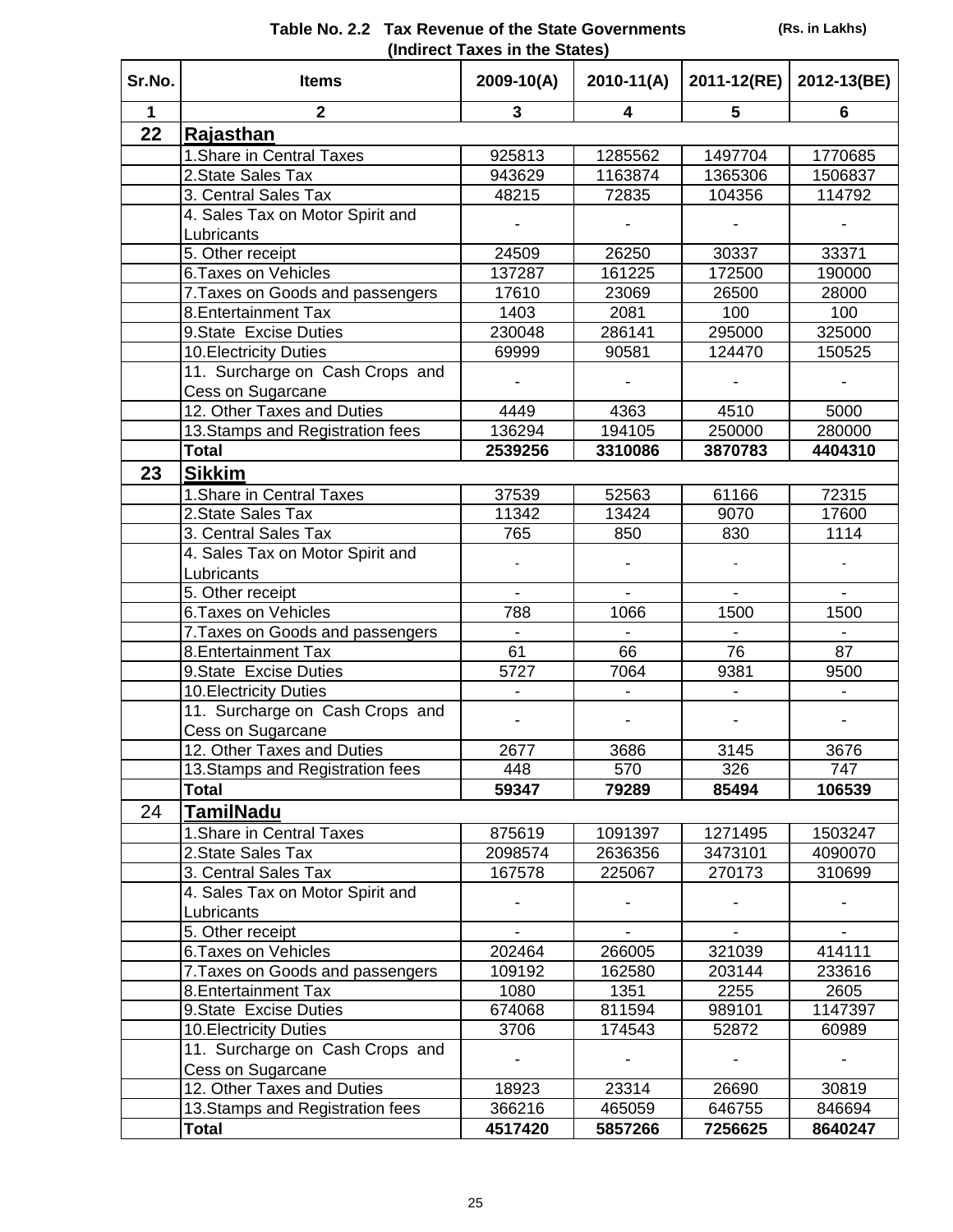#### **(Rs. in Lakhs)**

| Table No. 2.2 Tax Revenue of the State Governments |
|----------------------------------------------------|
| (Indirect Taxes in the States)                     |

**Sr.No. Items 2009-10(A) 2010-11(A) 2011-12(RE) 2012-13(BE)**

| 31.IVU.         | nems                                            | 2009-TU(A)     | ZUIU-II(A)     | ZUI I-IZ(RE)   | $2012 - 13(DE)$ |
|-----------------|-------------------------------------------------|----------------|----------------|----------------|-----------------|
| 1               | $\mathbf{2}$                                    | 3              | 4              | 5              | 6               |
|                 | 25 Tripura                                      |                |                |                |                 |
|                 | 1. Share in Central Taxes                       | 70634          | 112236         | 123000         | 138000          |
|                 | 2. State Sales Tax                              | 37493          | 44493          | 60000          | 67000           |
|                 | 3. Central Sales Tax                            |                |                |                |                 |
|                 | 4. Sales Tax on Motor Spirit and                |                |                |                |                 |
|                 | Lubricants                                      |                |                |                |                 |
|                 | 5. Other receipt                                | $\blacksquare$ |                |                | $\blacksquare$  |
|                 | 6. Taxes on Vehicles                            | 3714           | 2192           | 2357           | 4000            |
|                 | 7. Taxes on Goods and passengers                |                |                |                |                 |
|                 | 8. Entertainment Tax                            |                | $\overline{a}$ | $\overline{a}$ | $\overline{a}$  |
|                 | 9. State Excise Duties                          | 6109           | 8585           | 9000           | 10000           |
|                 | 10. Electricity Duties                          | $\overline{2}$ | 3              | 3              | $\overline{2}$  |
|                 | 11. Surcharge on Cash Crops and                 |                |                |                |                 |
|                 | Cess on Sugarcane                               |                |                |                |                 |
|                 | 12. Other Taxes and Duties                      | 99             | 91             | 72             | 137             |
|                 | 13. Stamps and Registration fees                | 1815           | 2423           | 1997           | 3000            |
|                 | <b>Total</b>                                    | 119866         | 170023         | 196429         | 222139          |
|                 | 26 Uttaranchal                                  |                |                |                |                 |
|                 | 1. Share in Central Taxes                       | 155001         | 246007         | 283917         | 338845          |
|                 | 2. State Sales Tax                              | 197664         | 261667         | 231000         | 251000          |
|                 | 3. Central Sales Tax                            | 26251          | 31663          | 7000           | 7000            |
|                 | 4. Sales Tax on Motor Spirit and                | 9              |                | 125500         | 150000          |
|                 | Lubricants                                      |                |                |                |                 |
|                 | 5. Other receipt                                | 760            | 718            | 760            | 810             |
|                 | 6. Taxes on Vehicles                            | 18456          | 22726          | 30453          | 27500           |
|                 | 7. Taxes on Goods and passengers                |                |                |                |                 |
|                 | 8. Entertainment Tax                            | 627            | 1215           | 1600           | 1700            |
|                 | 9. State Excise Duties                          | 70464          | 75592          | 84267          | 94215           |
|                 | 10. Electricity Duties                          | 211            | 216            | 22900          | 6000            |
|                 | 11. Surcharge on Cash Crops and                 |                |                |                |                 |
|                 | Cess on Sugarcane                               |                |                |                |                 |
|                 | 12. Other Taxes and Duties                      | $\overline{a}$ |                | 50             | 50              |
|                 | 13. Stamps and Registration fees                | 39870          | 43950          | 52385          | 57395           |
|                 | <b>Total</b>                                    | 509313         | 683754         | 839832         | 934515          |
| 27 <sub>l</sub> | <b>Uttar Pradesh</b>                            |                |                |                |                 |
|                 | 1. Share in Central Taxes                       | 3179667        | 4321890        | 5191954        | 5952834         |
|                 | 2. State Sales Tax                              | 1881949        | 2241220        | 2918929        | 3560265         |
|                 | 3. Central Sales Tax                            | 139751         | 196780         | 227321         | 277268          |
|                 | 4. Sales Tax on Motor Spirit and                | 816            | 1097           |                |                 |
|                 | Lubricants                                      |                |                |                |                 |
|                 | 5. Other receipt                                | 59664          | 44555          | 10161          | 11685           |
|                 | 6. Taxes on Vehicles                            | 140350         | 181689         | 253598         | 309390          |
|                 | 7. Taxes on Goods and passengers                | 27105          | 24168          |                |                 |
|                 | 8. Entertainment Tax                            | 18660          | 23885          | 27540          | 33602           |
|                 | 9. State Excise Duties                          | 566606         | 672349         | 825269         | 1006828         |
|                 | 10. Electricity Duties                          | 27216          | 35701          | 32373          | 41100           |
|                 | 11. Surcharge on Cash Crops and                 | 338            |                |                |                 |
|                 | Cess on Sugarcane<br>12. Other Taxes and Duties | 675            | 630            | 1013           | 1235            |
|                 | 13 Stamps and Registration fees                 | 456223         | 597466         | 762950         | 930799          |
|                 |                                                 |                |                |                |                 |
|                 | <b>Total</b>                                    | 6499020        | 8341430        | 10251108       | 12125006        |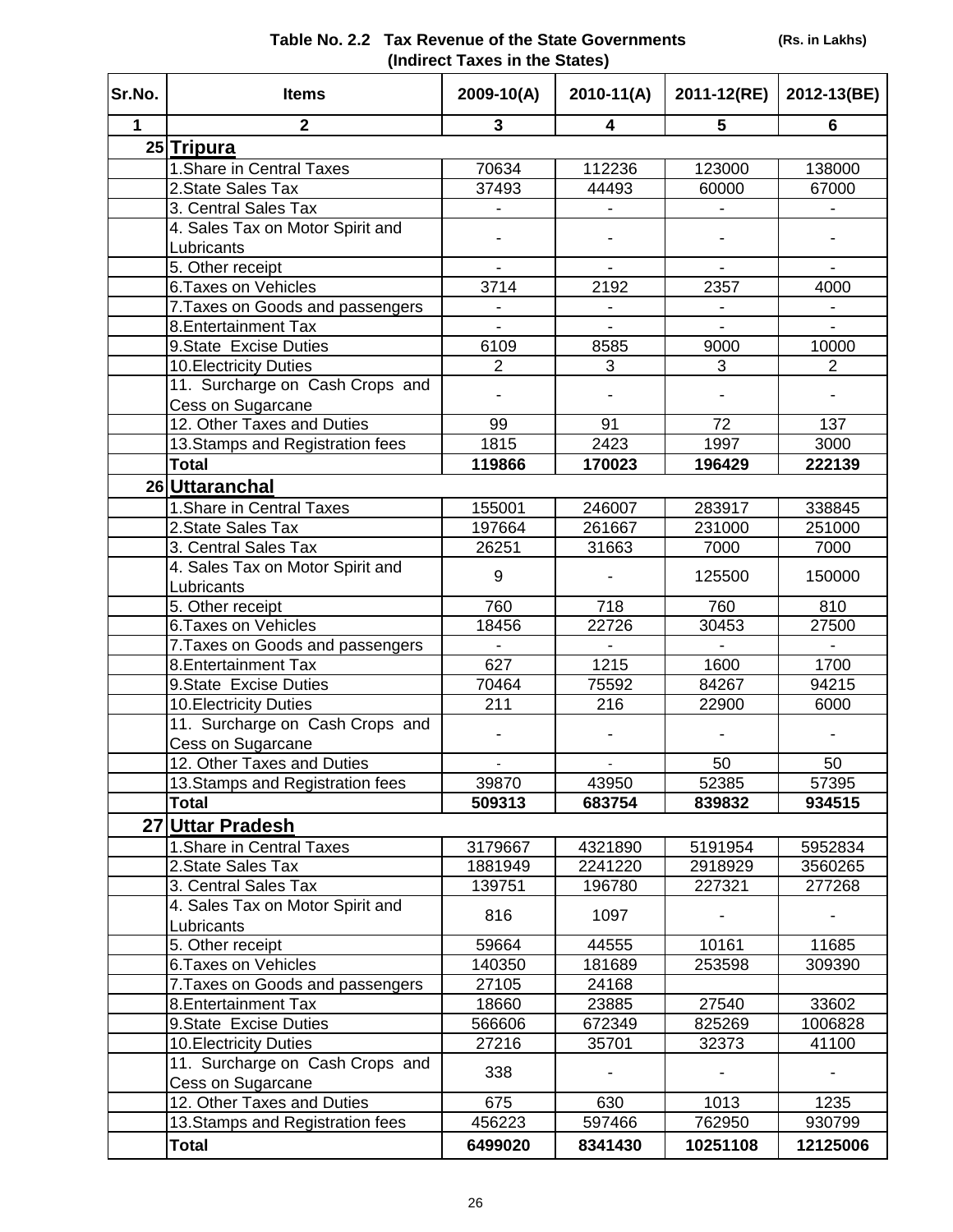| Sr.No. | <b>Items</b>                     | 2009-10(A)     | $2010-11(A)$                 | 2011-12(RE)                  | 2012-13(BE)              |
|--------|----------------------------------|----------------|------------------------------|------------------------------|--------------------------|
| 1      | $\mathbf{2}$                     | 3              | 4                            | 5                            | 6                        |
|        | 28 West Bengal                   |                |                              |                              |                          |
|        | 1. Share in Central Taxes        | 1164816        | 1595495                      | 1858781                      | 2197582                  |
|        | 2. State Sales Tax               | 963848         | 1221416                      | 1477913                      | 1860664                  |
|        | 3. Central Sales Tax             | 86221          | 105919                       | 128162                       | 155717                   |
|        | 4. Sales Tax on Motor Spirit and | 6              | 18                           | 22                           | 27                       |
|        | 5. Other receipt                 | 17             | 30                           | 36                           | 44                       |
|        | <b>6. Taxes on Vehicles</b>      | 77434          | 93601                        | 93601                        | 159513                   |
|        | 7. Taxes on Goods and passengers | $\overline{2}$ | 6                            | 6                            | 6                        |
|        | 8. Entertainment Tax             | 4160           | 3771                         | 4830                         | 5425                     |
|        | 9. State Excise Duties           | 144381         | 178334                       | 222918                       | 278647                   |
|        | 10. Electricity Duties           | 66457          | 76909                        | 76909                        | 88446                    |
|        | 11. Surcharge on Cash Crops and  | 872            | 194                          | 235                          | 285                      |
|        | 12. Other Taxes and Duties       | 35151          | 40348                        | 45190                        | 50613                    |
|        | 13. Stamps and Registration fees | 181422         | 226521                       | 249174                       | 294074                   |
|        | <b>Total</b>                     | 2724787        | 3542562                      | 4157777                      | 5091043                  |
|        | 29 Delhi                         |                |                              |                              |                          |
|        | 1. Share in Central Taxes        |                | -                            |                              |                          |
|        | 2. State Sales Tax               |                | $\frac{1}{2}$                |                              | $\overline{\phantom{0}}$ |
|        | 3. Central Sales Tax             | ÷              | $\blacksquare$               | $\blacksquare$               | $\overline{\phantom{a}}$ |
|        | 4. Sales Tax on Motor Spirit and | ٠              | $\overline{\phantom{0}}$     | $\blacksquare$               | $\blacksquare$           |
|        | 5. Other receipt                 |                |                              |                              | ÷,                       |
|        | <b>6 Taxes on Vehicles</b>       |                |                              |                              |                          |
|        | 7. Taxes on Goods and passengers |                |                              |                              | ۰                        |
|        | 8. Entertainment Tax             | ä,             | $\blacksquare$               | $\blacksquare$               | $\blacksquare$           |
|        | 9. State Excise Duties           |                | $\blacksquare$               | ä,                           | $\blacksquare$           |
|        | <b>10. Electricity Duties</b>    |                | $\blacksquare$               |                              |                          |
|        | 11. Surcharge on Cash Crops and  |                | $\qquad \qquad \blacksquare$ | $\blacksquare$               | -                        |
|        | 12. Other Taxes and Duties       | -              | $\qquad \qquad \blacksquare$ | $\qquad \qquad \blacksquare$ | $\overline{\phantom{0}}$ |
|        | 13. Stamps and Registration fees | $\blacksquare$ | $\blacksquare$               | $\blacksquare$               | $\blacksquare$           |
|        | <b>Total</b>                     |                |                              |                              |                          |
|        | 30 All States                    |                |                              |                              |                          |
|        | 1. Share in Central Taxes        | 16501353       | 21948937                     | 25972577                     | 30218802                 |
|        | 2. State Sales Tax               | 20039260       | 25395125                     | 30134328                     | 35658037                 |
|        | 3. Central Sales Tax             | 1801930        | 2268608                      | 2601046                      | 3029477                  |
|        | 4. Sales Tax on Motor Spirit and | 100178         | 70906                        | 1381566                      | 1552876                  |
|        | 5. Other receipt                 | 121492         | 142014                       | 81294                        | 99505                    |
|        | 6. Taxes on Vehicles             | 1914044        | 2439769                      | 2766607                      | 3271605                  |
|        | 7. Taxes on Goods and passengers | 985697         | 1132537                      | 1266567                      | 1472503                  |
|        | 8. Entertainment Tax             | 111205         | 129370                       | 141461                       | 161515                   |
|        | 9. State Excise Duties           | 4837458        | 5916901                      | 7081147                      | 8274371                  |
|        | <b>10. Electricity Duties</b>    | 1222599        | 1734234                      | 1702110                      | 1842137                  |
|        | 11. Surcharge on Cash Crops and  | 1546           | 7189                         | 305                          | 285                      |
|        | 12. Other Taxes and Duties       | 271282         | 340539                       | 480262                       | 438602                   |
|        | 13. Stamps and Registration fees | 3957617        | 5265894                      | 6267013                      | 7303988                  |
|        | Total                            | 51865661       | 66792023                     | 79876283                     | 93323703                 |

Source: State Finances A study of Budget of 2012-13 A Report of Reserve Bank of India.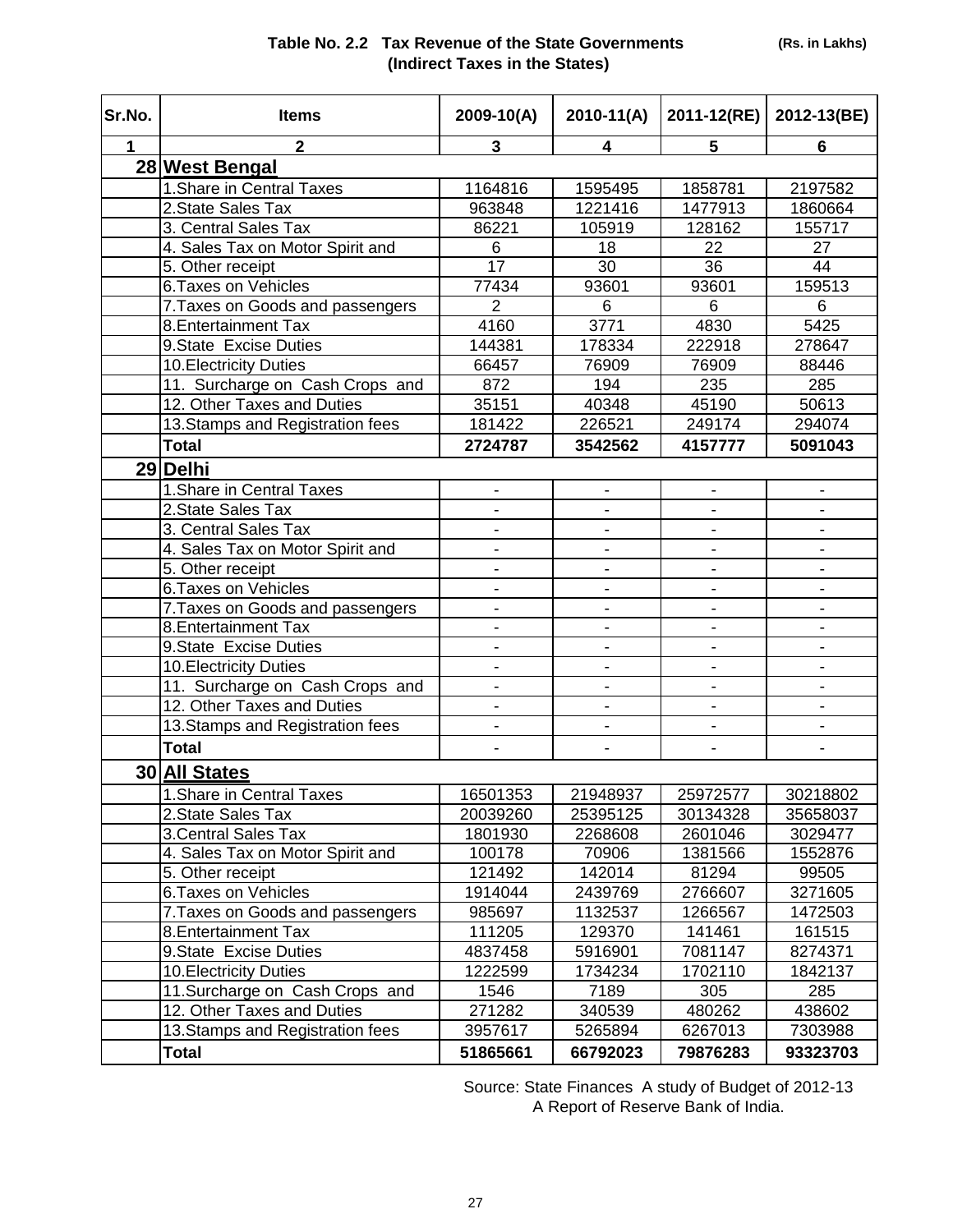| Table No. 2.3 Tax Revenue of the State Governments |
|----------------------------------------------------|
| (Direct Taxes in the States)                       |

| Sr.            | <b>States</b>            | 2009-10(A) | 2010-11(A) | 2011-12(RE) | 2012-13(BE) |
|----------------|--------------------------|------------|------------|-------------|-------------|
| 1              | $\overline{2}$           | 3          | 4          | 5           | 6           |
| 1              | Andhra Pradesh           | 71441      | 76807      | 89060       | 102841      |
| $\overline{2}$ | <b>Arunachal Pradesh</b> | 446        | 337        | 605         | 666         |
| 3              | Assam                    | 34540      | 40366      | 42585       | 45958       |
| 4              | <b>Bihar</b>             | 12396      | 13902      | 14850       | 18516       |
| 5              | Chhattisgarh             | 16851      | 25619      | 25542       | 27877       |
| 6              | Goa                      | 1061       | 832        | 1096        | 1129        |
| $\overline{7}$ | Gujarat                  | 148182     | 214718     | 197007      | 231171      |
| 8              | Haryana                  | 943        | 1002       | 1466        | 1528        |
| 9              | <b>Himachal Pradesh</b>  | 1454       | 478        | 427         | 401         |
| 10             | Jammu and Kashmir        | 579        | 4203       | 2500        | 2000        |
| 11             | Jharkhand                | 5987       | 6586       | 8349        | 13349       |
| 12             | Karnataka                | 66379      | 73660      | 80503       | 93870       |
| 13             | Kerala                   | 14674      | 15773      | 20392       | 23470       |
| 14             | Madhya Pradesh           | 39628      | 59456      | 72300       | 81100       |
| 15             | Maharashtra              | 232639     | 278118     | 326474      | 347086      |
| 16             | Manipur                  | 1844       | 2006       | 2287        | 3607        |
| 17             | Meghalya                 | 232        | 2018       | 601         | 712         |
| 18             | Mizoram                  | 1069       | 1272       | 2084        | 1546        |
| 19             | Nagaland                 | 2317       | 2516       | 2987        | 3286        |
| 20             | Orrissa                  | 42773      | 52394      | 62500       | 70210       |
| 21             | Punjab                   | 1531       | 1924       | 1900        | 2000        |
| 22             | Rajasthan                | 27984      | 51290      | 49606       | 49606       |
| 23             | <b>Sikkim</b>            | 484        | 1162       | 857         | 1110        |
| 24             | <b>Tamil Nadu</b>        | 12867      | 12350      | 8100        | 9054        |
| 25             | Tripura                  | 3472       | 4448       | 4735        | 5205        |
| 26             | <b>Utteranchal</b>       | 1593       | 2800       | 2248        | 2355        |
| 27             | <b>Uttar Pradesh</b>     | 68408      | 115960     | 27487       | 33534       |
| 28             | West Bengal              | 130026     | 165807     | 194409      | 228764      |
| 29             | Delhi                    |            |            |             |             |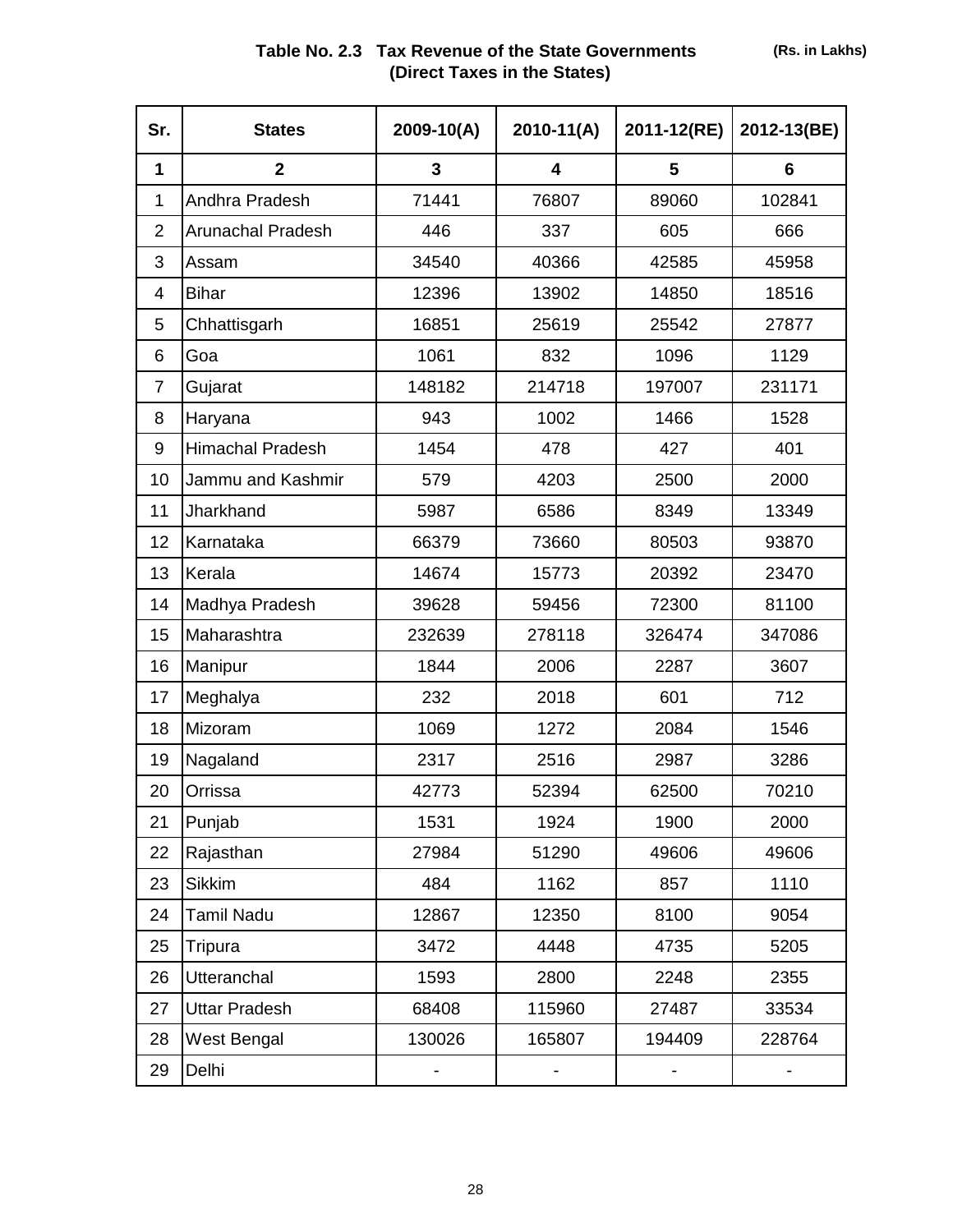| Sr.             | <b>States</b>            | $2009 - 10(A)$ | 2010-11(A) | 2011-12(RE) | 2012-13(BE) |
|-----------------|--------------------------|----------------|------------|-------------|-------------|
| 1               | $\mathbf{2}$             | 3              | 4          | 5           | 6           |
| 1               | Andhra Pradesh           | 4660301        | 5960822    | 7031221     | 8695798     |
| $\overline{2}$  | <b>Arunachal Pradesh</b> | 64439          | 93180      | 111021      | 127398      |
| 3               | Assam                    | 998084         | 1349481    | 1645003     | 1855835     |
| 4               | <b>Bihar</b>             | 2616829        | 3370921    | 4126620     | 4863648     |
| 5               | Chhattisgarh             | 1133548        | 1417415    | 1675658     | 1939166     |
| 6               | Goa                      | 217913         | 271545     | 321767      | 406587      |
| 7               | Gujarat                  | 3114934        | 4087090    | 4755234     | 5814681     |
| 8               | Haryana                  | 1498454        | 1908210    | 2376591     | 2703790     |
| 9               | <b>Himachal Pradesh</b>  | 342162         | 535296     | 633670      | 742622      |
| 10              | Jammu and Kashmir        | 494880         | 650753     | 845670      | 964392      |
| 11              | Jharkhand                | 1126387        | 1224114    | 1444430     | 1710329     |
| 12 <sup>2</sup> | Karnataka                | 3727479        | 4724284    | 5604504     | 6397570     |
| 13              | Kerala                   | 2187705        | 2670581    | 3241934     | 3899098     |
| 14              | Madhya Pradesh           | 2795349        | 3646329    | 4395190     | 4910544     |
| 15              | Maharashtra              | 6502803        | 8366569    | 9648378     | 10555241    |
| 16              | Manipur                  | 77516          | 123756     | 142479      | 165379      |
| 17              | Meghalya                 | 105434         | 144756     | 165908      | 195147      |
| 18              | Mizoram                  | 49141          | 70812      | 86920       | 98866       |
| 19              | Nagaland                 | 59138          | 89159      | 106396      | 112480      |
| 20              | Orrissa                  | 1707328        | 2116559    | 2478440     | 2838918     |
| 21              | Punjab                   | 1416828        | 1985981    | 2381201     | 2802415     |
| 22              | Rajasthan                | 2539256        | 3310086    | 3870783     | 4404310     |
| 23              | <b>Sikkim</b>            | 59347          | 79289      | 85494       | 106539      |
| 24              | <b>Tamil Nadu</b>        | 4517420        | 5857266    | 7256625     | 8640247     |
| 25              | Tripura                  | 119866         | 170023     | 196429      | 222139      |
| 26              | <b>Utteranchal</b>       | 509313         | 683754     | 839832      | 934515      |
| 27              | <b>Uttar Pradesh</b>     | 6499020        | 8341430    | 10251108    | 12125006    |
| 28              | West Bengal              | 2724787        | 3542562    | 4157777     | 5091043     |
| 29              | Delhi                    |                |            |             |             |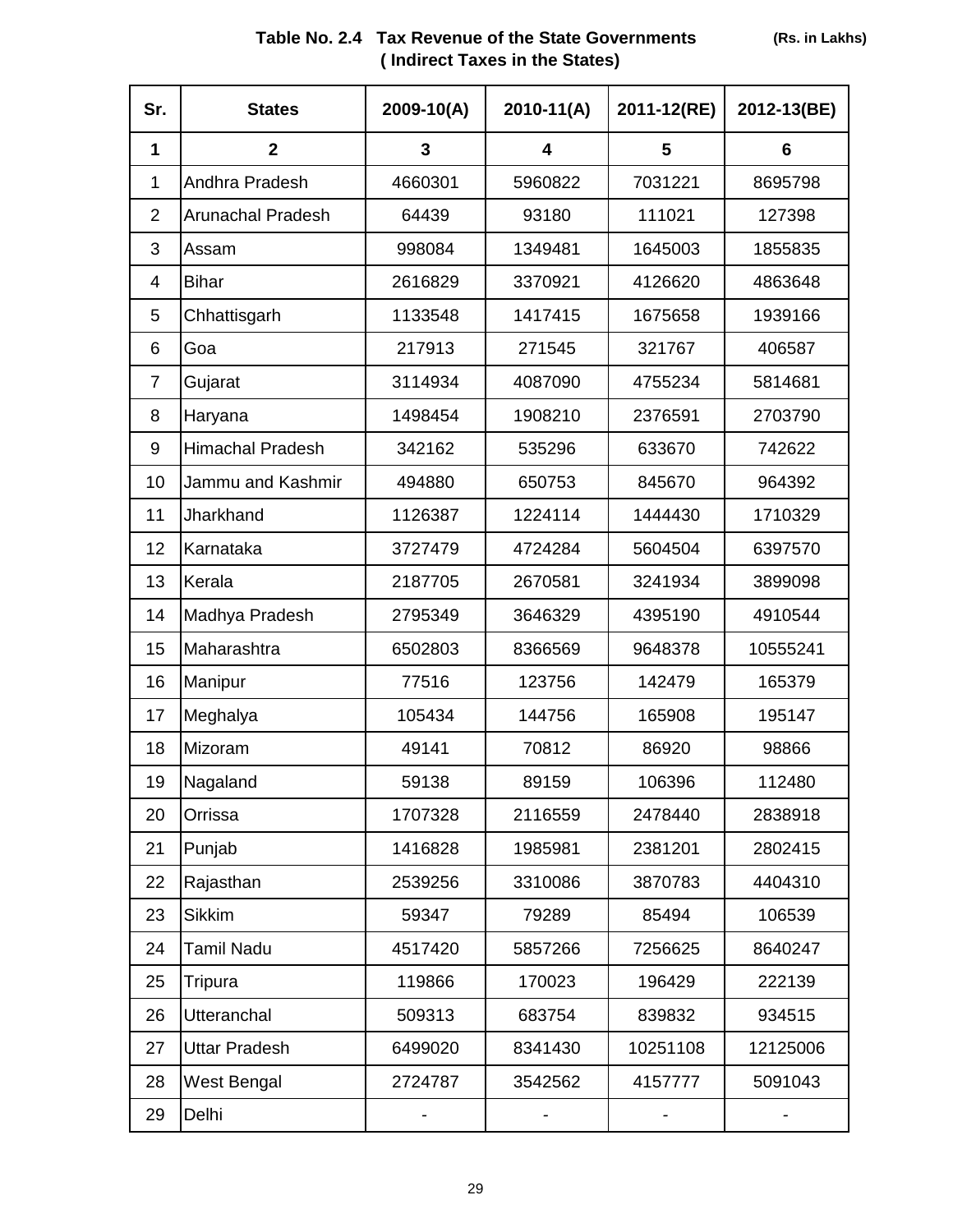|                                   | Table No. 2.5 Tax Revenue of the State Governments |  |  |
|-----------------------------------|----------------------------------------------------|--|--|
| (Total Tax Revenue in the States) |                                                    |  |  |

| Sr.            | <b>States</b>            | $2009 - 10(A)$ | 2010-11(A) | 2011-12(RE) | 2012-13(BE) |
|----------------|--------------------------|----------------|------------|-------------|-------------|
| 1              | $\overline{2}$           | 3              | 4          | 5           | 6           |
| 1              | Andhra Pradesh           | 4731742        | 6037629    | 7120281     | 8798639     |
| $\overline{2}$ | <b>Arunachal Pradesh</b> | 64885          | 93517      | 111626      | 128064      |
| 3              | Assam                    | 1032624        | 1389847    | 1687588     | 1901793     |
| 4              | <b>Bihar</b>             | 2629225        | 3384823    | 4141470     | 4882164     |
| 5              | Chhattisgarh             | 1150399        | 1443034    | 1701200     | 1967043     |
| 6              | Goa                      | 218974         | 272377     | 322863      | 407716      |
| $\overline{7}$ | Gujarat                  | 3263116        | 4301808    | 4952241     | 6045852     |
| 8              | Haryana                  | 1499397        | 1909212    | 2378057     | 2705318     |
| 9              | <b>Himachal Pradesh</b>  | 343616         | 535774     | 634097      | 743023      |
| 10             | Jammu and Kashmir        | 495459         | 654956     | 848170      | 966392      |
| 11             | Jharkhand                | 1132374        | 1230700    | 1452779     | 1723678     |
| 12             | Karnataka                | 3793858        | 4797944    | 5685007     | 6491440     |
| 13             | Kerala                   | 2202379        | 2686354    | 3262326     | 3922568     |
| 14             | Madhya Pradesh           | 2834977        | 3705785    | 4467490     | 4991644     |
| 15             | Maharashtra              | 6735442        | 8644687    | 9974852     | 10902327    |
| 16             | Manipur                  | 79360          | 125762     | 144766      | 168986      |
| 17             | Meghalya                 | 105666         | 146774     | 166509      | 195859      |
| 18             | Mizoram                  | 50210          | 72084      | 89004       | 100412      |
| 19             | Nagaland                 | 61455          | 91675      | 109383      | 115766      |
| 20             | Orissa                   | 1750101        | 2168953    | 2540940     | 2909128     |
| 21             | Punjab                   | 1418359        | 1987905    | 2383101     | 2804415     |
| 22             | Rajasthan                | 2567240        | 3361376    | 3920389     | 4453916     |
| 23             | <b>Sikkim</b>            | 59831          | 80451      | 86351       | 107649      |
| 24             | <b>Tamil Nadu</b>        | 4530287        | 5869616    | 7264725     | 8649301     |
| 25             | Tripura                  | 123338         | 174471     | 201164      | 227344      |
| 26             | <b>Uttaranchal</b>       | 510906         | 686554     | 842080      | 936870      |
| 27             | <b>Uttar Pradesh</b>     | 6567428        | 8457390    | 10278595    | 12158540    |
| 28             | West Bengal              | 2854813        | 3708369    | 4352186     | 5319807     |
| 29             | Delhi                    |                |            |             |             |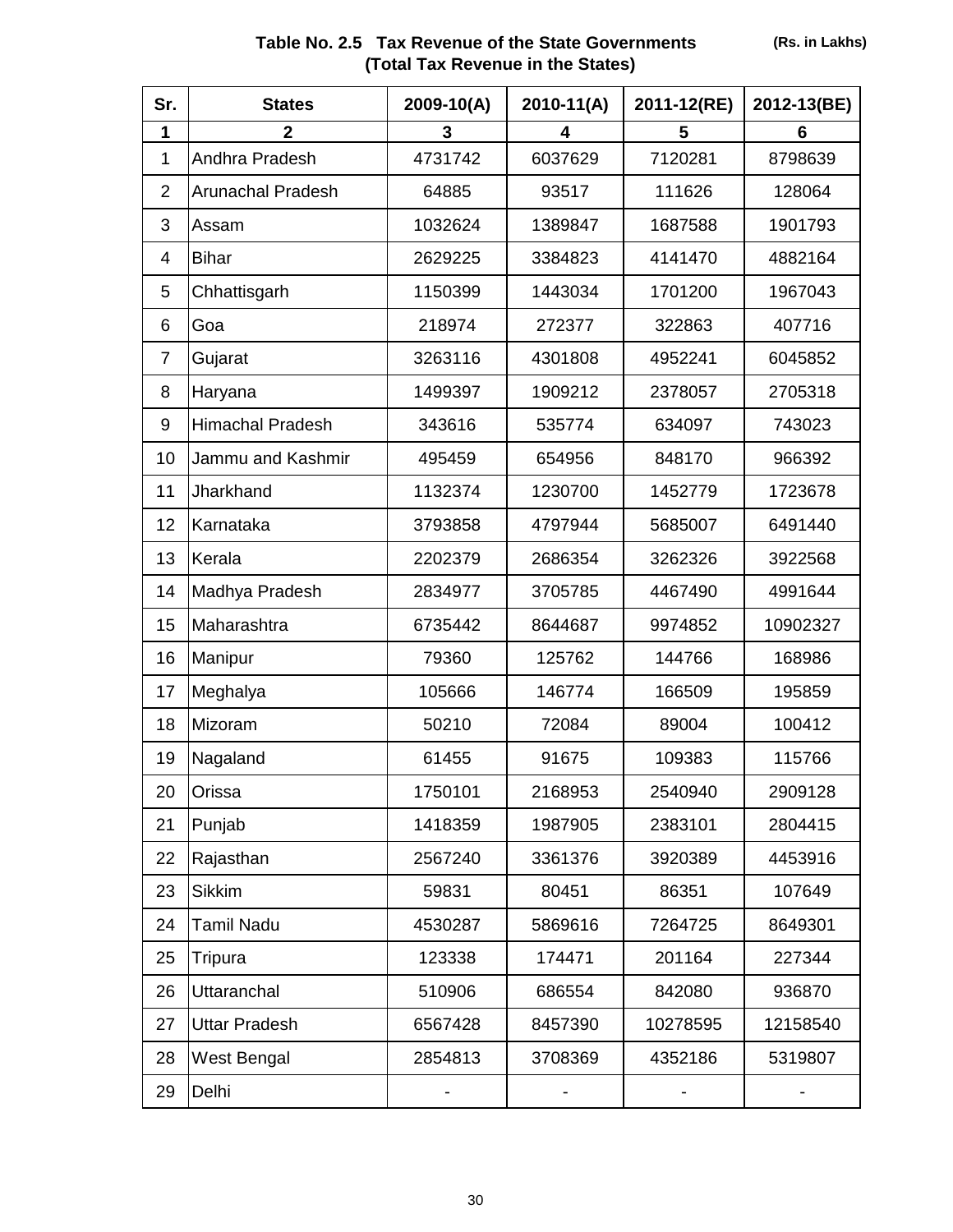| Sr.            | <b>States</b>            | 2009-10(A) | $2010 - 11(A)$ | 2011-12(RE) | 2012-13(BE) |
|----------------|--------------------------|------------|----------------|-------------|-------------|
| 1              |                          | 3          | 4              | 5           | 6           |
| 1              | Andhra Pradesh           | 83.13      | 90.72          | 104.08      | 118.93      |
| $\overline{2}$ | <b>Arunachal Pradesh</b> | 32.84      | 24.37          | 42.76       | 46.00       |
| 3              | Assam                    | 111.13     | 129.51         | 134.50      | 142.90      |
| 4              | <b>Bihar</b>             | 11.93      | 13.39          | 13.99       | 17.05       |
| 5              | Chhattisgarh             | 69.71      | 100.31         | 97.99       | 104.78      |
| 6              | Goa                      | 69.48      | 57.08          | 74.60       | 76.24       |
| $\overline{7}$ | Gujarat                  | 243.92     | 355.59         | 320.59      | 369.64      |
| 8              | Haryana                  | 3.57       | 3.95           | 5.68        | 5.81        |
| 9              | <b>Himachal Pradesh</b>  | 20.73      | 6.97           | 6.15        | 5.71        |
| 10             | Jammu and Kashmir        | 4.54       | 33.49          | 19.50       | 15.27       |
| 11             | Jharkhand                | 18.43      | 19.98          | 24.82       | 38.89       |
| 12             | Karnataka                | 108.88     | 120.50         | 129.78      | 149.14      |
| 13             | Kerala                   | 42.60      | 47.24          | 60.78       | 69.63       |
| 14             | Madhya Pradesh           | 54.14      | 81.90          | 97.76       | 107.65      |
| 15             | Maharashtra              | 200.19     | 247.50         | 286.26      | 299.88      |
| 16             | Manipur                  | 73.53      | 73.70          | 82.61       | 128.08      |
| 17             | Meghalya                 | 7.88       | 68.09          | 19.78       | 22.85       |
| 18             | Mizoram                  | 96.01      | 116.58         | 187.14      | 136.02      |
| 19             | Nagaland                 | 74.56      | 127.03         | 150.89      | 166.08      |
| 20             | Orissa                   | 101.73     | 124.90         | 147.05      | 163.04      |
| 21             | Punjab                   | 5.32       | 6.94           | 6.77        | 7.04        |
| 22             | Rajasthan                | 39.64      | 74.74          | 70.90       | 69.54       |
| 23             | Sikkim                   | 69.36      | 191.22         | 138.57      | 176.36      |
| 24             | Tamil Nadu               | 18.70      | 17.12          | 11.07       | 12.19       |
| 25             | Tripura                  | 95.16      | 121.16         | 127.21      | 137.93      |
| 26             | Uttaranchal              | 15.91      | 27.68          | 21.83       | 22.48       |
| 27             | <b>Uttar Pradesh</b>     | 33.56      | 58.10          | 13.52       | 16.20       |
| 28             | West Bengal              | 140.31     | 181.51         | 210.07      | 244.00      |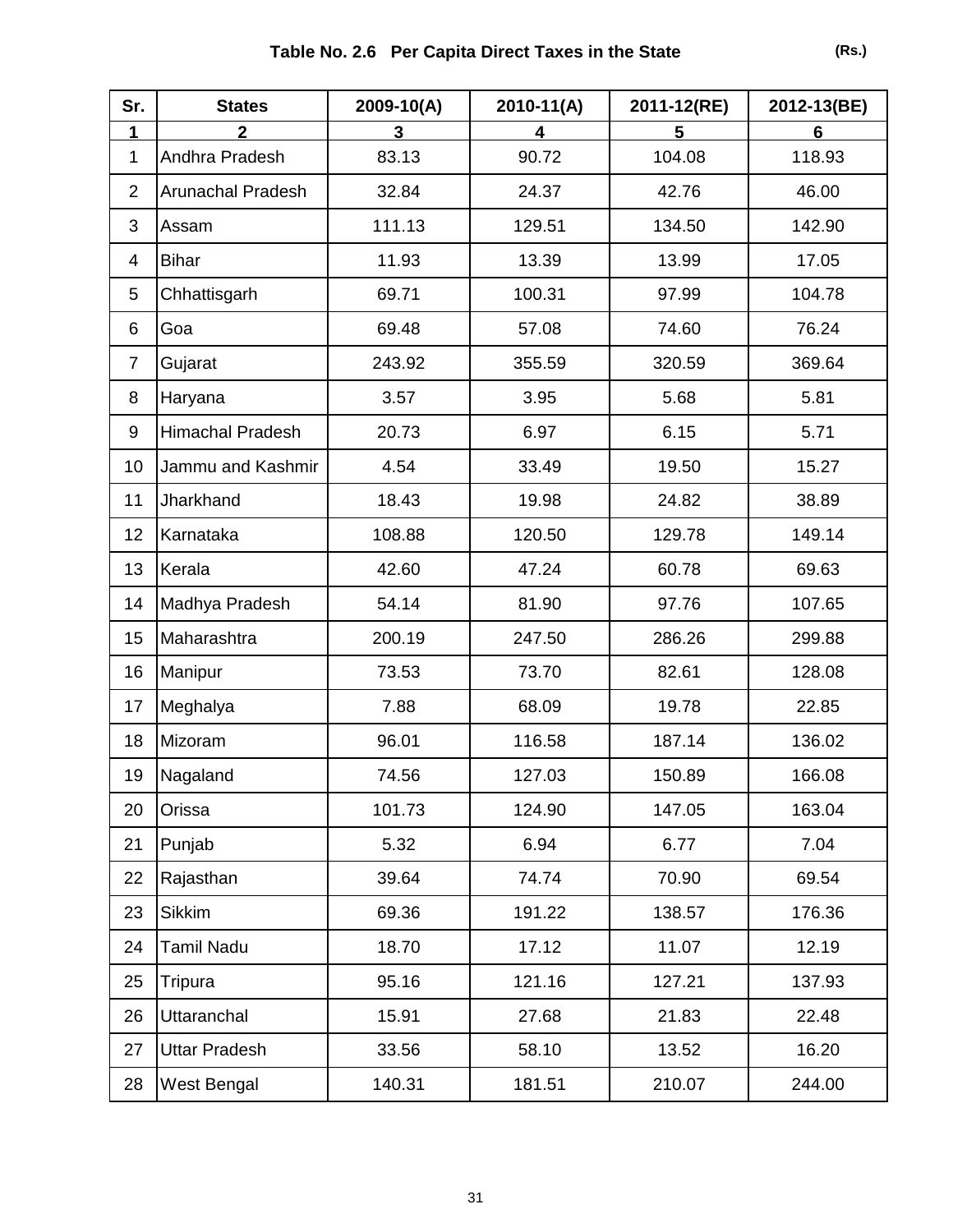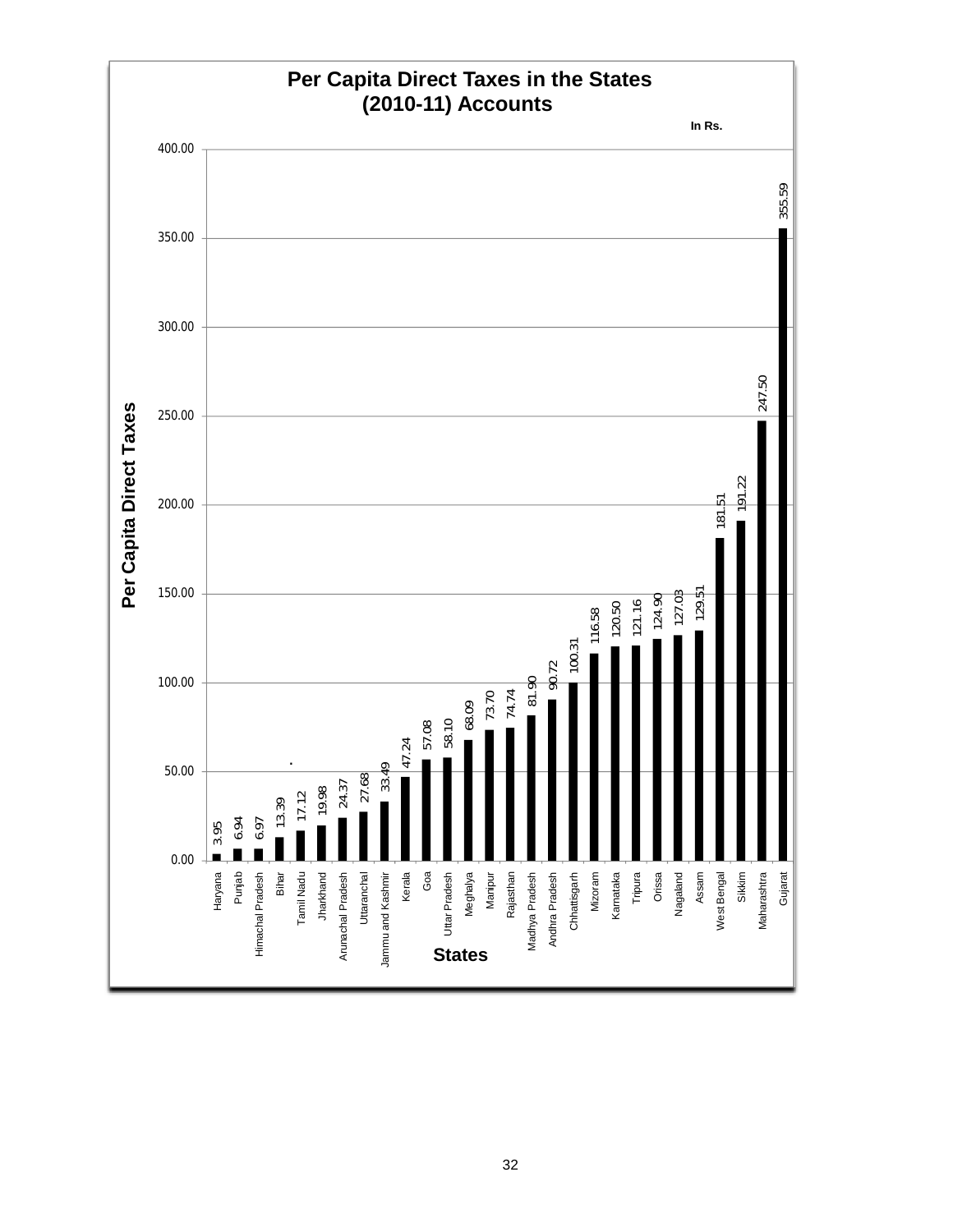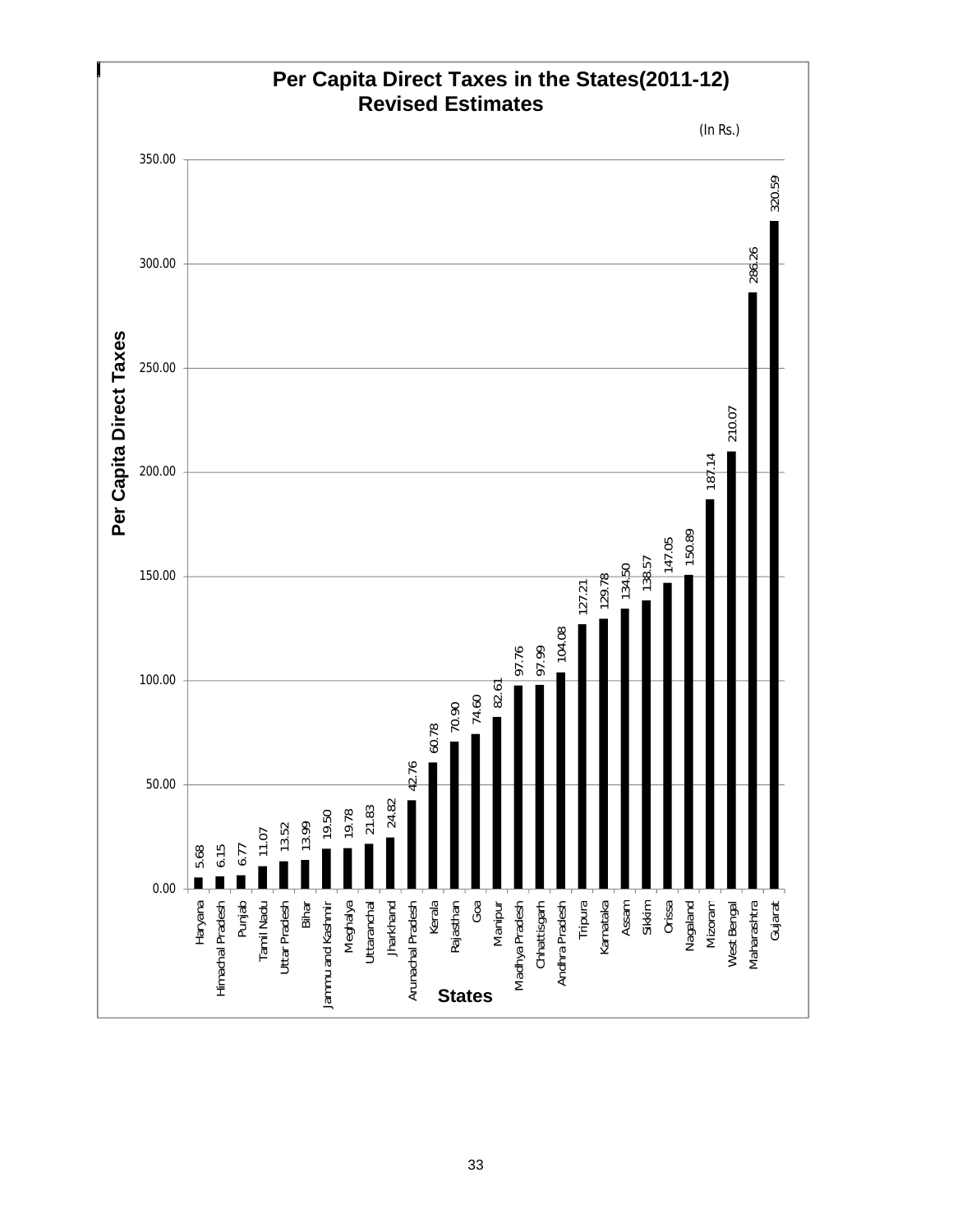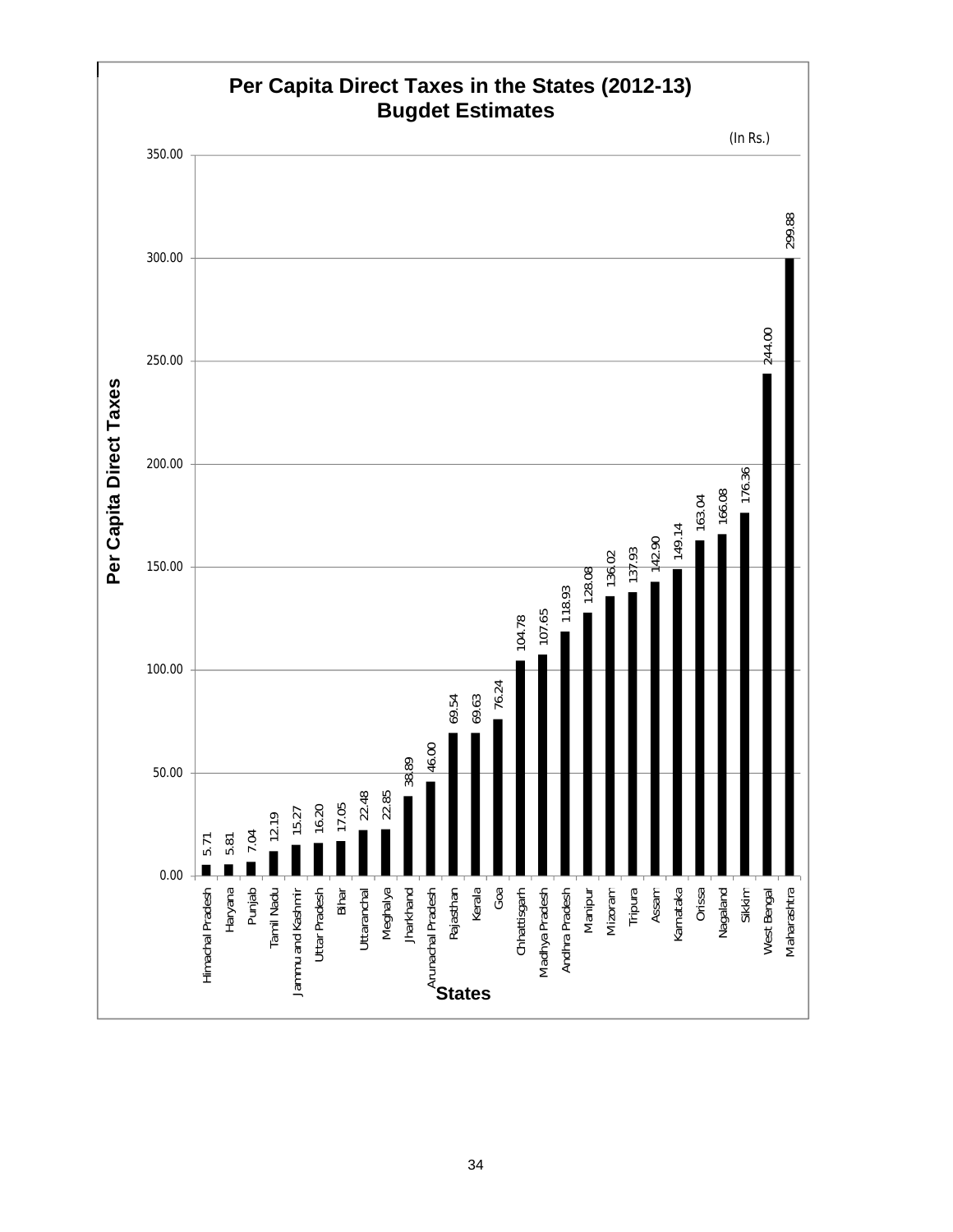| Sr.            | <b>States</b>            | 2009-10(A) | $2010 - 11(A)$ | 2011-12(RE) | 2012-13(BE) |
|----------------|--------------------------|------------|----------------|-------------|-------------|
| 1              | $\overline{2}$           | 3          | 4              | 5           | 6           |
| 1              | Andhra Pradesh           | 5422.65    | 7040.43        | 8217.60     | 10056.44    |
| $\overline{2}$ | <b>Arunachal Pradesh</b> | 4744.36    | 6739.43        | 7846.97     | 8799.48     |
| 3              | Assam                    | 3211.28    | 4329.52        | 5195.55     | 5770.27     |
| 4              | <b>Bihar</b>             | 2519.65    | 3247.37        | 3887.51     | 4480.58     |
| 5              | Chhattisgarh             | 4689.29    | 5549.74        | 6428.44     | 7289.20     |
| 6              | Goa                      | 14269.47   | 18628.02       | 21900.25    | 27456.40    |
| $\overline{7}$ | Gujarat                  | 5127.26    | 6768.54        | 7738.07     | 9297.52     |
| 8              | Haryana                  | 5671.18    | 7526.54        | 9205.51     | 10284.68    |
| 9              | Himachal Pradesh         | 4879.13    | 7807.12        | 9131.39     | 10573.48    |
| 10             | Jammu and Kashmir        | 3877.02    | 5185.73        | 6597.15     | 7364.96     |
| 11             | Jharkhand                | 3468.85    | 3713.23        | 4293.95     | 4982.75     |
| 12             | Karnataka                | 6114.33    | 7728.16        | 9035.25     | 10164.37    |
| 13             | kerala                   | 6350.71    | 7998.70        | 9663.59     | 11566.94    |
| 14             | Madhya Pradesh           | 3818.66    | 5022.66        | 5943.05     | 6518.01     |
| 15             | Maharashtra              | 5595.71    | 7445.35        | 8459.98     | 9119.26     |
| 16             | Manipur                  | 3091.04    | 4546.92        | 5146.30     | 5872.44     |
| 17             | Meghalya                 | 3582.92    | 4883.79        | 5461.43     | 6261.43     |
| 18             | Mizoram                  | 4413.54    | 6490.48        | 7805.33     | 8698.02     |
| 19             | Nagaland                 | 1902.94    | 4501.61        | 5374.59     | 5684.76     |
| 20             | Orrissa                  | 4060.62    | 5045.75        | 5831.48     | 6592.62     |
| 21             | Punjab                   | 4932.46    | 7168.52        | 8484.78     | 9857.51     |
| 22             | Rajasthan                | 3596.70    | 4823.72        | 5532.38     | 6173.92     |
| 23             | <b>Sikkim</b>            | 8505.48    | 13047.65       | 13824.05    | 16927.32    |
| 24             | <b>Tamil Nadu</b>        | 6567.02    | 8119.42        | 9914.48     | 11635.01    |
| 25             | Tripura                  | 3285.28    | 4631.48        | 5277.43     | 5886.35     |
| 26             | Utteranchal              | 5088.19    | 6758.63        | 8157.02     | 8918.78     |
| 27             | <b>Uttar Pradesh</b>     | 3188.14    | 4179.46        | 5043.01     | 5856.52     |
| 28             | West Bengal              | 2940.26    | 3878.11        | 4492.74     | 5430.05     |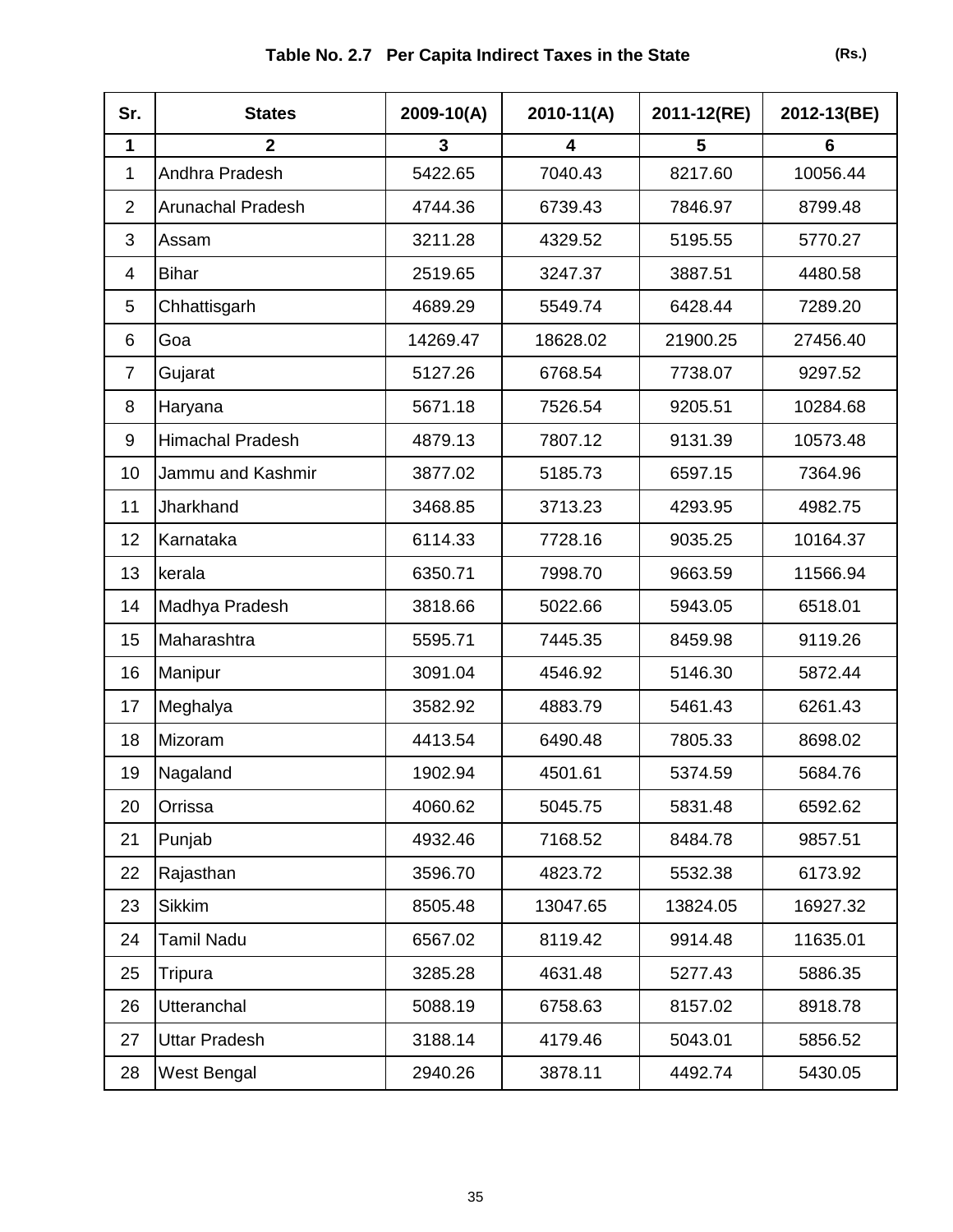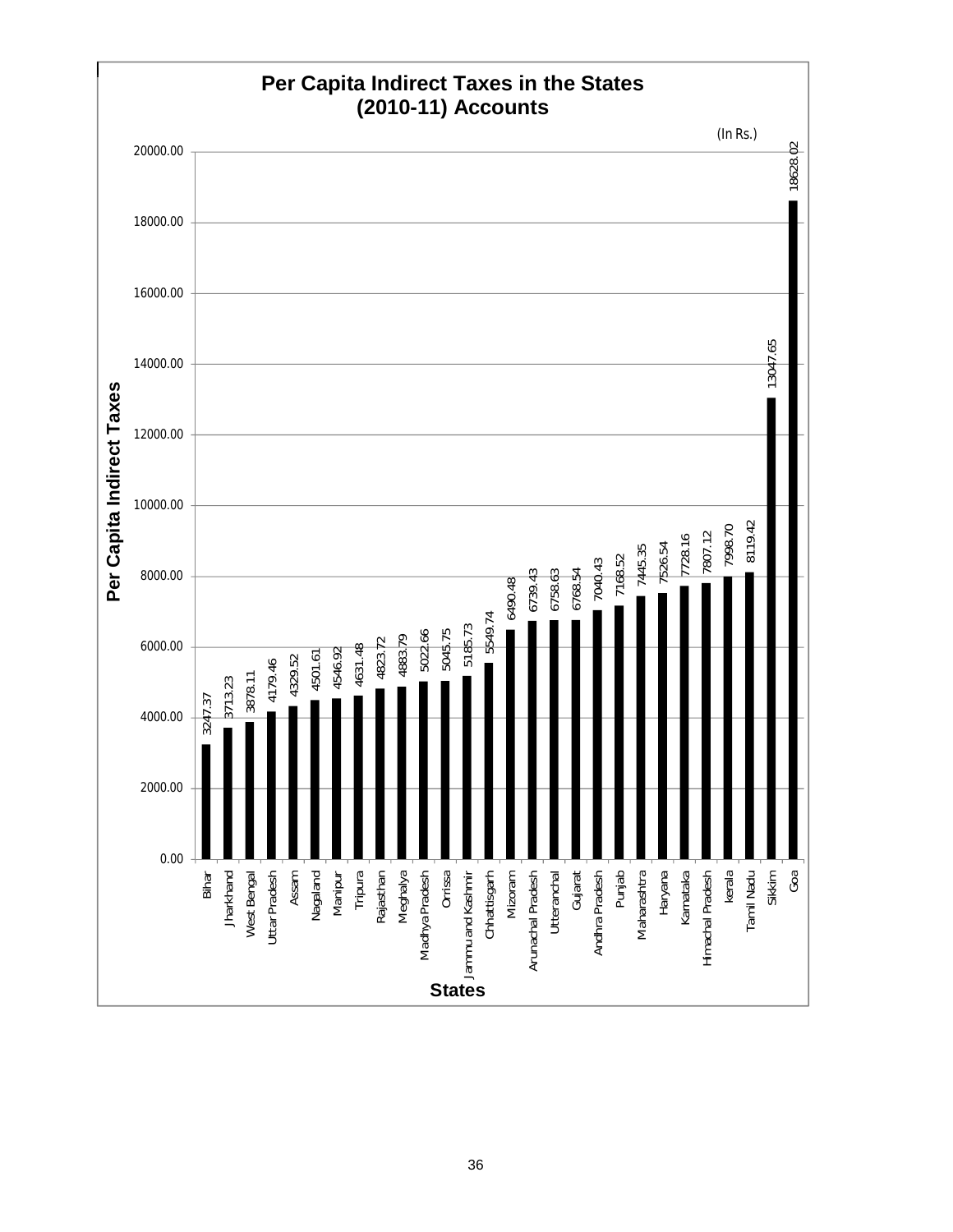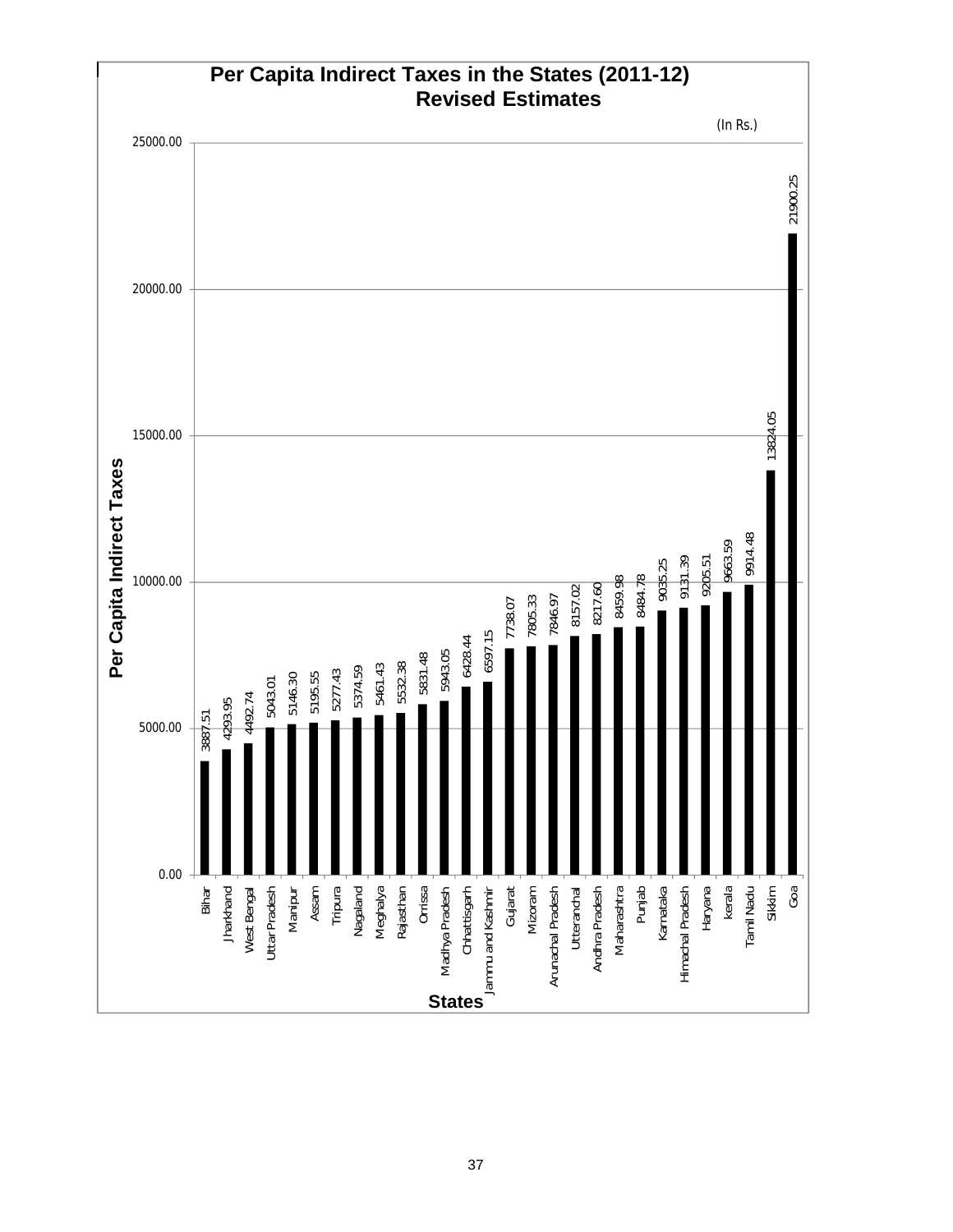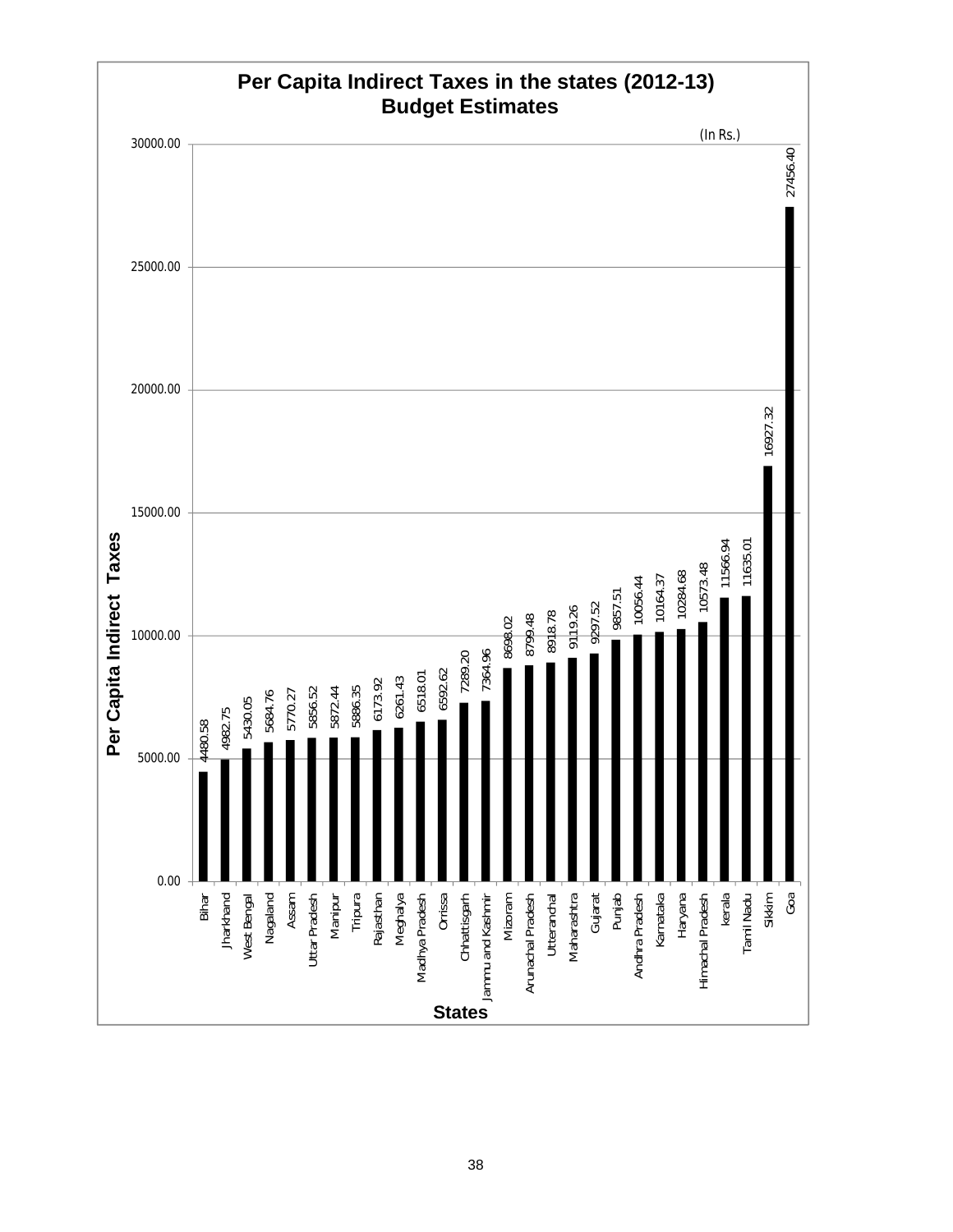| Sr.            | <b>States</b>            | $2009 - 10(A)$ | $2010 - 11(A)$ | 2011-12(RE) | 2012-13(BE) |
|----------------|--------------------------|----------------|----------------|-------------|-------------|
| 1              | $\overline{\mathbf{2}}$  | 3              | 4              | 5           | 6           |
| 1              | Andhra Pradesh           | 5505.78        | 7131.15        | 8321.68     | 10175.37    |
| $\overline{2}$ | <b>Arunachal Pradesh</b> | 4777.20        | 6763.80        | 7889.73     | 8845.48     |
| 3              | Assam                    | 3322.41        | 4459.03        | 5330.05     | 5913.17     |
| $\overline{4}$ | <b>Bihar</b>             | 2531.58        | 3261.76        | 3901.50     | 4497.63     |
| 5              | Chhattisgarh             | 4759.00        | 5650.05        | 6526.43     | 7393.98     |
| 6              | Goa                      | 14338.95       | 18685.10       | 21974.85    | 27532.64    |
| $\overline{7}$ | Gujarat                  | 5371.18        | 7124.13        | 8058.66     | 9667.16     |
| 8              | Haryana                  | 5674.75        | 7530.49        | 9211.19     | 10290.49    |
| 9              | <b>Himachal Pradesh</b>  | 4899.86        | 7814.09        | 9137.54     | 10579.19    |
| 10             | Jammu and Kashmir        | 3881.56        | 5219.22        | 6616.65     | 7380.23     |
| 11             | Jharkhand                | 3487.28        | 3733.21        | 4318.77     | 5021.64     |
| 12             | Karnataka                | 6223.21        | 7848.66        | 9165.03     | 10303.51    |
| 13             | kerala                   | 6393.31        | 8045.94        | 9724.37     | 11636.57    |
| 14             | Madhya Pradesh           | 3872.80        | 5104.56        | 6040.81     | 6625.66     |
| 15             | Maharashtra              | 5795.90        | 7692.85        | 8746.24     | 9419.14     |
| 16             | Manipur                  | 3164.57        | 4620.62        | 5228.91     | 6000.52     |
| 17             | Meghalya                 | 3590.80        | 4951.88        | 5481.21     | 6284.28     |
| 18             | Mizoram                  | 4509.55        | 6607.06        | 7992.47     | 8834.04     |
| 19             | Nagaland                 | 1977.50        | 4628.64        | 5525.48     | 5850.84     |
| 20             | Orrissa                  | 4162.35        | 5170.65        | 5978.53     | 6755.66     |
| 21             | Punjab                   | 4937.78        | 7175.46        | 8491.55     | 9864.55     |
| 22             | Rajasthan                | 3636.34        | 4898.46        | 5603.28     | 6243.46     |
| 23             | <b>Sikkim</b>            | 8574.85        | 13238.87       | 13962.62    | 17103.68    |
| 24             | <b>Tamil Nadu</b>        | 6585.72        | 8136.54        | 9925.55     | 11647.20    |
| 25             | Tripura                  | 3380.44        | 4752.64        | 5404.64     | 6024.28     |
| 26             | <b>Utteranchal</b>       | 5104.10        | 6786.31        | 8178.85     | 8941.26     |
| 27             | <b>Uttar Pradesh</b>     | 3221.70        | 4237.56        | 5056.53     | 5872.72     |
| 28             | West Bengal              | 3080.57        | 4059.62        | 4702.81     | 5674.05     |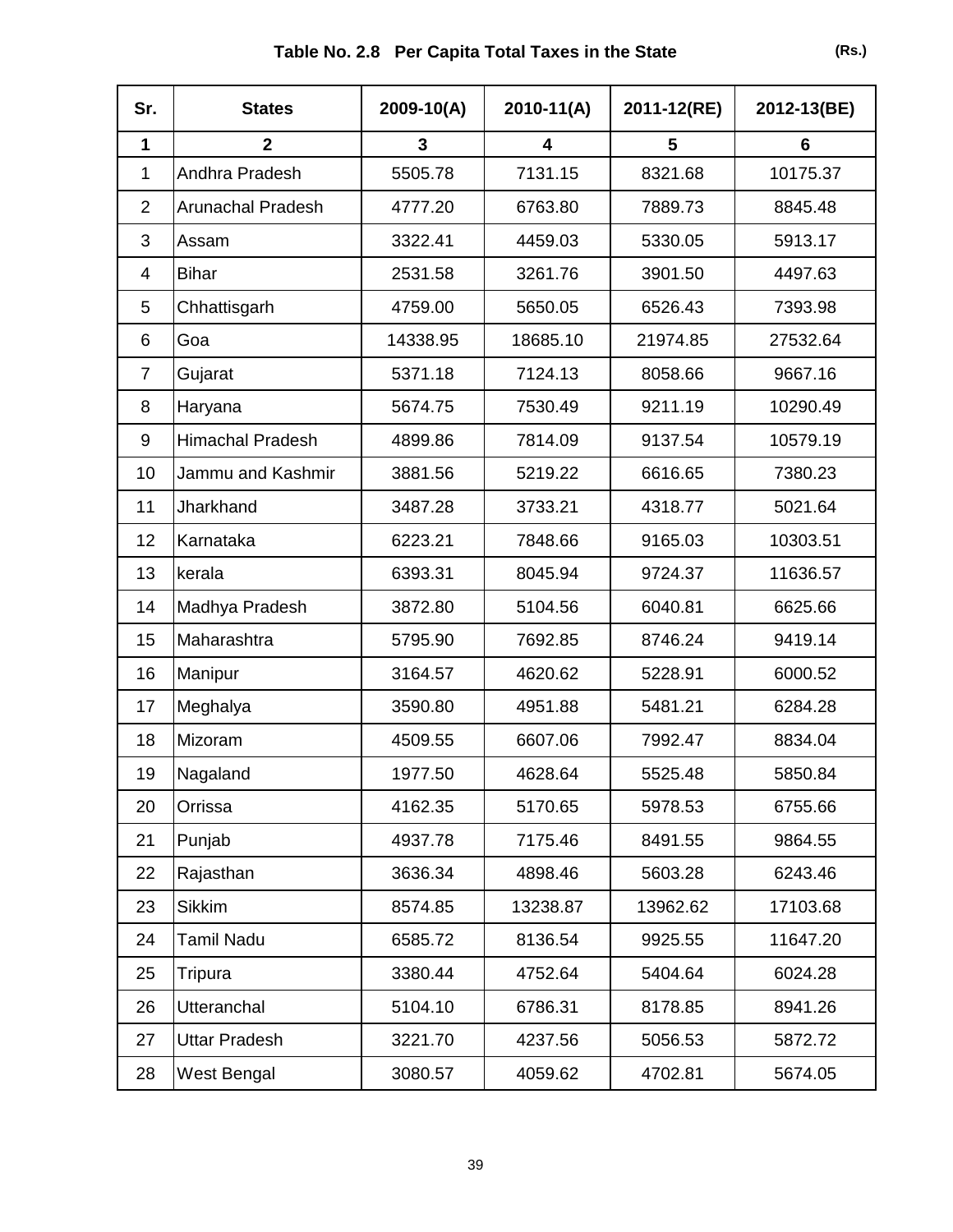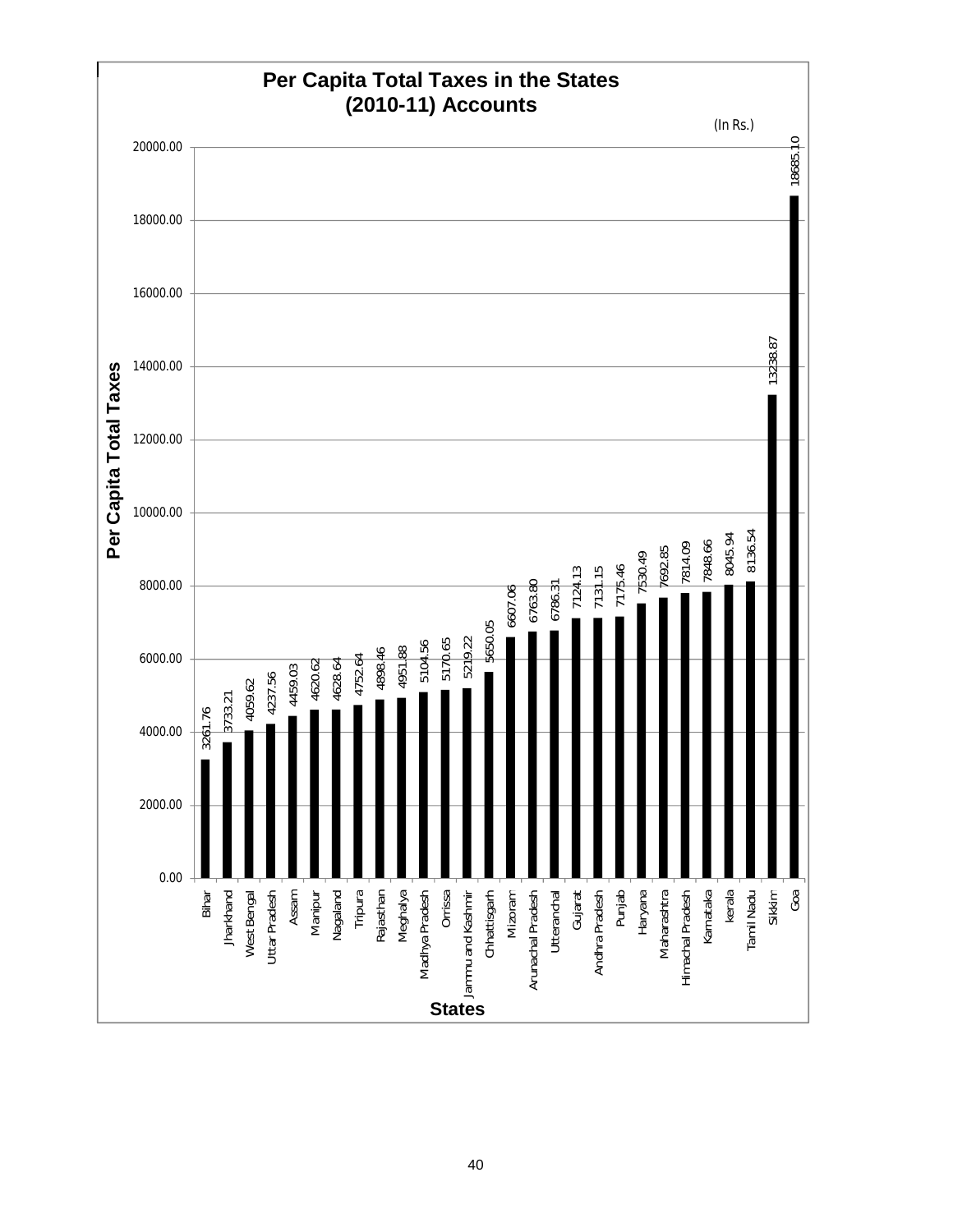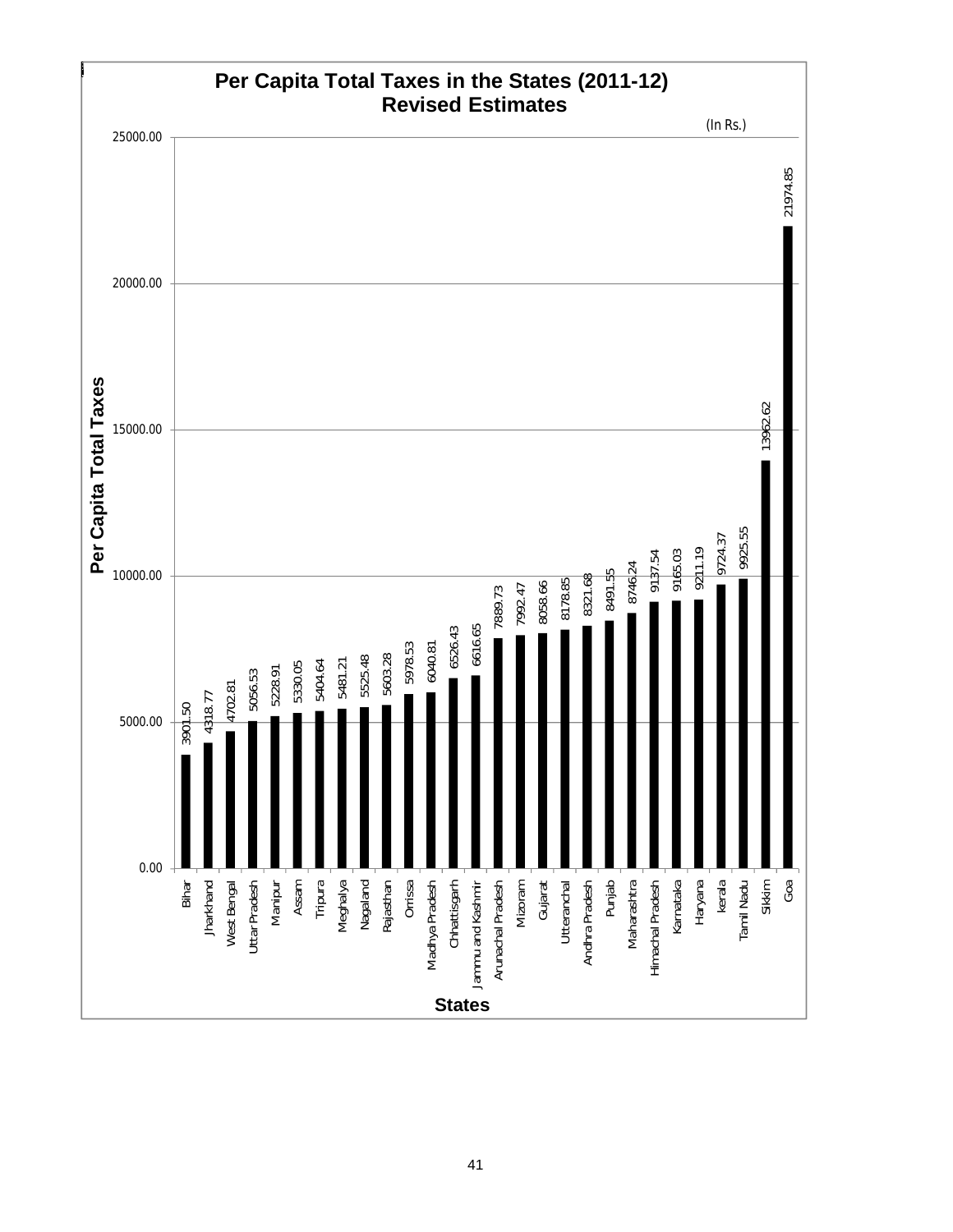

42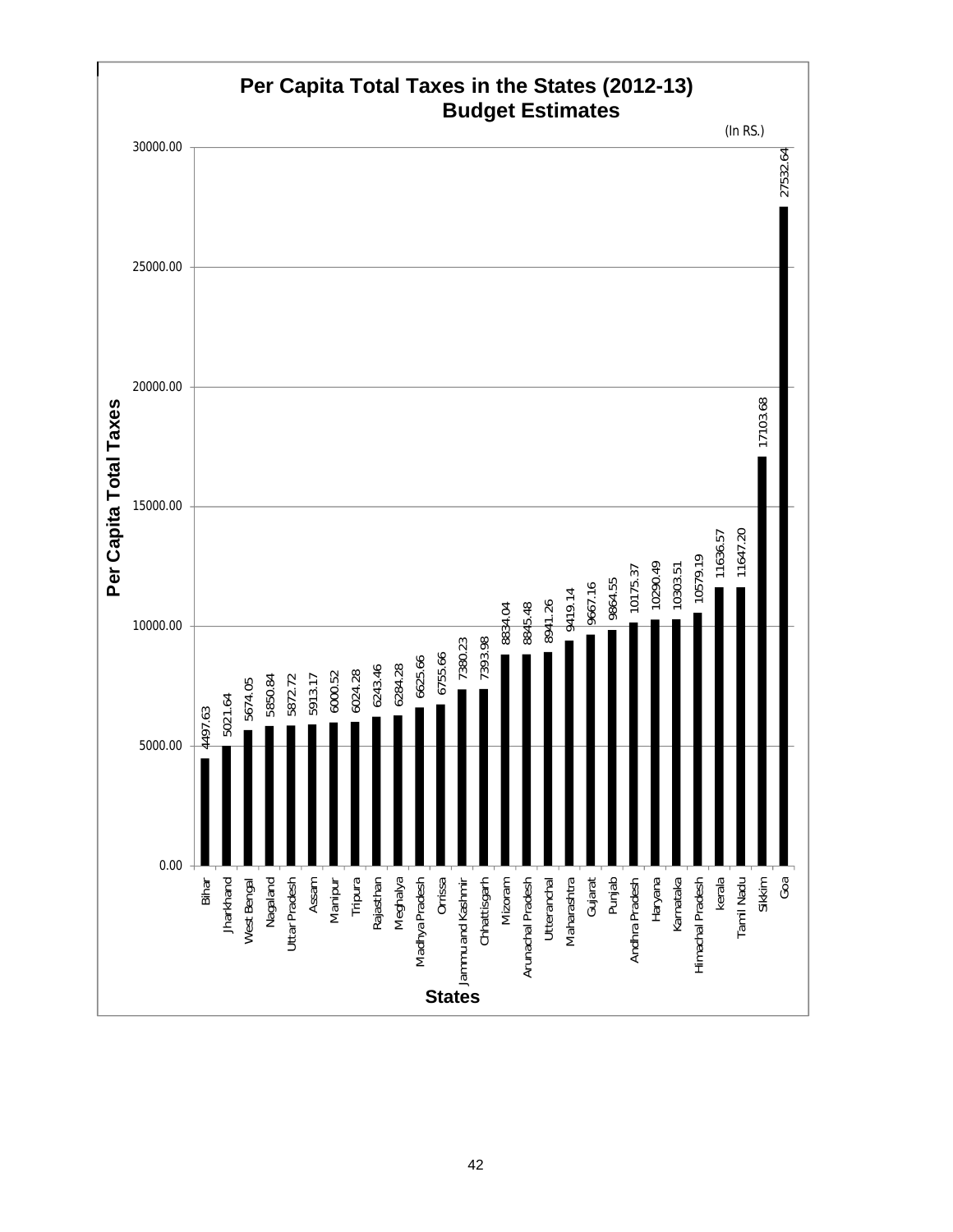## **TAX REVENUE OF STATE GOVERNMENTS Table No.2.9 Share of Tax Revenue to total Revenue in States**

| SN              | <b>States</b>            | <b>Total</b><br><b>Revenue</b><br>2009-10 (A) | <b>Total Tax</b><br>Revenue<br>2009-10 (A) | $%$ of<br>col.<br>4/3 | <b>Total</b><br>Revenue<br>2010-11 (A) | <b>Total Tax</b><br><b>Revenue</b><br>2010-11 (A) | $%$ of<br>col.<br>7/6 | <b>Total</b><br>Revenue<br>2011-12 (A) | <b>Total Tax</b><br>Revenue<br>2011-12(A) | $%$ of<br>col.<br>10/9 | <b>Total</b><br>Revenue<br>2012-13 (A) | <b>Total Tax</b><br>Revenue<br>2012-13 (A) | $%$ of<br>col.<br>13/12 |
|-----------------|--------------------------|-----------------------------------------------|--------------------------------------------|-----------------------|----------------------------------------|---------------------------------------------------|-----------------------|----------------------------------------|-------------------------------------------|------------------------|----------------------------------------|--------------------------------------------|-------------------------|
| $\mathbf{1}$    | $\overline{2}$           | 3                                             | 4                                          | 5                     | 6                                      | $\overline{7}$                                    | 8                     | 9                                      | 10                                        | 11                     | 12                                     | 13                                         | 14                      |
|                 | Andhra Pradesh           | 6467835                                       | 4731742                                    | 73.16                 | 8099630                                | 6037629                                           | 74.54                 | 9719433                                | 7120280                                   | 73.26                  | 11678696                               | 8798639                                    | 75.34                   |
|                 | <b>Arunachal Pradesh</b> | 429486                                        | 64885                                      | 15.11                 | 542208                                 | 93517                                             | 17.25                 | 665078                                 | 111626                                    | 16.78                  | 652231                                 | 128064                                     | 19.63                   |
| 3               | Assam                    | 1988449                                       | 1032624                                    | 51.93                 | 2300496                                | 1389847                                           | 60.42                 | 3285012                                | 1687588                                   | 51.37                  | 3766284                                | 1901793                                    | 50.50                   |
| 4               | <b>Bihar</b>             | 3552683                                       | 2629225                                    | 74.01                 | 4453232                                | 3384823                                           | 76.01                 | 5613565                                | 4141470                                   | 73.78                  | 6804786                                | 4882164                                    | 71.75                   |
| 5               | Chhattisgarh             | 1815366                                       | 1150399                                    | 63.37                 | 2271965                                | 1443034                                           | 63.51                 | 2770831                                | 1701200                                   | 61.40                  | 3137865                                | 1967043                                    | 62.69                   |
| 6               | Goa                      | 410028                                        | 218974                                     | 53.40                 | 544194                                 | 272377                                            | 50.05                 | 605306                                 | 322863                                    | 53.34                  | 703373                                 | 407716                                     | 57.97                   |
|                 | Gujarat                  | 4167236                                       | 3263116                                    | 78.30                 | 5236363                                | 4301808                                           | 82.15                 | 6229222                                | 4952241                                   | 79.50                  | 7590337                                | 6045852                                    | 79.65                   |
| 8               | Haryana                  | 2099267                                       | 1499397                                    | 71.42                 | 2556367                                | 1909212                                           | 74.68                 | 3348763                                | 2378057                                   | 71.01                  | 3732797                                | 2705318                                    | 72.47                   |
| 9               | Himachal Pradesh         | 1034636                                       | 343616                                     | 33.21                 | 1271061                                | 535774                                            | 42.15                 | 1442466                                | 634098                                    | 43.96                  | 1634297                                | 743023                                     | 45.46                   |
| 10 <sup>°</sup> | Jammu and Kashmir        | 1955280                                       | 495459                                     | 25.34                 | 2223365                                | 654956                                            | 29.46                 | 2555789                                | 848170                                    | 33.19                  | 2994774                                | 966392                                     | 32.27                   |
| 11              | Jharkhand                | 1984077                                       | 1132374                                    | 57.07                 | 2010173                                | 1230700                                           | 61.22                 | 2579459                                | 1452779                                   | 56.32                  | 3242557                                | 1723678                                    | 53.16                   |
|                 | 12 Karnataka             | 4915570                                       | 3793858                                    | 77.18                 | 5820623                                | 4797944                                           | 82.43                 | 6839758                                | 5685007                                   | 83.12                  | 8146075                                | 6491440                                    | 79.69                   |
|                 | 13 kerala                | 2610940                                       | 2202379                                    | 84.35                 | 3099095                                | 2686354                                           | 86.68                 | 3958783                                | 3262325                                   | 82.41                  | 4814159                                | 3922568                                    | 81.48                   |
|                 | 14 Madhya Pradesh        | 4139470                                       | 2834977                                    | 68.49                 | 5185418                                | 3705785                                           | 71.47                 | 6353525                                | 4467490                                   | 70.32                  | 6991351                                | 4991644                                    | 71.40                   |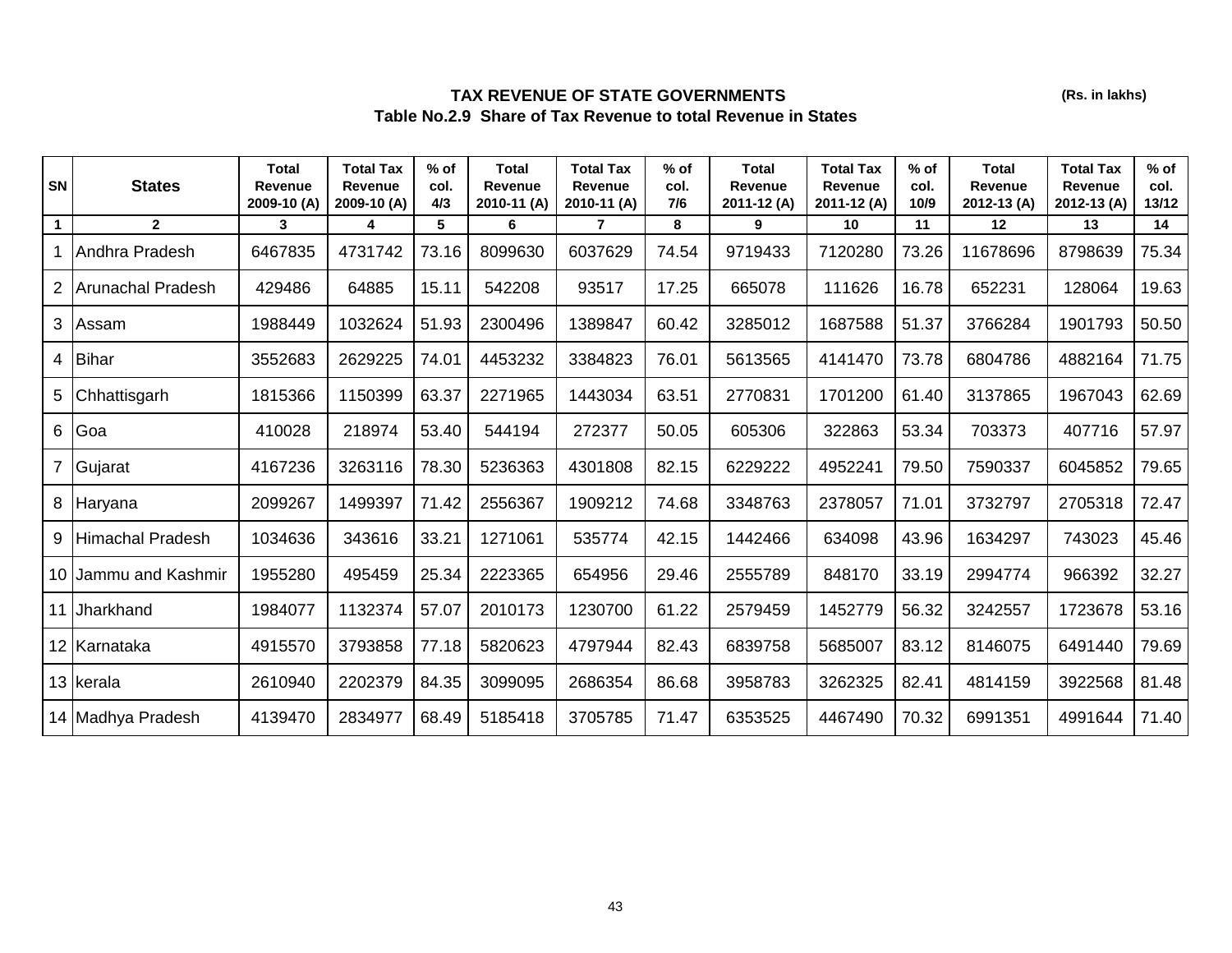### **TAX REVENUE OF STATE GOVERNMENTS Table No.2.9 Share of Tax Revenue to total Revenue in States**

| SN           | <b>States</b>    | <b>Total</b><br><b>Revenue</b><br>2009-10 (A) | <b>Total Tax</b><br>Revenue<br>2009-10 (A) | $%$ of<br>col.<br>4/3 | <b>Total</b><br>Revenue<br>2010-11 (A) | <b>Total Tax</b><br><b>Revenue</b><br>2010-11 (A) | $%$ of<br>col.<br>7/6 | <b>Total</b><br><b>Revenue</b><br>2011-12 (A) | <b>Total Tax</b><br>Revenue<br>2011-12(A) | $%$ of<br>col.<br>10/9 | <b>Total</b><br>Revenue<br>2012-13 (A) | <b>Total Tax</b><br>Revenue<br>2012-13 (A) | $%$ of<br>col.<br>13/12 |
|--------------|------------------|-----------------------------------------------|--------------------------------------------|-----------------------|----------------------------------------|---------------------------------------------------|-----------------------|-----------------------------------------------|-------------------------------------------|------------------------|----------------------------------------|--------------------------------------------|-------------------------|
| $\mathbf{1}$ | $\mathbf{2}$     | 3                                             | 4                                          | 5                     | 6                                      | $\overline{7}$                                    | 8                     | 9                                             | 10                                        | 11                     | 12                                     | 13                                         | 14                      |
|              | 15 Maharashtra   | 8691027                                       | 6735442                                    | 77.50                 | 10586781                               | 8644687                                           | 81.66                 | 12531281                                      | 9974851                                   | 79.60                  | 13671170                               | 10902327                                   | 79.75                   |
|              | 16 Manipur       | 387312                                        | 79360                                      | 20.49                 | 542994                                 | 125762                                            | 23.16                 | 590647                                        | 144766                                    | 24.51                  | 774643                                 | 168986                                     | 21.81                   |
|              | 17 Meghalya      | 344734                                        | 105666                                     | 30.65                 | 426048                                 | 146774                                            | 34.45                 | 560216                                        | 166507                                    | 29.72                  | 697542                                 | 195859                                     | 28.08                   |
|              | 18 Mizoram       | 296351                                        | 50210                                      | 16.94                 | 337471                                 | 72084                                             | 21.36                 | 412772                                        | 89004                                     | 21.56                  | 479648                                 | 100412                                     | 20.93                   |
|              | 19 Nagaland      | 371976                                        | 61455                                      | 16.52                 | 499999                                 | 91675                                             | 18.34                 | 584633                                        | 109383                                    | 18.71                  | 652170                                 | 115766                                     | 17.75                   |
|              | 20 Orissa        | 2643020                                       | 1750101                                    | 66.22                 | 3327615                                | 2168953                                           | 65.18                 | 4022130                                       | 2540940                                   | 63.17                  | 4384275                                | 2909128                                    | 66.35                   |
|              | 21 Punjab        | 2215658                                       | 1418359                                    | 64.02                 | 2760847                                | 1987905                                           | 72.00                 | 3101506                                       | 2383101                                   | 76.84                  | 3804336                                | 2804415                                    | 73.72                   |
|              | 22 Rajasthan     | 3538501                                       | 2567240                                    | 72.55                 | 4592820                                | 3361376                                           | 73.19                 | 5612113                                       | 3920390                                   | 69.86                  | 6314682                                | 4453916                                    | 70.53                   |
|              | 23 Sikkim        | 325439                                        | 59831                                      | 18.38                 | 304730                                 | 80451                                             | 26.40                 | 438464                                        | 86350                                     | 19.69                  | 479291                                 | 107649                                     | 22.46                   |
|              | 24 Tamil Nadu    | 5584414                                       | 4530287                                    | 81.12                 | 7018763                                | 5869616                                           | 83.63                 | 8555284                                       | 7264726                                   | 84.92                  | 10058991                               | 8649301                                    | 85.99                   |
|              | 25 Tripura       | 562001                                        | 123338                                     | 21.95                 | 516860                                 | 174471                                            | 33.76                 | 639971                                        | 201165                                    | 31.43                  | 716414                                 | 227344                                     | 31.73                   |
|              | 26 Uttaranchal   | 948613                                        | 510906                                     | 53.86                 | 1160816                                | 686554                                            | 59.14                 | 1454289                                       | 842080                                    | 57.90                  | 1615895                                | 936870                                     | 57.98                   |
|              | 27 Uttar Pradesh | 9642094                                       | 6567428                                    | 68.11                 | 11118376                               | 8457390                                           | 76.07                 | 13762209                                      | 10278598                                  | 74.69                  | 15884796                               | 12158540                                   | 76.54                   |
|              | 28 West Bengal   | 3692165                                       | 2854813                                    | 77.32                 | 4726410                                | 3708369                                           | 78.46                 | 5914389                                       | 4352185                                   | 73.59                  | 7674338                                | 5319807                                    | 69.32                   |

**Source:State Finances A Study of Budget of 2012-13 A report of Reserve Bank of India.**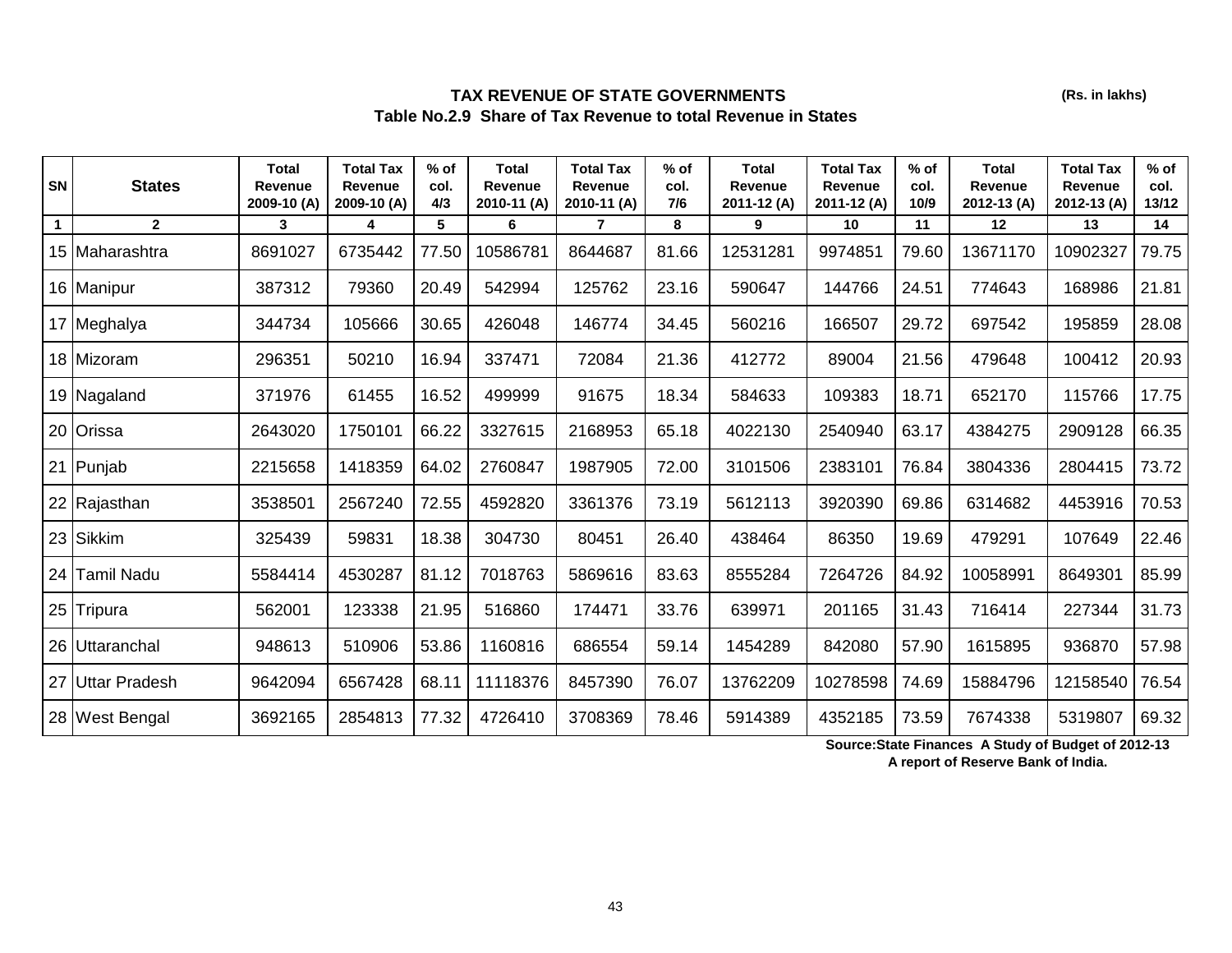# **TAX REVENUE OF STATE GOVERNMENTS Table No.2.10 Share of Non Tax Revenue to total Revenue in States**

| <b>SN</b>      | <b>States</b>            | Total<br>Revenue<br>2009-10 (A) | <b>Total</b><br><b>NonTax</b><br><b>Revenue</b><br>2009-10 (A) | $%$ of<br>col.<br>4/3 | Total<br>Revenue<br>2010-11 (A) | <b>Total NonTax</b><br><b>Revenue</b><br>2010-11 (A) | %of<br>col.<br>7/6 | <b>Total</b><br>Revenue<br>2011-12 (A) | <b>Total NonTax</b><br>Revenue<br>2011-12 (A) | $%$ of<br>col.<br>10/9 | <b>Total</b><br>Revenue<br>2012-13 (A) | <b>Total NonTax</b><br><b>Revenue</b><br>2012-13 (A) | $%$ of<br>col.<br>13/12 |
|----------------|--------------------------|---------------------------------|----------------------------------------------------------------|-----------------------|---------------------------------|------------------------------------------------------|--------------------|----------------------------------------|-----------------------------------------------|------------------------|----------------------------------------|------------------------------------------------------|-------------------------|
| $\mathbf{1}$   | $\overline{2}$           | 3                               | 4                                                              | 5                     | 6                               | $\overline{7}$                                       | 8                  | 9                                      | 10                                            | 11                     | 12                                     | 13                                                   | 14                      |
|                | Andhra Pradesh           | 6467835                         | 1736092                                                        | 26.84                 | 8099630                         | 2062001                                              | 25.46              | 9719433                                | 2599153                                       | 26.74                  | 11678696                               | 2880056                                              | 24.66                   |
| 2              | <b>Arunachal Pradesh</b> | 429486                          | 364602                                                         | 84.89                 | 542208                          | 448691                                               | 82.75              | 665078                                 | 553452                                        | 83.22                  | 652231                                 | 524167                                               | 80.37                   |
| 3              | Assam                    | 1988449                         | 955824                                                         | 48.07                 | 2300496                         | 910648                                               | 39.58              | 3285012                                | 1597422                                       | 48.63                  | 3766284                                | 1864492                                              | 49.50                   |
| 4              | Bihar                    | 3552683                         | 923458                                                         | 25.99                 | 4453232                         | 1068409                                              | 23.99              | 5613565                                | 1472095                                       | 26.22                  | 6804786                                | 1922623                                              | 28.25                   |
| 5              | Chhattisgarh             | 1815366                         | 664974                                                         | 36.63                 | 2271965                         | 828922                                               | 36.48              | 2770831                                | 1069632                                       | 38.60                  | 3137865                                | 1170822                                              | 37.31                   |
| 6              | <b>Goa</b>               | 410028                          | 191051                                                         | 46.59                 | 544194                          | 271816                                               | 49.95              | 605306                                 | 282443                                        | 46.66                  | 703373                                 | 295657                                               | 42.03                   |
| $\overline{7}$ | Gujarat                  | 4167236                         | 904120                                                         | 21.69                 | 5236363                         | 934557                                               | 17.85              | 6229222                                | 1276981                                       | 20.50                  | 7590337                                | 1544486                                              | 20.35                   |
| 8              | Haryana                  | 2099267                         | 599869                                                         | 28.57                 | 2556367                         | 647155                                               | 25.32              | 3348763                                | 970706                                        | 28.99                  | 3732797                                | 1027479                                              | 27.53                   |
| 9              | <b>Himachal Pradesh</b>  | 1034636                         | 691021                                                         | 66.79                 | 1271061                         | 735288                                               | 57.85              | 1442466                                | 808368                                        | 56.04                  | 1634297                                | 891274                                               | 54.54                   |
| 10             | Jammu and Kashmir        | 1955280                         | 1459820                                                        | 74.66                 | 2223365                         | 1568410                                              | 70.54              | 2555789                                | 1707619                                       | 66.81                  | 2994774                                | 2028382                                              | 67.73                   |
| 11 I           | Jharkhand                | 1984077                         | 851703                                                         | 42.93                 | 2010173                         | 779473                                               | 38.78              | 2579459                                | 1126680                                       | 43.68                  | 3242557                                | 1518879                                              | 46.84                   |
|                | 12 Karnataka             | 4915570                         | 1121713                                                        | 22.82                 | 5820623                         | 1022679                                              | 17.57              | 6839758                                | 1154751                                       | 16.88                  | 8146075                                | 1654635                                              | 20.31                   |
|                | 13 kerala                | 2610940                         | 408560                                                         | 15.65                 | 3099095                         | 412741                                               | 13.32              | 3958783                                | 696459                                        | 17.59                  | 4814159                                | 891592                                               | 18.52                   |
|                | 14 Madhya Pradesh        | 4139470                         | 1304491                                                        | 31.51                 | 5185418                         | 1479633                                              | 28.53              | 6353525                                | 1886035                                       | 29.68                  | 6991351                                | 1999707                                              | 28.60                   |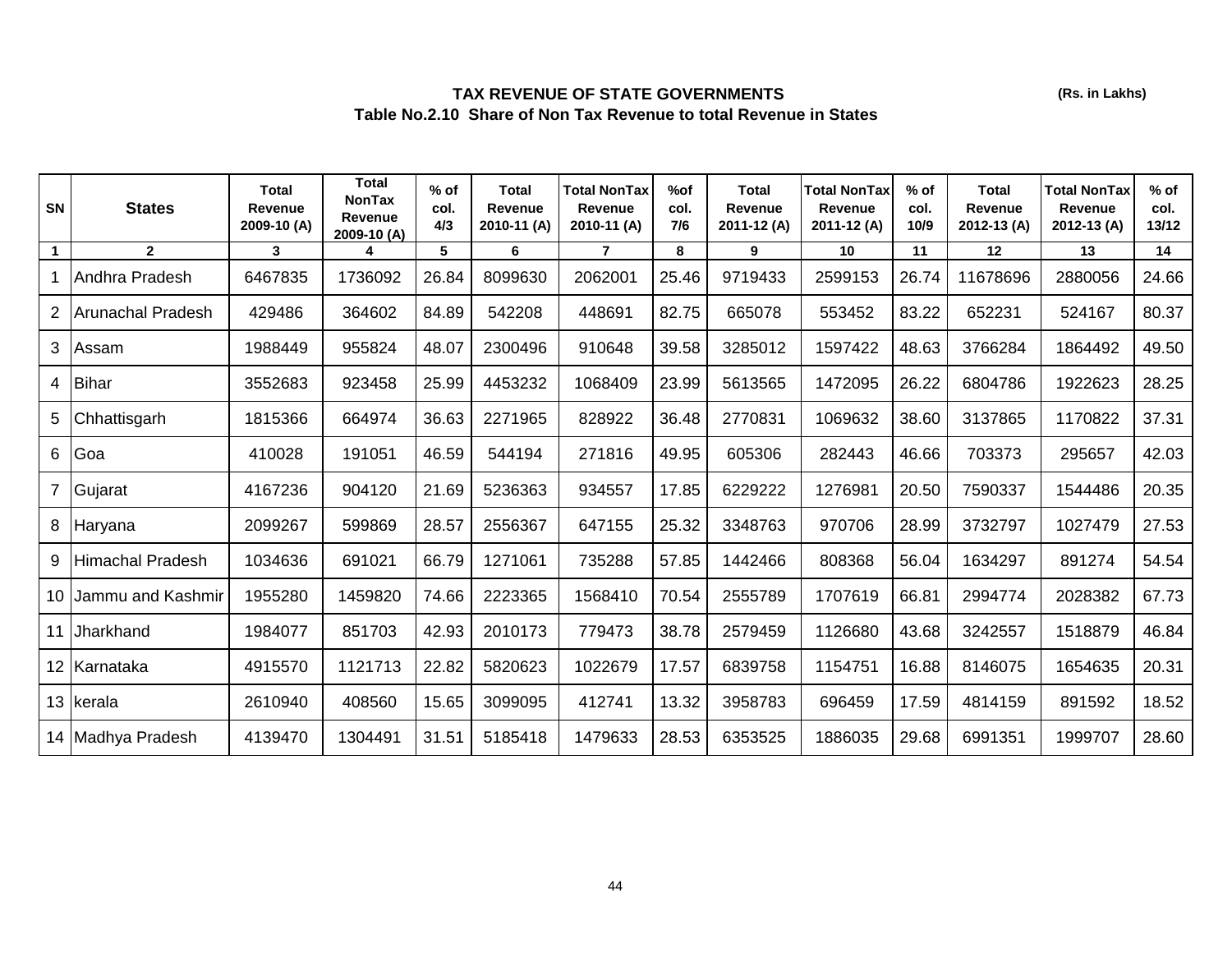## **TAX REVENUE OF STATE GOVERNMENTS Table No.2.10 Share of Non Tax Revenue to total Revenue in States**

| <b>SN</b>    | <b>States</b>        | Total<br>Revenue<br>2009-10 (A) | <b>Total</b><br><b>NonTax</b><br>Revenue<br>2009-10 (A) | $%$ of<br>col.<br>4/3 | Total<br>Revenue<br>2010-11 (A) | <b>Total NonTax</b><br>Revenue<br>2010-11 (A) | %of<br>col.<br>7/6 | Total<br>Revenue<br>2011-12 (A) | Total NonTax<br>Revenue<br>2011-12 (A) | % of<br>col.<br>10/9 | Total<br>Revenue<br>2012-13 (A) | <b>Total NonTax</b><br><b>Revenue</b><br>2012-13 (A) | $%$ of<br>col.<br>13/12 |
|--------------|----------------------|---------------------------------|---------------------------------------------------------|-----------------------|---------------------------------|-----------------------------------------------|--------------------|---------------------------------|----------------------------------------|----------------------|---------------------------------|------------------------------------------------------|-------------------------|
| $\mathbf{1}$ | $\overline{2}$       | 3                               | 4                                                       | 5                     | 6                               | $\overline{7}$                                | 8                  | 9                               | 10                                     | 11                   | 12                              | 13                                                   | 14                      |
|              | 15 Maharashtra       | 8691027                         | 1955584                                                 | 22.50                 | 10586781                        | 1942094                                       | 18.34              | 12531281                        | 2556430                                | 20.40                | 13671170                        | 2768842                                              | 20.25                   |
|              | 16 Manipur           | 387312                          | 307953                                                  | 79.51                 | 542994                          | 417232                                        | 76.84              | 590647                          | 445881                                 | 75.49                | 774643                          | 605657                                               | 78.19                   |
|              | 17 Meghalya          | 344734                          | 239067                                                  | 33.78                 | 426048                          | 279275                                        | 65.55              | 560216                          | 393709                                 | 70.28                | 697542                          | 501683                                               | 71.92                   |
|              | 18 Mizoram           | 296351                          | 246140                                                  | 83.06                 | 337471                          | 265385                                        | 78.64              | 412772                          | 323768                                 | 78.44                | 479648                          | 379235                                               | 79.07                   |
|              | 19 Nagaland          | 371976                          | 310522                                                  | 83.48                 | 499999                          | 408321                                        | 81.66              | 584633                          | 475249                                 | 81.29                | 652170                          | 536404                                               | 82.25                   |
|              | 20 orissa            | 2643020                         | 892921                                                  | 33.76                 | 3327615                         | 1158662                                       | 34.82              | 4022130                         | 1481189                                | 36.83                | 4384275                         | 1475147                                              | 33.65                   |
|              | 21 Punjab            | 2215658                         | 797300                                                  | 35.98                 | 2760847                         | 772942                                        | 28.00              | 3101506                         | 718405                                 | 23.16                | 3804336                         | 999921                                               | 26.28                   |
|              | 22 Rajasthan         | 3538501                         | 971260                                                  | 27.45                 | 4592820                         | 1231445                                       | 26.81              | 5612113                         | 1691723                                | 30.14                | 6314682                         | 1860766                                              | 29.47                   |
|              | 23 Sikkim            | 325439                          | 265606                                                  | 81.61                 | 304730                          | 224278                                        | 74.00              | 438464                          | 352114                                 | 80.31                | 479291                          | 371642                                               | 77.54                   |
|              | 24 Tamil Nadu        | 5584414                         | 1054127                                                 | 18.88                 | 7018763                         | 1149147                                       | 16.37              | 8555284                         | 1290558                                | 15.08                | 10058991                        | 1409689                                              | 14.01                   |
|              | 25 Tripura           | 562001                          | 438663                                                  | 78.05                 | 516860                          | 342390                                        | 66.24              | 639971                          | 438807                                 | 68.57                | 716414                          | 489069                                               | 68.27                   |
|              | 26 Uttaranchal       | 948613                          | 437708                                                  | 46.14                 | 1160816                         | 474262                                        | 40.86              | 1454289                         | 612208                                 | 42.10                | 1615895                         | 679024                                               | 42.02                   |
| 27           | <b>Uttar Pradesh</b> | 9642094                         | 3074667                                                 | 31.89                 | 11118376                        | 2660987                                       | 23.93              | 13762209                        | 3483611                                | 25.31                | 15884796                        | 3726256                                              | 23.46                   |
|              | 28 West Bengal       | 3692165                         | 837351                                                  | 22.68                 | 4726410                         | 1018050                                       | 21.54              | 5914389                         | 1562204                                | 26.41                | 7674338                         | 2354531                                              | 30.68                   |

**Source:State Finances A Study of Budget of 2012-13** 

**A report of Reserve Bank of India.**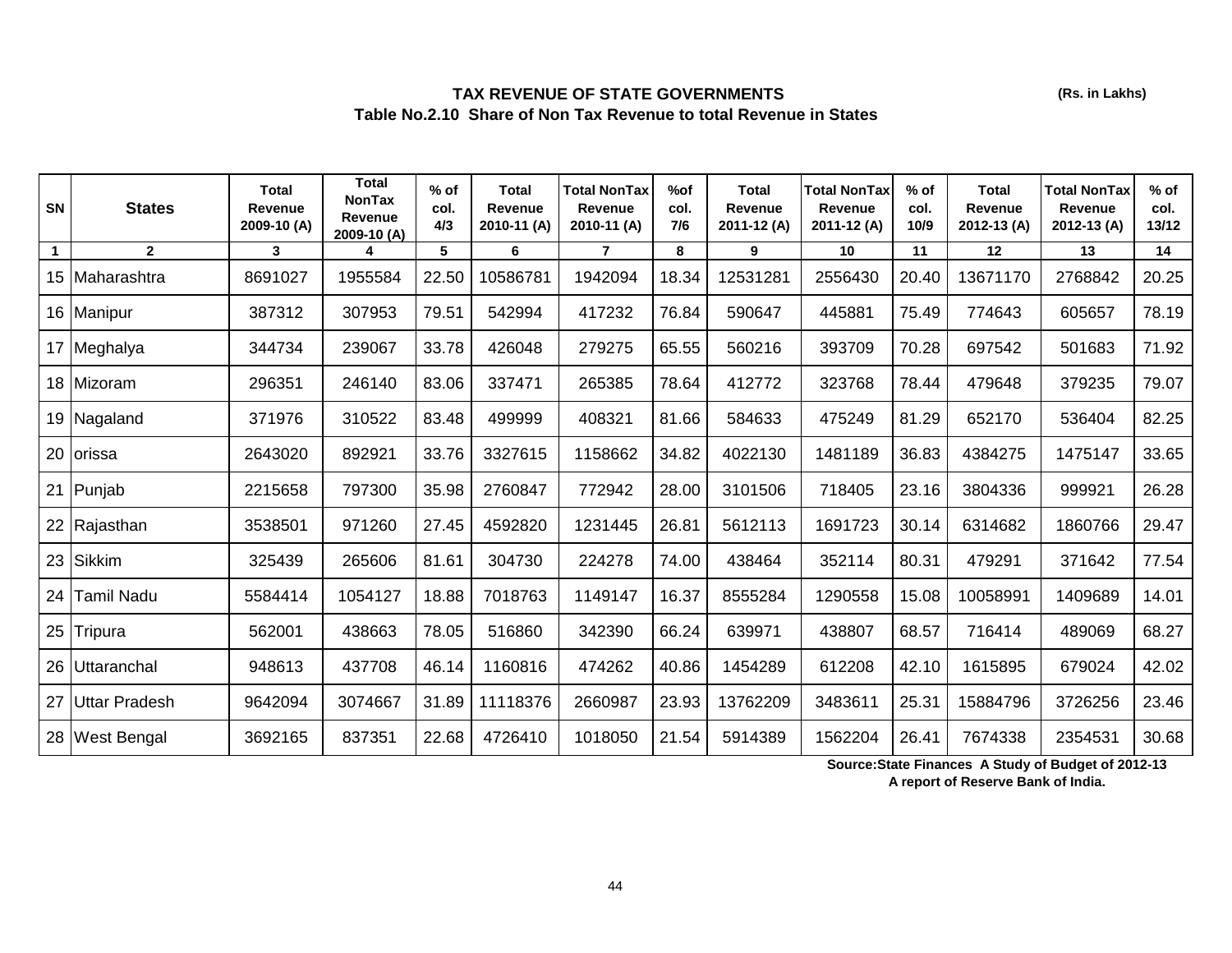## **TAX REVENUE OF STATE GOVERNMENTS Table No.2.11 Share of Land Revenue to total Revenue in States**

| <b>SN</b> | <b>States</b>           | <b>Total</b><br><b>Revenue</b><br>2009-10 (A) | <b>Total Land</b><br>Revenue<br>2009-10 (A) | $%$ of<br>col.<br>4/3 | Total<br>Revenue<br>2010-11 (A) | <b>Total Land</b><br><b>Revenue</b><br>2010-11 (A) | %of<br>col.<br>7/6 | <b>Total</b><br>Revenue<br>2011-12 (A) | <b>Total Land</b><br><b>Revenue</b><br>2011-12 (A) | $%$ of<br>col.<br>10/9 | <b>Total</b><br>Revenue<br>2012-13 (A) | <b>Total Land</b><br><b>Revenue</b><br>2012-13<br>(A) | $%$ of<br>col.<br>13/12 |
|-----------|-------------------------|-----------------------------------------------|---------------------------------------------|-----------------------|---------------------------------|----------------------------------------------------|--------------------|----------------------------------------|----------------------------------------------------|------------------------|----------------------------------------|-------------------------------------------------------|-------------------------|
|           | $\overline{2}$          | 3                                             | 4                                           | 5                     | 6                               | $\overline{7}$                                     | 8                  | 9                                      | 10                                                 | 11                     | 12                                     | 13                                                    | 14                      |
| -1        | Andhra Pradesh          | 6467835                                       | 22156                                       | 0.34                  | 8099630                         | 17074                                              | 0.21               | 9719433                                | 14600                                              | 0.15                   | 11678696                               | 15330                                                 | 0.13                    |
| 2         | Arunachal Pradesh       | 429486                                        | 446                                         | 0.10                  | 542208                          | 337                                                | 0.06               | 665078                                 | 605                                                | 0.09                   | 652231                                 | 666                                                   | 0.10                    |
| 3         | Assam                   | 1988449                                       | 11691                                       | 0.59                  | 2300496                         | 14187                                              | 0.62               | 3285012                                | 15102                                              | 0.46                   | 3766284                                | 16081                                                 | 0.43                    |
| 4         | Bihar                   | 3552683                                       | 12396                                       | 0.35                  | 4453232                         | 13902                                              | 0.31               | 5613565                                | 12520                                              | 0.22                   | 6804786                                | 15416                                                 | 0.23                    |
| 5         | Chhattisgarh            | 1815366                                       | 15969                                       | 0.88                  | 2271965                         | 24737                                              | 1.09               | 2770831                                | 25000                                              | 0.90                   | 3137865                                | 27500                                                 | 0.88                    |
| 6         | Goa                     | 410028                                        | 1061                                        | 0.26                  | 544194                          | 832                                                | 0.15               | 605306                                 | 1096                                               | 0.18                   | 703373                                 | 1129                                                  | 0.16                    |
| 7         | Gujarat                 | 4167236                                       | 116120                                      | 2.79                  | 5236363                         | 178879                                             | 3.42               | 6229222                                | 160000                                             | 2.57                   | 7590337                                | 189000                                                | 2.49                    |
| 8         | Haryana                 | 2099267                                       | 943                                         | 0.04                  | 2556367                         | 1002                                               | 0.04               | 3348763                                | 1466                                               | 0.04                   | 3732797                                | 1528                                                  | 0.04                    |
| 9         | <b>Himachal Pradesh</b> | 1034636                                       | 1454                                        | 0.14                  | 1271061                         | 478                                                | 0.04               | 1442466                                | 427                                                | 0.03                   | 1634297                                | 401                                                   | 0.02                    |
| 10        | Jammu and Kashmir       | 1955280                                       | 579                                         | 0.03                  | 2223365                         | 4203                                               | 0.19               | 2555789                                | 2500                                               | 0.10                   | 2994774                                | 2000                                                  | 0.07                    |
| 11        | Jharkhand               | 1984077                                       | 6000                                        | 0.30                  | 2010173                         | 6600                                               | 0.33               | 2579459                                | 8349                                               | 0.32                   | 3242557                                | 8349                                                  | 0.26                    |
| 12        | Karnataka               | 4915570                                       | 12788                                       | 0.26                  | 5820623                         | 17753                                              | 0.31               | 6839758                                | 19003                                              | 0.28                   | 8146075                                | 19870                                                 | 0.24                    |
| 13        | Ikerala                 | 2610940                                       | 5393                                        | 0.21                  | 3099095                         | 5597                                               | 0.18               | 3958783                                | 11935                                              | 0.30                   | 4814159                                | 12772                                                 | 0.27                    |
| 14        | Madhya Pradesh          | 4139470                                       | 18003                                       | 0.43                  | 5185418                         | 36081                                              | 0.70               | 6353525                                | 47500                                              | 0.75                   | 6991351                                | 55000                                                 | 0.79                    |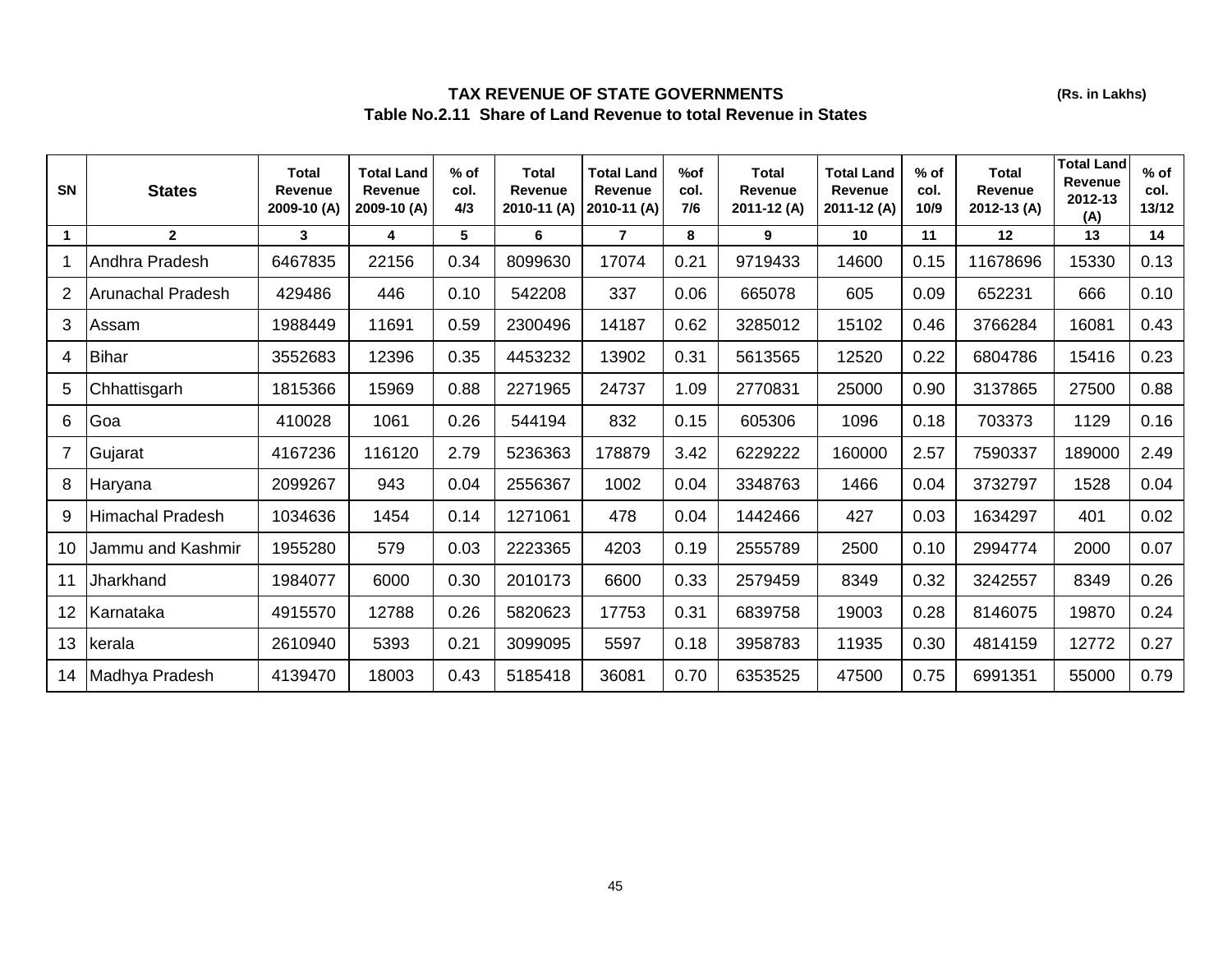## **TAX REVENUE OF STATE GOVERNMENTS Table No.2.11 Share of Land Revenue to total Revenue in States**

| SN | <b>States</b>        | <b>Total</b><br><b>Revenue</b><br>2009-10 (A) | <b>Total Land</b><br><b>Revenue</b><br>2009-10 (A) | $%$ of<br>col.<br>4/3 | <b>Total</b><br>Revenue<br>2010-11 (A) | <b>Total Land</b><br><b>Revenue</b><br>2010-11 (A) | %of<br>col.<br>7/6 | <b>Total</b><br><b>Revenue</b><br>2011-12 (A) | <b>Total Land</b><br><b>Revenue</b><br>2011-12 (A) | $%$ of<br>col.<br>10/9 | Total<br><b>Revenue</b><br>2012-13 (A) | <b>Total Land</b><br><b>Revenue</b><br>2012-13<br>(A) | $%$ of<br>col.<br>13/12 |
|----|----------------------|-----------------------------------------------|----------------------------------------------------|-----------------------|----------------------------------------|----------------------------------------------------|--------------------|-----------------------------------------------|----------------------------------------------------|------------------------|----------------------------------------|-------------------------------------------------------|-------------------------|
|    | $\overline{2}$       | 3                                             | 4                                                  | 5                     | 6                                      | $\overline{7}$                                     | 8                  | 9                                             | 10                                                 | 11                     | 12                                     | 13                                                    | 14                      |
| 15 | Maharashtra          | 8691027                                       | 71404                                              | 0.82                  | 10586781                               | 109498                                             | 1.03               | 12531281                                      | 156474                                             | 1.25                   | 13671170                               | 160086                                                | 1.17                    |
| 16 | Manipur              | 387312                                        | 82                                                 | 0.02                  | 542994                                 | 129                                                | 0.02               | 590647                                        | 147                                                | 0.02                   | 774643                                 | 168                                                   | 0.02                    |
| 17 | Meghalya             | 344734                                        | 26                                                 | 0.01                  | 426048                                 | 1710                                               | 0.40               | 560216                                        | 323                                                | 0.06                   | 697542                                 | 359                                                   | 0.05                    |
| 18 | Mizoram              | 296351                                        | 276                                                | 0.09                  | 337471                                 | 433                                                | 0.13               | 412772                                        | 1064                                               | 0.26                   | 479648                                 | 402                                                   | 0.08                    |
| 19 | Nagaland             | 371976                                        | 63                                                 | 0.02                  | 499999                                 | 59                                                 | 0.01               | 584633                                        | 87                                                 | 0.01                   | 652170                                 | 96                                                    | 0.01                    |
| 20 | Orrissa              | 2643020                                       | 29217                                              | 1.11                  | 3327615                                | 39066                                              | 1.17               | 4022130                                       | 46500                                              | 1.16                   | 4384275                                | 53110                                                 | 1.21                    |
| 21 | Punjab               | 2215658                                       | 1531                                               | 0.07                  | 2760847                                | 1924                                               | 0.07               | 3101506                                       | 1900                                               | 0.06                   | 3804336                                | 2000                                                  | 0.05                    |
| 22 | Rajasthan            | 3538501                                       | 14766                                              | 0.42                  | 4592820                                | 22217                                              | 0.48               | 5612113                                       | 19606                                              | 0.35                   | 6314682                                | 19606                                                 | 0.31                    |
| 23 | <b>Sikkim</b>        | 325439                                        | 271                                                | 0.08                  | 304730                                 | 733                                                | 0.24               | 438464                                        | 380                                                | 0.09                   | 479291                                 | 548                                                   | 0.11                    |
| 24 | Tamil Nadu           | 5584414                                       | 11666                                              | 0.21                  | 7018763                                | 11328                                              | 0.16               | 8555284                                       | 7155                                               | 0.08                   | 10058991                               | 8001                                                  | 0.08                    |
| 25 | Tripura              | 562001                                        | 554                                                | 0.10                  | 516860                                 | 1525                                               | 0.30               | 639971                                        | 1582                                               | 0.25                   | 716414                                 | 2000                                                  | 0.28                    |
| 26 | Utteranchal          | 948613                                        | 880                                                | 0.09                  | 1160816                                | 1831                                               | 0.16               | 1454289                                       | 848                                                | 0.06                   | 1615895                                | 855                                                   | 0.05                    |
| 27 | <b>Uttar Pradesh</b> | 9642094                                       | 66314                                              | 0.68                  | 11118376                               | 113416                                             | 1.02               | 13762209                                      | 24587                                              | 0.18                   | 15884796                               | 29996                                                 | 0.19                    |
| 28 | <b>West Bengal</b>   | 3692165                                       | 92892                                              | 2.51                  | 4726410                                | 125366                                             | 2.65               | 5914389                                       | 150439                                             | 2.54                   | 7674338                                | 180527                                                | 2.35                    |

**Source:State Finances A Study of Budget of 2012-13 A report of Reserve Bank of India.**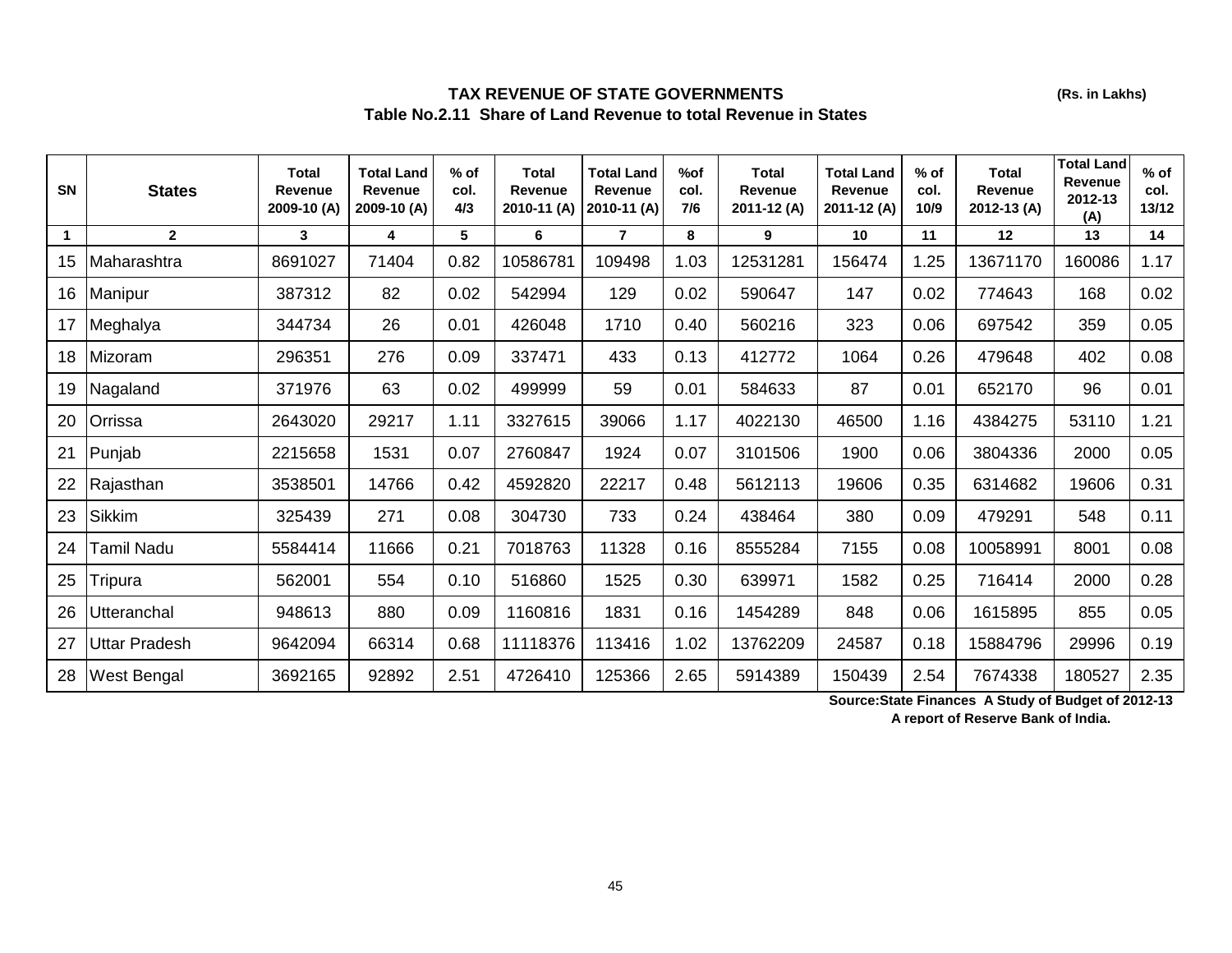# **Chapter-3 Development & Capital Formation of the State**

This chapter relates to the development, non-development and Capital Expenditure of all the States.

- The total development expenditure of all the states was Rs. 47718385 lakh during 2009-10(A) and Rs.55669818 lakh during 2010-11(A).
- Development expenditure of Punjab was Rs. 1143576 lakh in 2009-10(A) and Rs.1365979 lakh during 2010-11(A).The Percentage share of Punjab's development expenditure to the total development expenditure of all states was  $2.40\%$  in  $2009-10(A)$  and Rs.2.45% in 2010-11(A).
- The percentage share of development expenditure to the total expenditure of Punjab was  $41.72\%$  in 2009-10(A) and  $41.52\%$  in 2010-11(A). The percentage share of non development expenditure was 56.64% in 2009-10(A) and 56.53% in 2010-11(A).
- Development expenditure of Haryana was Rs. 1743213 lakh in 2009-10(A) and Rs.1890081 lakhs in 2010-11(A).
- Development expenditure of Himachal Pradesh was Rs. 676994 lakh in 2009-10(A) and Rs.796109 lakh in 2010-11(A).
- The total non-development expenditure of all the States was Rs. 30139260 lakh in 2009-10(A) and Rs. 35019630 lakh in 2010-11(A).
- Non-development expenditure for Punjab was Rs. 1552528 lakh during 2009-10(A) and Rs.1859774 lakh during 2010-11(A). The ratio of Punjab to the total non development expenditure was 5.15% in 2009-10(A) and 5.31% in 2010-11(A).
- Non-development expenditure for Haryana and Himachal Pradesh was Rs. 775535 lakh and Rs. 437678lakh during 2009-10(A) and Rs.932814 lakh and Rs.527926 lakh in 2010-11(A).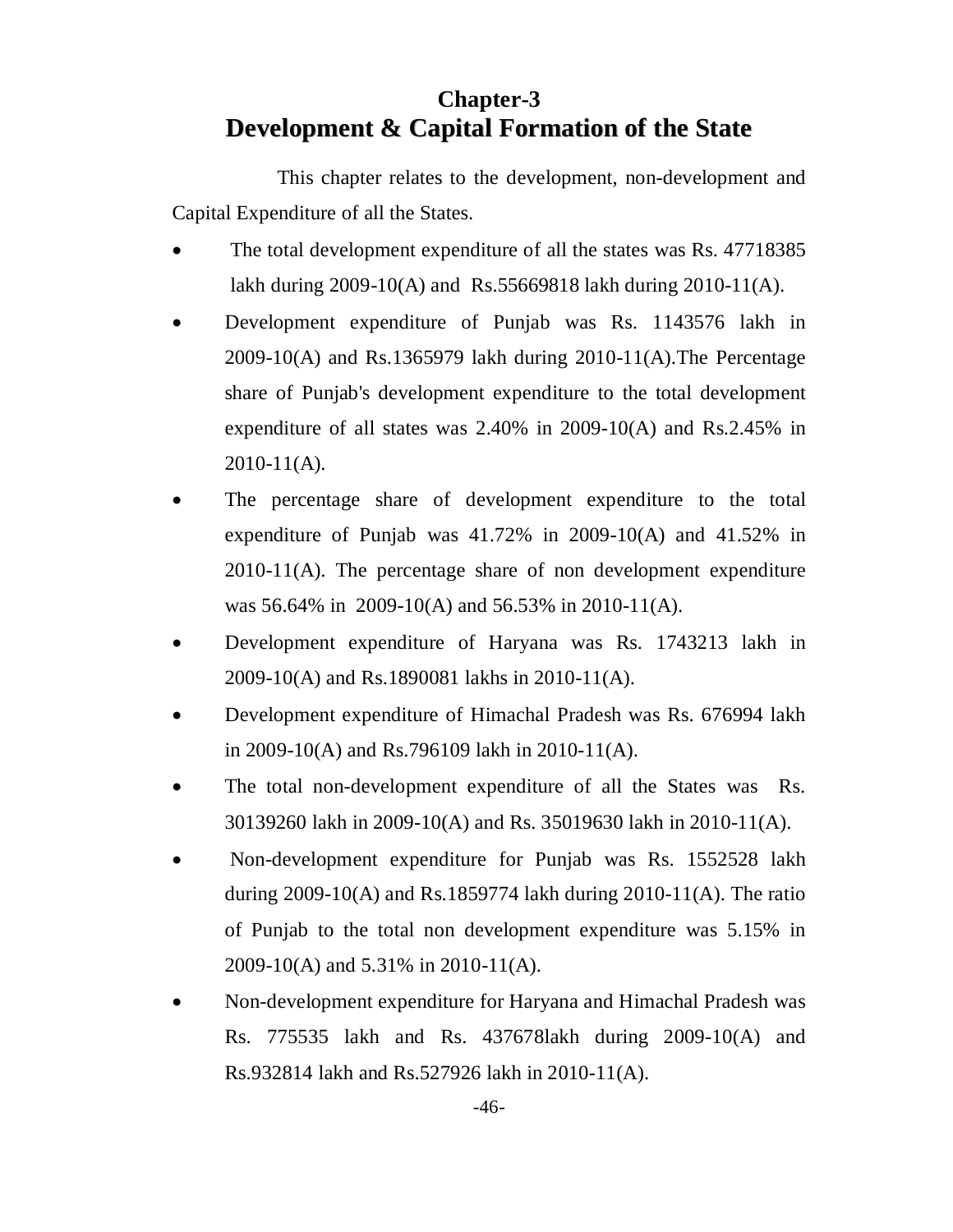### **Table No. 3.1 Developmental Expenditure in the States (Revenue Accounts)**

| Sr.No.         | <b>States</b>            | 2009-10(A) | $2010 - 11(A)$ | 2011-12(RE) | 2012-13(BE) |
|----------------|--------------------------|------------|----------------|-------------|-------------|
| 1              | $\mathbf{2}$             | 3          | 4              | 5           | 6           |
| 1              | Andhra Pradesh           | 4196989    | 5166029        | 6580293     | 7831235     |
| $\overline{2}$ | <b>Arunachal Pradesh</b> | 253771     | 247900         | 341835      | 295222      |
| 3              | Assam                    | 1130546    | 1321944        | 1890458     | 2203685     |
| 4              | <b>Bihar</b>             | 2027436    | 2292569        | 3631751     | 3876250     |
| 5              | Chhattisgarh             | 1244669    | 1340114        | 1864249     | 2043145     |
| 6              | Goa                      | 287657     | 329623         | 439156      | 522046      |
| $\overline{7}$ | Gujarat                  | 3159816    | 3741425        | 3845153     | 4435982     |
| 8              | Haryana                  | 1743213    | 1890081        | 2505570     | 2728254     |
| 9              | <b>Himachal Pradesh</b>  | 676994     | 796109         | 826922      | 944690      |
| 10             | Jammu and Kashmir        | 856279     | 1068941        | 1260427     | 1349314     |
| 11             | Jharkhand                | 1072400    | 1335324        | 1692404     | 1924395     |
| 12             | Karnataka                | 3230057    | 3700026        | 4336995     | 5125235     |
| 13             | kerala                   | 1470786    | 1646825        | 2258815     | 2657754     |
| 14             | Madhya Pradesh           | 2133322    | 2742988        | 3477912     | 3924394     |
| 15             | Maharashtra              | 6137659    | 6756742        | 8312201     | 8593478     |
| 16             | Manipur                  | 169841     | 232213         | 314613      | 370413      |
| 17             | Meghalya                 | 208140     | 269592         | 359296      | 454027      |
| 18             | Mizoram                  | 175503     | 224503         | 264869      | 282820      |
| 19             | Nagaland                 | 166844     | 234465         | 278956      | 282666      |
| 20             | Orrissa                  | 1560061    | 1899956        | 2383227     | 2494555     |
| 21             | Punjab                   | 1143576    | 1365979        | 1840610     | 2234503     |
| 22             | Rajasthan                | 2446629    | 2811484        | 3630768     | 4172687     |
| 23             | Sikkim                   | 117141     | 131404         | 184691      | 185846      |
| 24             | <b>Tamil Nadu</b>        | 3507940    | 4113150        | 4899704     | 5666769     |
| 25             | Tripura                  | 226265     | 234574         | 283074      | 335798      |
| 26             | Utteranchal              | 663841     | 703324         | 875680      | 942528      |
| 27             | <b>Uttar Pradesh</b>     | 4537228    | 5529173        | 7154992     | 8195049     |
| 28             | West Bengal              | 3173782    | 3543361        | 4432706     | 4702845     |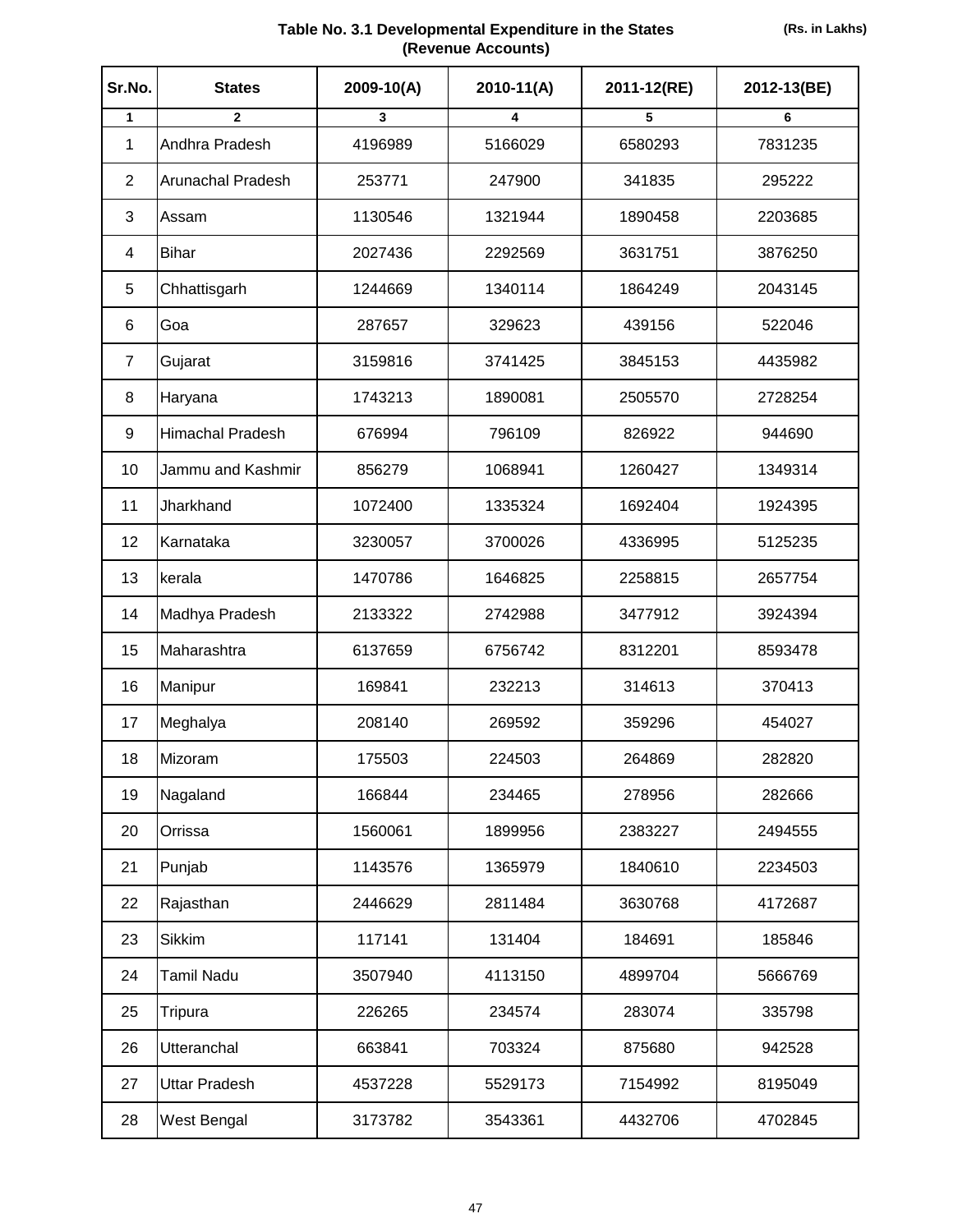# **Table 3.2 Non Developmental Expenditure in the States (Revenue Accounts)**

| Sr.No.         | <b>States</b>            | $2009 - 10(A)$          | $2010 - 11(A)$ | 2011-12(RE) | 2012-13(BE)     |
|----------------|--------------------------|-------------------------|----------------|-------------|-----------------|
| 1              | $\overline{\mathbf{2}}$  | $\overline{\mathbf{3}}$ | 4              | 5           | $6\phantom{1}6$ |
| 1              | Andhra Pradesh           | 2139168                 | 2670839        | 3024208     | 3372666         |
| $\overline{2}$ | <b>Arunachal Pradesh</b> | 116103                  | 126523         | 138522      | 125128          |
| 3              | Assam                    | 835686                  | 773649         | 1060579     | 1033007         |
| 4              | <b>Bihar</b>             | 1220235                 | 1528697        | 1912293     | 2219265         |
| 5              | Chhattisgarh             | 434977                  | 524706         | 623851      | 723962          |
| 6              | Goa                      | 135091                  | 148756         | 178206      | 189618          |
| $\overline{7}$ | Gujarat                  | 1693416                 | 1984047        | 2172956     | 2776390         |
| 8              | Haryana                  | 775535                  | 932814         | 1082932     | 1233144         |
| 9              | <b>Himachal Pradesh</b>  | 437678                  | 527926         | 568538      | 651882          |
| 10             | Jammu and Kashmir        | 653713                  | 777740         | 989049      | 1109776         |
| 11             | Jharkhand                | 650275                  | 688889         | 827284      | 855605          |
| 12             | Karnataka                | 1276235                 | 1405511        | 1749322     | 2404090         |
| 13             | kerala                   | 1393552                 | 1541839        | 1902151     | 2088978         |
| 14             | Madhya Pradesh           | 1201378                 | 1464668        | 1754360     | 2057743         |
| 15             | Maharashtra              | 3207094                 | 3770422        | 4315517     | 4955726         |
| 16             | Manipur                  | 119004                  | 164276         | 221298      | 224319          |
| 17             | Meghalya                 | 110099                  | 131680         | 138084      | 142416          |
| 18             | Mizoram                  | 94766                   | 115542         | 128536      | 134052          |
| 19             | Nagaland                 | 158398                  | 184317         | 232988      | 240394          |
| 20             | Orrissa                  | 928515                  | 993677         | 1256535     | 1584035         |
| 21             | Punjab                   | 1552528                 | 1859774        | 1643411     | 1721878         |
| 22             | Rajasthan                | 1564705                 | 1673750        | 1907493     | 2019303         |
| 23             | <b>Sikkim</b>            | 156664                  | 158054         | 167952      | 166168          |
| 24             | Tamil Nadu               | 2029654                 | 2592343        | 2853637     | 3232243         |
| 25             | Tripura                  | 185551                  | 191217         | 209016      | 243218          |
| 26             | <b>Utteranchal</b>       | 369435                  | 418015         | 509964      | 544394          |
| 27             | <b>Uttar Pradesh</b>     | 4064129                 | 4801917        | 5278737     | 6476845         |
| 28             | West Bengal              | 2635676                 | 2868042        | 3160728     | 3615500         |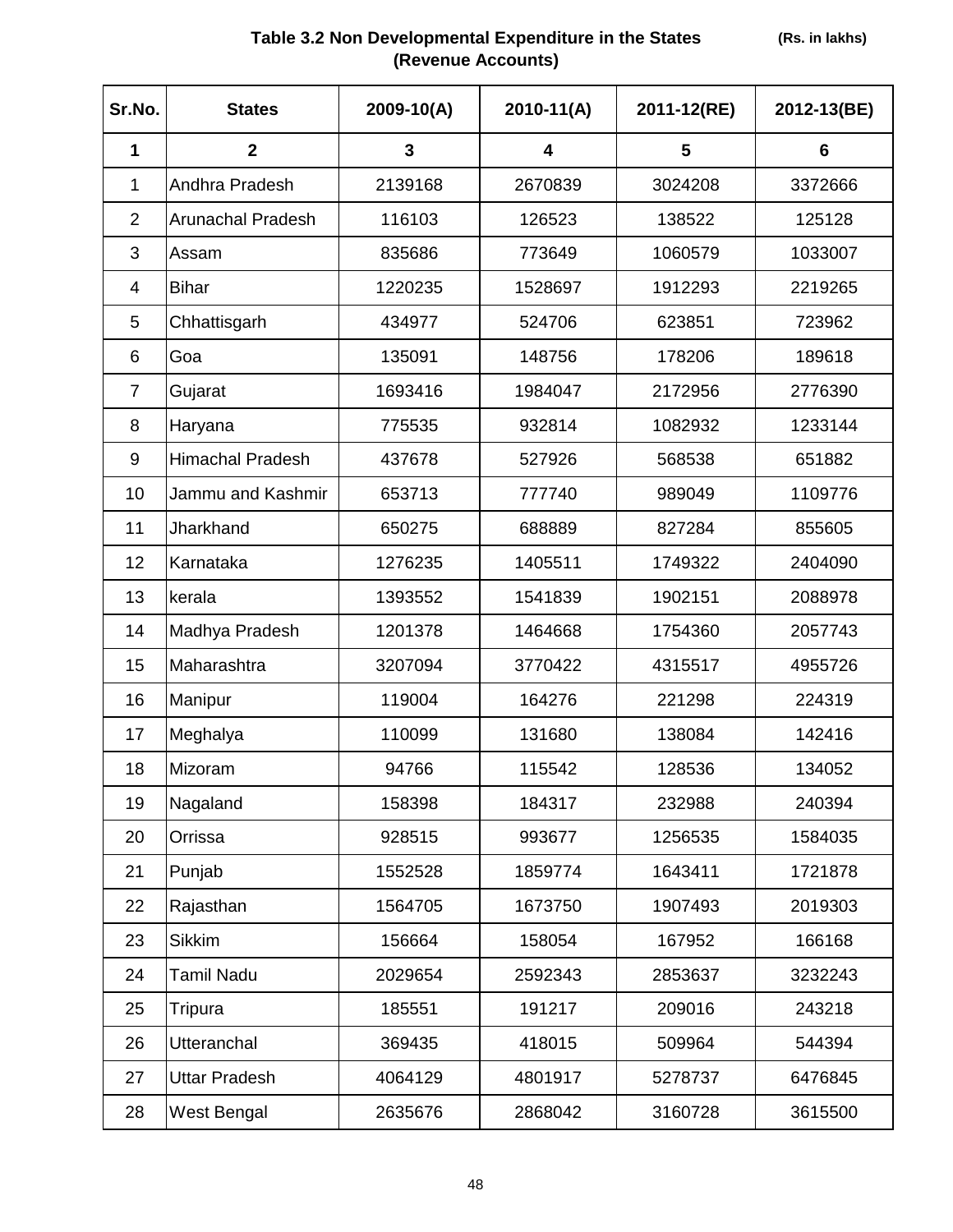#### **Table No.3.3 Development and Capital Expenditure of States Government Share of Development expenditure to Total Expendiure in States (Revenue Accounts)**

| SN               | <b>States</b>     | Total<br><b>Expenditure</b><br>2009-10 (A) | <b>Total Dev.</b><br><b>Expenditure</b><br>2009-10 (A) | $%$ of<br>col.<br>4/3 | Total<br><b>Expenditure</b><br>2010-11 (A) | <b>Total Dev.</b><br><b>Expenditure</b><br>2010-11 (A) | $%$ of<br>col.<br>7/6 | <b>Total</b><br><b>Expenditure</b><br>2011-12 (A) | <b>Total Dev.</b><br><b>Expenditure</b><br>2011-12 (A) | %of<br>col.<br>10/9 | <b>Total</b><br><b>Expenditure</b><br>2012-13 (A) | <b>Total Dev.</b><br><b>Expenditure</b><br>2012-13 (A) | $%$ of<br>Col.<br>13/12 |
|------------------|-------------------|--------------------------------------------|--------------------------------------------------------|-----------------------|--------------------------------------------|--------------------------------------------------------|-----------------------|---------------------------------------------------|--------------------------------------------------------|---------------------|---------------------------------------------------|--------------------------------------------------------|-------------------------|
| $\mathbf{1}$     | $\overline{2}$    | $\mathbf{3}$                               | 4                                                      | 5                     | 6                                          | $\overline{7}$                                         | 8                     | 9                                                 | 10                                                     | 11                  | 12                                                | 13                                                     | 14                      |
|                  | Andhra Pradesh    | 6344793                                    | 4196989                                                | 66.15                 | 7853426                                    | 5166029                                                | 65.78                 | 9641457                                           | 6580293                                                | 68.25               | 11234239                                          | 7831235                                                | 69.71                   |
| $\overline{2}$   | Arunachal Pradesh | 369874                                     | 253771                                                 | 68.61                 | 374424                                     | 247900                                                 | 66.21                 | 480357                                            | 341835                                                 | 71.16               | 420351                                            | 295222                                                 | 70.23                   |
| 3                | Assam             | 2123218                                    | 1130546                                                | 53.25                 | 2295182                                    | 1321944                                                | 57.60                 | 3255461                                           | 1890458                                                | 58.07               | 3629886                                           | 2203685                                                | 60.71                   |
| 4                | <b>Bihar</b>      | 3258417                                    | 2027436                                                | 62.22                 | 3821592                                    | 2292569                                                | 59.99                 | 5544456                                           | 3631751                                                | 65.50               | 6095927                                           | 3876250                                                | 63.59                   |
| 5                | Chhattisgarh      | 1726544                                    | 1244669                                                | 72.09                 | 1935575                                    | 1340114                                                | 69.24                 | 2556769                                           | 1864249                                                | 72.91               | 2841938                                           | 2043145                                                | 71.89                   |
| 6                | Goa               | 422748                                     | 287657                                                 | 68.04                 | 478379                                     | 329623                                                 | 68.90                 | 617361                                            | 439156                                                 | 71.13               | 711664                                            | 522046                                                 | 73.36                   |
| $\overline{7}$   | Gujarat           | 4863828                                    | 3159816                                                | 64.96                 | 5744000                                    | 3741425                                                | 65.14                 | 6037165                                           | 3845153                                                | 63.69               | 7228806                                           | 4435982                                                | 61.37                   |
| 8                | Haryana           | 2525738                                    | 1743213                                                | 69.02                 | 2831018                                    | 1890081                                                | 66.76                 | 3604925                                           | 2505570                                                | 69.50               | 3978352                                           | 2728254                                                | 68.58                   |
| 9                | Himachal Pradesh  | 1115101                                    | 676994                                                 | 60.71                 | 1324609                                    | 796109                                                 | 60.10                 | 1396715                                           | 826922                                                 | 59.20               | 1596919                                           | 944690                                                 | 59.16                   |
| 10               | Jammu and Kashmir | 1509993                                    | 856279                                                 | 56.71                 | 1846681                                    | 1068941                                                | 57.88                 | 2249476                                           | 1260427                                                | 56.03               | 2459090                                           | 1349314                                                | 54.87                   |
| 11               | Jharkhand         | 1722721                                    | 1072400                                                | 62.25                 | 2024258                                    | 1335324                                                | 65.97                 | 2519729                                           | 1692404                                                | 67.17               | 2780055                                           | 1924395                                                | 69.22                   |
| 12               | Karnataka         | 4753692                                    | 3230057                                                | 67.95                 | 5403385                                    | 3700026                                                | 68.48                 | 6525382                                           | 4336995                                                | 66.46               | 8052995                                           | 5125235                                                | 63.64                   |
| 13 <sup>13</sup> | Kerala            | 3113236                                    | 1470786                                                | 47.24                 | 3466481                                    | 1646825                                                | 47.51                 | 4505949                                           | 2258815                                                | 50.13               | 5160535                                           | 2657754                                                | 51.50                   |
| 14 I             | Madhya Pradesh    | 3589690                                    | 2133322                                                | 59.43                 | 4501159                                    | 2742988                                                | 60.94                 | 5574410                                           | 3477912                                                | 62.39               | 6354349                                           | 3924394                                                | 61.76                   |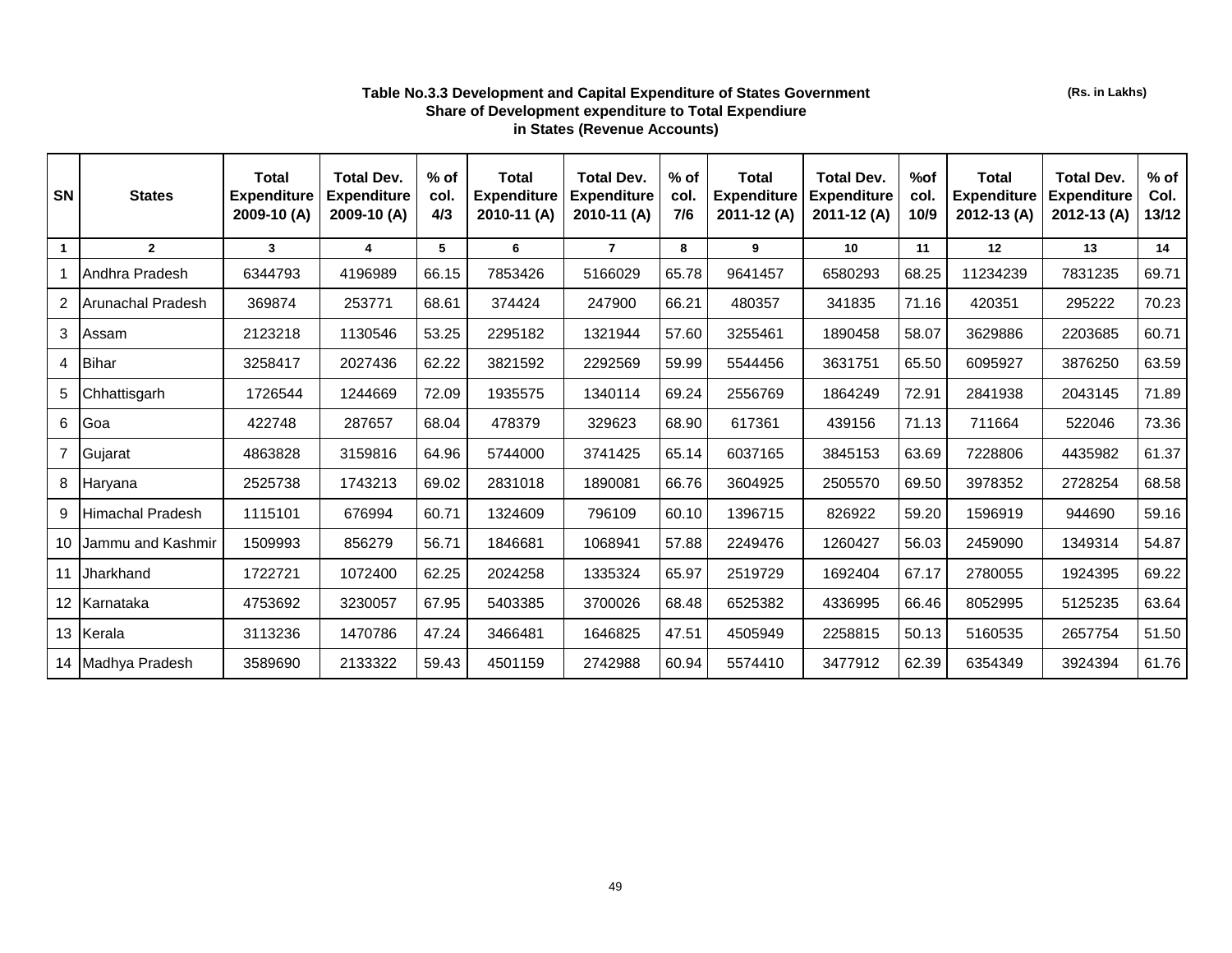#### **Table No.3.3 Development and Capital Expenditure of States Government Share of Development expenditure to Total Expendiure in States (Revenue Accounts)**

| <b>SN</b> | <b>States</b>      | <b>Total</b><br><b>Expenditure</b><br>$2009-10(A)$ | <b>Total Dev.</b><br><b>Expenditure</b><br>$2009-10(A)$ | $%$ of<br>col.<br>4/3 | <b>Total</b><br><b>Expenditure</b><br>2010-11 (A) | <b>Total Dev.</b><br><b>Expenditure</b><br>2010-11 (A) | $%$ of<br>col.<br>7/6 | <b>Total</b><br><b>Expenditure</b><br>2011-12 (A) | <b>Total Dev.</b><br><b>Expenditure</b><br>2011-12 (A) | %of<br>col.<br>10/9 | <b>Total</b><br><b>Expenditure</b><br>2012-13 (A) | <b>Total Dev.</b><br><b>Expenditure</b><br>2012-13 (A) | $%$ of<br>Col.<br>13/12 |
|-----------|--------------------|----------------------------------------------------|---------------------------------------------------------|-----------------------|---------------------------------------------------|--------------------------------------------------------|-----------------------|---------------------------------------------------|--------------------------------------------------------|---------------------|---------------------------------------------------|--------------------------------------------------------|-------------------------|
| 1         | $\overline{2}$     | 3                                                  | 4                                                       | 5                     | 6                                                 | $\overline{7}$                                         | 8                     | 9                                                 | 10                                                     | 11                  | 12                                                | 13                                                     | 14                      |
| 15        | Maharashtra        | 9491597                                            | 6137659                                                 | 64.66                 | 10645937                                          | 6756742                                                | 63.47                 | 12737152                                          | 8312201                                                | 65.26               | 13655920                                          | 8593478                                                | 62.93                   |
|           | 16 Manipur         | 301441                                             | 169841                                                  | 56.34                 | 407799                                            | 232213                                                 | 56.94                 | 554644                                            | 314613                                                 | 56.72               | 613957                                            | 370413                                                 | 60.33                   |
|           | 17 Meghalya        | 318238                                             | 208140                                                  | 65.40                 | 401272                                            | 269592                                                 | 67.18                 | 497380                                            | 359296                                                 | 72.24               | 596443                                            | 454027                                                 | 76.12                   |
|           | 18 Mizoram         | 270269                                             | 175503                                                  | 64.94                 | 340044                                            | 224503                                                 | 66.02                 | 393405                                            | 264869                                                 | 67.33               | 416872                                            | 282820                                                 | 67.84                   |
| 19        | Nagaland           | 325242                                             | 166844                                                  | 51.30                 | 418782                                            | 234465                                                 | 55.99                 | 511944                                            | 278956                                                 | 54.49               | 523060                                            | 282666                                                 | 54.04                   |
| 20        | <b>Orissa</b>      | 2529159                                            | 1560061                                                 | 61.68                 | 2936794                                           | 1899956                                                | 64.69                 | 3707152                                           | 2383227                                                | 64.29               | 4143197                                           | 2494555                                                | 60.21                   |
| 21        | Punjab             | 2740794                                            | 1143576                                                 | 41.72                 | 3289718                                           | 1365979                                                | 41.52                 | 3659943                                           | 1840610                                                | 50.29               | 4116667                                           | 2234503                                                | 54.28                   |
| 22        | Rajasthan          | 4013220                                            | 2446629                                                 | 60.96                 | 4487335                                           | 2811484                                                | 62.65                 | 5567789                                           | 3630768                                                | 65.21               | 6221922                                           | 4172687                                                | 67.06                   |
| 23        | Sikkim             | 273805                                             | 117141                                                  | 42.78                 | 290753                                            | 131404                                                 | 45.19                 | 355904                                            | 184691                                                 | 51.89               | 357002                                            | 185846                                                 | 52.06                   |
| 24        | Tamil Nadu         | 5937535                                            | 3507940                                                 | 59.08                 | 7291630                                           | 4113150                                                | 56.41                 | 8501632                                           | 4899704                                                | 57.63               | 9821385                                           | 5666769                                                | 57.70                   |
| 25        | Tripura            | 421379                                             | 226265                                                  | 53.70                 | 435934                                            | 234574                                                 | 53.81                 | 502590                                            | 283074                                                 | 56.32               | 589519                                            | 335798                                                 | 56.96                   |
| 26        | Uttaranchal        | 1065748                                            | 663841                                                  | 62.29                 | 1162108                                           | 703324                                                 | 60.52                 | 1432154                                           | 875680                                                 | 61.14               | 1571711                                           | 942528                                                 | 59.97                   |
| 27        | Uttar Pradesh      | 8937360                                            | 4537228                                                 | 50.77                 | 10767561                                          | 5529173                                                | 51.35                 | 12964554                                          | 7154992                                                | 55.19               | 15296361                                          | 8195049                                                | 53.58                   |
| 28        | <b>West Bengal</b> | 5849987                                            | 3173782                                                 | 54.25                 | 6453819                                           | 3543361                                                | 54.90                 | 7641740                                           | 4432706                                                | 58.01               | 8371940                                           | 4702845                                                | 56.17                   |

**Source: State Finances A Study of Budget of 2012-13** 

**A report of Reserve Bank of India.**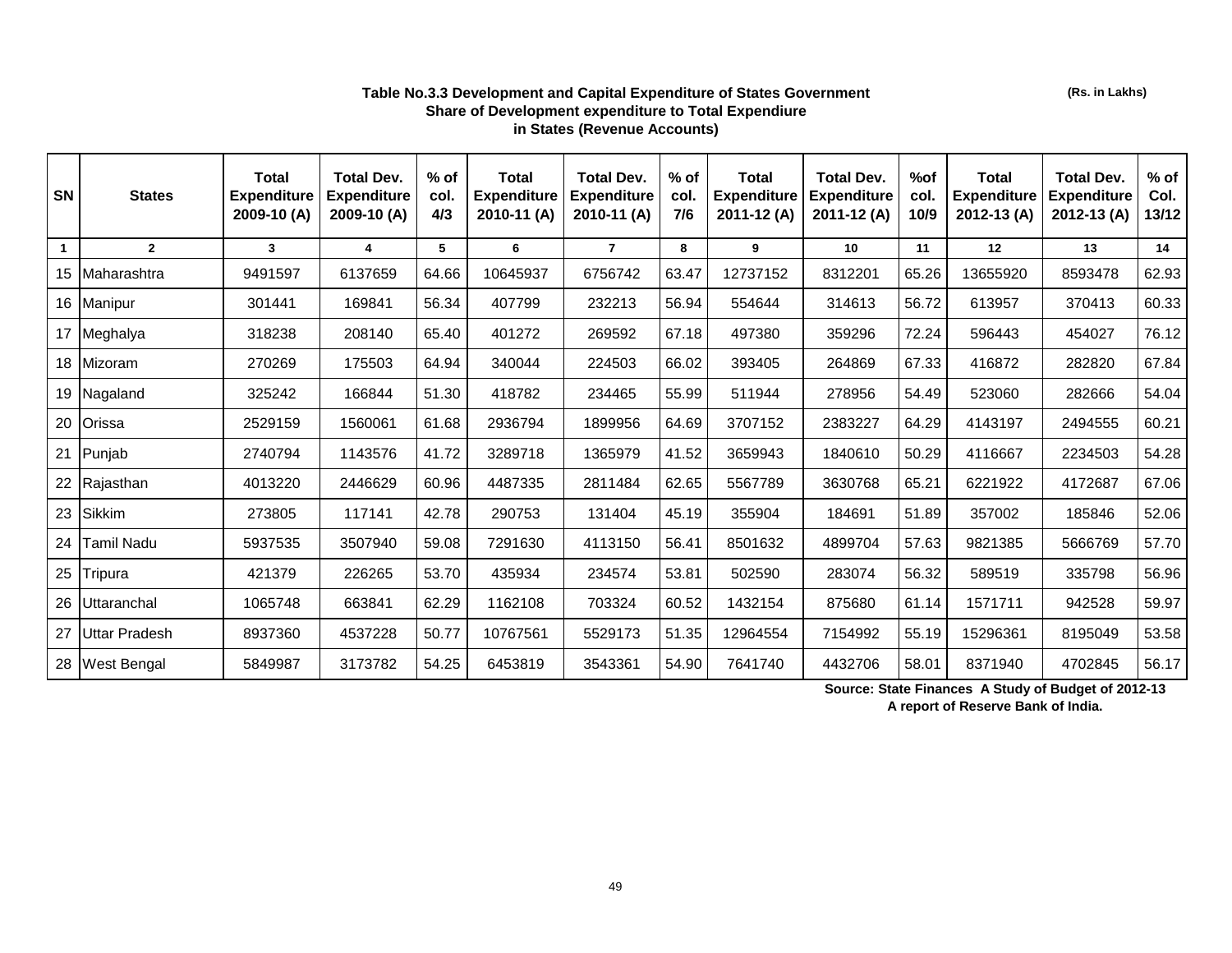#### **Table 3.4 Non Development and Capital Expenditure of States Government Share of Non Develoment expenditure to Total Expenditure in States (Revenue Accounts)**

| SN              | <b>States</b>     | <b>Total</b><br><b>Expenditure</b><br>2009-10 (A) | <b>Total Non</b><br>Dev.<br><b>Expenditure</b><br>2009-10 (A) | $%$ of<br>col.<br>4/3 | Total<br><b>Expenditure</b><br>2010-11 (A) | <b>Total Non</b><br>Dev.<br><b>Expenditure</b><br>2010-11 (A) | $%$ of<br>col.<br>7/6 | Total<br><b>Expenditure</b><br>2011-12 (A) | <b>Total Non</b><br>Dev.<br><b>Expenditure</b><br>2011-12 (A) | %of<br>col.<br>10/9 | Total<br><b>Expenditure</b><br>2012-13 (A) | <b>Total Non</b><br>Dev.<br><b>Expenditure</b><br>2012-13 (A) | $%$ of<br>Col<br>$13/12$ |
|-----------------|-------------------|---------------------------------------------------|---------------------------------------------------------------|-----------------------|--------------------------------------------|---------------------------------------------------------------|-----------------------|--------------------------------------------|---------------------------------------------------------------|---------------------|--------------------------------------------|---------------------------------------------------------------|--------------------------|
| $\mathbf 1$     | $\mathbf{2}$      | $\mathbf{3}$                                      | 4                                                             | 5                     | 6                                          | $\overline{7}$                                                | 8                     | 9                                          | 10                                                            | 11                  | 12                                         | 13                                                            | 14                       |
|                 | lAndhra Pradesh   | 6344793                                           | 2139168                                                       | 33.71                 | 7853426                                    | 2670839                                                       | 34.01                 | 9641457                                    | 3024208                                                       | 31.37               | 11234239                                   | 3372666                                                       | 30.02                    |
| 2               | Arunachal Pradesh | 369874                                            | 116103                                                        | 31.39                 | 374424                                     | 126523                                                        | 33.79                 | 480357                                     | 138522                                                        | 28.84               | 420351                                     | 125128                                                        | 29.77                    |
| 3               | Assam             | 2123218                                           | 835686                                                        | 39.36                 | 2295182                                    | 773649                                                        | 33.71                 | 3255461                                    | 1060579                                                       | 32.58               | 3629886                                    | 1033007                                                       | 28.46                    |
| 4               | <b>Bihar</b>      | 3258417                                           | 1220235                                                       | 37.45                 | 3821592                                    | 1528697                                                       | 40.00                 | 5544456                                    | 1912293                                                       | 34.49               | 6095927                                    | 2219265                                                       | 36.41                    |
| 5               | Chhattisgarh      | 1726544                                           | 434977                                                        | 25.19                 | 1935575                                    | 524706                                                        | 27.11                 | 2556769                                    | 623851                                                        | 24.40               | 2841938                                    | 723962                                                        | 25.47                    |
| 6               | Goa               | 422748                                            | 135091                                                        | 31.95                 | 478379                                     | 148756                                                        | 31.10                 | 617361                                     | 178206                                                        | 28.87               | 711664                                     | 189618                                                        | 26.64                    |
| $\overline{7}$  | Gujarat           | 4863828                                           | 1693416                                                       | 34.82                 | 5744000                                    | 1984047                                                       | 34.54                 | 6037165                                    | 2172956                                                       | 35.99               | 7228806                                    | 2776390                                                       | 38.41                    |
| 8               | Haryana           | 2525738                                           | 775535                                                        | 30.70                 | 2831018                                    | 932814                                                        | 32.95                 | 3604925                                    | 1082932                                                       | 30.04               | 3978352                                    | 1233144                                                       | 31.00                    |
| 9               | Himachal Pradesh  | 1115101                                           | 437678                                                        | 39.25                 | 1324609                                    | 527926                                                        | 39.86                 | 1396715                                    | 568538                                                        | 40.71               | 1596919                                    | 651882                                                        | 40.82                    |
| 10              | Jammu and Kashmir | 1509993                                           | 653713                                                        | 43.29                 | 1846681                                    | 777740                                                        | 42.12                 | 2249476                                    | 989049                                                        | 43.97               | 2459090                                    | 1109776                                                       | 45.13                    |
| 11              | Jharkhand         | 1722721                                           | 650275                                                        | 37.75                 | 2024258                                    | 688889                                                        | 34.03                 | 2519729                                    | 827284                                                        | 32.83               | 2780055                                    | 855605                                                        | 30.78                    |
| 12 <sup>2</sup> | Karnataka         | 4753692                                           | 1276235                                                       | 26.85                 | 5403385                                    | 1405511                                                       | 26.01                 | 6525382                                    | 1749322                                                       | 26.81               | 8052995                                    | 2404090                                                       | 29.85                    |
| 13 <sup>2</sup> | Kerala            | 3113236                                           | 1393552                                                       | 44.76                 | 3466481                                    | 1541839                                                       | 44.48                 | 4505949                                    | 1902151                                                       | 42.21               | 5160535                                    | 2088978                                                       | 40.48                    |
|                 | 14 Madhya Pradesh | 3589690                                           | 1201378                                                       | 33.47                 | 4501159                                    | 1464668                                                       | 32.54                 | 5574410                                    | 1754360                                                       | 31.47               | 6354349                                    | 2057743                                                       | 32.38                    |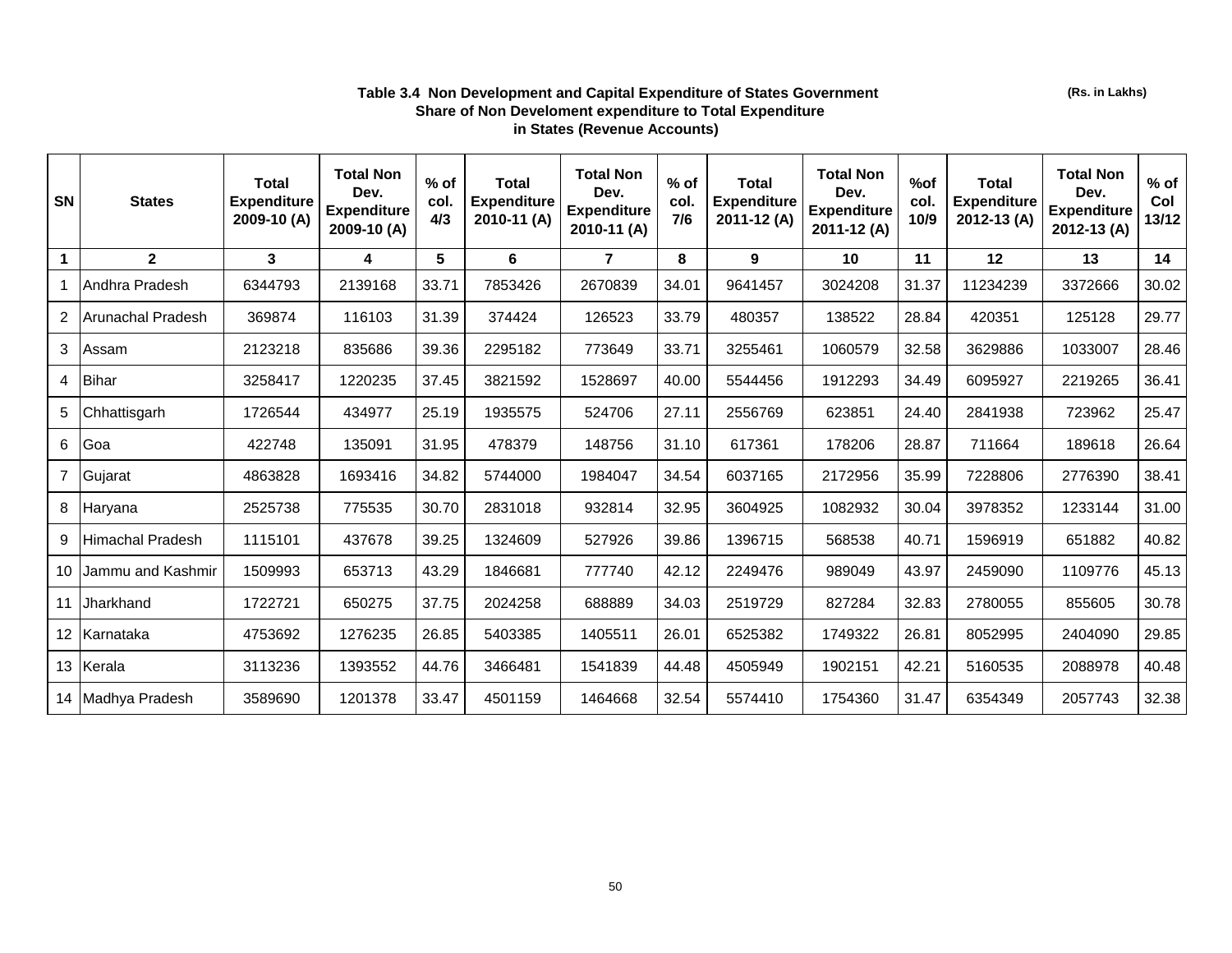#### **Table 3.4 Non Development and Capital Expenditure of States Government Share of Non Develoment expenditure to Total Expenditure in States (Revenue Accounts)**

| <b>SN</b>   | <b>States</b>      | <b>Total</b><br><b>Expenditure</b><br>2009-10 (A) | <b>Total Non</b><br>Dev.<br><b>Expenditure</b><br>2009-10 (A) | $%$ of<br>col.<br>4/3 | <b>Total</b><br><b>Expenditure</b><br>2010-11 (A) | <b>Total Non</b><br>Dev.<br><b>Expenditure</b><br>2010-11 (A) | $%$ of<br>col.<br>7/6 | <b>Total</b><br><b>Expenditure</b><br>2011-12 (A) | <b>Total Non</b><br>Dev.<br><b>Expenditure</b><br>2011-12 (A) | %of<br>col.<br>10/9 | <b>Total</b><br><b>Expenditure</b><br>2012-13 (A) | <b>Total Non</b><br>Dev.<br><b>Expenditure</b><br>2012-13 (A) | $%$ of<br>Col<br>$13/12$ |
|-------------|--------------------|---------------------------------------------------|---------------------------------------------------------------|-----------------------|---------------------------------------------------|---------------------------------------------------------------|-----------------------|---------------------------------------------------|---------------------------------------------------------------|---------------------|---------------------------------------------------|---------------------------------------------------------------|--------------------------|
| $\mathbf 1$ | $\mathbf{2}$       | $\mathbf{3}$                                      | 4                                                             | 5                     | 6                                                 | $\overline{7}$                                                | 8                     | 9                                                 | 10                                                            | 11                  | 12                                                | 13                                                            | 14                       |
| 15          | Maharashtra        | 9491597                                           | 3207094                                                       | 33.79                 | 10645937                                          | 3770422                                                       | 35.42                 | 12737152                                          | 4315517                                                       | 33.88               | 13655920                                          | 4955726                                                       | 36.29                    |
|             | 16 Manipur         | 301441                                            | 119004                                                        | 39.48                 | 407799                                            | 164276                                                        | 40.28                 | 554644                                            | 221298                                                        | 39.90               | 613957                                            | 224319                                                        | 36.54                    |
|             | 17 Meghalya        | 318238                                            | 110099                                                        | 34.60                 | 401272                                            | 131680                                                        | 32.82                 | 497380                                            | 138084                                                        | 27.76               | 596443                                            | 142416                                                        | 23.88                    |
| 18          | Mizoram            | 270269                                            | 94766                                                         | 35.06                 | 340044                                            | 115542                                                        | 33.98                 | 393405                                            | 128536                                                        | 32.67               | 416872                                            | 134052                                                        | 32.16                    |
| 19          | Nagaland           | 325242                                            | 158398                                                        | 48.70                 | 418782                                            | 184317                                                        | 44.01                 | 511944                                            | 232988                                                        | 45.51               | 523066                                            | 240394                                                        | 45.96                    |
| 20          | <b>Orrissa</b>     | 2529159                                           | 928515                                                        | 36.71                 | 2936794                                           | 993677                                                        | 33.84                 | 3707152                                           | 1256535                                                       | 33.89               | 4143197                                           | 1584035                                                       | 38.23                    |
| 21          | Punjab             | 2740794                                           | 1552528                                                       | 56.64                 | 3289718                                           | 1859774                                                       | 56.53                 | 3659943                                           | 1643411                                                       | 44.90               | 4116667                                           | 1721878                                                       | 41.83                    |
| 22          | Rajasthan          | 4013220                                           | 1564705                                                       | 38.99                 | 4487335                                           | 1673750                                                       | 37.30                 | 5567789                                           | 1907493                                                       | 34.26               | 6221922                                           | 2019303                                                       | 32.45                    |
| 23          | Sikkim             | 273805                                            | 156664                                                        | 57.22                 | 290753                                            | 158054                                                        | 54.36                 | 355904                                            | 167952                                                        | 47.19               | 357002                                            | 166168                                                        | 46.55                    |
| 24          | Tamil Nadu         | 5937535                                           | 2029654                                                       | 34.18                 | 7291630                                           | 2592343                                                       | 35.55                 | 8501632                                           | 2853637                                                       | 33.57               | 9821385                                           | 3232243                                                       | 32.91                    |
| 25          | Tripura            | 421379                                            | 185551                                                        | 44.03                 | 435934                                            | 191217                                                        | 43.86                 | 502590                                            | 209016                                                        | 41.59               | 589519                                            | 243218                                                        | 41.26                    |
| 26          | Utteranchal        | 1065748                                           | 369435                                                        | 34.66                 | 1162108                                           | 418015                                                        | 35.97                 | 1432154                                           | 509964                                                        | 35.61               | 1571711                                           | 544394                                                        | 34.64                    |
| 27          | Uttar Pradesh      | 8937360                                           | 4064129                                                       | 45.47                 | 10767561                                          | 4801917                                                       | 44.60                 | 12964554                                          | 5278737                                                       | 40.72               | 15296361                                          | 6476845                                                       | 42.34                    |
| 28          | <b>West Bengal</b> | 5849987                                           | 2635676                                                       | 45.05                 | 6453819                                           | 2868042                                                       | 44.44                 | 7641740                                           | 3160728                                                       | 41.36               | 8371940                                           | 3615500                                                       | 43.19                    |

**Source:State Finances A Study of Budget of 2012-13** 

**A report of Reserve Bank of India.**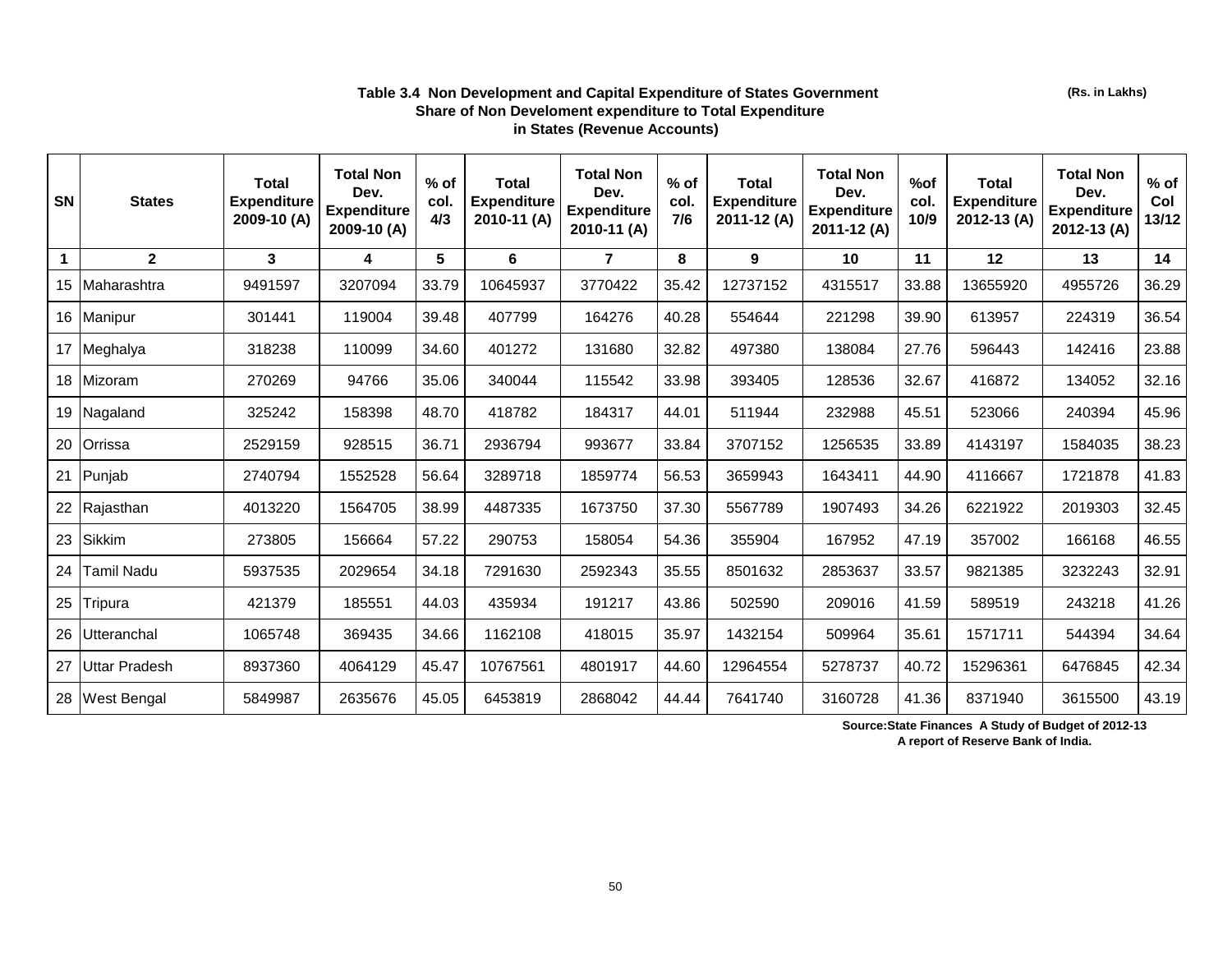# **Table 3.5 CAPITAL RECEIPT AND EXPENDITURE OF STATE**

**(Rs. in Lakhs)**

| <b>SN</b>                | <b>ITEMS</b>                                        | $2009 - 10(A)$ | $2010 - 11(A)$ | 2011-12(RE) | 2012-13(BE) |
|--------------------------|-----------------------------------------------------|----------------|----------------|-------------|-------------|
|                          | $\overline{2}$                                      | $\mathbf{3}$   | 4              | 5           | 6           |
|                          | 1. Andhra Pardesh                                   |                |                |             |             |
| А.                       | <b>Total Receipts(1 to 12)</b>                      | 16739395       | 16881123       | 6307292     | 7056409     |
| 1                        | <b>Internal Debt</b>                                | 1818488        | 1647842        | 2191091     | 2580559     |
| $\overline{2}$           | Loans and Advances from the<br>centre               | 156856         | 224406         | 250305      | 225735      |
| 3                        | Recovery of Loans & Adv.                            | 14291          | 17261          | 23506       | 24531       |
| 4                        | Inter-State Settlement (Net)                        |                |                |             |             |
| 5                        | Contigency Fund(Net)                                |                | 41             |             |             |
| 6                        | <b>Small Savings, Provident</b><br>Funds, etc.(Net) | 238286         | 312980         | 293202      | 321478      |
| $\overline{7}$           | Reserve Funds(Net)                                  | 191618         | 353613         | 120877      | 132964      |
| 8                        | Deposits & Adv.(Net)                                | 3548436        | 3860760        | 3428311     | 3771142     |
| 9                        | Suspense & Misc.(Net)                               | 8792670        | 8961241        |             |             |
| 10                       | Appropriation to Contingency<br>fund                |                |                |             |             |
| 11                       | <b>Other Capital Receipts</b>                       |                |                |             |             |
| 12                       | Remittances (Net)                                   | 1978750        | 1502979        |             |             |
| В.                       | <b>Total Disbursements (1 to 5)</b>                 | 2165987        | 2231954        | 2644642     | 3351228     |
| $\mathbf{1}$             | <b>Total Capital Outlay</b>                         | 1379305        | 1112319        | 1496605     | 1997280     |
| (a)                      | Developmental                                       | 1370152        | 1101483        | 1478808     | 1958588     |
| (b)                      | Non-Developmental                                   | 9153           | 10836          | 17797       | 38692       |
| $\overline{2}$           | Discharge cf Internal Debt.                         | 478170         | 632427         | 677439      | 793986      |
| 3                        | Repayment of Loans to the<br>Centre.                | 149530         | 155715         | 87356       | 87356       |
| $\overline{\mathcal{A}}$ | Loans & Adv. by State<br>Governments.               | 158982         | 331493         | 383242      | 472606      |
| 5                        | Appropriation to Contigency.                        |                |                |             |             |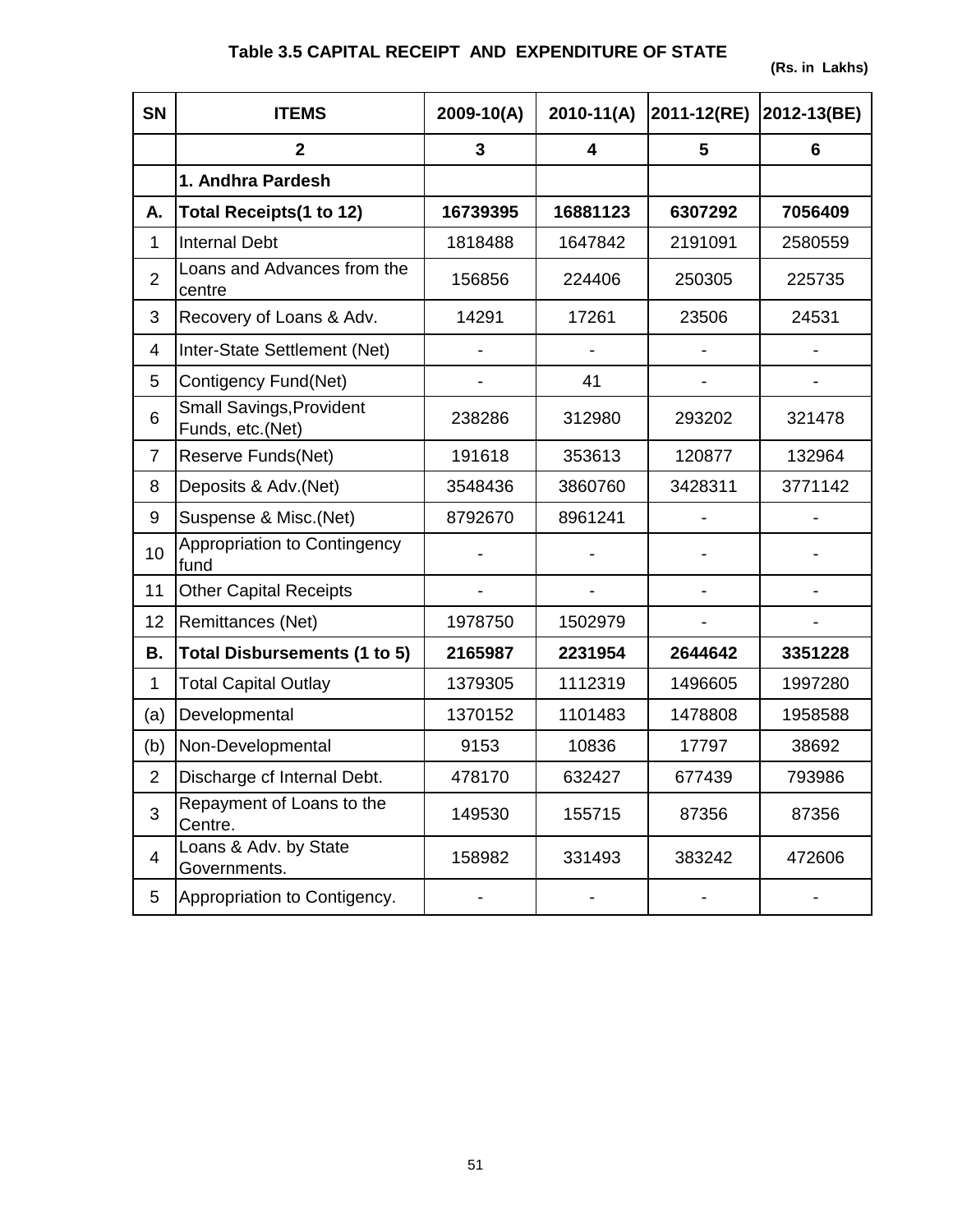# **Table 3.5 CAPITAL RECEIPT AND EXPENDITURE OF STATE (Rs. in Lakhs)**

| <b>SN</b>      | <b>ITEMS</b>                                        | $2009 - 10(A)$ | $2010 - 11(A)$               | 2011-12(RE) | 2012-13(BE)    |
|----------------|-----------------------------------------------------|----------------|------------------------------|-------------|----------------|
| $\mathbf 1$    | $\overline{2}$                                      | 3              | $\overline{\mathbf{4}}$      | 5           | $6\phantom{1}$ |
|                | 2. Arunachal Pradesh                                |                |                              |             |                |
| А.             | Total Receipts(1 to 12)                             | 2366540        | 3223277                      | 8254727     | 8669868        |
| $\mathbf{1}$   | <b>Internal Debt</b>                                | 37114          | 29629                        | 48992       | 53938          |
| $\overline{2}$ | Loans and Advances from the<br>centre               |                | 37                           |             |                |
| 3              | Recovery of Loans & Adv.                            | 20270          |                              | 332         | 350            |
| $\overline{4}$ | Inter-State Settlement (Net)                        |                |                              |             |                |
| 5              | Contigency Fund(Net)                                |                |                              |             |                |
| 6              | <b>Small Savings, Provident</b><br>Funds, etc.(Net) | 19182          | 17922                        | 16174       | 16983          |
| $\overline{7}$ | Reserve Funds(Net)                                  | 1500           | 1700                         | 1900        | 1900           |
| 8              | Deposits & Adv.(Net)                                | 54038          | 65088                        | 27568       | 28947          |
| 9              | Suspense & Misc.(Net)                               | 1950462        | 2864327                      | 8080553     | 8484581        |
| 10             | Appropriation to Contingency<br>fund                |                |                              |             |                |
| 11             | <b>Other Capital Receipts</b>                       |                |                              |             |                |
| 12             | Remittances (Net)                                   | 283974         | 244574                       | 79208       | 83169          |
| В.             | Total Disbursements (1 to 5)                        | 153788         | 183488                       | 374559      | 298624         |
| $\mathbf{1}$   | <b>Total Capital Outlay</b>                         | 109397         | 166648                       | 341522      | 263681         |
| (a)            | Developmental                                       | 96976          | 157738                       | 217057      | 82652          |
| (b)            | Non-Developmental                                   | 12421          | 8910                         | 124465      | 181029         |
| $\overline{2}$ | Discharge cf Internal Debt.                         | 21433          | 13880                        | 29092       | 31757          |
| 3              | Repayment of Loans to the<br>Centre.                | 2412           | 2719                         | 2740        | 2740           |
| $\overline{4}$ | Loans & Adv. by State<br>Governments.               | 20546          | 241                          | 1205        | 446            |
| 5              | Appropriation to Contigency.                        |                | $\qquad \qquad \blacksquare$ |             |                |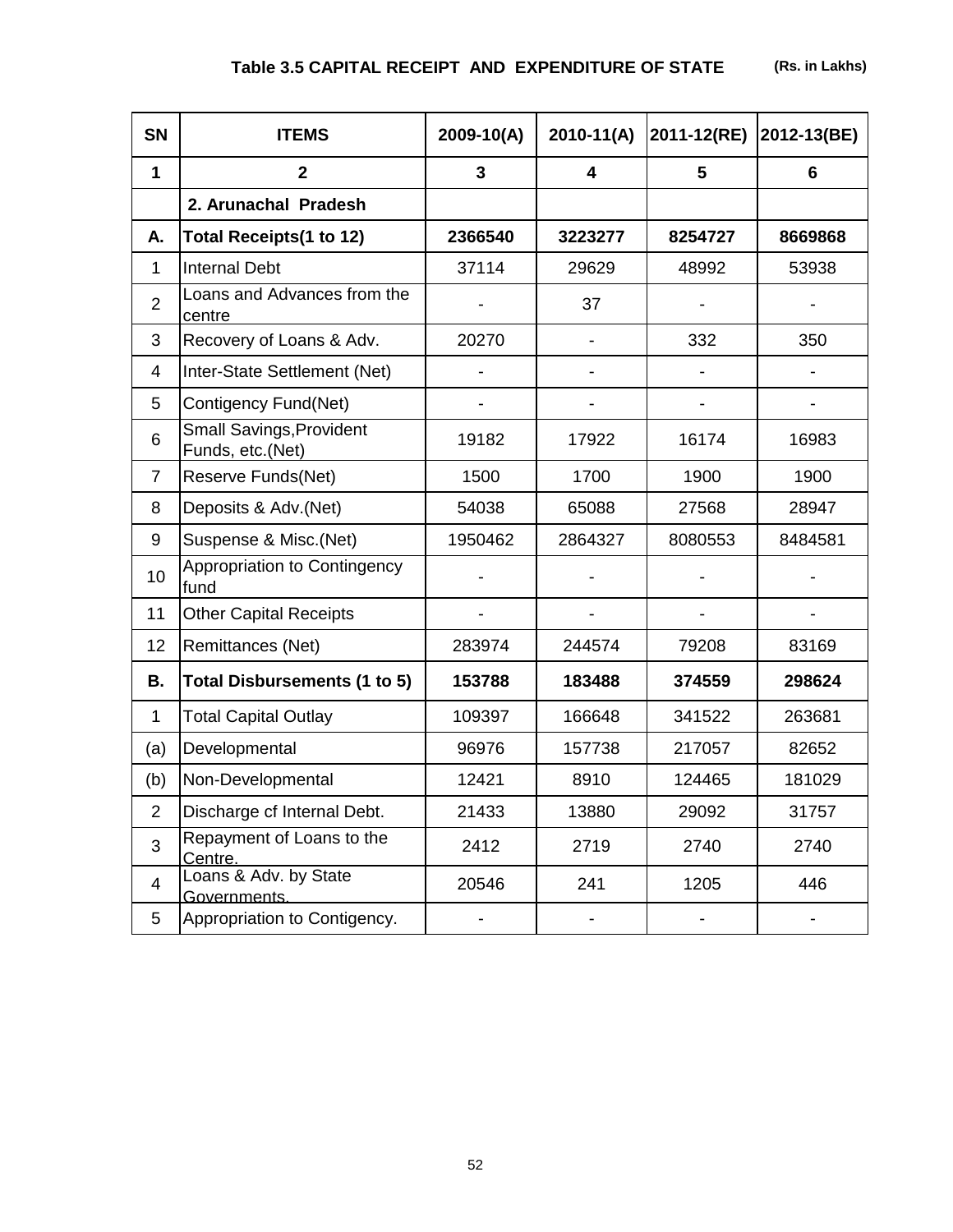| <b>SN</b>      | <b>ITEMS</b>                                 | $2009 - 10(A)$ | $2010-11(A)$ | 2011-12(RE) | 2012-13(BE) |
|----------------|----------------------------------------------|----------------|--------------|-------------|-------------|
| 1              | $\mathbf{2}$                                 | 3              | 4            | 5           | 6           |
|                | 3. Assam                                     |                |              |             |             |
| А.             | <b>Total Receipts(1 to 12)</b>               | 24221869       | 22307518     | 23646253    | 24868391    |
| 1              | <b>Internal Debt</b>                         | 226335         | 202970       | 399623      | 454489      |
| $\overline{2}$ | Loans and Advances from the<br>centre        | $-7307$        | 1562         | 12936       | 14159       |
| 3              | Recovery of Loans & Adv.                     | 3287           | 2810         | 2987        | 3137        |
| 4              | Inter-State Settlement (Net)                 |                | 1            |             |             |
| 5              | Contigency Fund(Net)                         | 5000           |              | 5000        | 5000        |
| 6              | Small Savings, Provident Funds,<br>etc.(Net) | 75480          | 95318        | 104850      | 115335      |
| $\overline{7}$ | Reserve Funds(Net)                           | 73341          | 25608        | 42356       | 43543       |
| 8              | Deposits & Adv. (Net)                        | 557988         | 548005       | 575671      | 604746      |
| 9              | Suspense & Misc.(Net)                        | 22917926       | 21067884     | 22121296    | 23227362    |
| 10             | Appropriation to Contingency fund            |                |              |             |             |
| 11             | <b>Other Capital Receipts</b>                |                |              |             |             |
| 12             | Remittances (Net)                            | 369819         | 363360       | 381534      | 400620      |
| Β.             | <b>Total Disbursements (1 to 5)</b>          | 373613         | 299515       | 595683      | 680292      |
| 1              | <b>Total Capital Outlay</b>                  | 262935         | 200089       | 472018      | 471032      |
| (a)            | Developmental                                | 255749         | 194977       | 452928      | 447485      |
| (b)            | Non-Developmental                            | 7186           | 5112         | 19090       | 23547       |
| $\overline{2}$ | Discharge cf Internal Debt.                  | 78745          | 80007        | 97807       | 138515      |
| 3              | Repayment of Loans to the<br>Centre.         | 22011          | 12331        | 13557       | 13632       |
| $\overline{4}$ | Loans & Adv. by State<br>Governments.        | 9922           | 7088         | 12301       | 57113       |
| 5              | Appropriation to Contigency.                 |                |              |             |             |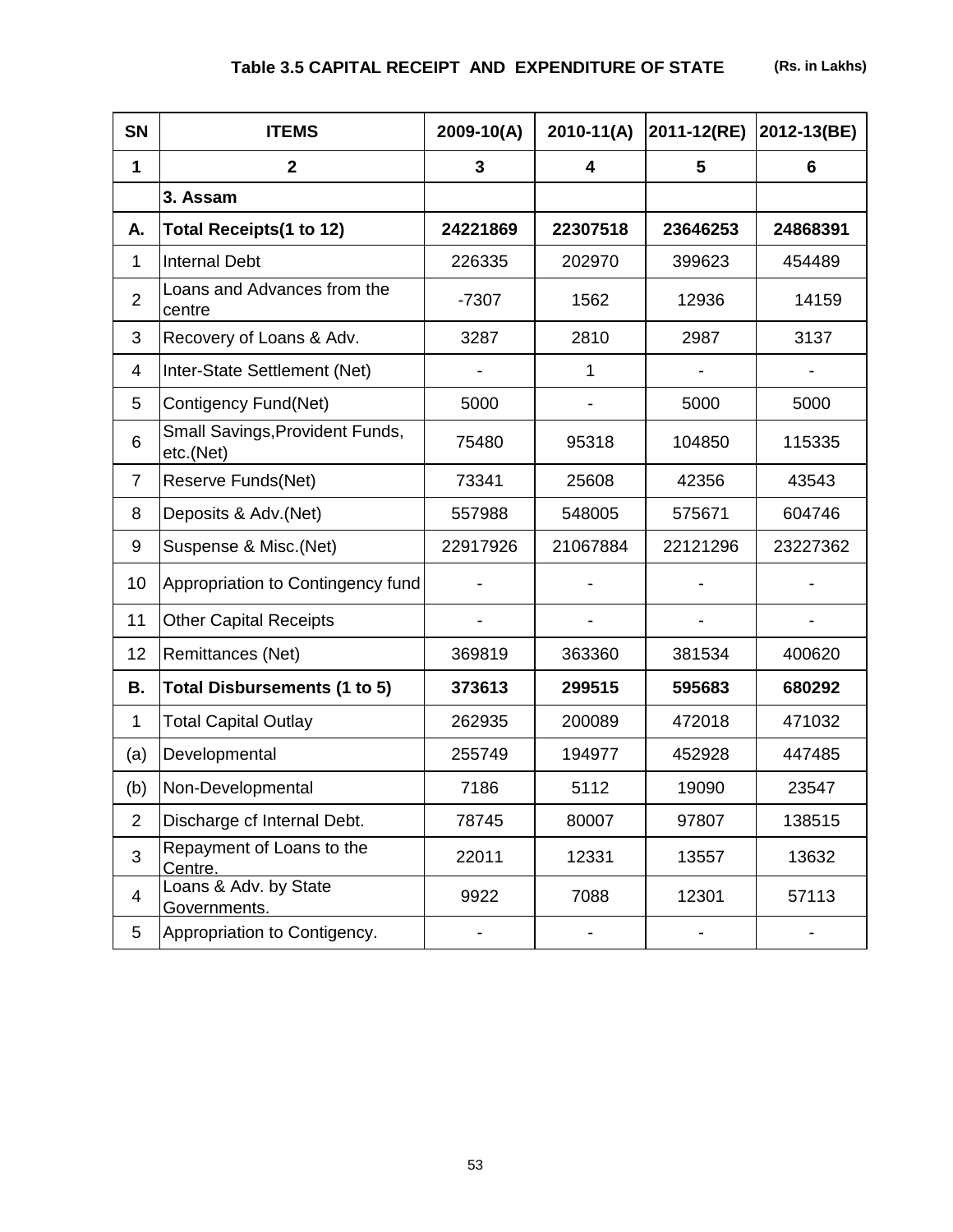| <b>SN</b>      | <b>ITEMS</b>                                        | 2009-10(A) | $2010 - 11(A)$ | 2011-12(RE) | 2012-13(BE) |
|----------------|-----------------------------------------------------|------------|----------------|-------------|-------------|
| 1              | $\overline{2}$                                      | 3          | 4              | 5           | 6           |
|                | 4. Bihar                                            |            |                |             |             |
| А.             | <b>Total Receipts(1 to 12)</b>                      | 19634730   | 14685640       | 1585388     | 1653390     |
| 1              | <b>Internal Debt</b>                                | 537006     | 525089         | 671298      | 777837      |
| $\overline{2}$ | Loans and Advances from the<br>centre               | 76432      | 78153          | 237591      | 154306      |
| 3              | Recovery of Loans & Adv.                            | 1320       | 1186           | 1809        | 1505        |
| 4              | Inter-State Settlement (Net)                        |            |                |             |             |
| 5              | Contigency Fund(Net)                                |            |                |             |             |
| 6              | <b>Small Savings, Provident</b><br>Funds, etc.(Net) | 70718      | 83884          | 120697      | 80635       |
| $\overline{7}$ | Reserve Funds(Net)                                  | 56567      | 24373          | 59471       | 66677       |
| 8              | Deposits & Adv.(Net)                                | 631096     | 662439         | 414522      | 572430      |
| 9              | Suspense & Misc.(Net)                               | 17519315   | 12382529       |             |             |
| 10             | Appropriation to Contingency<br>fund                |            |                | 80000       |             |
| 11             | <b>Other Capital Receipts</b>                       |            |                |             |             |
| 12             | Remittances (Net)                                   | 742276     | 927987         |             |             |
| Β.             | Total Disbursements (1 to 5)                        | 1021186    | 1248860        | 1652385     | 1772756     |
| 1              | <b>Total Capital Outlay</b>                         | 733209     | 919594         | 1255239     | 1341237     |
| (a)            | Developmental                                       | 705761     | 880023         | 1093697     | 1141753     |
| (b)            | Non-Developmental                                   | 27448      | 39571          | 161542      | 199484      |
| $\overline{2}$ | Discharge of Internal Debt.                         | 116932     | 172453         | 246074      | 258868      |
| 3              | Repayment of Loans to the<br>Centre.                | 81367      | 46550          | 46579       | 46580       |
| 4              | Loans & Adv. by State<br>Governments.               | 89678      | 110263         | 104493      | 126071      |
| 5              | Appropriation to Contigency.                        |            |                |             |             |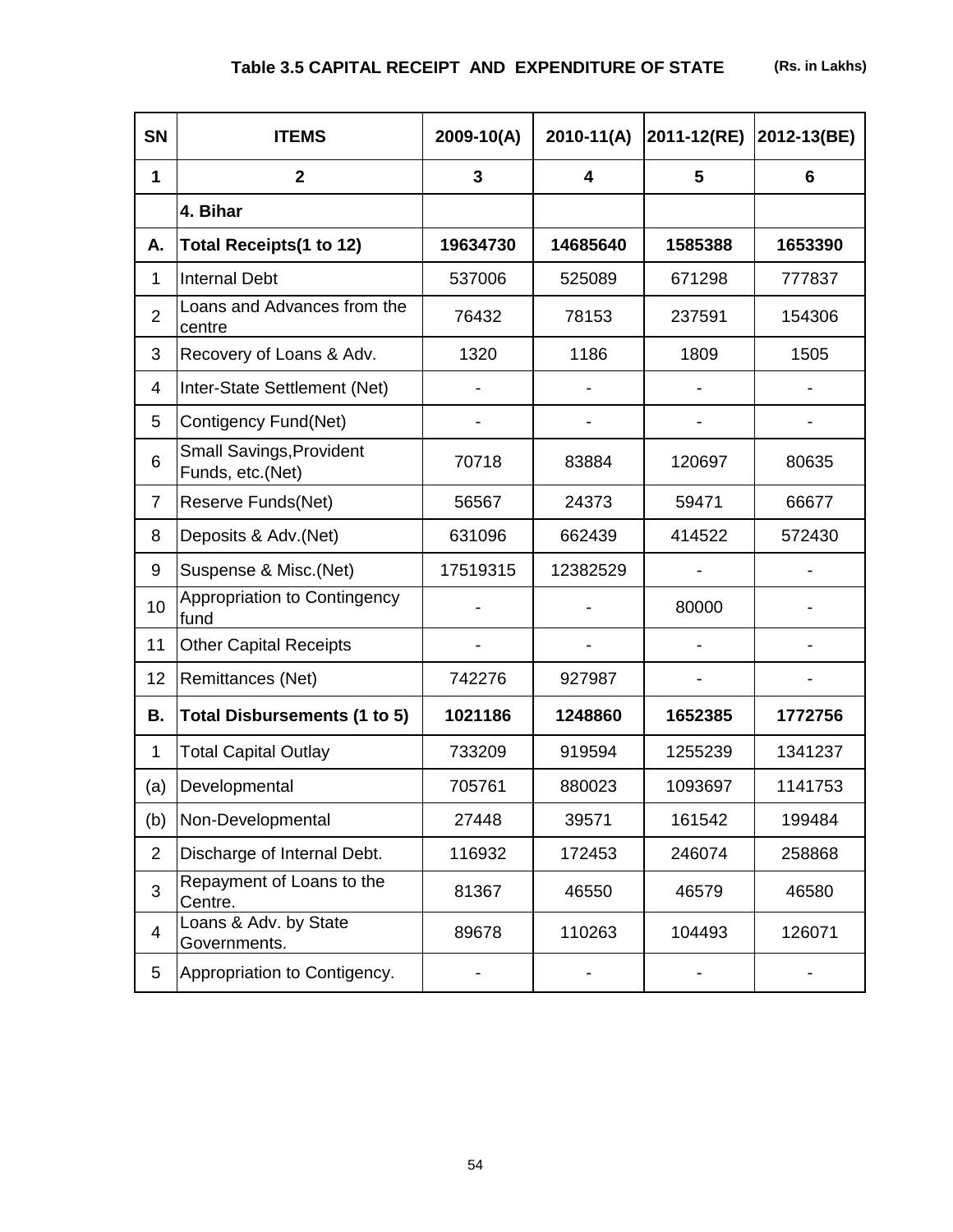| <b>SN</b>      | <b>ITEMS</b>                                        | $2009 - 10(A)$ | $2010-11(A)$ | 2011-12(RE)    | 2012-13(BE)    |
|----------------|-----------------------------------------------------|----------------|--------------|----------------|----------------|
| 1              | $\overline{2}$                                      | 3              | 4            | 5              | 6              |
|                | 5. Chhattisgarh                                     |                |              |                |                |
| А.             | <b>Total Receipts(1 to 12)</b>                      | 7741502        | 8562393      | 9017618        | 9295622        |
| 1              | <b>Internal Debt</b>                                | 106457         | 59243        | 352617         | 472654         |
| $\overline{2}$ | Loans and Advances from the<br>centre               | 22264          | 20276        | 6161           | 24257          |
| 3              | Recovery of Loans & Adv.                            | 99243          | 56116        | 125307         | 157169         |
| 4              | Inter-State Settlement (Net)                        | 305            | 265          | $\overline{2}$ | $\overline{2}$ |
| 5              | Contigency Fund(Net)                                |                |              | 1015           | 4000           |
| 6              | <b>Small Savings, Provident</b><br>Funds, etc.(Net) | 70759          | 82525        | 81400          | 83400          |
| $\overline{7}$ | Reserve Funds(Net)                                  | 54413          | 40538        | 71269          | 79516          |
| 8              | Deposits & Adv.(Net)                                | 221349         | 280808       | 279447         | 279440         |
| 9              | Suspense & Misc.(Net)                               | 6620238        | 7437073      | 7483398        | 7473182        |
| 10             | Appropriation to Contingency<br>fund                | 231            |              |                |                |
| 11             | <b>Other Capital Receipts</b>                       |                | 256          |                |                |
| 12             | Remittances (Net)                                   | 546243         | 585293       | 617002         | 722002         |
| Β.             | <b>Total Disbursements (1 to 5)</b>                 | 429330         | 420893       | 804247         | 1022114        |
| 1              | <b>Total Capital Outlay</b>                         | 274492         | 295151       | 584413         | 718989         |
| (a)            | Developmental                                       | 266811         | 289864       | 571541         | 702789         |
| (b)            | Non-Developmental                                   | 7681           | 5287         | 12872          | 16200          |
| $\overline{2}$ | Discharge of Internal Debt.                         | 53578          | 55548        | 71813          | 91986          |
| 3              | Repayment of Loans to the<br>Centre.                | 11581          | 13538        | 14458          | 14706          |
| 4              | Loans & Adv. by State<br>Governments                | 89679          | 56656        | 133563         | 196433         |
| 5              | Appropriation to Contigency.                        |                |              |                |                |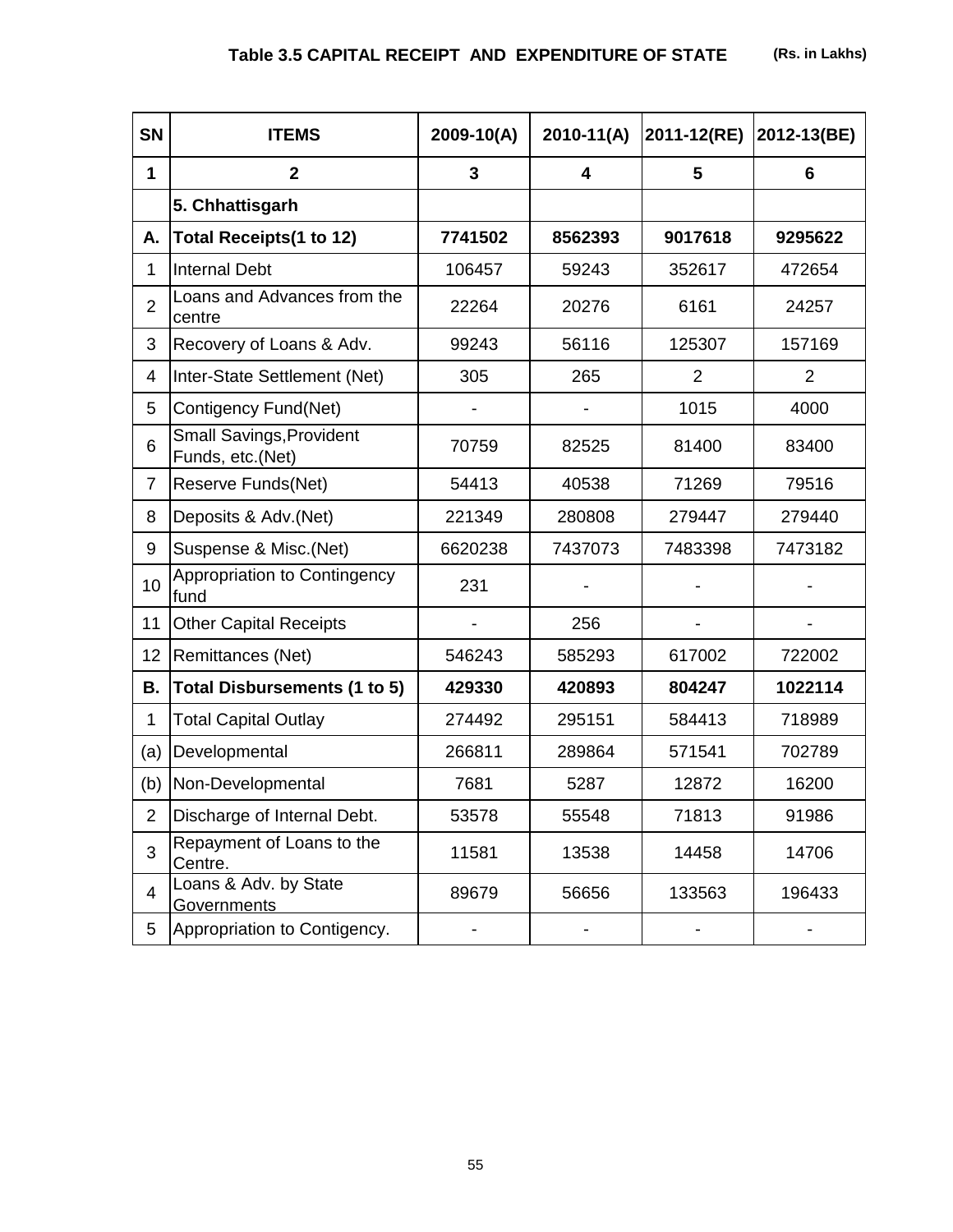| <b>SN</b>      | <b>ITEMS</b>                                        | $2009 - 10(A)$ | $2010-11(A)$            | 2011-12(RE) | 2012-13(BE) |
|----------------|-----------------------------------------------------|----------------|-------------------------|-------------|-------------|
| 1              | $\overline{2}$                                      | 3              | $\overline{\mathbf{4}}$ | 5           | 6           |
|                | 6. Goa                                              |                |                         |             |             |
| А.             | <b>Total Receipts(1 to 12)</b>                      | 1188028        | 1483817                 | 1566193     | 1673245     |
| $\mathbf{1}$   | <b>Internal Debt</b>                                | 89081          | 71716                   | 64518       | 97018       |
| $\overline{2}$ | Loans and Advances from the<br>centre               | $-25881$       | 2764                    | 6025        | 6628        |
| 3              | Recovery of Loans & Adv.                            | 1268           | 1339                    | 1816        | 1073        |
| 4              | Inter-State Settlement (Net)                        |                |                         |             |             |
| 5              | Contigency Fund(Net)                                |                |                         |             |             |
| 6              | <b>Small Savings, Provident</b><br>Funds, etc.(Net) | 34906          | 29396                   | 30865       | 32409       |
| $\overline{7}$ | Reserve Funds(Net)                                  | 16628          | 26059                   | 27362       | 28730       |
| 8              | Deposits & Adv.(Net)                                | 25261          | 28635                   | 30346       | 31863       |
| 9              | Suspense & Misc.(Net)                               | 785004         | 1052807                 | 1120605     | 1176635     |
| 10             | Appropriation to Contingency<br>fund                |                |                         |             |             |
| 11             | <b>Other Capital Receipts</b>                       |                |                         |             |             |
| 12             | Remittances (Net)                                   | 261761         | 271101                  | 284656      | 298889      |
| В.             | Total Disbursements (1 to 5)                        | 129993         | 144511                  | 198630      | 228351      |
| $\mathbf{1}$   | <b>Total Capital Outlay</b>                         | 108501         | 122119                  | 169536      | 192213      |
| (a)            | Developmental                                       | 90438          | 101571                  | 142206      | 158909      |
| (b)            | Non-Developmental                                   | 18063          | 20548                   | 27330       | 33304       |
| $\overline{2}$ | Discharge of Internal Debt.                         | 15408          | 18151                   | 23705       | 31045       |
| 3              | Repayment of Loans to the<br>Centre.                | 2362           | 2648                    | 2654        | 2654        |
| $\overline{4}$ | Loans & Adv. by State<br>Governments.               | 3722           | 1593                    | 2735        | 2439        |
| 5              | Appropriation to Contigency.                        |                |                         |             |             |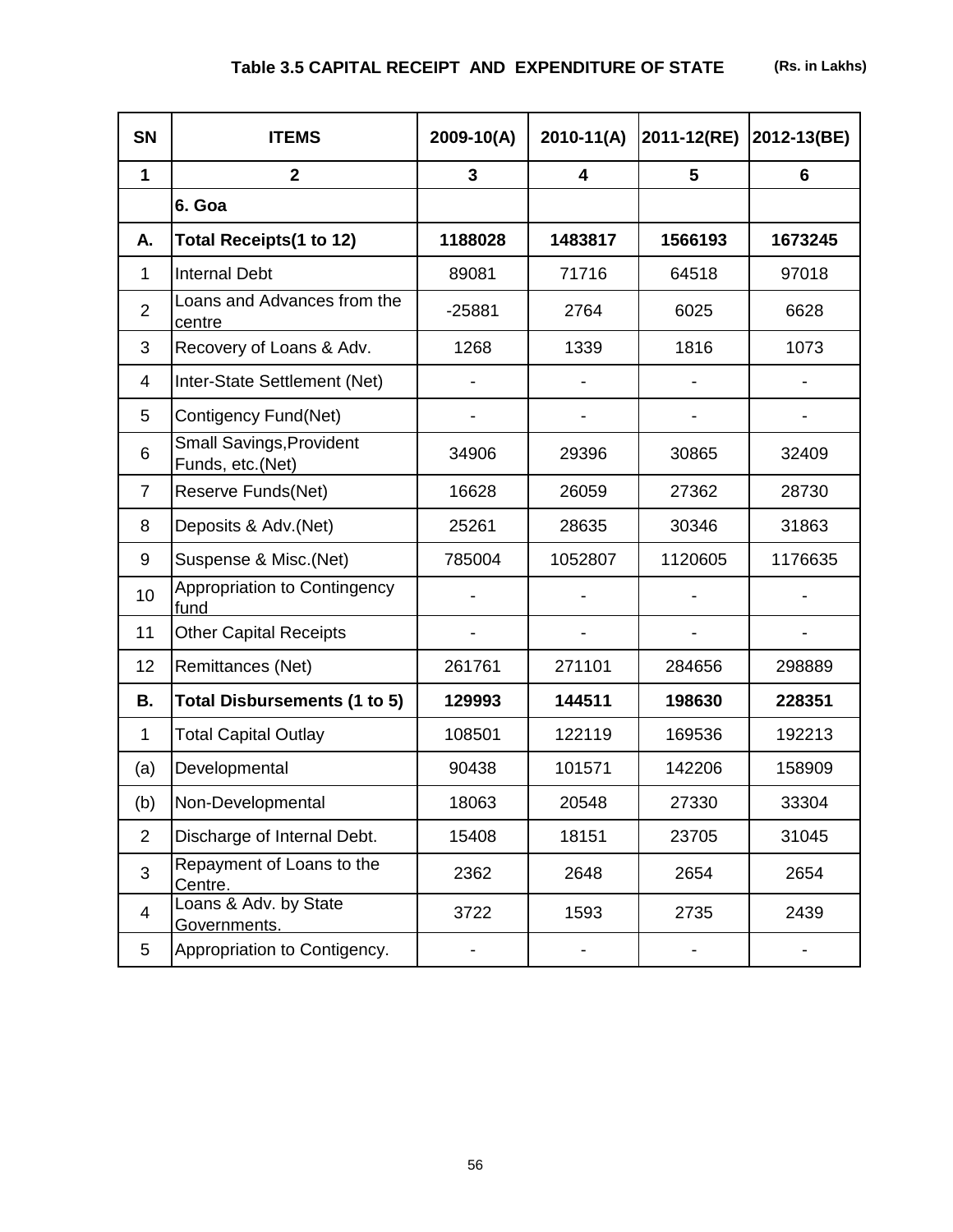| <b>SN</b>      | <b>ITEMS</b>                                        | $2009 - 10(A)$ | $2010-11(A)$ | 2011-12(RE) | 2012-13(BE) |
|----------------|-----------------------------------------------------|----------------|--------------|-------------|-------------|
| 1              | $\overline{2}$                                      | 3              | 4            | 5           | 6           |
|                | 7. Gujarat                                          |                |              |             |             |
| А.             | <b>Total Receipts(1 to 12)</b>                      | 24421705       | 24700802     | 13907412    | 15581705    |
| $\mathbf{1}$   | <b>Internal Debt</b>                                | 1415844        | 1652211      | 1825500     | 2185500     |
| $\overline{2}$ | Loans and Advances from the<br>centre               | 8625           | 15923        | 25487       | 25487       |
| 3              | Recovery of Loans & Adv.                            | 15066          | 28309        | 26834       | 22176       |
| $\overline{4}$ | Inter-State Settlement (Net)                        |                |              | 1           | 1           |
| 5              | Contigency Fund(Net)                                |                | 4712         | 9380        |             |
| 6              | <b>Small Savings, Provident</b><br>Funds, etc.(Net) | 190067         | 174346       | 179102      | 197891      |
| $\overline{7}$ | Reserve Funds(Net)                                  | 95682          | 113571       | 151759      | 167678      |
| 8              | Deposits & Adv.(Net)                                | 1803346        | 2390580      | 2596258     | 2946552     |
| 9              | Suspense & Misc.(Net)                               | 20001011       | 19384424     | 8854041     | 9772294     |
| 10             | Appropriation to Contingency<br>fund                |                |              |             |             |
| 11             | <b>Other Capital Receipts</b>                       | 13630          | 9118         |             |             |
| 12             | Remittances (Net)                                   | 878434         | 927608       | 239050      | 264126      |
| В.             | <b>Total Disbursements (1 to 5)</b>                 | 1171941        | 1416661      | 1973980     | 2809626     |
| 1              | <b>Total Capital Outlay</b>                         | 804673         | 968355       | 1423312     | 2053467     |
| (a)            | Developmental                                       | 785815         | 944056       | 1358356     | 1955388     |
| (b)            | Non-Developmental                                   | 18858          | 24299        | 64956       | 98079       |
| $\overline{2}$ | Discharge of Internal Debt.                         | 268126         | 317173       | 413360      | 577210      |
| 3              | Repayment of Loans to the<br>Centre.                | 56381          | 62333        | 64562       | 65643       |
| 4              | Loans & Adv. by State<br>Governments.               | 42761          | 68800        | 72746       | 113306      |
| 5              | Appropriation to Contigency.                        |                |              |             |             |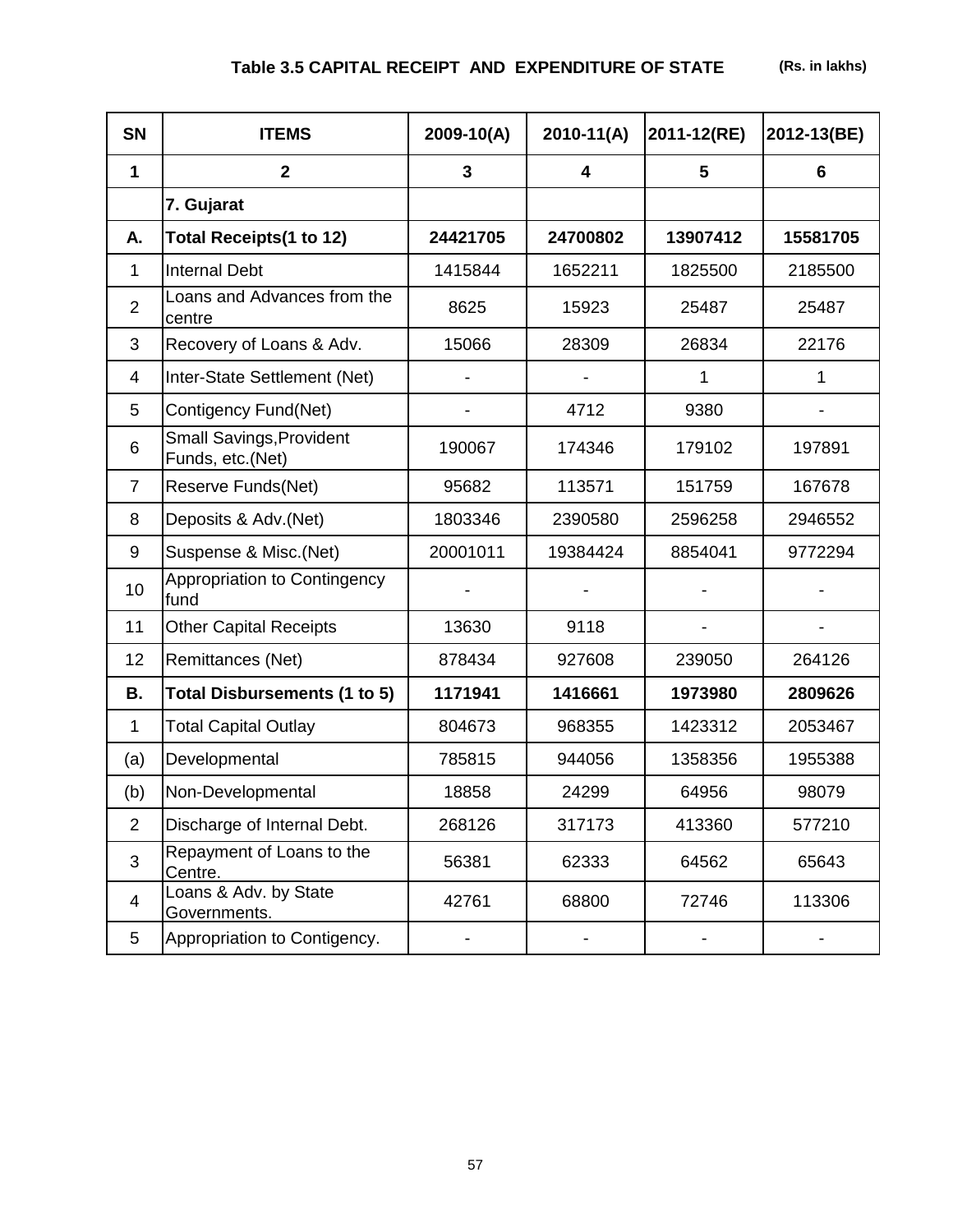| <b>SN</b>      | <b>ITEMS</b>                                        | 2009-10(A) | $2010-11(A)$ | 2011-12(RE) | 2012-13(BE) |
|----------------|-----------------------------------------------------|------------|--------------|-------------|-------------|
| $\mathbf{1}$   | $\overline{2}$                                      | 3          | 4            | 5           | 6           |
|                | 8. Haryana                                          |            |              |             |             |
| А.             | <b>Total Receipts(1 to 12)</b>                      | 6312361    | 6065027      | 8599985     | 9353177     |
| 1              | <b>Internal Debt</b>                                | 831998     | 1020493      | 1382926     | 1576737     |
| $\overline{2}$ | Loans and Advances from the<br>centre               | 13540      | 30827        | 23168       | 44007       |
| 3              | Recovery of Loans & Adv.                            | 21284      | 23305        | 30096       | 37442       |
| $\overline{4}$ | Inter-State Settlement (Net)                        |            |              |             |             |
| 5              | Contigency Fund(Net)                                |            | 19283        |             |             |
| 6              | <b>Small Savings, Provident</b><br>Funds, etc.(Net) | 187030     | 196413       | 219509      | 241888      |
| $\overline{7}$ | Reserve Funds(Net)                                  | 41980      | 54001        | 55042       | 49090       |
| 8              | Deposits & Adv.(Net)                                | 731284     | 835014       | 850244      | 761063      |
| 9              | Suspense & Misc.(Net)                               | 3931631    | 3348829      | 5586217     | 6144839     |
| 10             | Appropriation to Contingency<br>fund                |            |              |             |             |
| 11             | <b>Other Capital Receipts</b>                       | 939        | 800          | 1748        | 1972        |
| 12             | Remittances (Net)                                   | 552675     | 536062       | 451035      | 496139      |
| Β.             | <b>Total Disbursements (1 to 5)</b>                 | 879413     | 612405       | 719419      | 788649      |
| 1              | <b>Total Capital Outlay</b>                         | 521848     | 403110       | 469534      | 466131      |
|                | (a) Developmental                                   | 503111     | 383216       | 444010      | 443330      |
|                | (b) Non-Developmental                               | 18737      | 19894        | 25524       | 22801       |
| $\overline{2}$ | Discharge of Internal Debt.                         | 257640     | 124651       | 163106      | 221528      |
| 3              | Repayment of Loans to the<br>Centre.                | 16956      | 12456        | 12461       | 13580       |
| 4              | Loans & Adv. by State<br>Governments.               | 82969      | 72188        | 74318       | 87410       |
| 5              | Appropriation to Contigency.                        |            |              |             |             |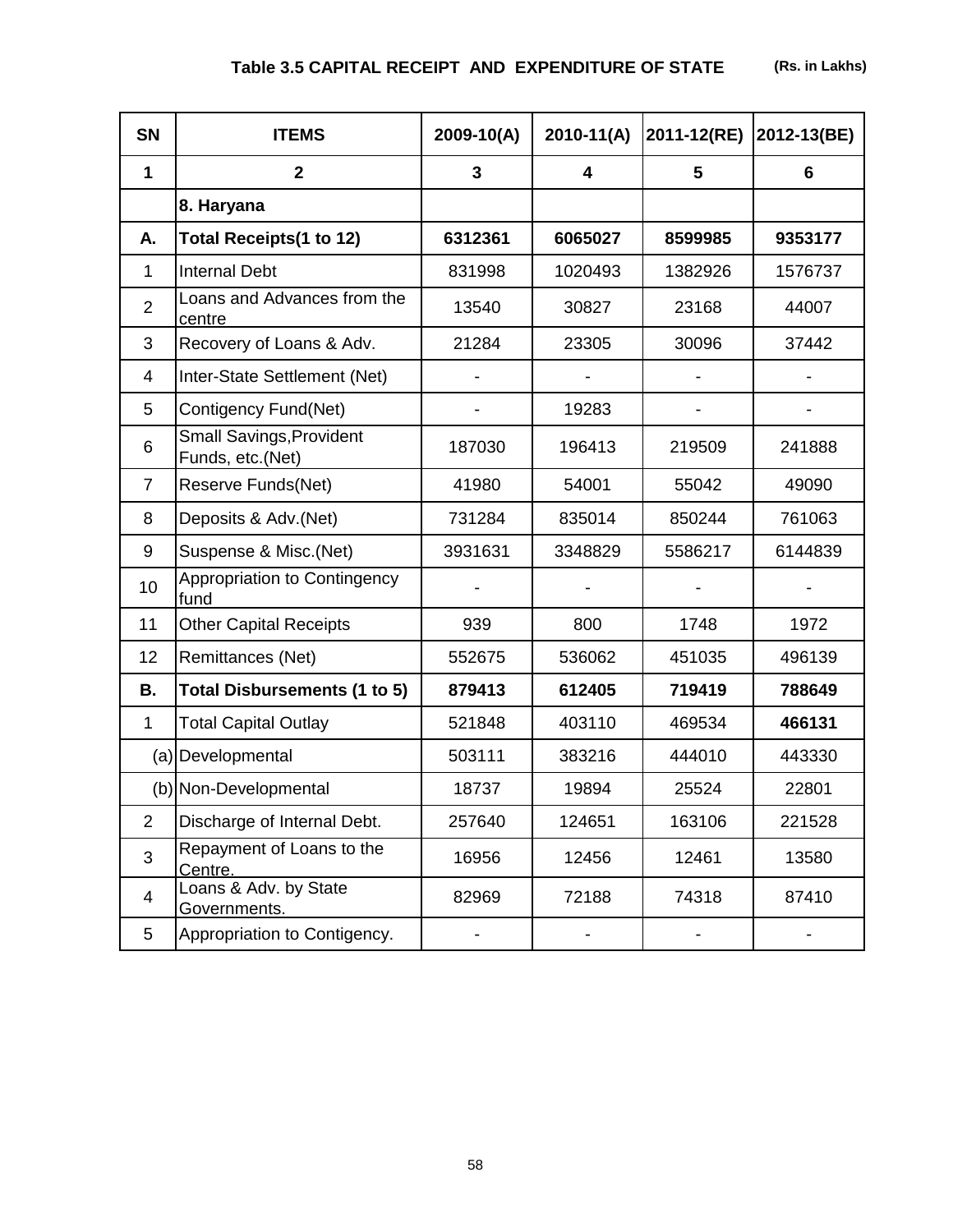# **Table 3.5 CAPITAL RECEIPT AND EXPENDITURE OF STATE (Rs. in Lakhs)**

|                 | <b>ITEMS</b>                                        | 2009-10(A) | $2010 - 11(A)$          | 2011-12(RE) | 2012-13(BE) |
|-----------------|-----------------------------------------------------|------------|-------------------------|-------------|-------------|
| 1               | $\overline{2}$                                      | 3          | $\overline{\mathbf{4}}$ | 5           | 6           |
|                 | 9. Himachal Pradesh                                 |            |                         |             |             |
| А.              | <b>Total Receipts(1 to 12)</b>                      | 4277045    | 3653080                 | 475789      | 626926      |
| 1               | <b>Internal Debt</b>                                | 248350     | 172919                  | 208337      | 325135      |
| $\overline{2}$  | Loans and Advances from the<br>centre               | 6902       | 3880                    | 6288        | 5495        |
| 3               | Recovery of Loans & Adv.                            | 3384       | 7259                    | 2499        | 2529        |
| 4               | Inter-State Settlement (Net)                        |            |                         |             |             |
| 5               | Contigency Fund(Net)                                |            |                         |             |             |
| 6               | <b>Small Savings, Provident</b><br>Funds, etc.(Net) | 165948     | 216572                  | 91000       | 126000      |
| $\overline{7}$  | Reserve Funds(Net)                                  | 29482      | 43320                   |             | 101         |
| 8               | Deposits & Adv.(Net)                                | 122355     | 163005                  | 37387       | 37388       |
| 9               | Suspense & Misc.(Net)                               | 3370964    | 2595115                 | 82241       | 82241       |
| 10              | Appropriation to Contingency<br>fund                |            | 64585                   |             |             |
| 11              | <b>Other Capital Receipts</b>                       |            |                         |             |             |
| 12 <sub>2</sub> | Remittances (Net)                                   | 329660     | 386425                  | 48037       | 48037       |
| Β.              | <b>Total Disbursements (1 to 5)</b>                 | 287990     | 288519                  | 334472      | 427472      |
| 1               | <b>Total Capital Outlay</b>                         | 194343     | 178899                  | 185568      | 197026      |
|                 | (a) Developmental                                   | 187987     | 171566                  | 178195      | 190190      |
|                 | (b) Non-Developmental                               | 6356       | 7333                    | 7373        | 6836        |
| $\overline{2}$  | Discharge of Internal Debt.                         | 81076      | 80738                   | 103550      | 187420      |
| 3               | Repayment of Loans to the<br>Centre.                | 5604       | 6226                    | 6374        | 6309        |
| 4               | Loans & Adv. by State<br>Governments.               | 6967       | 22656                   | 38980       | 36717       |
| 5               | Appropriation to Contigency.                        |            |                         |             |             |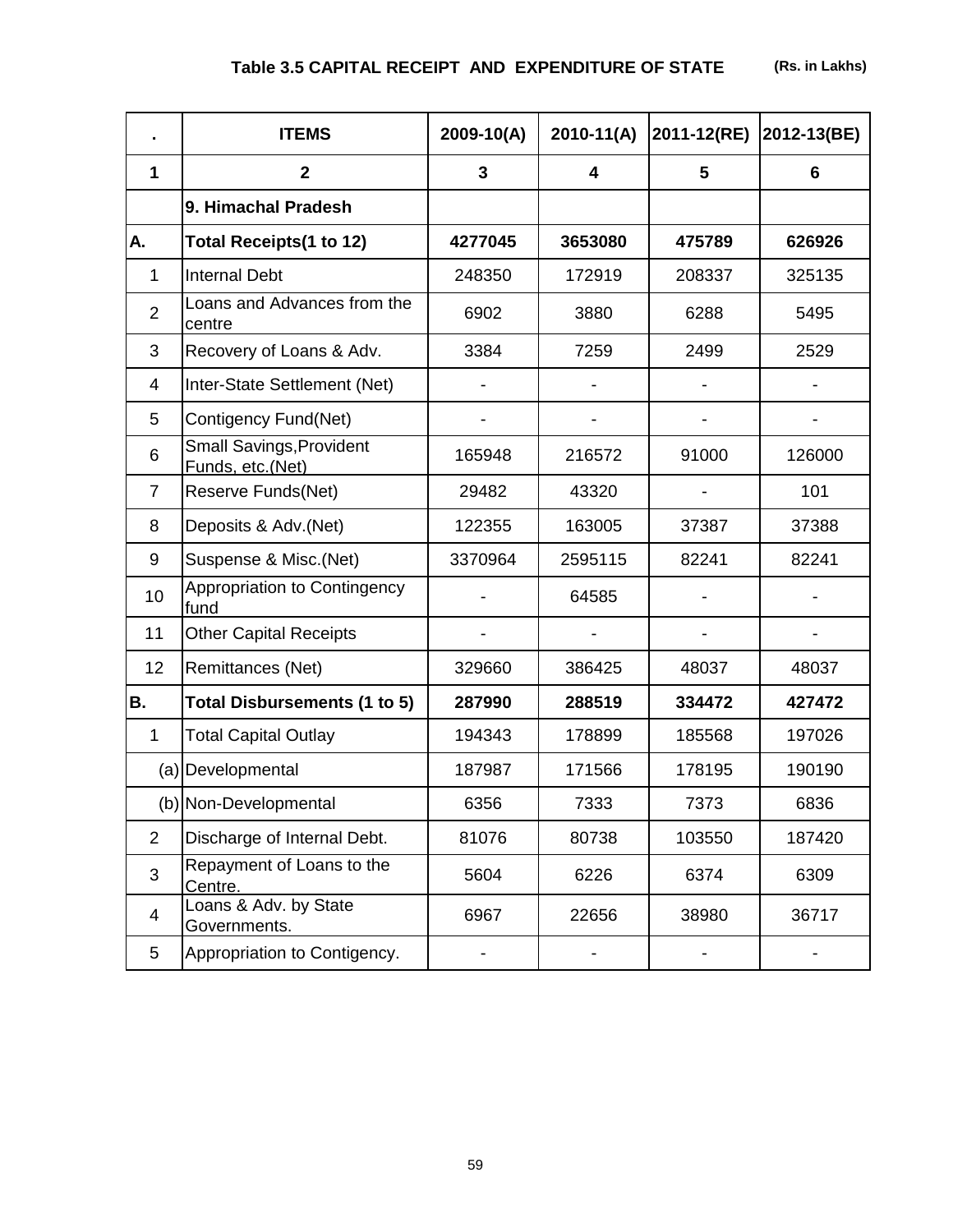| <b>SN</b>      | <b>ITEMS</b>                                        | $2009 - 10(A)$ | $2010 - 11(A)$ | 2011-12(RE)    | 2012-13(BE)    |
|----------------|-----------------------------------------------------|----------------|----------------|----------------|----------------|
| 1              | $\mathbf{2}$                                        | 3              | 4              | 5              | 6              |
|                | 10.Jammu & Kashmir.                                 |                |                |                |                |
| $\mathbf{1}$   | Internal Debt                                       | 450021         | 6295755        | 868594         | 662823         |
| $\overline{2}$ | Loans and Advances from the<br>centre               | 197149         | 806905         | 427541         | 280118         |
| 3              | Recovery of Loans & Adv.                            | 4971           | $-101542$      | 32800          | 32800          |
| 4              | Inter-State Settlement (Net)                        | 219            | 150            | 197            | 197            |
| 5              | Contigency Fund(Net)                                |                |                |                |                |
| 6              | <b>Small Savings, Provident</b><br>Funds, etc.(Net) |                | 26             |                |                |
| $\overline{7}$ | Reserve Funds(Net)                                  | 157057         | 201941         | 301128         | 258397         |
| 8              | Deposits & Adv.(Net)                                | 50971          | 14526          | 41665          | 34446          |
| 9              | Suspense & Misc.(Net)                               | 2300           | 395817         | 2300           | 2300           |
| 10             | Appropriation to Contingency<br>fund                | 37354          | 76503          | 49663          | 41265          |
| 11             | <b>Other Capital Receipts</b>                       |                |                | $\overline{a}$ | $\overline{a}$ |
| 12             | Remittances (Net)                                   |                |                | 13300          | 13300          |
| <b>B.</b>      | <b>Total Disbursements (1 to 5)</b>                 | 1403125        | 4901429        | 1472293        | 4901430        |
| $\mathbf{1}$   | <b>Total Capital Outlay</b>                         | 661262         | 710211         | 801878         | 872064         |
|                | (a) Developmental                                   | 550593         | 606354         | 677426         | 733348         |
|                | (b) Non-Developmental                               | 110669         | 560602         | 577875         | 643150         |
| $\overline{2}$ | Discharge of Internal Debt.                         | 69706          | 45752          | 99551          | 90198          |
| 3              | Repayment of Loans to the<br>Centre.                | 4056           | 87060          | 107707         | 122085         |
| $\overline{4}$ | Loans & Adv. by State<br>Governments                | 6839           | 9633           | 9734           | 9633           |
| 5              | Appropriation to Contigency.                        |                | 7164           | 7011           | 6998           |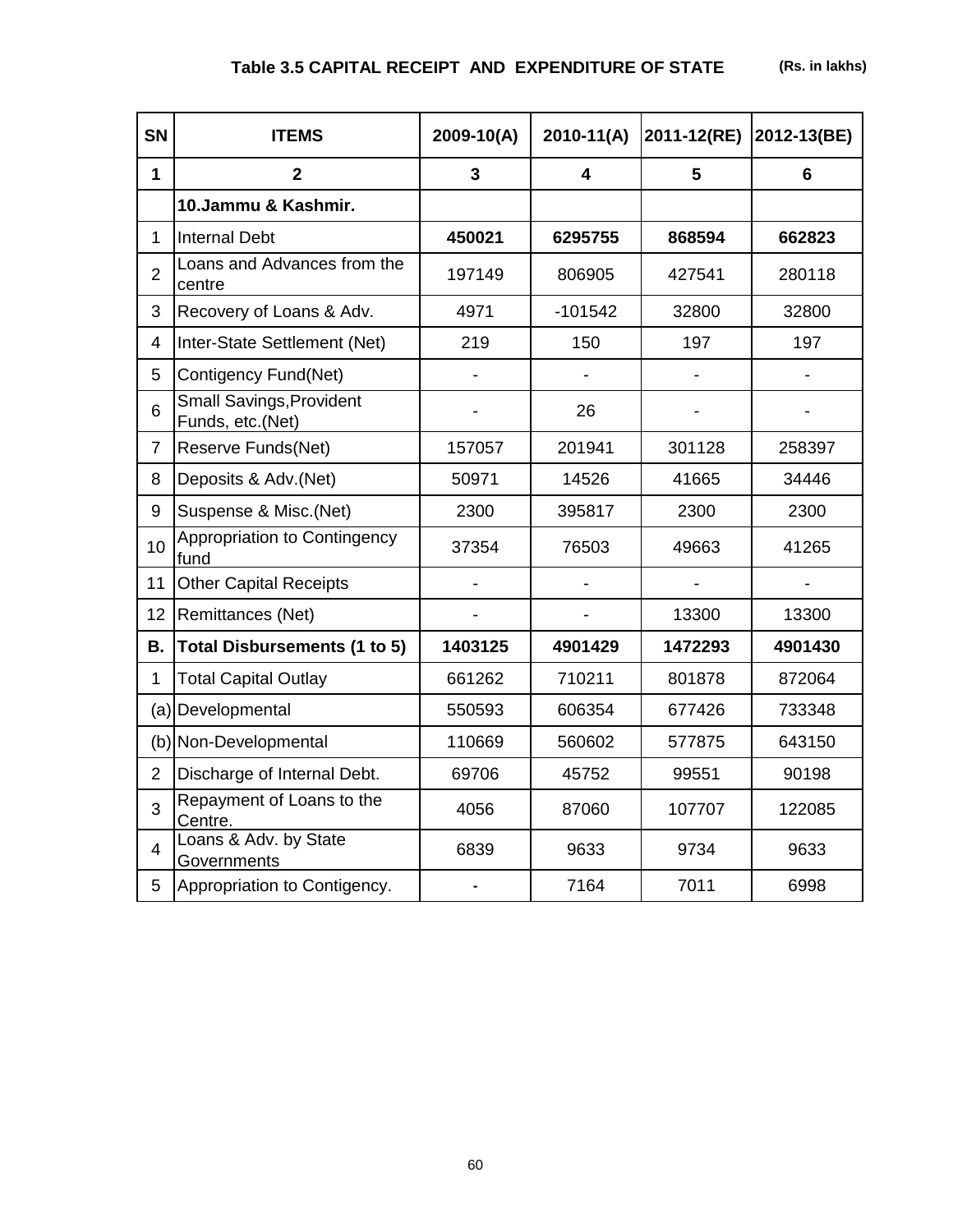# **Table 3.5 CAPITAL RECEIPT AND EXPENDITURE OF STATE (Rs. in Lakhs)**

| <b>SN</b>      | <b>ITEMS</b>                                        | 2009-10(A) | $2010-11(A)$            | 2011-12(RE) | 2012-13(BE) |
|----------------|-----------------------------------------------------|------------|-------------------------|-------------|-------------|
| $\mathbf 1$    | $\mathbf{2}$                                        | 3          | $\overline{\mathbf{4}}$ | 5           | 6           |
|                | 11. Jharkhand                                       |            |                         |             |             |
| A.             | <b>Total Receipts(1 to 12)</b>                      | 6859370    | 7560492                 | 9825126     | 12300634    |
| $\mathbf{1}$   | <b>Internal Debt</b>                                | 285689     | 285689                  | 547125      | 463232      |
| $\overline{2}$ | Loans and Advances from the<br>centre               |            |                         |             |             |
| 3              | Recovery of Loans & Adv.                            | 1511       | 1662                    | 5418        | 5591        |
| 4              | Inter-State Settlement (Net)                        |            |                         |             |             |
| 5              | Contigency Fund(Net)                                | 50000      | 75000                   | 15000       | 15000       |
| 6              | <b>Small Savings, Provident</b><br>Funds, etc.(Net) | 69470      | 70719                   | 725061      | 928079      |
| $\overline{7}$ | Reserve Funds(Net)                                  | 9459       | 10406                   | 58723       | 103770      |
| 8              | Deposits & Adv.(Net)                                | 460662     | 517734                  | 456640      | 523000      |
| 9              | Suspense & Misc.(Net)                               | 5631668    | 6197679                 | 7729800     | 9894144     |
| 10             | Appropriation to Contingency<br>fund                |            |                         |             |             |
| 11             | <b>Other Capital Receipts</b>                       |            |                         |             |             |
| 12             | Remittances (Net)                                   | 350911     | 401603                  | 287359      | 367818      |
| <b>B.</b>      | <b>Total Disbursements (1 to 5)</b>                 | 548555     | 625946                  | 604718      | 921325      |
| 1              | <b>Total Capital Outlay</b>                         | 375252     | 427310                  | 424444      | 685683      |
|                | (a) Developmental                                   | 359678     | 402954                  | 405600      | 654830      |
|                | (b) Non-Developmental                               | 15574      | 24356                   | 18844       | 30853       |
| $\overline{2}$ | Discharge of Internal Debt.                         | 88780      | 139277                  | 127937      | 148240      |
| 3              | Repayment of Loans to the<br>Centre.                | 18570      | 15130                   | 14009       | 14465       |
| 4              | Loans & Adv. by State<br>Governments.               | 65953      | 44229                   | 38328       | 72937       |
| 5              | Appropriation to Contigency.                        |            |                         |             |             |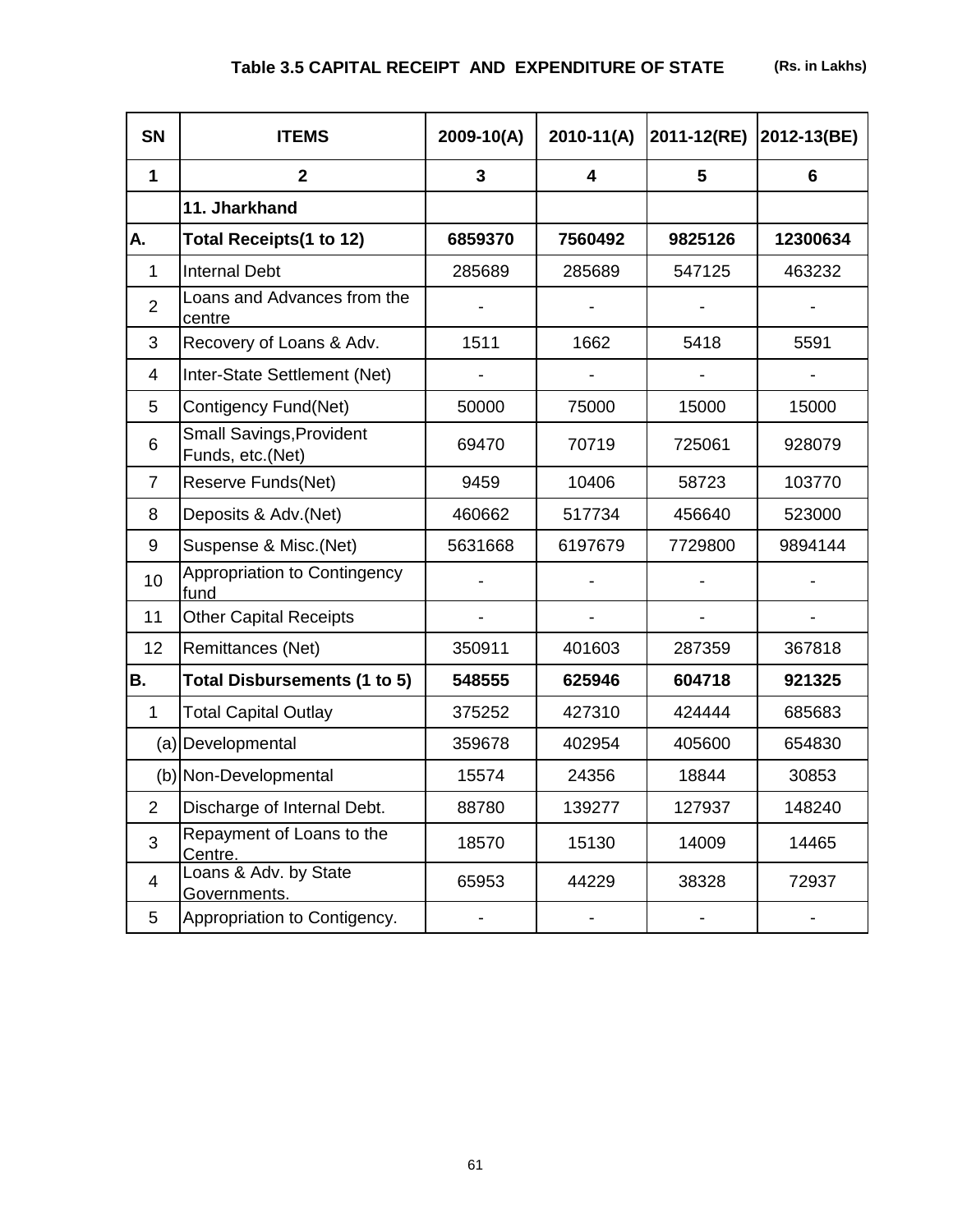| <b>SN</b>      | <b>ITEMS</b>                                 | 2009-10(A) | $2010-11(A)$ | 2011-12(RE) | 2012-13(BE) |
|----------------|----------------------------------------------|------------|--------------|-------------|-------------|
| 1              | $\overline{2}$                               | 3          | 4            | 5           | 6           |
|                | 12. Karnatka                                 |            |              |             |             |
| A.             | <b>Total Receipts(1 to 12)</b>               | 24455200   | 29930745     | 7955618     | 9252098     |
| 1              | <b>Internal Debt</b>                         | 731000     | 521022       | 826300      | 1922000     |
| $\overline{2}$ | Loans and Advances from the<br>centre        | 68085      | 150352       | 161698      | 238924      |
| 3              | Recovery of Loans & Adv.                     | 55536      | 16138        | 6208        | 17379       |
| 4              | Inter-State Settlement (Net)                 |            |              |             |             |
| 5              | Contigency Fund(Net)                         | 210        |              | 500         | 500         |
| 6              | Small Savings, Provident<br>Funds, etc.(Net) | 259115     | 299691       | 303500      | 333945      |
| $\overline{7}$ | Reserve Funds(Net)                           | 511802     | 213409       | 127099      | 142700      |
| 8              | Deposits & Adv.(Net)                         | 2218859    | 2374392      | 1790950     | 1924150     |
| 9              | Suspense & Misc.(Net)                        | 20478510   | 26201153     | 4599363     | 4520000     |
| 10             | Appropriation to Contingency<br>fund         | 6979       | 7181         | 10000       | 12500       |
| 11             | <b>Other Capital Receipts</b>                |            |              |             |             |
| 12             | Remittances (Net)                            | 125104     | 147407       | 130000      | 140000      |
| B.             | Total Disbursements (1 to 5)                 | 1542659    | 1790024      | 1908048     | 2021194     |
| $\mathbf{1}$   | <b>Total Capital Outlay</b>                  | 1213668    | 1335517      | 1401514     | 1445548     |
|                | (a) Developmental                            | 1164683    | 1288970      | 1348443     | 1387006     |
|                | (b) Non-Developmental                        | 48985      | 46547        | 53071       | 58542       |
| $\overline{2}$ | Discharge of Internal Debt.                  | 183787     | 191617       | 252332      | 302923      |
| 3              | Repayment of Loans to the<br>Centre.         | 47046      | 89096        | 57838       | 64085       |
| 4              | Loans & Adv. by State<br>Governments.        | 98158      | 173794       | 196364      | 208638      |
| 5              | Appropriation to Contigency.                 |            |              |             |             |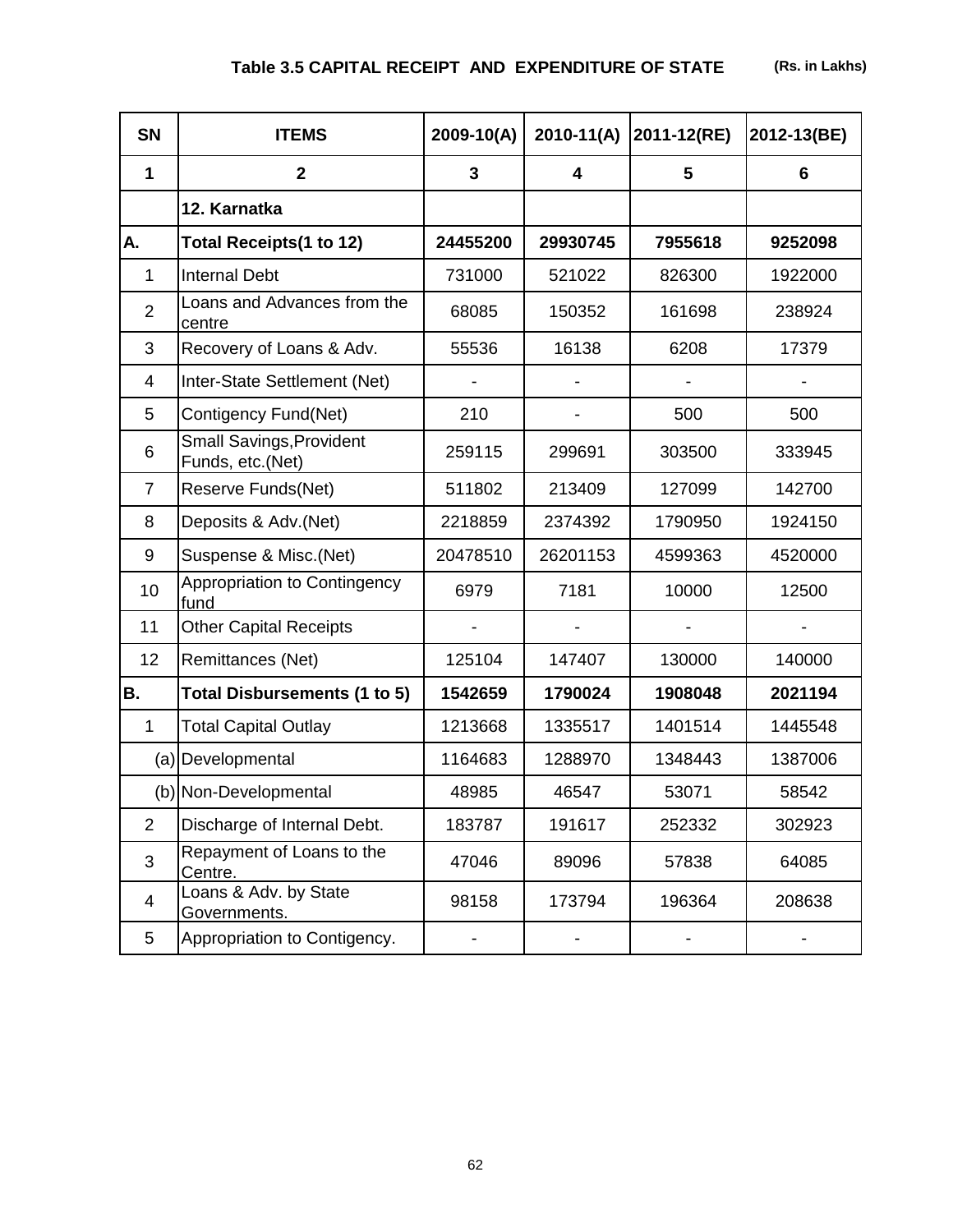| <b>SN</b>      | <b>ITEMS</b>                                        | 2009-10(A) | $2010-11(A)$            | 2011-12(RE) | 2012-13(BE) |
|----------------|-----------------------------------------------------|------------|-------------------------|-------------|-------------|
| 1              | $\overline{2}$                                      | 3          | $\overline{\mathbf{4}}$ | 5           | 6           |
|                | 13. Kerala                                          |            |                         |             |             |
| А.             | <b>Total Receipts(1 to 12)</b>                      | 12105333   | 14010845                | 13273567    | 10676206    |
| $\mathbf{1}$   | <b>Internal Debt</b>                                | 669380     | 682750                  | 1195065     | 1962176     |
| $\overline{2}$ | Loans and Advances from the<br>centre               | 56234      | 36140                   | 55444       | 87647       |
| 3              | Recovery of Loans & Adv.                            | 3847       | 4423                    | 7519        | 8781        |
| 4              | Inter-State Settlement (Net)                        |            |                         |             |             |
| 5              | Contigency Fund(Net)                                | 584        | 2627                    | 100         | 100         |
| 6              | <b>Small Savings, Provident</b><br>Funds, etc.(Net) | 1292308    | 1668556                 | 2209371     | 2115184     |
| $\overline{7}$ | Reserve Funds(Net)                                  | 79723      | 138094                  | 15603       | 15309       |
| 8              | Deposits & Adv.(Net)                                | 501084     | 563777                  | 615182      | 696919      |
| 9              | Suspense & Misc.(Net)                               | 8770319    | 10098788                | 8360974     | 4971299     |
| 10             | Appropriation to Contingency<br>fund                |            |                         |             |             |
| 11             | <b>Other Capital Receipts</b>                       | 4896       | 2461                    | 2000        | 2002        |
| 12             | Remittances (Net)                                   | 726958     | 813229                  | 812309      | 816789      |
| <b>B.</b>      | <b>Total Disbursements (1 to 5)</b>                 | 534175     | 610045                  | 876122      | 1002833     |
| $\mathbf{1}$   | <b>Total Capital Outlay</b>                         | 205940     | 336369                  | 494912      | 655489      |
|                | (a) Developmental                                   | 199279     | 324514                  | 465970      | 649546      |
|                | (b) Non-Developmental                               | 6661       | 11855                   | 28942       | 5943        |
| $\overline{2}$ | Discharge of Internal Debt.                         | 214000     | 166743                  | 252123      | 232279      |
| 3              | Repayment of Loans to the<br>Centre.                | 26568      | 30760                   | 31642       | 33469       |
| $\overline{4}$ | Loans & Adv. by State<br>Governments.               | 87667      | 76173                   | 97445       | 81596       |
| 5              | Appropriation to Contigency.                        |            |                         |             |             |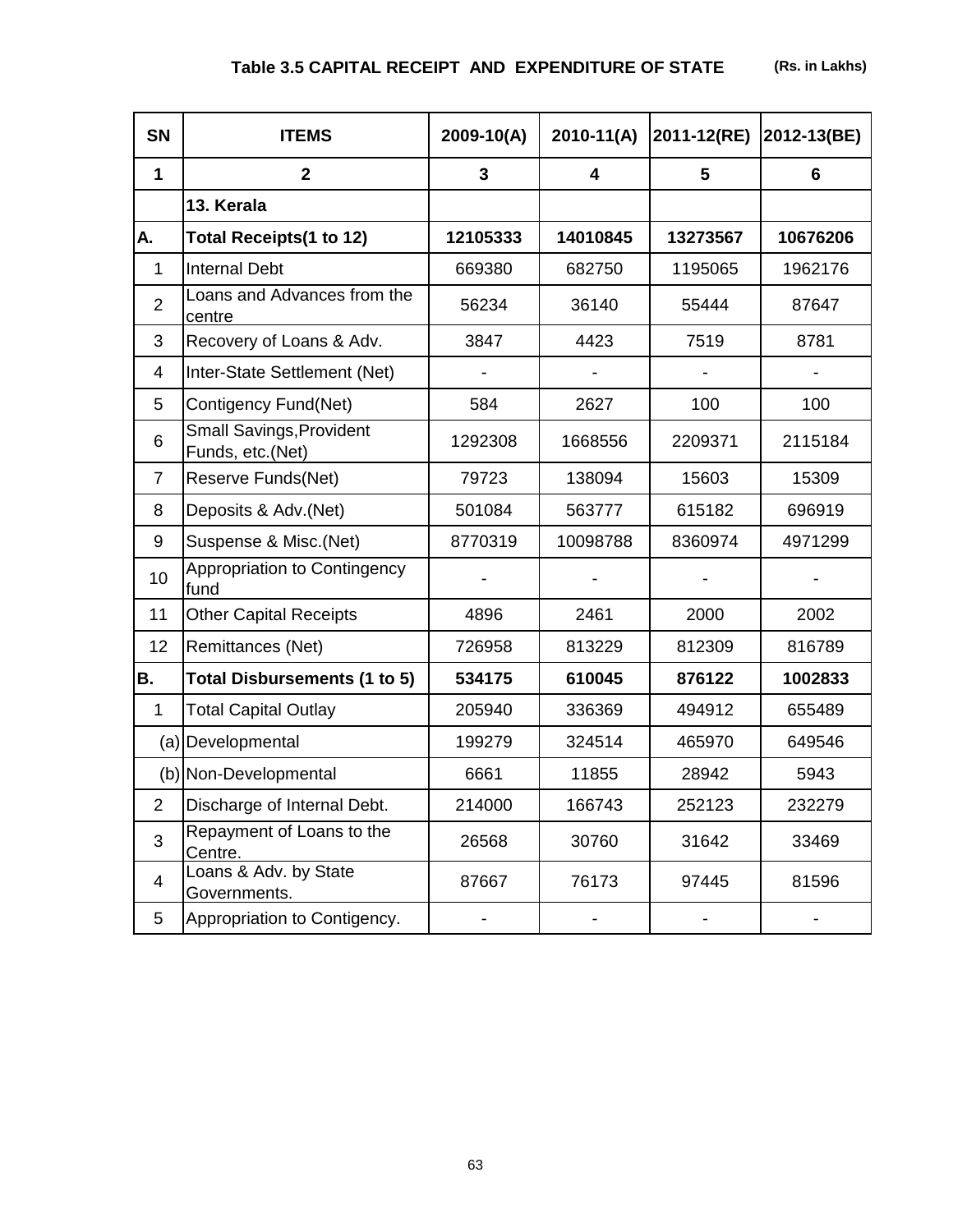| <b>SN</b>      | <b>ITEMS</b>                                        | 2009-10(A) | $2010 - 11(A)$          | 2011-12(RE) | 2012-13(BE)    |
|----------------|-----------------------------------------------------|------------|-------------------------|-------------|----------------|
| $\mathbf 1$    | $\overline{2}$                                      | 3          | $\overline{\mathbf{4}}$ | 5           | $6\phantom{1}$ |
|                | 14. Madhya Pradesh                                  |            |                         |             |                |
| А.             | <b>Total Receipts(1 to 12)</b>                      | 18137787   | 24750967                | 28853416    | 24234363       |
| 1              | <b>Internal Debt</b>                                | 725797     | 636345                  | 844560      | 1401847        |
| 2              | Loans and Advances from the<br>centre               | 134454     | 109448                  | 178867      | 292461         |
| 3              | Recovery of Loans & Adv.                            | 2337       | 3365                    | 915987      | 9948           |
| $\overline{4}$ | Inter-State Settlement (Net)                        | 276        | 164                     | 210         |                |
| 5              | Contigency Fund(Net)                                |            |                         | 20000       | 20000          |
| 6              | <b>Small Savings, Provident</b><br>Funds, etc.(Net) | 151172     | 173735                  | 189000      | 198450         |
| $\overline{7}$ | Reserve Funds(Net)                                  | 76394      | 119173                  | 181687      | 247448         |
| 8              | Deposits & Adv.(Net)                                | 933430     | 972414                  | 857035      | 899886         |
| 9              | Suspense & Misc.(Net)                               | 15183147   | 21578413                | 24533000    | 19975650       |
| 10             | Appropriation to Contingency<br>fund                |            |                         |             |                |
| 11             | <b>Other Capital Receipts</b>                       | 2169       | 36655                   | 1000        |                |
| 12             | Remittances (Net)                                   | 928611     | 1121255                 | 1132070     | 1188673        |
| <b>B.</b>      | <b>Total Disbursements (1 to 5)</b>                 | 1413581    | 1504359                 | 2759322     | 1996993        |
| 1              | <b>Total Capital Outlay</b>                         | 792488     | 879989                  | 927392      | 1082022        |
|                | (a) Developmental                                   | 780533     | 862123                  | 907462      | 1058700        |
|                | (b) Non-Developmental                               | 11955      | 17866                   | 19930       | 23322          |
| $\overline{2}$ | Discharge of Internal Debt.                         | 193780     | 201137                  | 227561      | 294512         |
| 3              | Repayment of Loans to the<br>Centre.                | 45626      | 51759                   | 52423       | 53734          |
| 4              | Loans & Adv. by State<br>Governments.               | 381687     | 371474                  | 1551946     | 566725         |
| 5              | Appropriation to Contigency.                        |            |                         |             |                |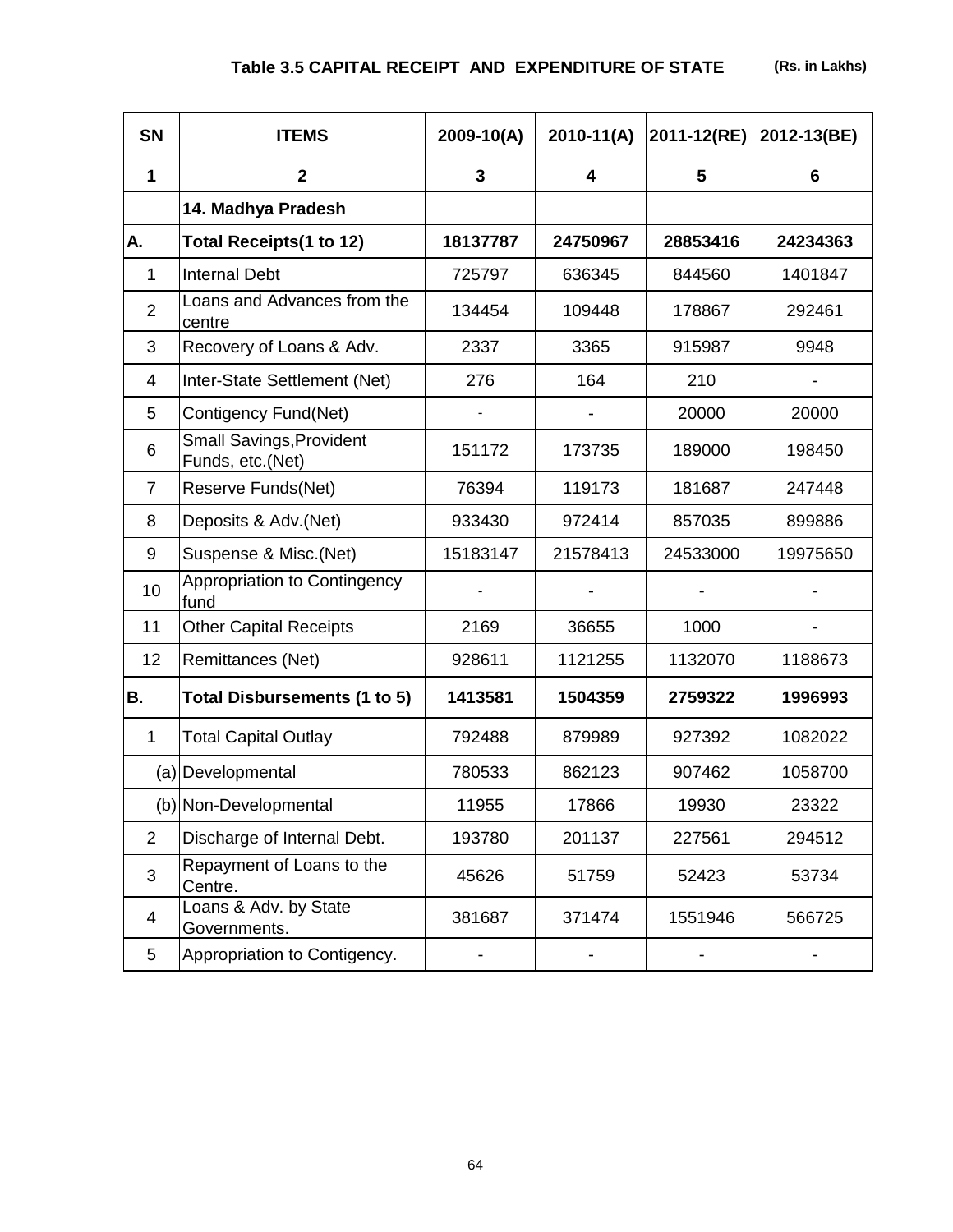| <b>SN</b>      | <b>ITEMS</b>                                        | 2009-10(A) | $2010-11(A)$ | 2011-12(RE) | 2012-13(BE) |
|----------------|-----------------------------------------------------|------------|--------------|-------------|-------------|
| 1              | $\overline{2}$                                      | 3          | 4            | 5           | 6           |
|                | 15. Maharashtra                                     |            |              |             |             |
| А.             | Total Receipts(1 to 12)                             | 40423108   | 40932775     | 39160796    | 36544618    |
| 1              | <b>Internal Debt</b>                                | 2081220    | 1991986      | 2396488     | 2376164     |
| $\overline{2}$ | Loans and Advances from the<br>centre               | 75222      | 81992        | 179144      | 301984      |
| 3              | Recovery of Loans & Adv.                            | 51484      | 64009        | 74233       | 73472       |
| 4              | Inter-State Settlement (Net)                        |            |              |             |             |
| 5              | Contigency Fund(Net)                                | 35193      | 85300        |             |             |
| 6              | <b>Small Savings, Provident</b><br>Funds, etc.(Net) | 330873     | 388202       | 520445      | 547642      |
| 7              | Reserve Funds(Net)                                  | 255910     | 334612       | 216709      | 235939      |
| 8              | Deposits & Adv.(Net)                                | 1415016    | 2191752      | 2507741     | 2049630     |
| 9              | Suspense & Misc.(Net)                               | 34126903   | 33767870     | 31395985    | 29039727    |
| 10             | Appropriation to Contingency<br>fund                | 60000      |              |             |             |
| 11             | <b>Other Capital Receipts</b>                       | 2507       | 1728         |             |             |
| 12             | Remittances (Net)                                   | 1988780    | 2025324      | 1870051     | 1920060     |
| В.             | Total Disbursements (1 to 5)                        | 2251513    | 2369605      | 2546753     | 3355084     |
| $\mathbf{1}$   | <b>Total Capital Outlay</b>                         | 1742866    | 1796337      | 1825133     | 2244405     |
|                | (a) Developmental                                   | 1671665    | 1742188      | 1726291     | 2121779     |
|                | (b) Non-Developmental                               | 71201      | 54149        | 98842       | 122626      |
| $\overline{2}$ | Discharge of Internal Debt.                         | 339845     | 429063       | 561079      | 898067      |
| 3              | Repayment of Loans to the<br>Centre.                | 42694      | 48298        | 49726       | 61724       |
| 4              | Loans & Adv. by State<br>Governments.               | 126108     | 95907        | 110815      | 150888      |
| 5              | Appropriation to Contigency.                        |            |              |             |             |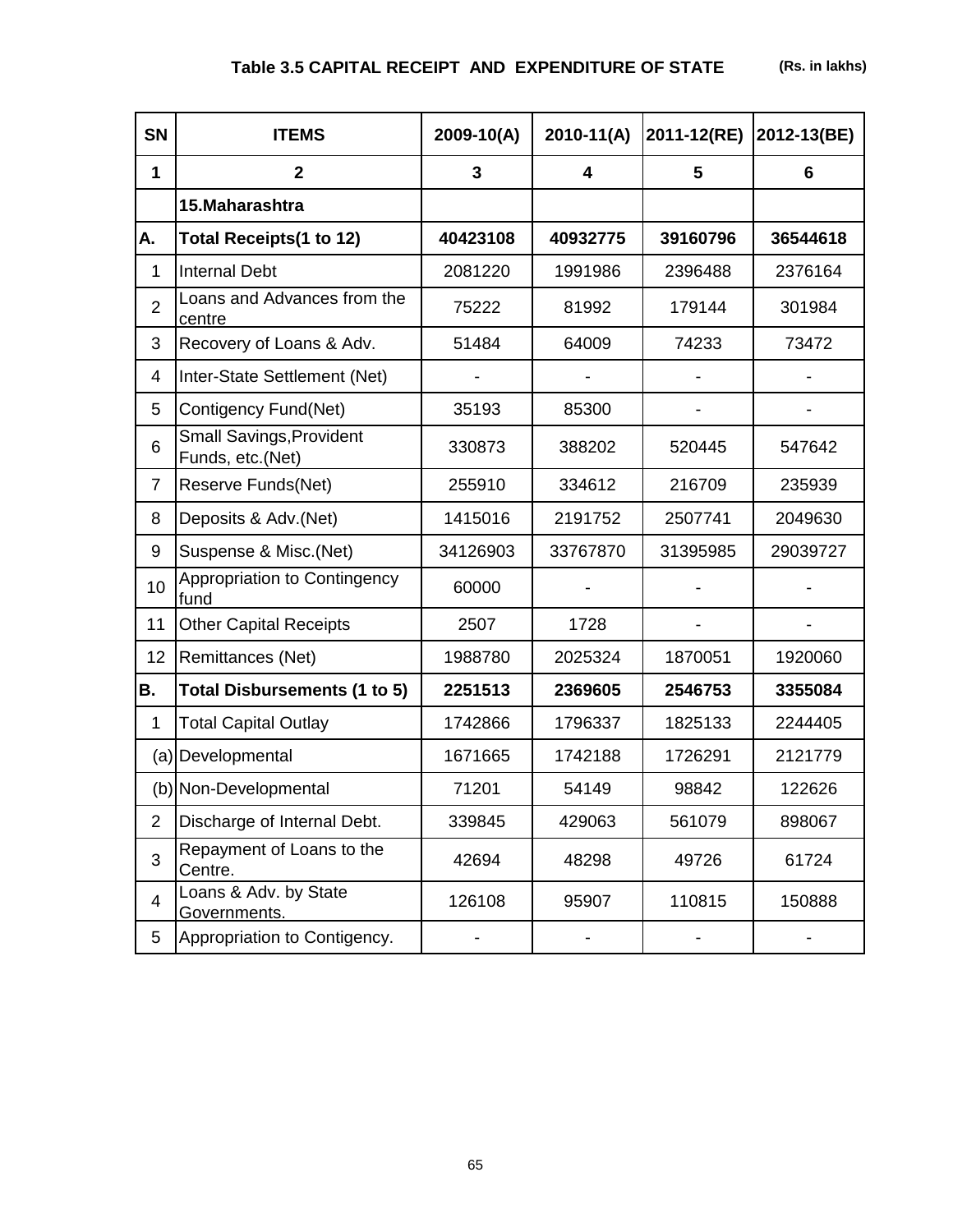| <b>SN</b>      | <b>ITEMS</b>                                        | 2009-10(A)               | $2010-11(A)$            | 2011-12(RE)    | 2012-13(BE) |
|----------------|-----------------------------------------------------|--------------------------|-------------------------|----------------|-------------|
| 1              | $\overline{2}$                                      | $\overline{3}$           | $\overline{\mathbf{4}}$ | 5              | 6           |
|                | 16.Manipur                                          |                          |                         |                |             |
| А.             | <b>Total Receipts(1 to 12)</b>                      | 2312100                  | 2317368                 | 2275984        | 2306863     |
| 1              | <b>Internal Debt</b>                                | 51981                    | 29840                   | 42174          | 47264       |
| $\overline{2}$ | Loans and Advances from the<br>centre               | 8                        |                         |                | 1000        |
| 3              | Recovery of Loans & Adv.                            | 328                      | 119                     | 359            | 359         |
| 4              | Inter-State Settlement (Net)                        |                          |                         |                |             |
| 5              | Contigency Fund(Net)                                |                          |                         | $\blacksquare$ |             |
| 6              | <b>Small Savings, Provident</b><br>Funds, etc.(Net) | 14375                    | 17955                   | 20192          | 20207       |
| $\overline{7}$ | Reserve Funds(Net)                                  | 3051                     | 2787                    | 4088           | 4383        |
| 8              | Deposits & Adv.(Net)                                | 86812                    | 105375                  | 93640          | 93650       |
| 9              | Suspense & Misc.(Net)                               | 1942504                  | 1891866                 | 1865531        | 1895000     |
| 10             | Appropriation to Contingency<br>fund                |                          |                         |                |             |
| 11             | <b>Other Capital Receipts</b>                       | $\overline{\phantom{0}}$ |                         |                | -           |
| 12             | Remittances (Net)                                   | 213041                   | 269426                  | 250000         | 245000      |
| В.             | Total Disbursements (1 to 5)                        | 171141                   | 203688                  | 215158         | 225841      |
| 1              | <b>Total Capital Outlay</b>                         | 158777                   | 191806                  | 201635         | 207576      |
|                | (a) Developmental                                   | 148476                   | 165330                  | 171469         | 184371      |
|                | (b) Non-Developmental                               | 10301                    | 26476                   | 30166          | 23205       |
| $\overline{2}$ | Discharge of Internal Debt.                         | 7470                     | 6975                    | 8841           | 13008       |
| 3              | Repayment of Loans to the<br>Centre.                | 4205                     | 4527                    | 4532           | 4556        |
| 4              | Loans & Adv. by State<br>Governments.               | 689                      | 380                     | 150            | 701         |
| 5              | Appropriation to Contigency.                        |                          | -                       |                |             |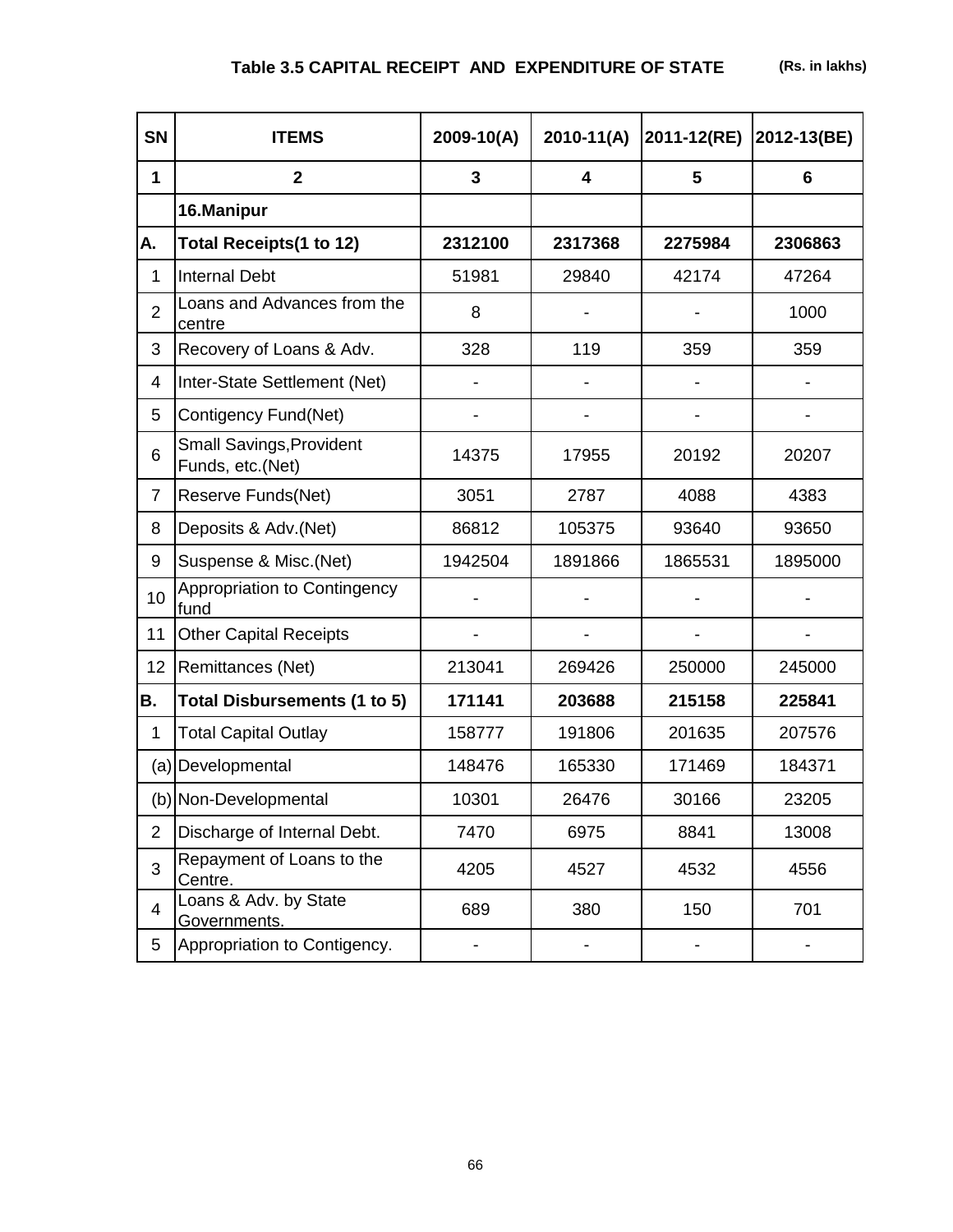**SN ITEMS 2009-10(A) 2010-11(A) 2011-12(RE) 2012-13(BE) 1 2 3 4 5 6 17.Meghalaya A. Total Receipts(1 to 12) 1382816 1337757 1375532 1404723** 1 | Internal Debt | 40253 | 35492 | 61113 | 63934  $\mathfrak{D}$ Loans and Advances from the centre 49 147 1498 4525 3 Recovery of Loans & Adv. | 1668 | 2725 | 2200 | 2398 4 Inter-State Settlement (Net) | - | - | - | -5 Contigency Fund(Net) 1200 10500 21000 21000 6 Small Savings,Provident Sinali Savings, Frovident († 12156 15574 | 20050 | 22245 7 Reserve Funds(Net) 2726 2417 4086 3758 8 Deposits & Adv.(Net) 82365 87880 39272 43615 9 Suspense & Misc.(Net) | 1093992 | 1008222 | 1131385 | 1129012 10 Appropriation to Contingency<br>fund Appropriation to Contingency<br>fund the set of the set of the set of the set of the set of the set of the set of the set of the set of the set 11 Other Capital Receipts | - | - | - | -12 Remittances (Net) 148407 174800 94928 114236 **B. Total Disbursements (1 to 5) 65097 75747 124998 159614** 1 | Total Capital Outlay | 48129 | 57473 | 97266 | 139870 (a) Developmental (a) 23289 | 53808 | 89159 | 130830 (b) Non-Developmental | 4840 | 3665 | 8107 | 9040 2 Discharge of Internal Debt. | 12421 | 12056 | 16020 | 15822 3 Repayment of Loans to the Repayment of Ebans to the 1882 2052 2062 2087 4 Loans & Adv. by State Ebaris & Adv. by State 2665 2665 4166 9650 1835 5 Appropriation to Contigency.  $\begin{vmatrix} 1 & 1 & 1 \\ 1 & -1 & 1 \\ 1 & -1 & 1 \end{vmatrix}$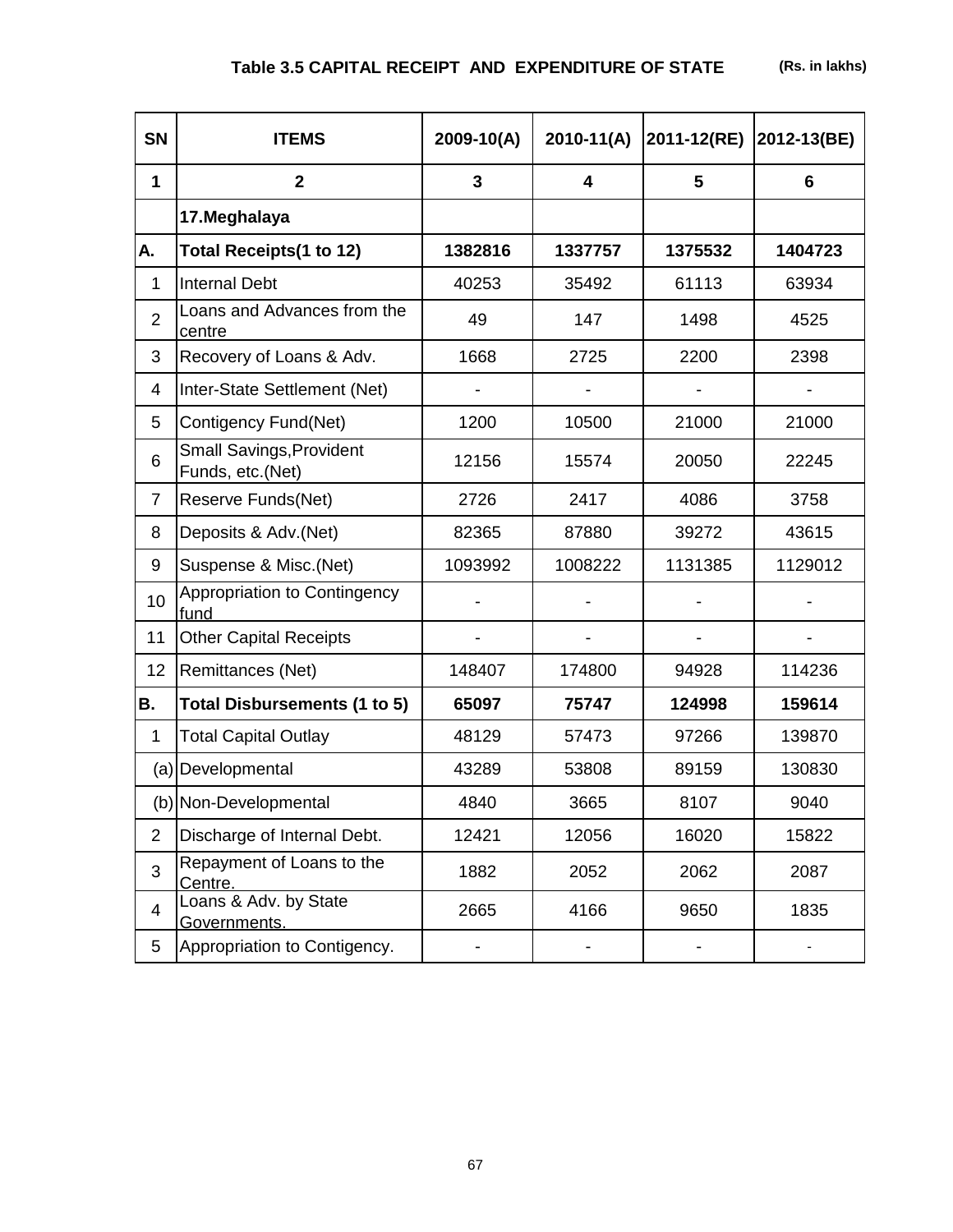| <b>SN</b>      | <b>ITEMS</b>                                        | $2009 - 10(A)$               | $2010-11(A)$             | 2011-12(RE)              | 2012-13(BE) |
|----------------|-----------------------------------------------------|------------------------------|--------------------------|--------------------------|-------------|
| 1              | $\overline{2}$                                      | 3                            | 4                        | 5                        | 6           |
|                | 18.Mizoram                                          |                              |                          |                          |             |
| А.             | Total Receipts(1 to 12)                             | 708488                       | 2225397                  | 678697                   | 1843389     |
| 1              | <b>Internal Debt</b>                                | 19372                        | 52545                    | 43263                    | 34725       |
| $\overline{2}$ | Loans and Advances from the<br>centre               | 3217                         | 325                      | 2303                     | 964         |
| 3              | Recovery of Loans & Adv.                            | 2532                         | 2597                     | 3676                     | 2655        |
| 4              | Inter-State Settlement (Net)                        |                              |                          |                          |             |
| 5              | Contigency Fund(Net)                                |                              |                          | 20000                    | 20000       |
| 6              | <b>Small Savings, Provident</b><br>Funds, etc.(Net) | 39679                        | 49588                    | 45290                    | 48100       |
| $\overline{7}$ | Reserve Funds(Net)                                  | 2390                         | 2391                     | 4750                     | 2944        |
| 8              | Deposits & Adv.(Net)                                | 47663                        | 80610                    | 20959                    | 56500       |
| 9              | Suspense & Misc.(Net)                               | 482257                       | 1888817                  | 461251                   | 1582501     |
| 10             | Appropriation to Contingency<br>fund                |                              |                          |                          |             |
| 11             | <b>Other Capital Receipts</b>                       | $\qquad \qquad \blacksquare$ | $\overline{\phantom{a}}$ | $\overline{\phantom{a}}$ |             |
| 12             | Remittances (Net)                                   | 111378                       | 148524                   | 77205                    | 95000       |
| <b>B.</b>      | Total Disbursements (1 to 5)                        | 96307                        | 73906                    | 101185                   | 100752      |
| 1              | <b>Total Capital Outlay</b>                         | 57280                        | 61538                    | 68622                    | 88874       |
|                | (a) Developmental                                   | 54681                        | 59202                    | 65542                    | 85004       |
|                | (b) Non-Developmental                               | 2599                         | 2336                     | 3080                     | 3870        |
| $\overline{2}$ | Discharge of Internal Debt.                         | 34647                        | 7074                     | 27251                    | 6950        |
| 3              | Repayment of Loans to the<br>Centre.                | 1886                         | 2307                     | 1806                     | 1808        |
| $\overline{4}$ | Loans & Adv. by State<br>Governments.               | 2494                         | 2987                     | 3506                     | 3120        |
| 5              | Appropriation to Contigency.                        |                              |                          |                          |             |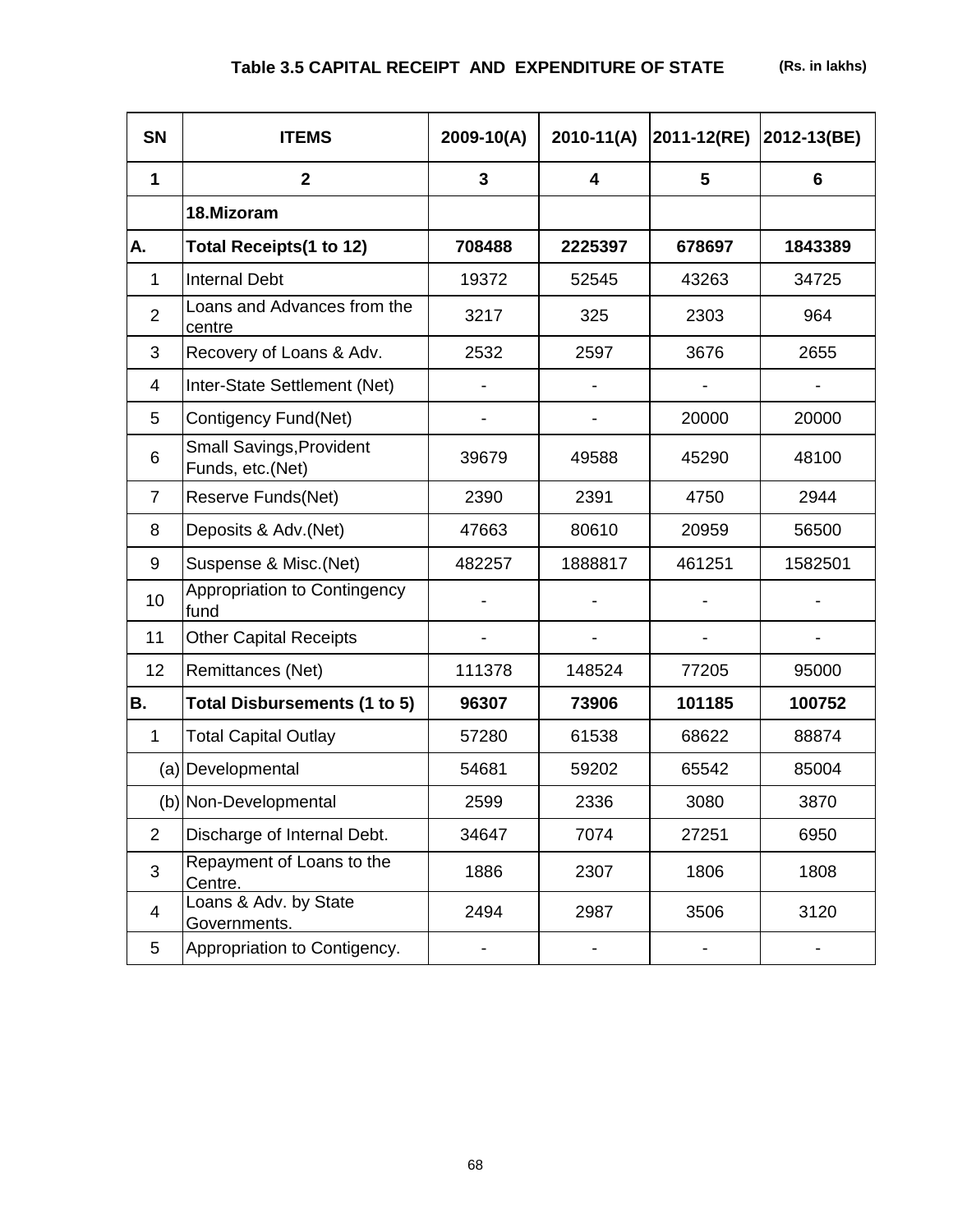| <b>SN</b>      | <b>ITEMS</b>                                        | $2009 - 10(A)$ | $2010-11(A)$            | 2011-12(RE) | 2012-13(BE) |
|----------------|-----------------------------------------------------|----------------|-------------------------|-------------|-------------|
| $\mathbf 1$    | $\overline{2}$                                      | 3              | $\overline{\mathbf{4}}$ | 5           | 6           |
|                | 19. Nagaland                                        |                |                         |             |             |
| А.             | <b>Total Receipts(1 to 12)</b>                      | 983389         | 1131460                 | 990313      | 975609      |
| 1              | <b>Internal Debt</b>                                | 125648         | 46335                   | 120447      | 132508      |
| $\overline{2}$ | Loans and Advances from the<br>centre               |                |                         | 510         | 880         |
| 3              | Recovery of Loans & Adv.                            | 420            | 231                     | 375         | 382         |
| $\overline{4}$ | Inter-State Settlement (Net)                        |                |                         |             |             |
| 5              | Contigency Fund(Net)                                |                |                         |             |             |
| 6              | <b>Small Savings, Provident</b><br>Funds, etc.(Net) | 14954          | 19157                   | 16800       | 18350       |
| $\overline{7}$ | Reserve Funds(Net)                                  | 3065           | 4127                    | 4900        | 5600        |
| 8              | Deposits & Adv. (Net)                               | 78640          | 54572                   | 14889       | 12879       |
| 9              | Suspense & Misc.(Net)                               | 624854         | 859827                  | 682382      | 655000      |
| 10             | Appropriation to Contingency<br>fund                |                |                         |             |             |
| 11             | <b>Other Capital Receipts</b>                       |                |                         |             |             |
| 12             | Remittances (Net)                                   | 135808         | 147211                  | 150010      | 150010      |
| <b>B.</b>      | Total Disbursements (1 to 5)                        | 171891         | 138822                  | 176103      | 212765      |
| $\mathbf{1}$   | <b>Total Capital Outlay</b>                         | 98953          | 112294                  | 142454      | 174690      |
|                | (a) Developmental                                   | 79596          | 90577                   | 116222      | 110241      |
|                | (b) Non-Developmental                               | 19357          | 21717                   | 26232       | 64449       |
| $\overline{2}$ | Discharge of Internal Debt.                         | 68848          | 23827                   | 29169       | 35414       |
| 3              | Repayment of Loans to the<br>Centre.                | 3735           | 2288                    | 3852        | 2262        |
| 4              | Loans & Adv. by State<br>Governments.               | 355            | 413                     | 628         | 399         |
| 5              | Appropriation to Contigency.                        |                |                         |             |             |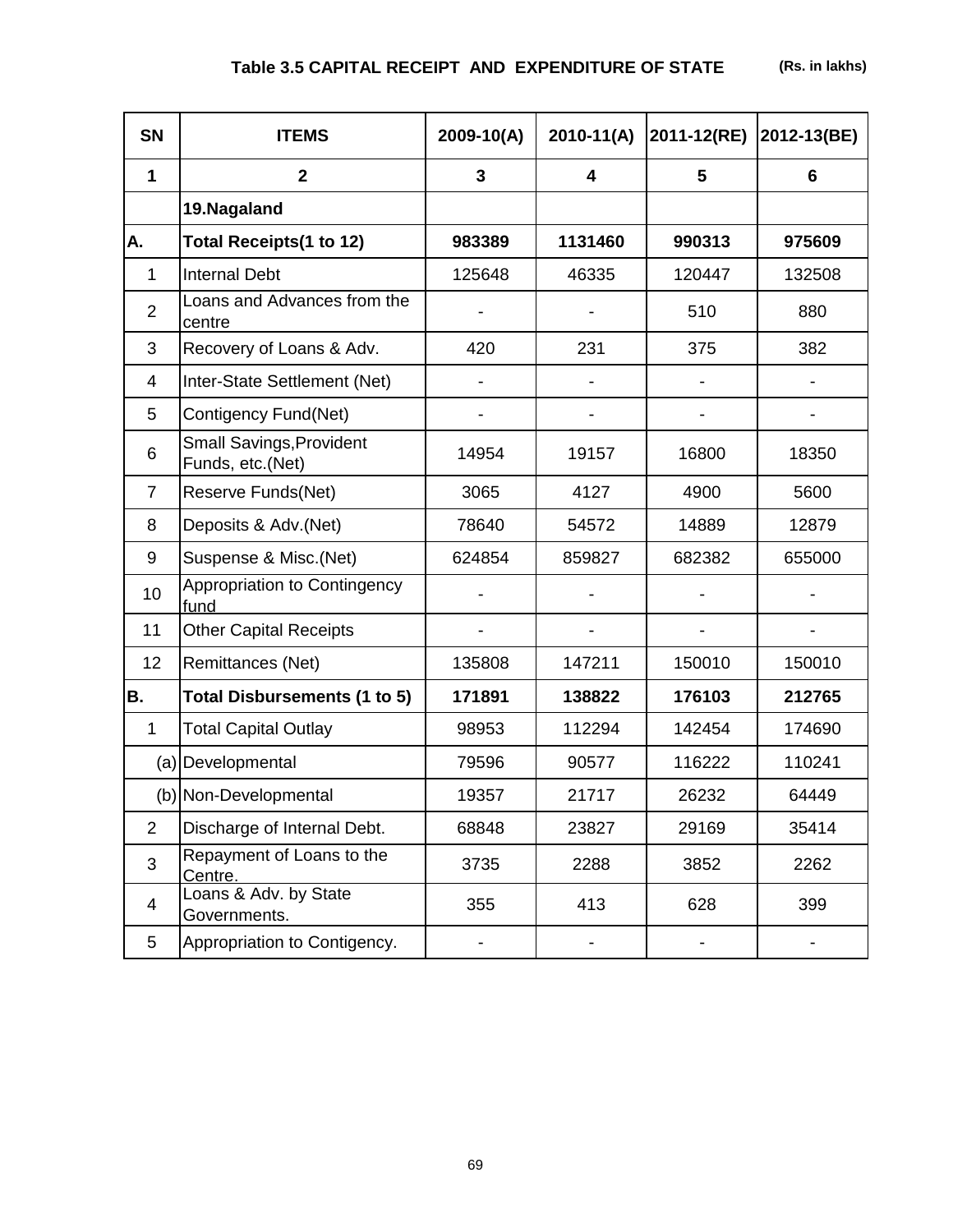| <b>SN</b>      | <b>ITEMS</b>                                        | 2009-10(A) | $2010-11(A)$            | 2011-12(RE) | 2012-13(BE) |
|----------------|-----------------------------------------------------|------------|-------------------------|-------------|-------------|
| 1              | $\overline{2}$                                      | 3          | $\overline{\mathbf{4}}$ | 5           | 6           |
|                | 20.Orissa                                           |            |                         |             |             |
| <b>A.</b>      | Total Receipts(1 to 12)                             | 18867862   | 13936442                | 19734945    | 16352476    |
| $\mathbf{1}$   | <b>Internal Debt</b>                                | 145978     | 204192                  | 162769      | 473842      |
| $\overline{2}$ | Loans and Advances from the<br>centre               | 19035      | 22568                   | 49598       | 61786       |
| 3              | Recovery of Loans & Adv.                            | 35636      | 3381                    | 24029       | 24029       |
| 4              | Inter-State Settlement (Net)                        |            |                         |             |             |
| 5              | Contigency Fund(Net)                                | 1107       | 19897                   | 40000       | 40000       |
| 6              | <b>Small Savings, Provident</b><br>Funds, etc.(Net) | 257058     | 280431                  | 275090      | 295100      |
| 7              | Reserve Funds(Net)                                  | 73595      | 60272                   | 203881      | 193329      |
| 8              | Deposits & Adv.(Net)                                | 313450     | 334605                  | 344152      | 652225      |
| 9              | Suspense & Misc.(Net)                               | 17496274   | 12408349                | 18025407    | 14012149    |
| 10             | Appropriation to Contingency<br>fund                |            |                         |             |             |
| 11             | <b>Other Capital Receipts</b>                       |            |                         |             |             |
| 12             | Remittances (Net)                                   | 525729     | 602747                  | 610019      | 600016      |
| <b>B.</b>      | Total Disbursements (1 to 5)                        | 524905     | 668337                  | 771434      | 1059874     |
| 1              | <b>Total Capital Outlay</b>                         | 364788     | 428510                  | 483638      | 704294      |
|                | (a) Developmental                                   | 347013     | 405094                  | 457205      | 672895      |
|                | (b) Non-Developmental                               | 17775      | 23416                   | 26433       | 31399       |
| 2              | Discharge of Internal Debt.                         | 105174     | 122154                  | 178184      | 265874      |
| 3              | Repayment of Loans to the<br>Centre.                | 43695      | 86204                   | 48484       | 53700       |
| $\overline{4}$ | Loans & Adv. by State<br>Governments.               | 11248      | 31469                   | 61128       | 36006       |
| 5              | Appropriation to Contigency.                        |            |                         |             | -           |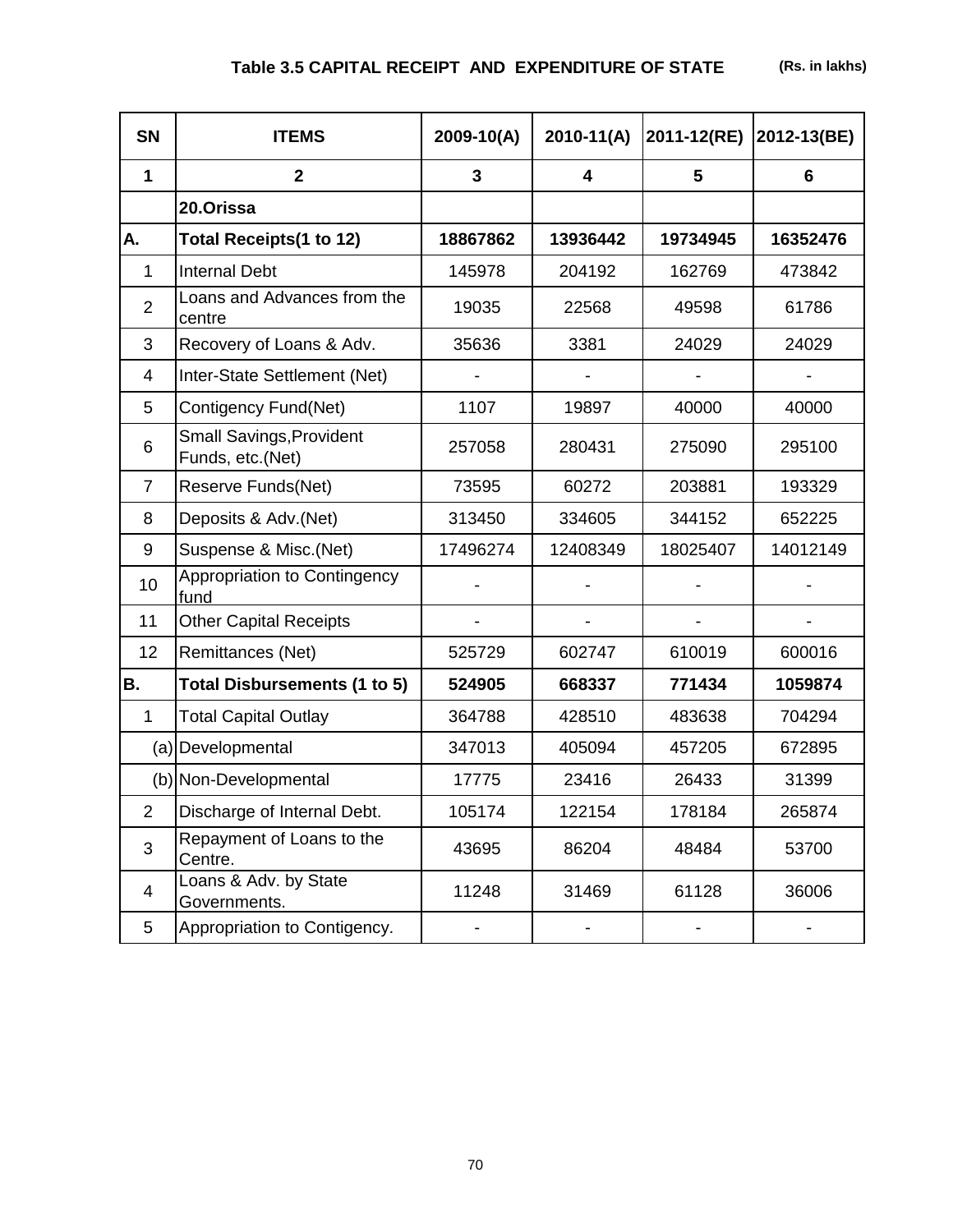| <b>SN</b>      | <b>ITEMS</b>                                        | $2009 - 10(A)$ | $2010-11(A)$ | 2011-12(RE) | 2012-13(BE)              |
|----------------|-----------------------------------------------------|----------------|--------------|-------------|--------------------------|
| 1              | $\overline{2}$                                      | 3              | 4            | 5           | 6                        |
|                | 21.Punjab                                           |                |              |             |                          |
| <b>A.</b>      | <b>Total Receipts(1 to 12)</b>                      | 4257195        | 5230942      | 12475714    | 12726736                 |
| 1              | <b>Internal Debt</b>                                | 1003644        | 1074144      | 1552088     | 1814412                  |
| $\overline{2}$ | Loans and Advances from the<br>centre               | 7140           | 19293        | 34604       | 34300                    |
| 3              | Recovery of Loans & Adv.                            | 127652         | 59789        | 8765        | 7520                     |
| 4              | Inter-State Settlement (Net)                        |                |              |             | $\overline{\phantom{a}}$ |
| 5              | Contigency Fund(Net)                                |                |              |             |                          |
| 6              | <b>Small Savings, Provident</b><br>Funds, etc.(Net) | 219652         | 253313       | 296622      | 324379                   |
| 7              | Reserve Funds(Net)                                  | 24355          | 19968        | 68420       | 68370                    |
| 8              | Deposits & Adv.(Net)                                | 279487         | 387627       | 421850      | 386850                   |
| 9              | Suspense & Misc.(Net)                               | 2426920        | 3257189      | 9955745     | 9953285                  |
| 10             | Appropriation to Contingency<br>fund                |                |              |             |                          |
| 11             | <b>Other Capital Receipts</b>                       |                |              |             |                          |
| 12             | Remittances (Net)                                   | 168345         | 159619       | 137620      | 137620                   |
| B.             | <b>Total Disbursements (1 to 5)</b>                 | 750361         | 416285       | 613813      | 874388                   |
| $\mathbf{1}$   | <b>Total Capital Outlay</b>                         | 216641         | 238409       | 395966      | 581527                   |
|                | (a) Developmental                                   | 204071         | 219933       | 361005      | 457298                   |
|                | (b) Non-Developmental                               | 12570          | 18476        | 34961       | 124229                   |
| $\overline{2}$ | Discharge of Internal Debt.                         | 513439         | 152505       | 179299      | 268288                   |
| 3              | Repayment of Loans to the<br>Centre.                | 17397          | 18531        | 20864       | 18519                    |
| 4              | Loans & Adv. by State<br>Governments.               | 2884           | 6840         | 17684       | 6054                     |
| 5              | Appropriation to Contigency.                        |                |              |             |                          |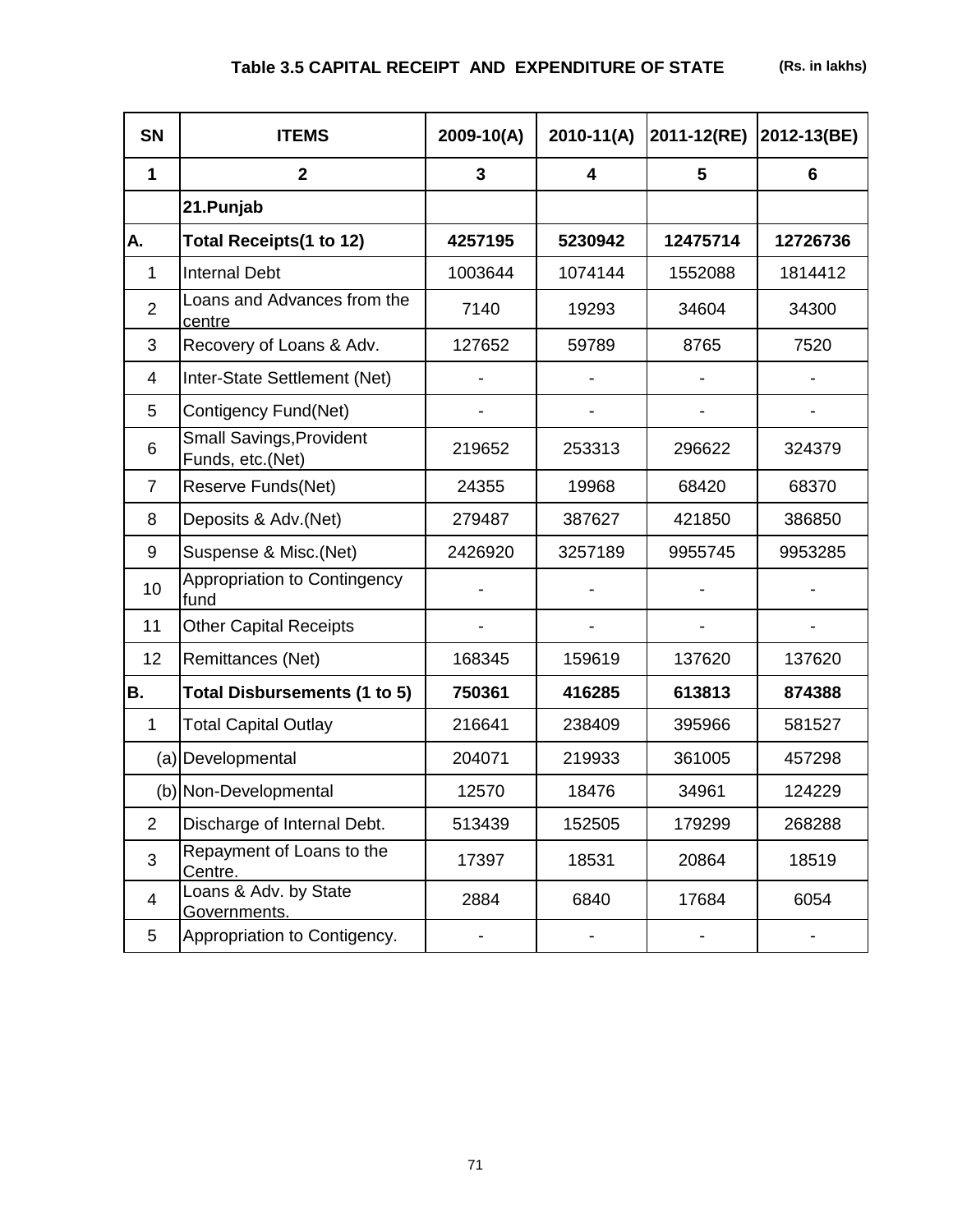| <b>SN</b>      | <b>ITEMS</b>                                        | 2009-10(A) | $2010-11(A)$            | 2011-12(RE) | 2012-13(BE)              |
|----------------|-----------------------------------------------------|------------|-------------------------|-------------|--------------------------|
| 1              | $\overline{2}$                                      | 3          | $\overline{\mathbf{4}}$ | 5           | 6                        |
|                | 22.Rajasthan                                        |            |                         |             |                          |
| <b>A.</b>      | Total Receipts(1 to 12)                             | 19341998   | 19024209                | 20637924    | 15175804                 |
| 1              | <b>Internal Debt</b>                                | 853854     | 761762                  | 554834      | 1122867                  |
| $\overline{2}$ | Loans and Advances from the<br>centre               | 25789      | 35973                   | 63859       | 126121                   |
| 3              | Recovery of Loans & Adv.                            | 11202      | 31840                   | 121750      | 15118                    |
| 4              | Inter-State Settlement (Net)                        |            |                         |             |                          |
| 5              | Contigency Fund(Net)                                |            |                         |             |                          |
| 6              | <b>Small Savings, Provident</b><br>Funds, etc.(Net) | 397547     | 513029                  | 549435      | 581398                   |
| $\overline{7}$ | Reserve Funds(Net)                                  | $-26681$   | 87288                   | 212491      | 158495                   |
| 8              | Deposits & Adv. (Net)                               | 9944567    | 10766620                | 10955249    | 12013516                 |
| 9              | Suspense & Misc.(Net)                               | 7522063    | 6245328                 | 7535345     | 513884                   |
| 10             | Appropriation to Contingency<br>fund                |            |                         |             |                          |
| 11             | <b>Other Capital Receipts</b>                       | 894        | 1342                    | 1356        | 800                      |
| 12             | Remittances (Net)                                   | 612763     | 581027                  | 643605      | 643605                   |
| <b>B.</b>      | Total Disbursements (1 to 5)                        | 867762     | 882997                  | 1285219     | 1445599                  |
| $\mathbf 1$    | <b>Total Capital Outlay</b>                         | 523472     | 525062                  | 826845      | 968918                   |
|                | (a) Developmental                                   | 575197     | 509583                  | 797633      | 930929                   |
|                | (b) Non-Developmental                               | $-51725$   | 15479                   | 29212       | 37989                    |
| $\overline{2}$ | Discharge of Internal Debt.                         | 254491     | 286342                  | 302220      | 422706                   |
| 3              | Repayment of Loans to the<br>Centre.                | 40017      | 45382                   | 46828       | 49155                    |
| $\overline{4}$ | Loans & Adv. by State<br>Governments.               | 49782      | 26211                   | 109326      | 4820                     |
| 5              | Appropriation to Contigency.                        |            | -                       |             | $\overline{\phantom{0}}$ |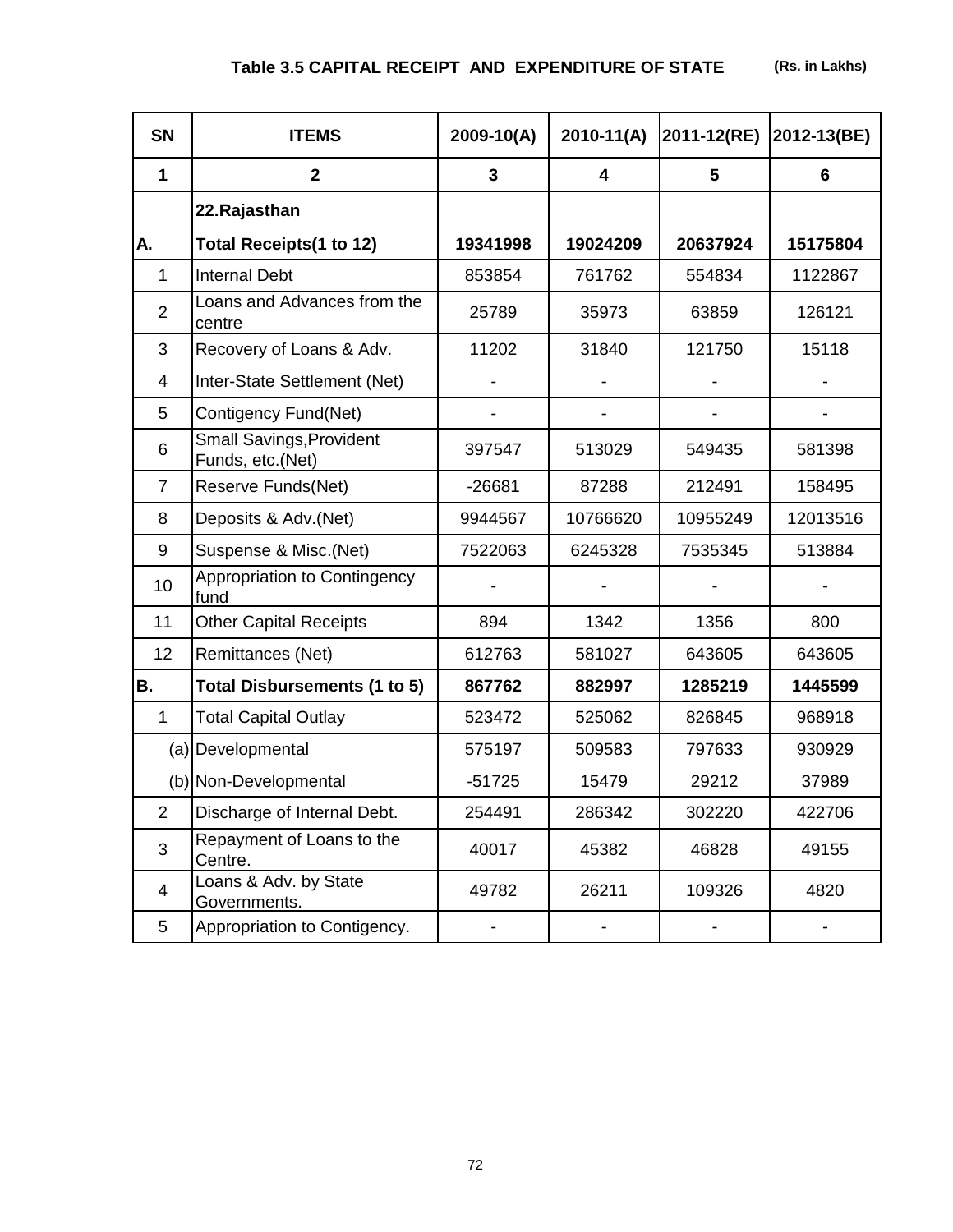| <b>SN</b>      | <b>ITEMS</b>                                        | 2009-10(A) | $2010 - 11(A)$           | 2011-12(RE) | 2012-13(BE)              |
|----------------|-----------------------------------------------------|------------|--------------------------|-------------|--------------------------|
| $\mathbf 1$    | $\mathbf{2}$                                        | 3          | 4                        | 5           | 6                        |
|                | 23.Sikkam                                           |            |                          |             |                          |
| А.             | Total Receipts(1 to 12)                             | 495103     | 409057                   | 480454      | 430513                   |
| $\mathbf{1}$   | <b>Internal Debt</b>                                | 39186      | 9496                     | 15027       | 23226                    |
| $\overline{2}$ | Loans and Advances from the<br>centre               | 25         | $\overline{7}$           | 1060        | 1450                     |
| 3              | Recovery of Loans & Adv.                            | 30         | 79                       | 80          | 80                       |
| 4              | Inter-State Settlement (Net)                        |            | $\overline{\phantom{0}}$ | 10          | $\overline{\phantom{0}}$ |
| 5              | Contigency Fund(Net)                                |            |                          |             |                          |
| 6              | <b>Small Savings, Provident</b><br>Funds, etc.(Net) | 10784      | 16267                    | 19239       | 21011                    |
| $\overline{7}$ | Reserve Funds(Net)                                  | 4849       | 5956                     | 5688        | 7008                     |
| 8              | Deposits & Adv.(Net)                                | 4504       | 5143                     | 5630        | 5629                     |
| 9              | Suspense & Misc.(Net)                               | 351296     | 304600                   | 345065      | 304600                   |
| 10             | Appropriation to Contingency<br>fund                |            |                          | 1           |                          |
| 11             | <b>Other Capital Receipts</b>                       |            |                          | 4225        |                          |
| 12             | Remittances (Net)                                   | 84429      | 67509                    | 84429       | 67509                    |
| В.             | <b>Total Disbursements (1 to 5)</b>                 | 77179      | 53005                    | 121542      | 154045                   |
| $\mathbf{1}$   | <b>Total Capital Outlay</b>                         | 64853      | 45107                    | 111759      | 146228                   |
|                | (a) Developmental                                   | 55966      | 39440                    | 107787      | 128211                   |
|                | (b) Non-Developmental                               | 8887       | 5667                     | 3972        | 18017                    |
| $\overline{2}$ | Discharge of Internal Debt.                         | 7068       | 5603                     | 4530        | 6231                     |
| 3              | Repayment of Loans to the<br>Centre.                | 1560       | 1720                     | 336         | 1046                     |
| 4              | Loans & Adv. by State<br>Governments.               | 3698       | 575                      | 4917        | 540                      |
| 5              | Appropriation to Contigency.                        |            |                          |             |                          |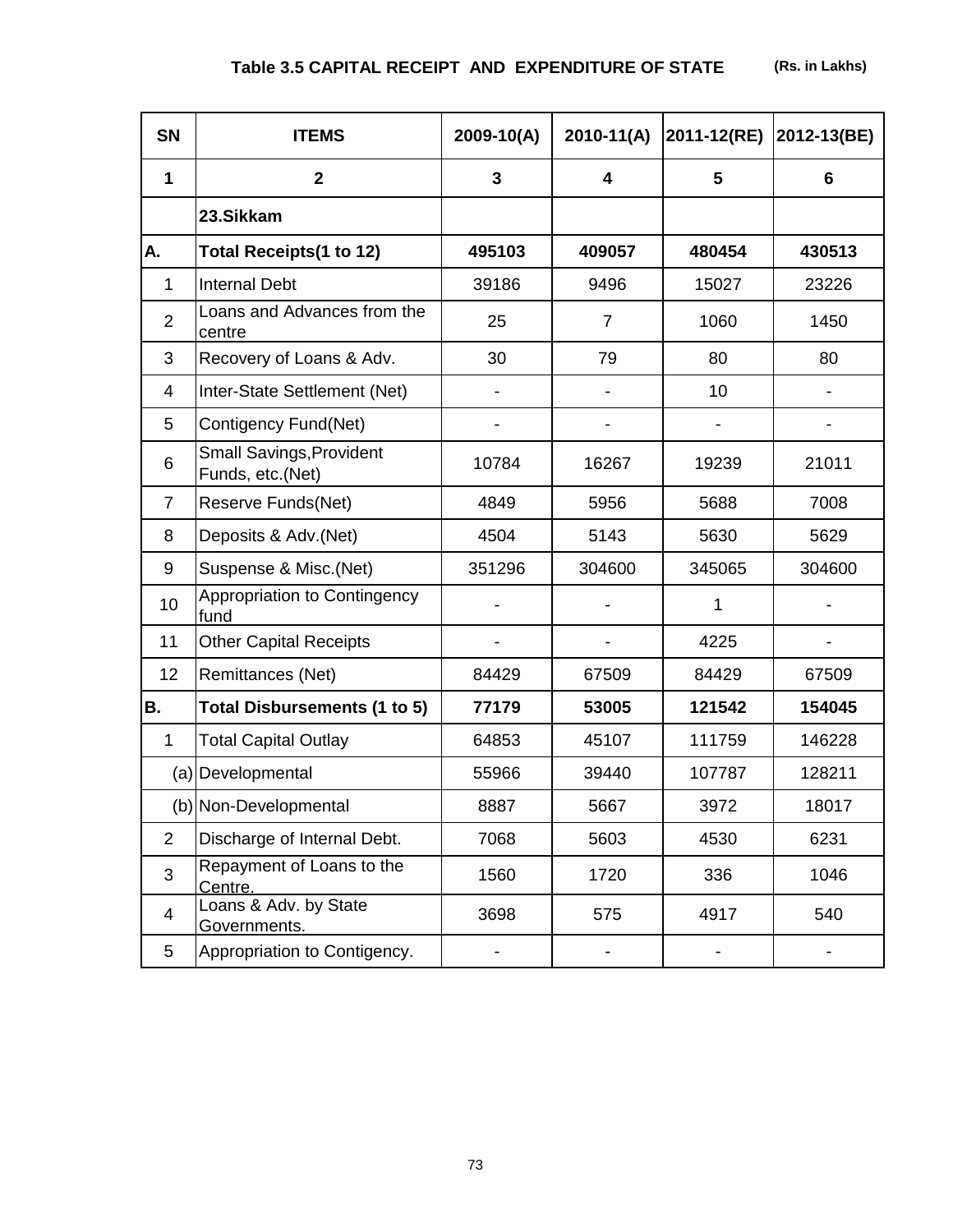| <b>SN</b>               | <b>ITEMS</b>                                        | 2009-10(A) | $2010-11(A)$ | 2011-12(RE) | 2012-13(BE) |
|-------------------------|-----------------------------------------------------|------------|--------------|-------------|-------------|
| 1                       | $\overline{2}$                                      | 3          | 4            | 5           | 6           |
|                         | 24.Tamil Nadu                                       |            |              |             |             |
| А.                      | <b>Total Receipts(1 to 12)</b>                      | 40914807   | 40274971     | 30231453    | 29738055    |
| 1                       | <b>Internal Debt</b>                                | 1452699    | 1304547      | 1557819     | 2182177     |
| $\overline{2}$          | Loans and Advances from the<br>centre               | 102985     | 144700       | 121350      | 161125      |
| 3                       | Recovery of Loans & Adv.                            | 258711     | 77025        | 371347      | 15199       |
| 4                       | Inter-State Settlement (Net)                        |            |              |             |             |
| 5                       | Contigency Fund(Net)                                | 51         |              |             |             |
| 6                       | <b>Small Savings, Provident</b><br>Funds, etc.(Net) | 425910     | 504986       | 529958      | 597345      |
| $\overline{7}$          | Reserve Funds(Net)                                  | 149454     | 233558       | 402062      | 436416      |
| 8                       | Deposits & Adv.(Net)                                | 1944682    | 2219442      | 2378960     | 2497634     |
| 9                       | Suspense & Misc.(Net)                               | 36209201   | 35381127     | 24472666    | 23431004    |
| 10                      | Appropriation to Contingency<br>fund                |            |              |             |             |
| 11                      | <b>Other Capital Receipts</b>                       |            |              |             |             |
| 12                      | Remittances (Net)                                   | 371114     | 409586       | 397291      | 417155      |
| B.                      | Total Disbursements (1 to 5)                        | 1337476    | 1789041      | 2474307     | 2738258     |
| $\mathbf{1}$            | <b>Total Capital Outlay</b>                         | 857239     | 1243627      | 1638833     | 2085608     |
|                         | (a) Developmental                                   | 804260     | 1169462      | 1599450     | 1933115     |
|                         | (b) Non-Developmental                               | 52979      | 74165        | 39383       | 152493      |
| $\overline{2}$          | Discharge of Internal Debt.                         | 217982     | 279154       | 322266      | 447165      |
| 3                       | Repayment of Loans to the<br>Centre.                | 33199      | 41069        | 67375       | 55075       |
| $\overline{\mathbf{4}}$ | Loans & Adv. by State<br>Governments.               | 229056     | 225191       | 445833      | 150410      |
| 5                       | Appropriation to Contigency.                        |            |              |             |             |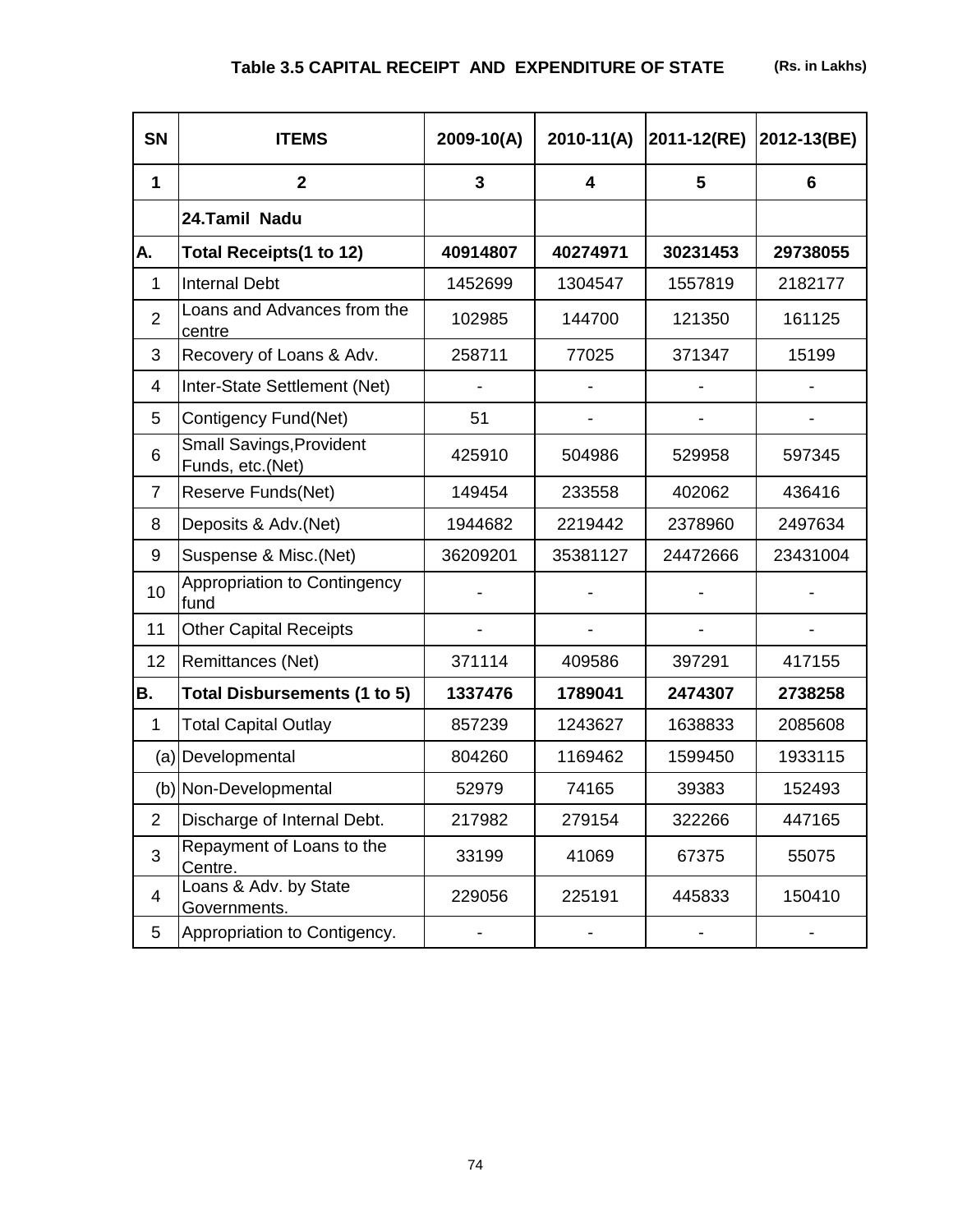| SN             | <b>ITEMS</b>                                        | $2009 - 10(A)$           | $2010 - 11(A)$               | 2011-12(RE) | 2012-13(BE)                  |
|----------------|-----------------------------------------------------|--------------------------|------------------------------|-------------|------------------------------|
| 1              | $\overline{2}$                                      | 3                        | 4                            | 5           | 6                            |
|                | 25.Tripura                                          |                          |                              |             |                              |
| А.             | Total Receipts(1 to 12)                             | 1810529                  | 1383918                      | 1684197     | 1764883                      |
| 1              | <b>Internal Debt</b>                                | 63102                    | 55255                        | 63000       | 75000                        |
| $\overline{2}$ | Loans and Advances from the<br>centre               | 660                      | 336                          | 300         | 300                          |
| 3              | Recovery of Loans & Adv.                            | 1756                     | 96                           | 200         | 300                          |
| 4              | Inter-State Settlement (Net)                        |                          |                              |             |                              |
| 5              | Contigency Fund(Net)                                | $\overline{\phantom{a}}$ | $\qquad \qquad \blacksquare$ |             | $\qquad \qquad \blacksquare$ |
| 6              | <b>Small Savings, Provident</b><br>Funds, etc.(Net) | 62054                    | 60927                        | 54609       | 60223                        |
| $\overline{7}$ | Reserve Funds(Net)                                  | 3526                     | 7837                         | 7255        | 7400                         |
| 8              | Deposits & Adv.(Net)                                | 25897                    | 17683                        | 18802       | 19178                        |
| 9              | Suspense & Misc.(Net)                               | 1533715                  | 1148578                      | 1485028     | 1545479                      |
| 10             | Appropriation to Contingency<br>fund                |                          |                              |             |                              |
| 11             | <b>Other Capital Receipts</b>                       |                          |                              |             |                              |
| 12             | Remittances (Net)                                   | 119819                   | 93206                        | 55003       | 57003                        |
| <b>B.</b>      | <b>Total Disbursements (1 to 5)</b>                 | 154373                   | 126499                       | 2028882     | 222429                       |
| 1              | <b>Total Capital Outlay</b>                         | 133223                   | 105834                       | 175758      | 184103                       |
|                | (a) Developmental                                   | 111836                   | 93197                        | 152582      | 104145                       |
|                | (b) Non-Developmental                               | 21387                    | 12637                        | 23176       | 79958                        |
| $\overline{2}$ | Discharge of Internal Debt.                         | 16524                    | 17377                        | 21399       | 34269                        |
| 3              | Repayment of Loans to the<br>Centre.                | 2870                     | 3192                         | 4834        | 3320                         |
| $\overline{4}$ | Loans & Adv. by State<br>Governments.               | 1756                     | 96                           | 891         | 737                          |
| 5              | Appropriation to Contigency.                        |                          |                              |             |                              |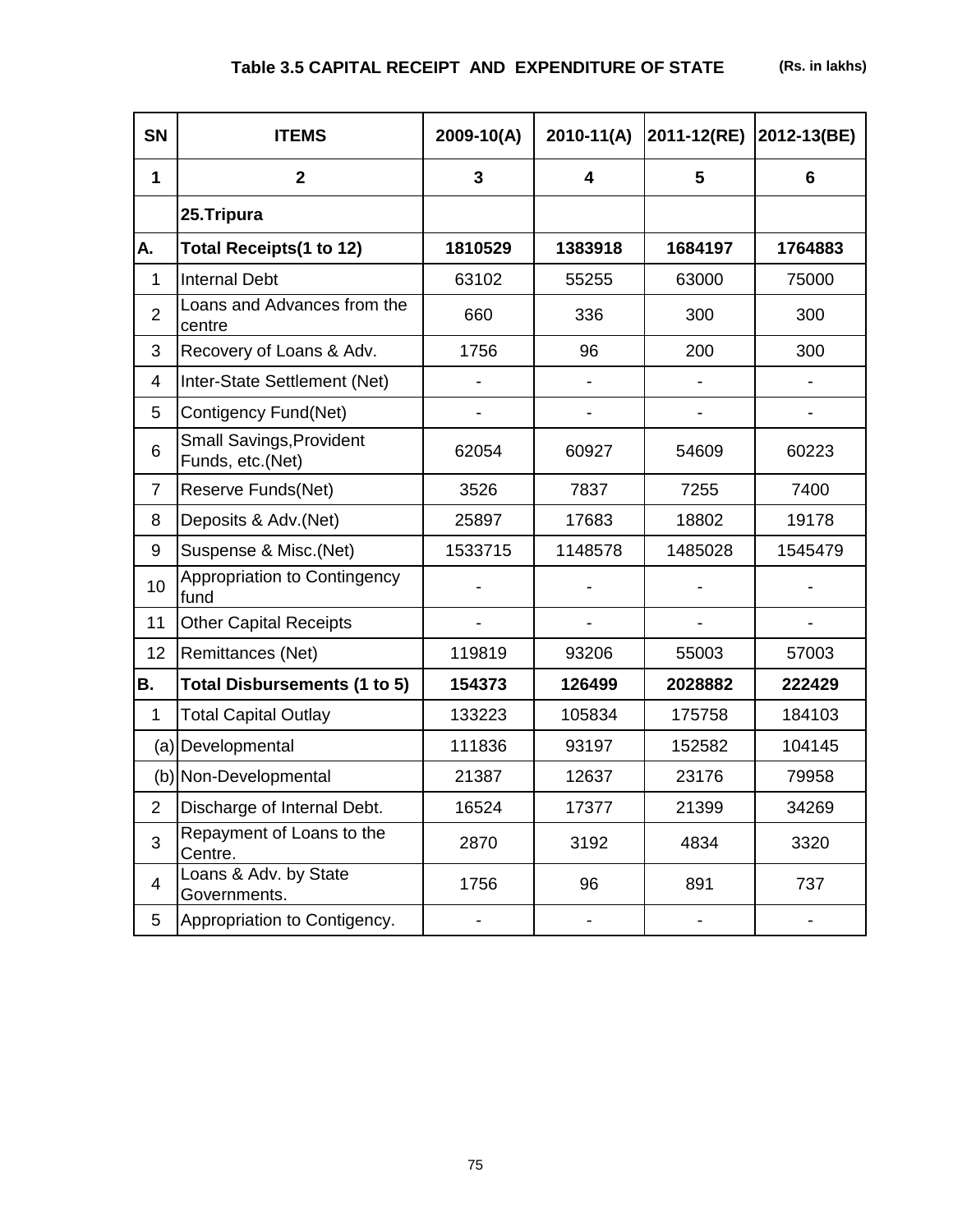| <b>SN</b>      | <b>ITEMS</b>                                        | $2009 - 10(A)$          | $2010-11(A)$ | 2011-12(RE) | 2012-13(BE) |
|----------------|-----------------------------------------------------|-------------------------|--------------|-------------|-------------|
| $\mathbf{1}$   | $\mathbf{2}$                                        | $\overline{\mathbf{3}}$ | 4            | 5           | 6           |
|                | 26.Uttaranchal                                      |                         |              |             |             |
| А.             | Total Receipts(1 to 12)                             | 4607554                 | 6025017      | 1707344     | 1844639     |
| 1              | <b>Internal Debt</b>                                | 255104                  | 304522       | 314618      | 471600      |
| $\overline{2}$ | Loans and Advances from the<br>centre               | 3134                    | 4294         | 1500        | 5000        |
| 3              | Recovery of Loans & Adv.                            | 6483                    | 8487         | 7496        | 6810        |
| 4              | Inter-State Settlement (Net)                        |                         |              |             |             |
| 5              | Contigency Fund(Net)                                | 3705                    | 58162        | 8500        | 9000        |
| 6              | <b>Small Savings, Provident</b><br>Funds, etc.(Net) | 142180                  | 137266       | 102768      | 102768      |
| $\overline{7}$ | Reserve Funds(Net)                                  | 5170                    | 15315        | 17210       | 18210       |
| 8              | Deposits & Adv.(Net)                                | 222282                  | 246370       | 247636      | 248635      |
| 9              | Suspense & Misc.(Net)                               | 3806262                 | 4871081      | 706006      | 706006      |
| 10             | Appropriation to Contingency<br>fund                | 49000                   |              | 40000       |             |
| 11             | <b>Other Capital Receipts</b>                       |                         |              |             | 5000        |
| 12             | Remittances (Net)                                   | 114234                  | 379520       | 261610      | 271610      |
| <b>B.</b>      | Total Disbursements (1 to 5)                        | 353947                  | 238889       | 385129      | 541466      |
| 1              | <b>Total Capital Outlay</b>                         | 213674                  | 185484       | 252449      | 365348      |
|                | (a) Developmental                                   | 202730                  | 175013       | 230754      | 351429      |
|                | (b) Non-Developmental                               | 10944                   | 10471        | 21695       | 13919       |
| $\overline{2}$ | Discharge of Internal Debt.                         | 133629                  | 44776        | 77560       | 146240      |
| 3              | Repayment of Loans to the<br>Centre.                | 3639                    | 2661         | 3333        | 3473        |
| 4              | Loans & Adv. by State<br>Governments.               | 3005                    | 5968         | 51787       | 26405       |
| 5              | Appropriation to Contigency.                        |                         |              |             |             |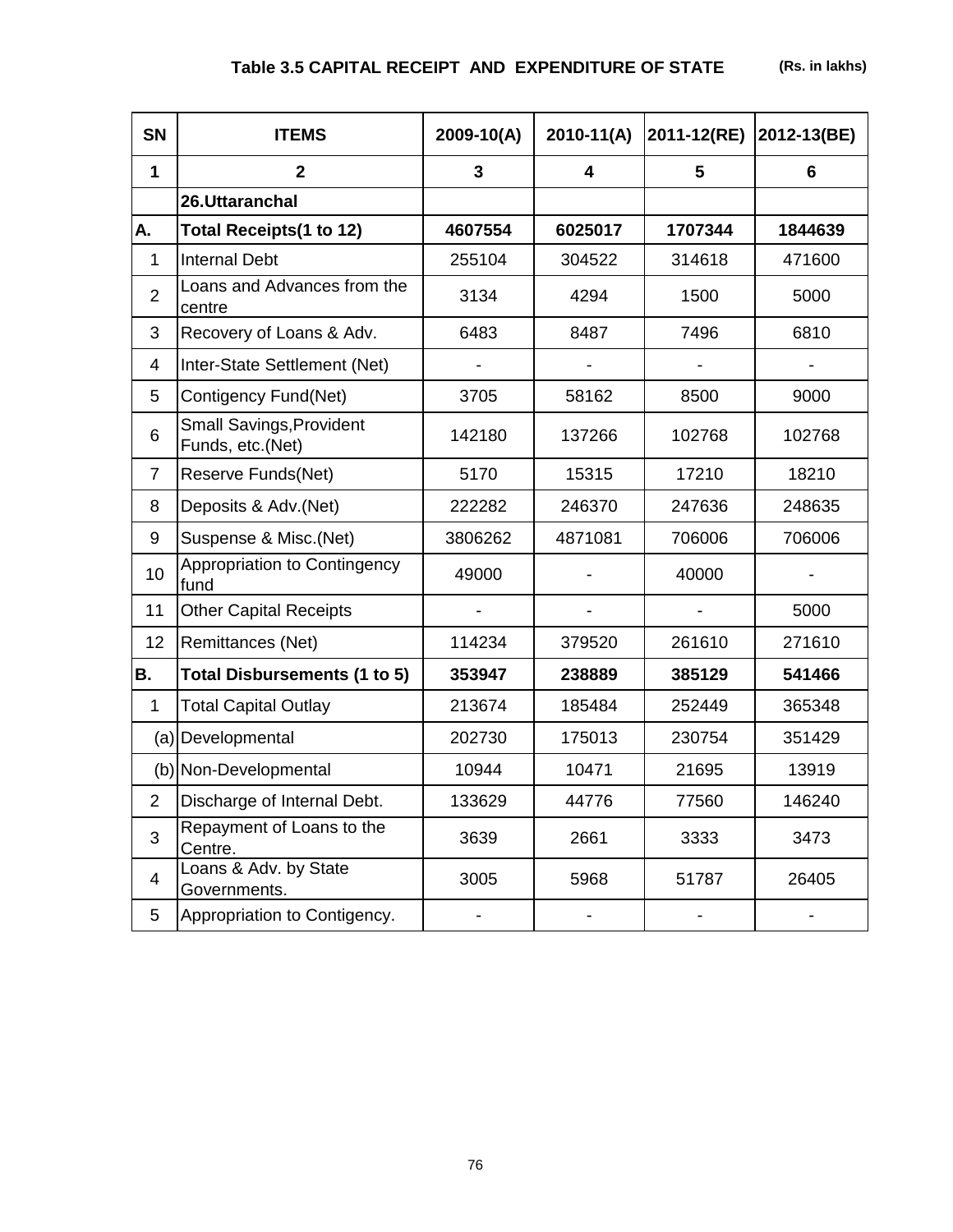| <b>SN</b>      | <b>ITEMS</b>                                        | 2009-10(A)     | $2010 - 11(A)$          | 2011-12(RE) | 2012-13(BE) |
|----------------|-----------------------------------------------------|----------------|-------------------------|-------------|-------------|
| $\mathbf 1$    | $\overline{2}$                                      | $\overline{3}$ | $\overline{\mathbf{4}}$ | 5           | 6           |
|                | 27.Uttar Pradesh                                    |                |                         |             |             |
| А.             | <b>Total Receipts(1 to 12)</b>                      | 49688734       | 56334686                | 27038671    | 30302872    |
| 1              | <b>Internal Debt</b>                                | 2220641        | 2103071                 | 2286701     | 3362810     |
| $\overline{2}$ | Loans and Advances from the<br>centre               | 28266          | 36336                   | 100279      | 100279      |
| 3              | Recovery of Loans & Adv.                            | 29308          | 48517                   | 53742       | 84843       |
| 4              | Inter-State Settlement (Net)                        |                |                         |             |             |
| 5              | Contigency Fund(Net)                                | 8282           |                         | 21235       | 43012       |
| 6              | <b>Small Savings, Provident</b><br>Funds, etc.(Net) | 815566         | 985702                  | 907621      | 1031485     |
| $\overline{7}$ | Reserve Funds(Net)                                  | 582456         | 857684                  | 1040854     | 1194833     |
| 8              | Deposits & Adv.(Net)                                | 1726035        | 1556043<br>1339910      |             | 1365960     |
| 9              | Suspense & Misc.(Net)                               | 41419898       | 48972538                | 20983329    | 22803650    |
| 10             | Appropriation to Contingency<br>fund                |                |                         |             |             |
| 11             | <b>Other Capital Receipts</b>                       |                |                         |             |             |
| 12             | Remittances (Net)                                   | 2858282        | 1774795                 | 305000      | 316000      |
| <b>B.</b>      | <b>Total Disbursements (1 to 5)</b>                 | 3370166        | 2691022                 | 3447776     | 3639700     |
| $\mathbf{1}$   | <b>Total Capital Outlay</b>                         | 2509123        | 2027280                 | 2595972     | 2697826     |
|                | (a) Developmental                                   | 2448026        | 1927074                 | 2409484     | 2534757     |
|                | (b) Non-Developmental                               | 61097          | 100206                  | 186488      | 163069      |
| $\overline{2}$ | Discharge of Internal Debt.                         | 646872         | 436883                  | 596497      | 676509      |
| 3              | Repayment of Loans to the<br>Centre.                | 119986         | 130037                  | 131291      | 132887      |
| 4              | Loans & Adv. by State<br>Governments.               | 94185          | 96822                   | 124016      | 132478      |
| 5              | Appropriation to Contigency.                        |                |                         |             |             |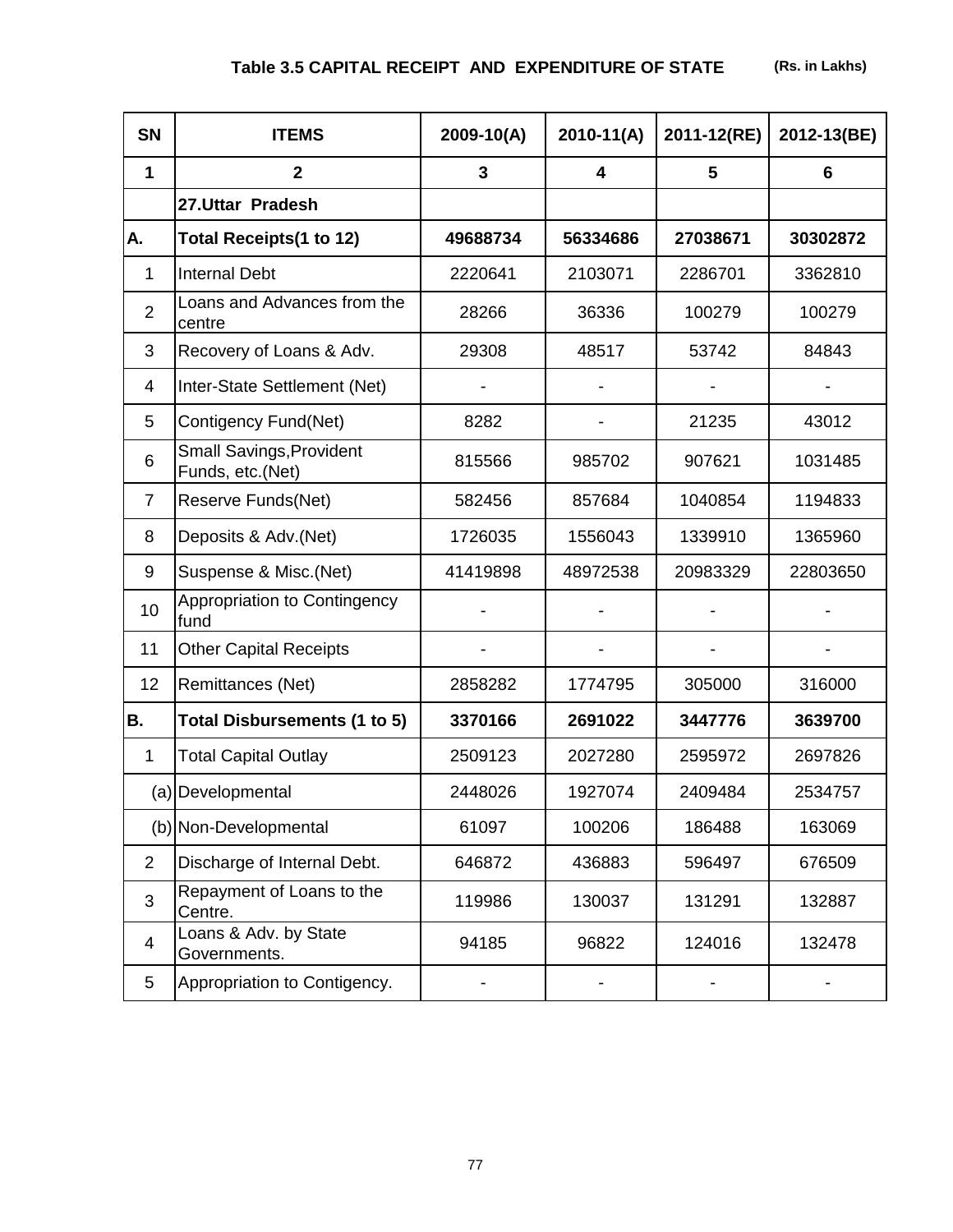| <b>SN</b>      | <b>ITEMS</b>                                        | $2009-10(A)$                     | $2010 - 11(A)$ | 2011-12(RE)    | 2012-13(BE) |
|----------------|-----------------------------------------------------|----------------------------------|----------------|----------------|-------------|
| 1              | $\overline{2}$                                      | $\overline{3}$                   | 4              | 5              | 6           |
|                | 28. West Bengal                                     |                                  |                |                |             |
| А.             | <b>Total Receipts(1 to 12)</b>                      | 23462050                         | 24486464       | 25879110       | 25172785    |
| 1              | <b>Internal Debt</b>                                | 3573085                          | 4282274        | 4624549        | 4084694     |
| $\overline{2}$ | Loans and Advances from the<br>centre               | 29983                            | 29589          | 46117          | 69578       |
| 3              | Recovery of Loans & Adv.                            | 38710                            | 37248          | 4958           | 5360        |
| 4              | Inter-State Settlement (Net)                        |                                  |                |                |             |
| 5              | Contigency Fund(Net)                                | 143                              | 270            | $\overline{2}$ |             |
| 6              | <b>Small Savings, Provident</b><br>Funds, etc.(Net) | 183172                           | 238499         | 250500         | 255500      |
| $\overline{7}$ | Reserve Funds(Net)                                  | 163335                           | 211963         | 79414          | 89417       |
| 8              | Deposits & Adv.(Net)                                | 2100129                          | 2344362        | 3577030        | 3310656     |
| 9              | Suspense & Misc.(Net)                               | 16850211<br>16815235<br>16769475 |                |                | 16830515    |
| 10             | Appropriation to Contingency<br>fund                |                                  |                |                |             |
| 11             | <b>Other Capital Receipts</b>                       |                                  |                |                |             |
| 12             | Remittances (Net)                                   | 523282                           | 527024         | 527065         | 527065      |
| <b>B.</b>      | Total Disbursements (1 to 5)                        | 1895874                          | 842398         | 1156291        | 1644912     |
| $\mathbf{1}$   | <b>Total Capital Outlay</b>                         | 301107                           | 222577         | 388586         | 828087      |
|                | (a) Developmental                                   | 285376                           | 211889         | 357313         | 792275      |
|                | (b) Non-Developmental                               | 15731                            | 10688          | 31273          | 35812       |
| $\overline{2}$ | Discharge of Internal Debt.                         | 1345708                          | 601568         | 667529         | 681652      |
| 3              | Repayment of Loans to the<br>Centre.                | 173815                           | $-22521$       | 42736          | 63572       |
| $\overline{4}$ | Loans & Adv. by State<br>Governments.               | 75244                            | 40774          | 57440          | 71601       |
| 5              | Appropriation to Contigency.                        |                                  |                |                |             |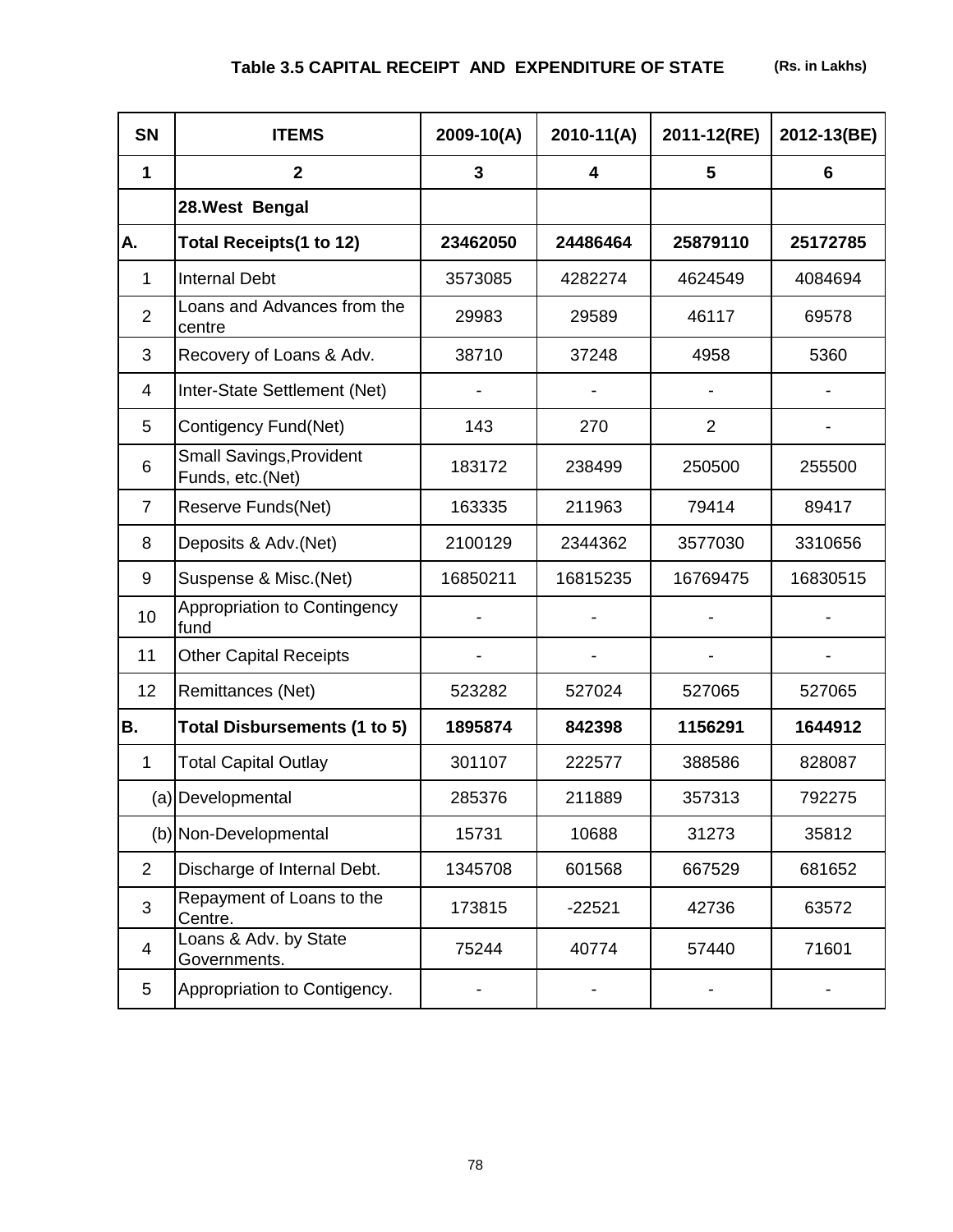| <b>SN</b>      | <b>ITEMS</b>                                        | $2009 - 10(A)$ | $2010-11(A)$            | 2011-12(RE) | 2012-13(BE)    |
|----------------|-----------------------------------------------------|----------------|-------------------------|-------------|----------------|
| $\mathbf 1$    | $\mathbf{2}$                                        | 3              | $\overline{\mathbf{4}}$ | 5           | $6\phantom{1}$ |
|                | 29.Delhi                                            |                |                         |             |                |
| А.             | <b>Total Receipts(1 to 12)</b>                      |                |                         |             |                |
| 1              | <b>Internal Debt</b>                                |                |                         |             |                |
| $\overline{2}$ | Loans and Advances from the<br>centre               |                |                         |             |                |
| 3              | Recovery of Loans & Adv.                            |                |                         |             |                |
| 4              | Inter-State Settlement (Net)                        |                |                         |             |                |
| 5              | Contigency Fund(Net)                                |                |                         |             |                |
| 6              | <b>Small Savings, Provident</b><br>Funds, etc.(Net) |                |                         |             |                |
| 7              | Reserve Funds(Net)                                  |                |                         |             |                |
| 8              | Deposits & Adv.(Net)                                |                |                         |             |                |
| 9              | Suspense & Misc.(Net)                               |                |                         |             |                |
| 10             | Appropriation to Contingency<br>fund                |                |                         |             |                |
| 11             | <b>Other Capital Receipts</b>                       |                |                         |             |                |
| 12             | Remittances (Net)                                   |                |                         |             |                |
| <b>B.</b>      | <b>Total Disbursements (1 to 5)</b>                 |                |                         |             |                |
| 1              | <b>Total Capital Outlay</b>                         |                |                         |             |                |
|                | (a) Developmental                                   |                |                         |             |                |
|                | (b) Non-Developmental                               |                |                         |             |                |
| $\overline{2}$ | Discharge of Internal Debt.                         |                |                         |             |                |
| 3              | Repayment of Loans to the<br>Centre.                |                |                         |             |                |
| 4              | Loans & Adv. by State<br>Governments.               |                |                         |             |                |
| 5              | Appropriation to Contigency.                        |                |                         |             |                |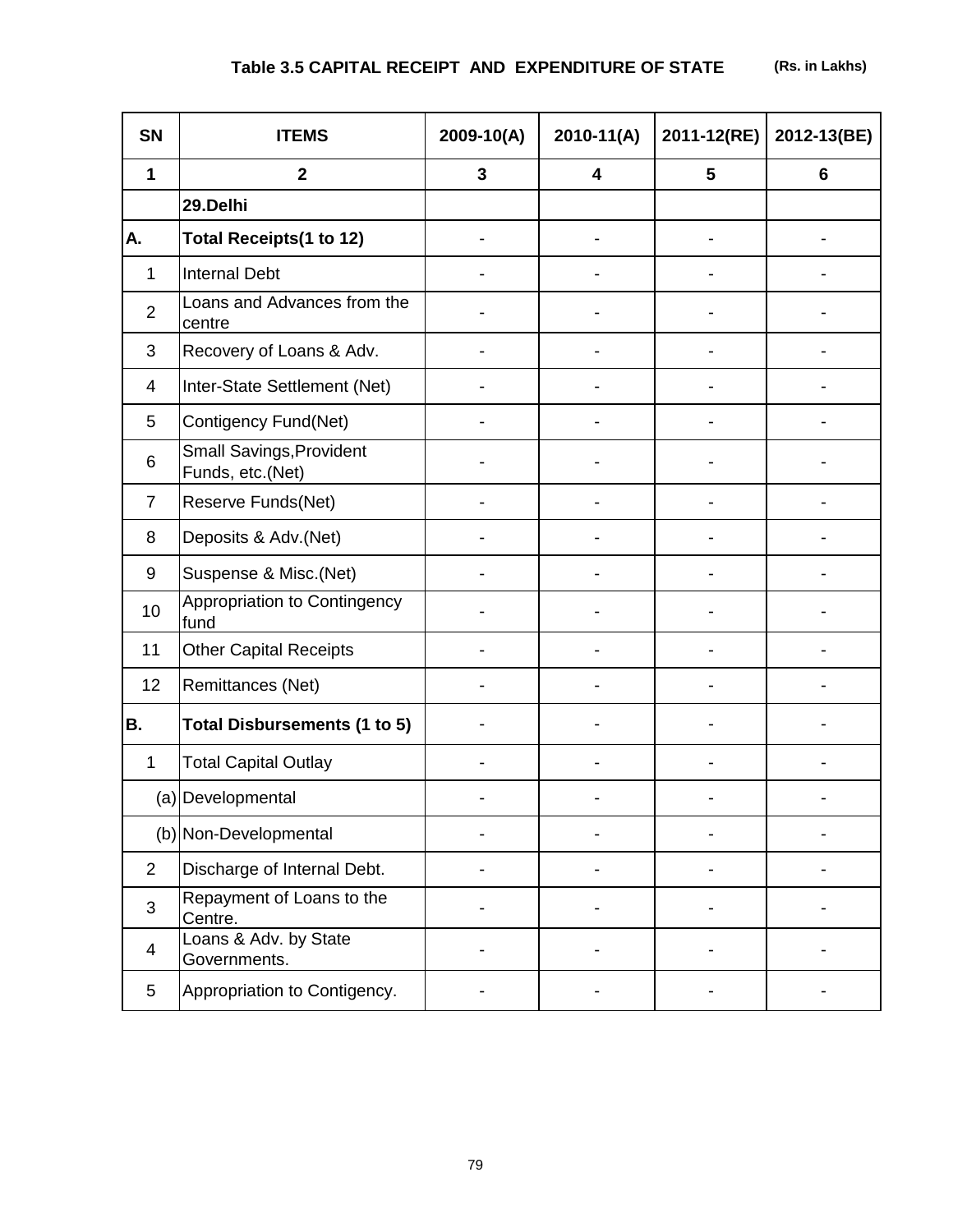| <b>SN</b>               | <b>ITEMS</b>                                 | 2009-10(A)                 | $2010-11(A)$ | 2011-12(RE) | 2012-13(BE) |
|-------------------------|----------------------------------------------|----------------------------|--------------|-------------|-------------|
| 1                       | $\overline{2}$                               | 3                          | 4            | 5           | 6           |
|                         | <b>30.All States</b>                         |                            |              |             |             |
| А.                      | <b>Total Receipts(1 to 12)</b>               | 378179915                  | 399161943    | 318488112   | 312489397   |
| 1                       | <b>Internal Debt</b>                         | 19845453                   | 20570265     | 24780382    | 30818465    |
| $\overline{2}$          | Loans and Advances from the<br>centre        | 810689                     | 947784       | 1598892     | 2021199     |
| 3                       | Recovery of Loans & Adv.                     | 808782                     | 499466       | 1823722     | 530332      |
| 4                       | Inter-State Settlement (Net)                 | 579                        | 424          | 212         | 579         |
| 5                       | Contigency Fund(Net)                         | 161744<br>105475<br>275820 |              | 177612      |             |
| 6                       | Small Savings, Provident Funds,<br>etc.(Net) | 5907457                    | 7104895      | 8473479     | 8975824     |
| $\overline{7}$          | Reserve Funds(Net)                           | 2536761                    | 3024562      | 3226623     | 3539975     |
| 8                       | Deposits & Adv.(Net)                         | 30083018                   | 34056554     | 33927581    | 35836382    |
| 9                       | Suspense & Misc.(Net)                        | 301876567                  | 312067391    | 234415751   | 220165305   |
| 10                      | Appropriation to Contingency<br>fund         | 60000                      | 26           | 120000      |             |
| 11                      | <b>Other Capital Receipts</b>                | 81245                      | 124127       | 20329       | 22273       |
| 12                      | Remittances (Net)                            | 16063889                   | 20490629     | 9939397     | 10401451    |
| B.                      | <b>Total Disbursements (1 to 5)</b>          | 23511081                   | 22643320     | 29770763    | 34388246    |
| 1                       | <b>Total Capital Outlay</b>                  | 14921459                   | 15193159     | 19528423    | 23720504    |
|                         | (a) Developmental                            | 14349766                   | 14525449     | 18284110    | 22011600    |
|                         | (b) Non-Developmental                        | 571693                     | 667710       | 1244313     | 1708904     |
| $\overline{2}$          | Discharge of Internal Debt.                  | 5825273                    | 4691908      | 5685451     | 7170556     |
| 3                       | Repayment of Loans to the<br>Centre.         | 980650                     | 876645       | 844440      | 881766      |
| $\overline{\mathbf{4}}$ | Loans & Adv. by State<br>Governments.        | 1748699                    | 1881608      | 3712449     | 2615420     |
| 5                       | Appropriation to Contigency.                 | 35000                      |              |             |             |

Source: State Finances: A study of Budget of 2012-13 A Report of Reserve Bank of India.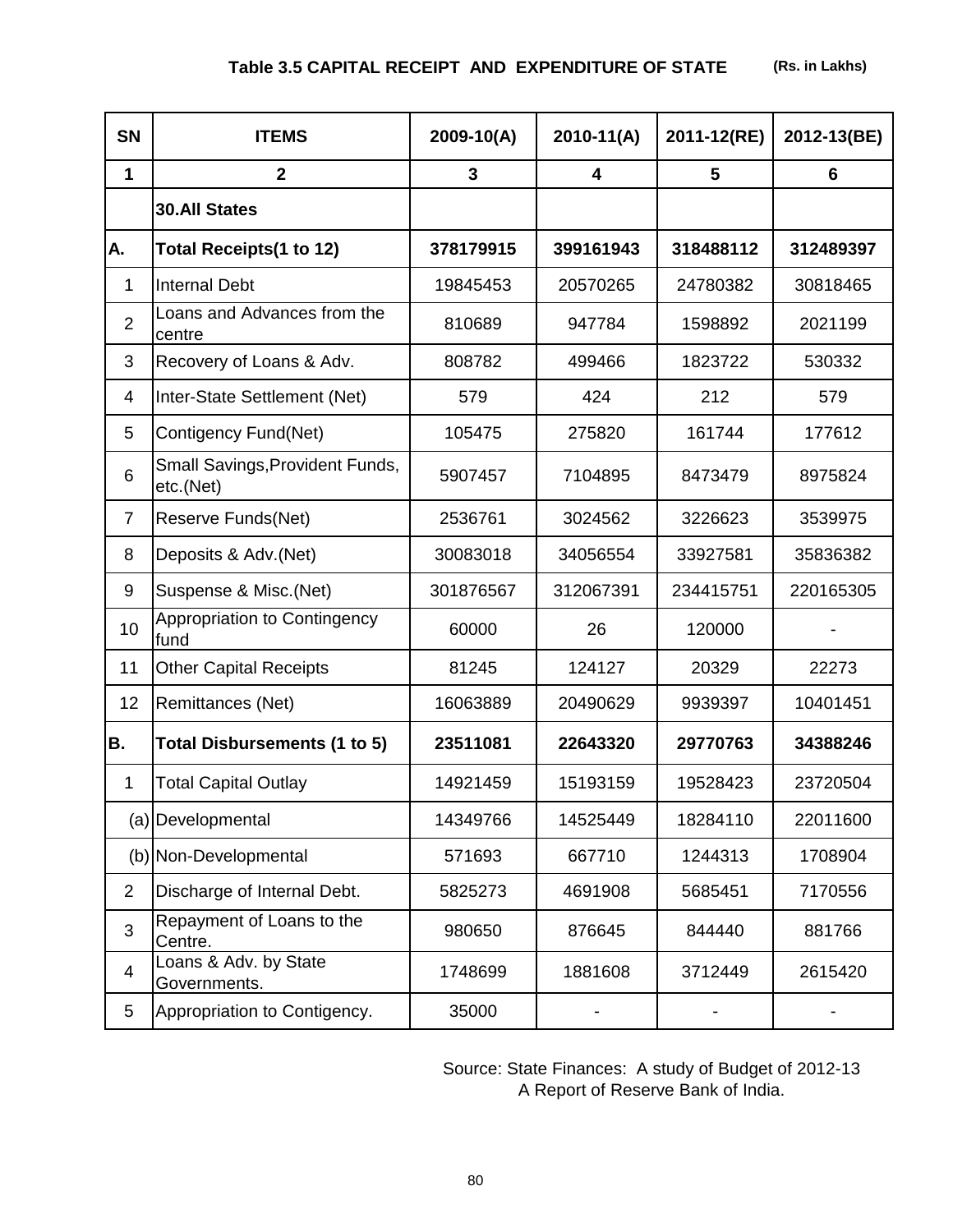## **Chapter-4**

# **Income & Expenditure of Zila Parishads & Improvement Trusts**

This reveals the income and expenditure of Zila Parishads and improvement trusts.

- The total income of Zila Parishads was Rs. 2640.04 lakh during 2011-12 and Rs. 4994.53 lakh during 2012-13.
- The total expenditure of Zila Parishads in Punjab was Rs. 2603.78 lakh during 2011-12 as compared to Rs. 4560.03 lakh during 2012-13.
- Income of improvement trusts for Punjab was Rs. 136837 lakh in 2011-12 and Rs. 40881 lakh in 2012-13 where as the expenditure was Rs.159610 lakh during 2011-12 and Rs.36997 lakh during 2012-13.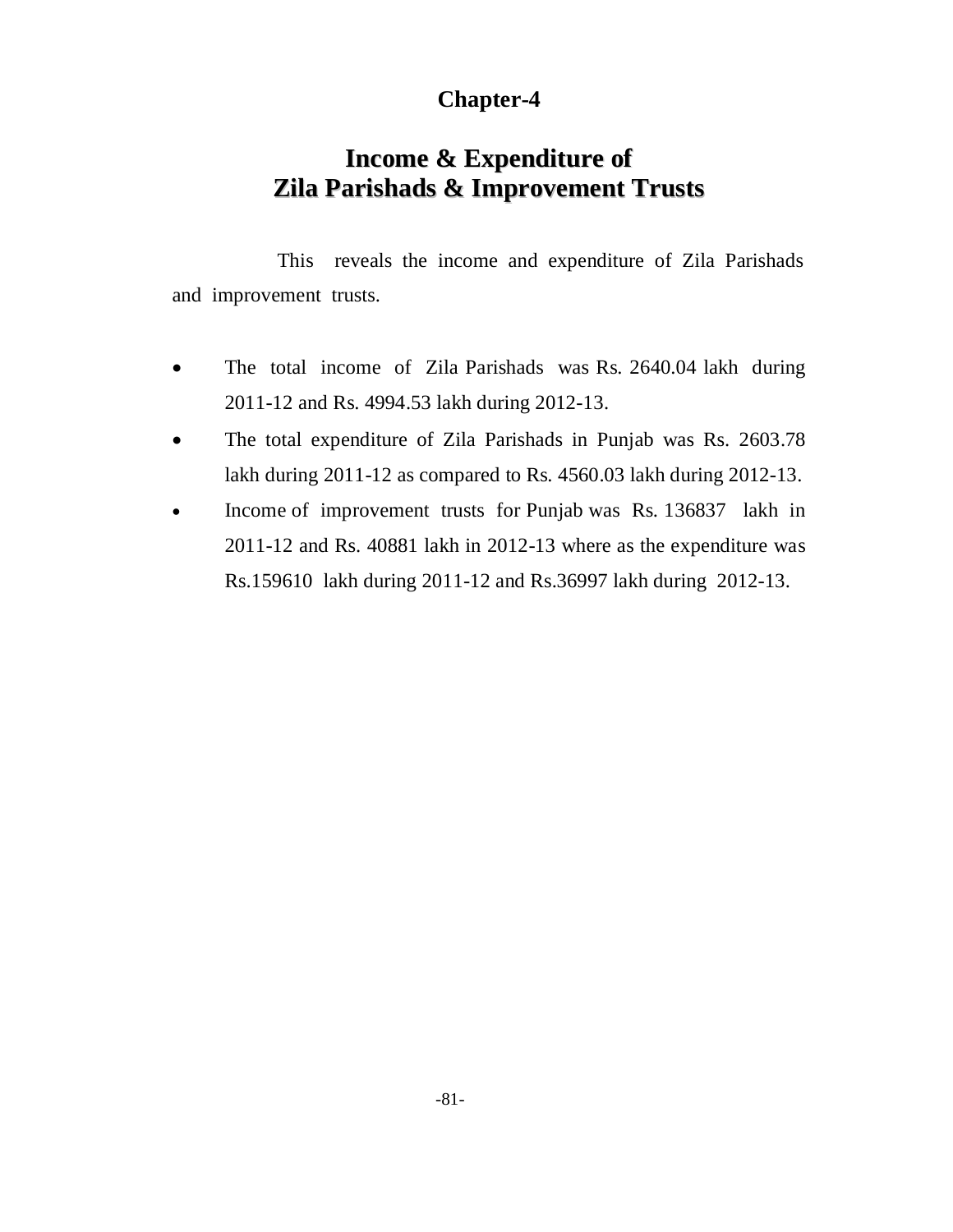### **INCOME AND EXPENDITURE OF LOCAL BODIES Table 4.1 Expedniture of Zila Parishads in Punjab**

| SN             | Year        | <b>Establishment</b> | <b>Roads</b>             | <b>Education</b>         | <b>Medical</b><br>and<br><b>Health</b> | <b>Vetinary</b> | Other<br>Exp.  | <b>Total</b> |
|----------------|-------------|----------------------|--------------------------|--------------------------|----------------------------------------|-----------------|----------------|--------------|
| $\mathbf 0$    | $\mathbf 1$ | 2 <sup>1</sup>       | $\mathbf{3}$             | 4                        | 5                                      | $6\phantom{1}$  | $\overline{7}$ | 8            |
| 1              | 1980-81     | 81.90                | 2.16                     | 0.27                     | 9.60                                   | 12.05           | 160.10         | 266.08       |
|                |             | (30.78)              | (0.81)                   | (0.10)                   | (3.61)                                 | (4.53)          | (60.17)        | (100.00)     |
| $\overline{2}$ | 1990-91     | 242.86               | 3.07                     |                          | 2.65                                   | 7.79            | 324.66         | 581.03       |
|                |             | (41.80)              | (0.53)                   |                          | (0.45)                                 | (1.34)          | (55.88)        | (100.00)     |
|                | 2000-01     | 692.40               | 9.28                     | 165.50                   | 6.13                                   | 22.52           | 934.46         | 1830.29      |
| $\mathbf{3}$   |             | (37.83)              | (0.51)                   | (9.04)                   | (0.33)                                 | (1.23)          | (51.06)        | (100.00)     |
| 4              | 2010-11     | 2030.12              | 4.71                     | $\overline{\phantom{a}}$ | 458.19                                 | 148.20          | 360.79         | 3002.01      |
|                |             | (67.62)              | (0.16)                   | $\blacksquare$           | (15.26)                                | (4.94)          | (12.02)        | (100.00)     |
|                |             | 1906.62              | 4.72                     |                          | 126.06                                 | 66.91           | 499.47         | 2603.78      |
| 5              | 2011-12     | (73.23)              | (0.18)                   | $\blacksquare$           | (4.84)                                 | (2.57)          | (19.18)        | (100.00)     |
|                | 2012-13     | 3890.46              | $\overline{\phantom{a}}$ |                          | 143.91                                 | 80.11           | 445.55         | 4560.03      |
| 6              |             | (85.32)              | $\overline{\phantom{a}}$ | $\blacksquare$           | (3.15)                                 | (1.76)          | (9.77)         | (100.00)     |

Note : Figures in brackets are percentage to total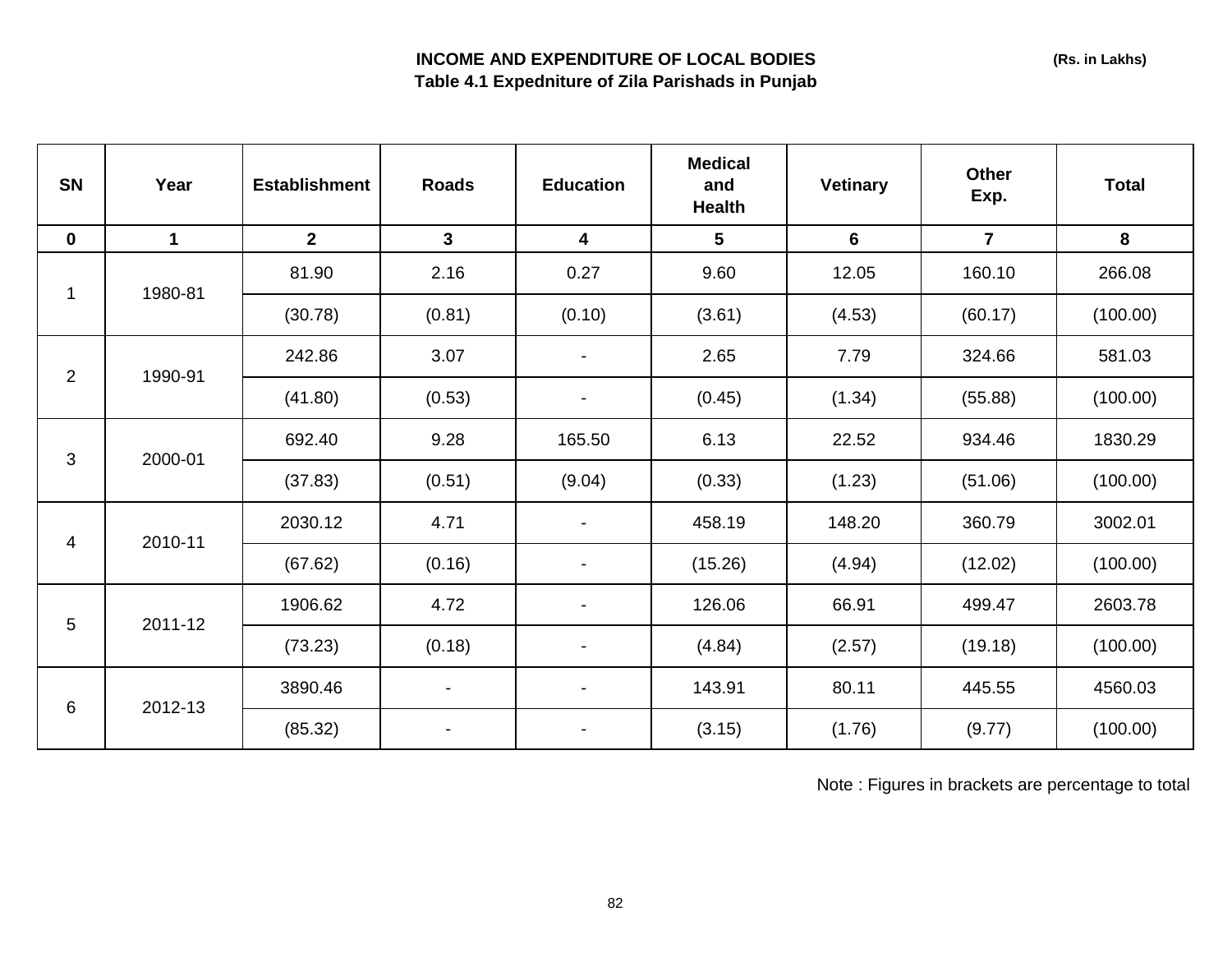### **INCOME AND EXPENDITURE OF LOCAL BODIES Table 4.2 Income of Zila Parishads in Punjab**

| <b>SN</b>               | Year        | Local<br>rate | <b>Taxes</b> | <b>Fees</b> | <b>Property</b> | <b>Education</b> | <b>Medical</b><br>and<br><b>Health</b> | <b>Grants in aid</b> | <b>Other</b><br>sources | <b>Total</b> |
|-------------------------|-------------|---------------|--------------|-------------|-----------------|------------------|----------------------------------------|----------------------|-------------------------|--------------|
| $\mathbf 0$             | $\mathbf 1$ | $\mathbf{2}$  | $\mathbf{3}$ | 4           | $5\phantom{.0}$ | 6                | $\overline{7}$                         | 8                    | 9                       | 10           |
| 1                       | 1980-81     | 48.53         | 2.31         | 0.79        | 12.60           | $\blacksquare$   | 2.28                                   | 15.00                | 168.65                  | 250.16       |
|                         |             | (19.40)       | (0.92)       | (0.31)      | (5.04)          | $\blacksquare$   | (0.91)                                 | (6.00)               | (67.42)                 | (100.00)     |
| $\overline{2}$          | 1990-91     | 40.38         |              | 0.97        | 66.41           | $\blacksquare$   |                                        | 279.68               | 258.14                  | 645.58       |
|                         |             | (6.25)        |              | (0.15)      | (10.29)         |                  |                                        | (43.32)              | (39.99)                 | (100.00)     |
| $\mathfrak{S}$          | 2000-01     | 10.17         |              | 2.18        | 261.77          |                  |                                        | 1248.86              | 464.99                  | 1987.97      |
|                         |             | (0.51)        |              | (0.11)      | (13.17)         | $\blacksquare$   |                                        | (62.82)              | (23.39)                 | (100.00)     |
| $\overline{\mathbf{4}}$ | 2010-11     | 0.49          | 31.77        | 5.95        | 233.04          | 14.38            | 933.55                                 | 1335.15              | 364.23                  | 2918.56      |
|                         |             | (0.02)        | (1.09)       | (0.20)      | (7.98)          | (0.49)           | (31.99)                                | (45.75)              | (12.48)                 | (100.00)     |
| 5                       | 2011-12     | 3.55          | 24.09        | 5.7         | 283.53          | $\blacksquare$   | 747.78                                 | 1234.42              | 340.97                  | 2640.04      |
|                         |             | (0.13)        | (0.91)       | (0.22)      | (10.74)         | $\blacksquare$   | (28.32)                                | (46.76)              | (12.92)                 | (100.00)     |
|                         |             |               | 35.66        | 6.85        | 414.78          | $\blacksquare$   | 1040.68                                | 3147.44              | 349.12                  | 4994.53      |
| 6                       | 2012-13     |               | (0.71)       | (0.14)      | (8.30)          |                  | (20.84)                                | (63.02)              | (6.99)                  | (100.00)     |

Note : Figures in brackets are percentage to total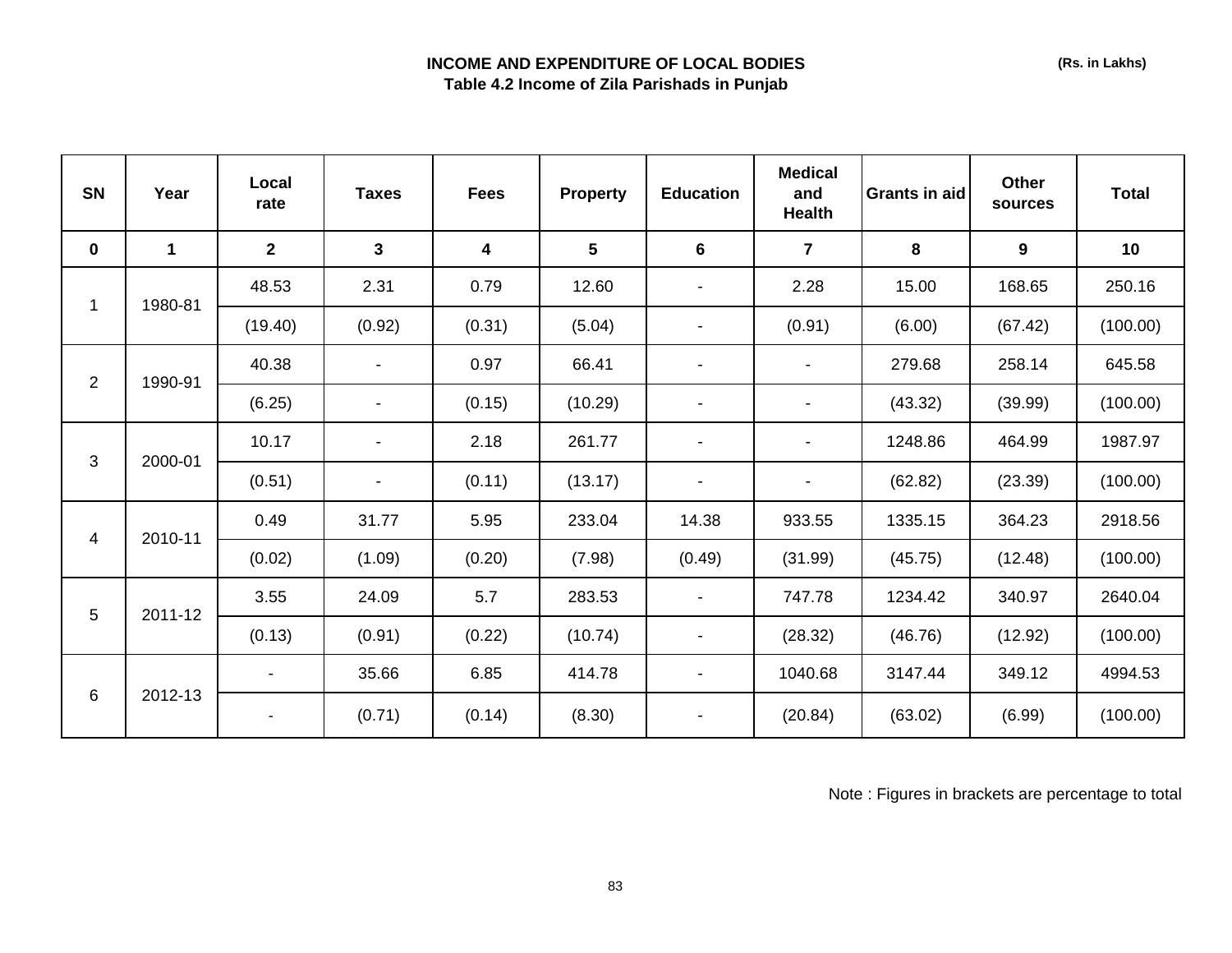**(Rs. in 000)**

## **INCOME AND EXPENDITURE OF LOCAL BODIES Table No.4.3 Income and Expedniture of Improvement Trusts in Punjab**

| Sr. No.        | Year    | <b>Income</b>  | <b>Expenditure</b> |
|----------------|---------|----------------|--------------------|
| $\mathbf 0$    | 1       | $\overline{2}$ | $\overline{3}$     |
| 1              | 1985-86 | 1272           | 1314               |
| $\overline{2}$ | 1988-89 | 1952           | 1670               |
| 3              | 1990-91 | 4596           | 7245               |
| 4              | 1994-95 | 5688           | 5013               |
| 5              | 1997-98 | 1122402        | 1120524            |
| 6              | 2009-10 | 3513724        | 2940279            |
| $\overline{7}$ | 2010-11 | 11207349       | 9220001            |
| 8              | 2011-12 | 13683736       | 15961029           |
| 9              | 2012-13 | 4088050        | 3699681            |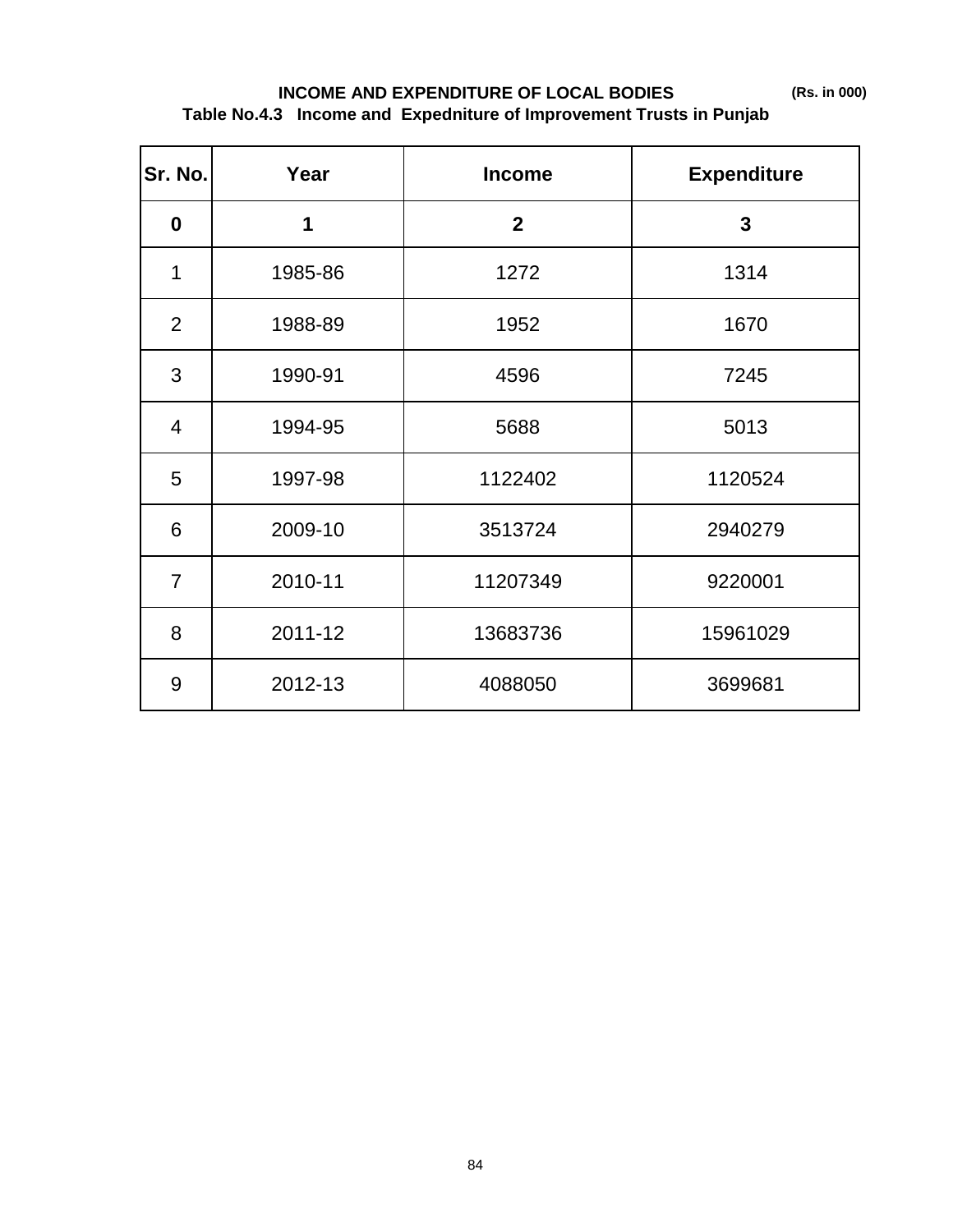## **Chapter-5**

## **Banks and Debt Position of State**

The total number of banks for the working in State as on 31st December, 2012 was 9386. Number of Indian Commercial banks was 4726, foreign banks were 8, Co-operative banks were 802 and Post office saving banks was 3850 respectively.

The total number of Schedule Commercial bank offices in Punjab was  $4452$  as on  $31<sup>st</sup>$  December 2012. The deposits in these banks were to the tune of Rs.190376 crore and credits made by these banks were Rs.150300 crore. The percentage share of Punjab in total bank credit of all states was 3.49%. The share of Maharashtra was (33.40%) followed by Tamil Nadu (11.78%). Credit deposit ratio in Punjab was 78.95. Credit deposit ratio was highest (124.21%) in Tamil Nadu followed by Andhra Pradesh (112.58%).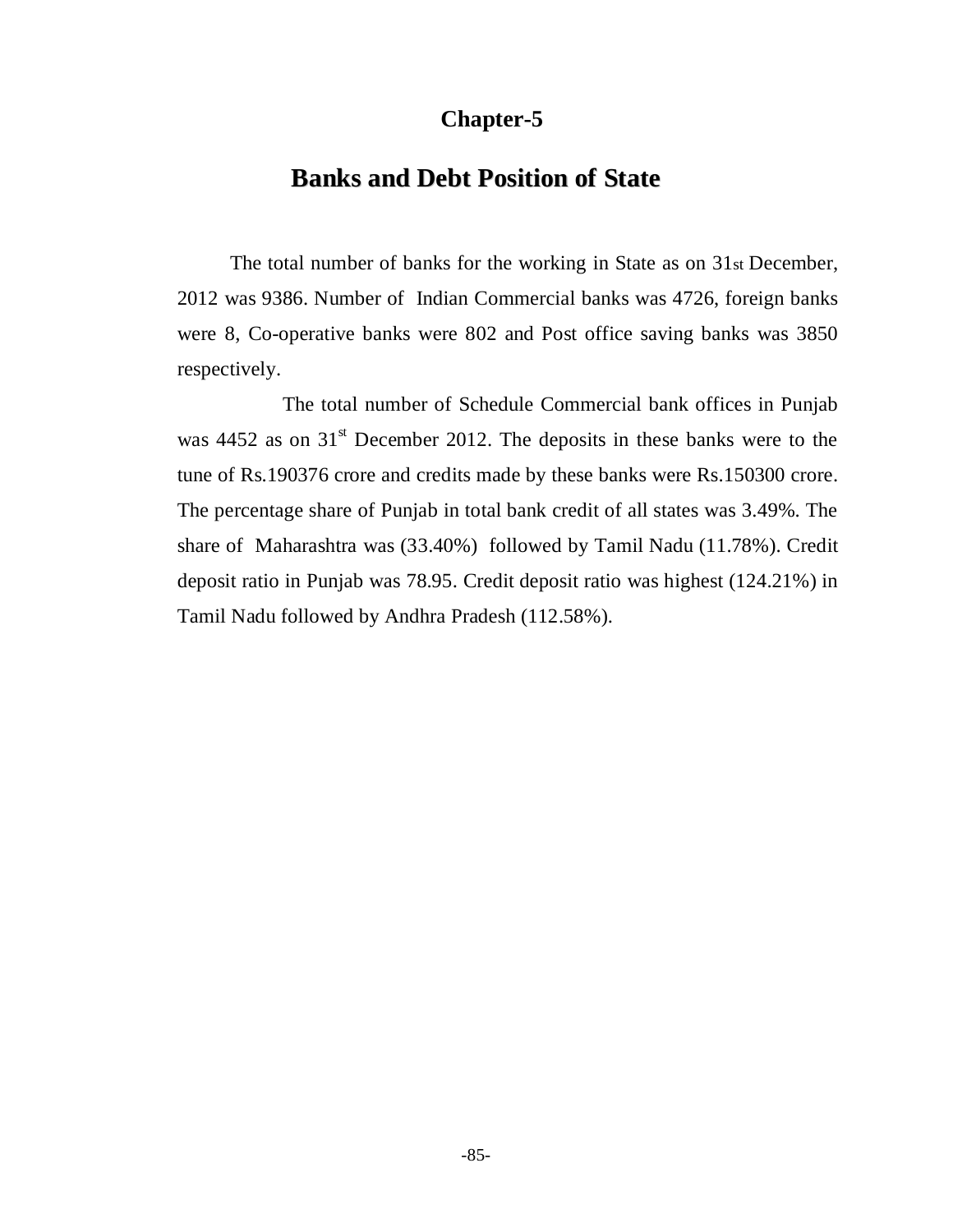| <b>SN</b>      |                                         | <b>Number of Offices</b> |      |      |      |  |  |  |
|----------------|-----------------------------------------|--------------------------|------|------|------|--|--|--|
|                | <b>Type of Bank</b>                     | 2009                     | 2010 | 2011 | 2012 |  |  |  |
| 1              | $\mathbf 2$                             | 3                        | 4    | 5    | 6    |  |  |  |
| $\mathbf{1}$   | <b>Indian Commercial Banks</b>          | 3580                     | 3823 | 4231 | 4726 |  |  |  |
|                | a) Indian Scheduled Banks               | 3564                     | 3806 | 4206 | 4700 |  |  |  |
|                | b) Indian Non-Scheduled Banks           | 16<br>17                 |      | 25   | 26   |  |  |  |
| 2              | Foreign Banks                           | 7                        | 8    | 8    | 8    |  |  |  |
| $\mathbf{3}$   | Co-operative Banks                      | 805                      | 804  | 804  | 802  |  |  |  |
| $\overline{4}$ | Post Office Saving Banks Punjab Circle. | 3877                     | 3853 | 3849 | 3850 |  |  |  |
| 5              | All Type of Banks                       | 8269                     | 8488 | 8892 | 9386 |  |  |  |

 **Source : Reserve Bank of India**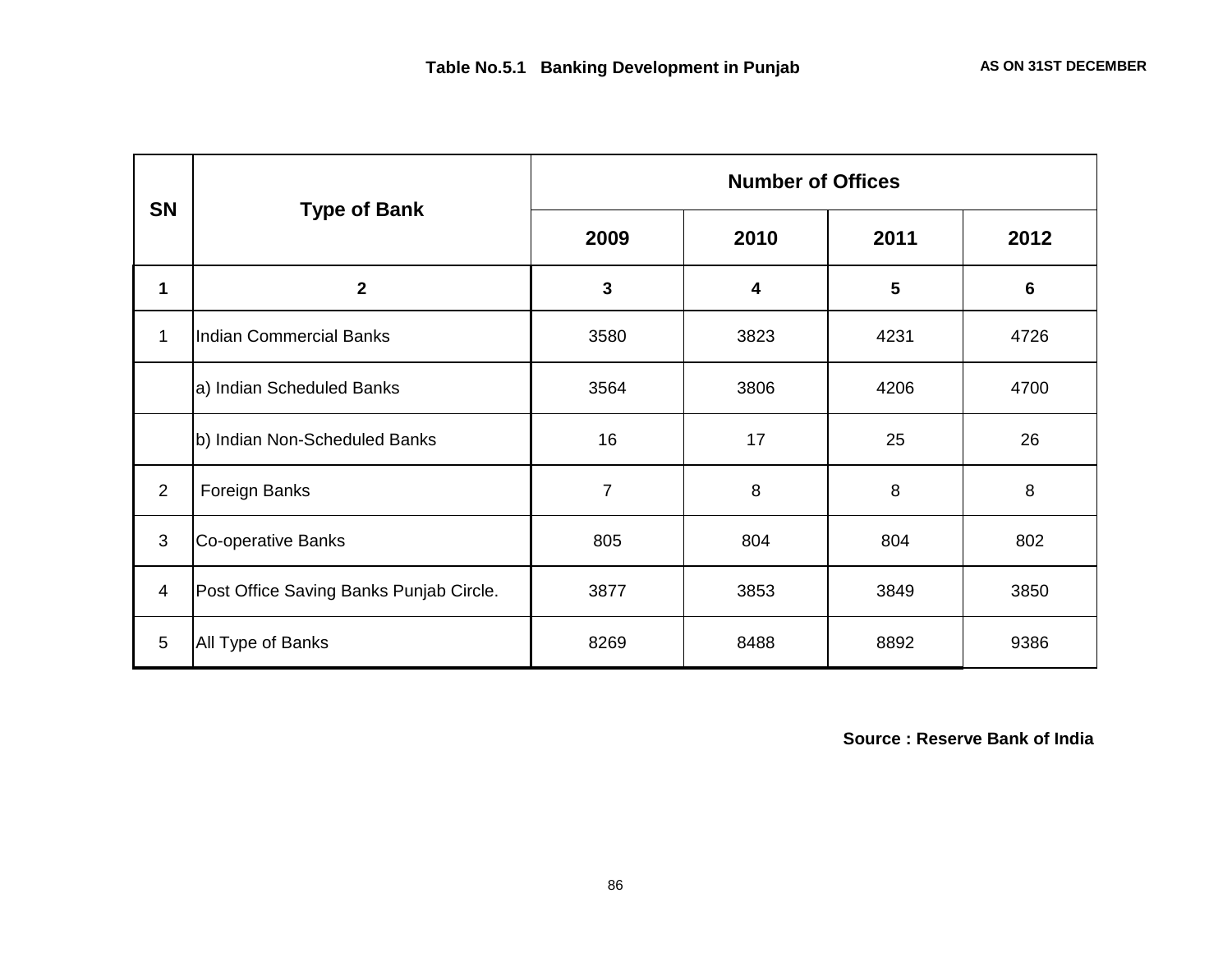## **SN States No of office Population Per Bank Office in 000 Bank deposits (Rs in crore) %age to total bank deposits Bank credit (Rs in crore) %age to total bank credit 1 2 3 4 5 6 7 8** 1 Andhra Pradesh | 8451 | 10 | 364709 | 6.41 | 410579 | 9.55 2 Arunachal Pradesh | 95 | 14 | 5776 | 0.10 | 1437 | 0.03 3 |Assam | 1623 | 18 | 69354 | 1.22 | 26308 | 0.61 4 Bihar 4722 21 151777 2.67 43076 1 5 Jharkhand 2211 14 97497 1.71 30728 0.72 6 Goa 515 3 38698 0.68 10056 0.23 7 Gujrat 2624 10 333989 5.87 233917 5.44 8 |Haryana 3090 8 160363 2.82 118981 2.77 9 | Himachal Pradesh | 1182 | 6 | 42134 | 0.74 | 14454 | 0.34 10 Jammu and Kashmir | 1212 | 9 | 54033 | 0.95 | 19858 | 0.46 11 |Karnatka 7148 | 8 | 436516 | 7.67 | 303980 | 7.07 12 Kerala 5059 6 220823 3.88 159333 3.70 13 Chhattisgarh 1659 | 15 | 74034 | 1.30 | 37796 | 0.88 14 | Madhya Pradesh | 4790 | 16 | 183023 | 3.22 | 103114 | 2.4 15 Maharashtra 9526 11 1575576 27.70 1436453 33.40 16 Manipur 97 23 3572 0.06 1314 0.03 17 Meghalya 247 12 12799 0.22 3027 0.07 18 Mizoram 107 9 3600 0.06 1389 0.03 19 Nagaland 109 17 5419 0.10 1677 0.04 20 Orrissa 3360 12 135324 2.38 61739 1.44 21 Punjab 4452 6 190376 3.35 150300 3.49 22 |Rajasthan 5020 | 13 | 163960 | 2.88 | 148296 | 3.45 23 |Sikkim 94 | 6 | 4542 | 0.08 | 1309 | 0.03 24 |Tamil Nadu | 7646 | 9 | 407893 | 7.17 | 506650 | 11.78 25 Tripura 280 12 11323 0.20 3462 0.08 26 Uttaranchal 1491 7 61274 1.08 21306 0.50 27 Uttar Pradesh | 12256 | 16 | 474964 | 8.35 | 201447 | 4.68 28 WestBengal | 6066 | 15 | 405489 | 7.13 | 248736 | 5.78

#### **Table No.5.2 State-Wise Distribution of Offices ,Deposits and Bank Credit of Scheduled Commercial Banks December 2012**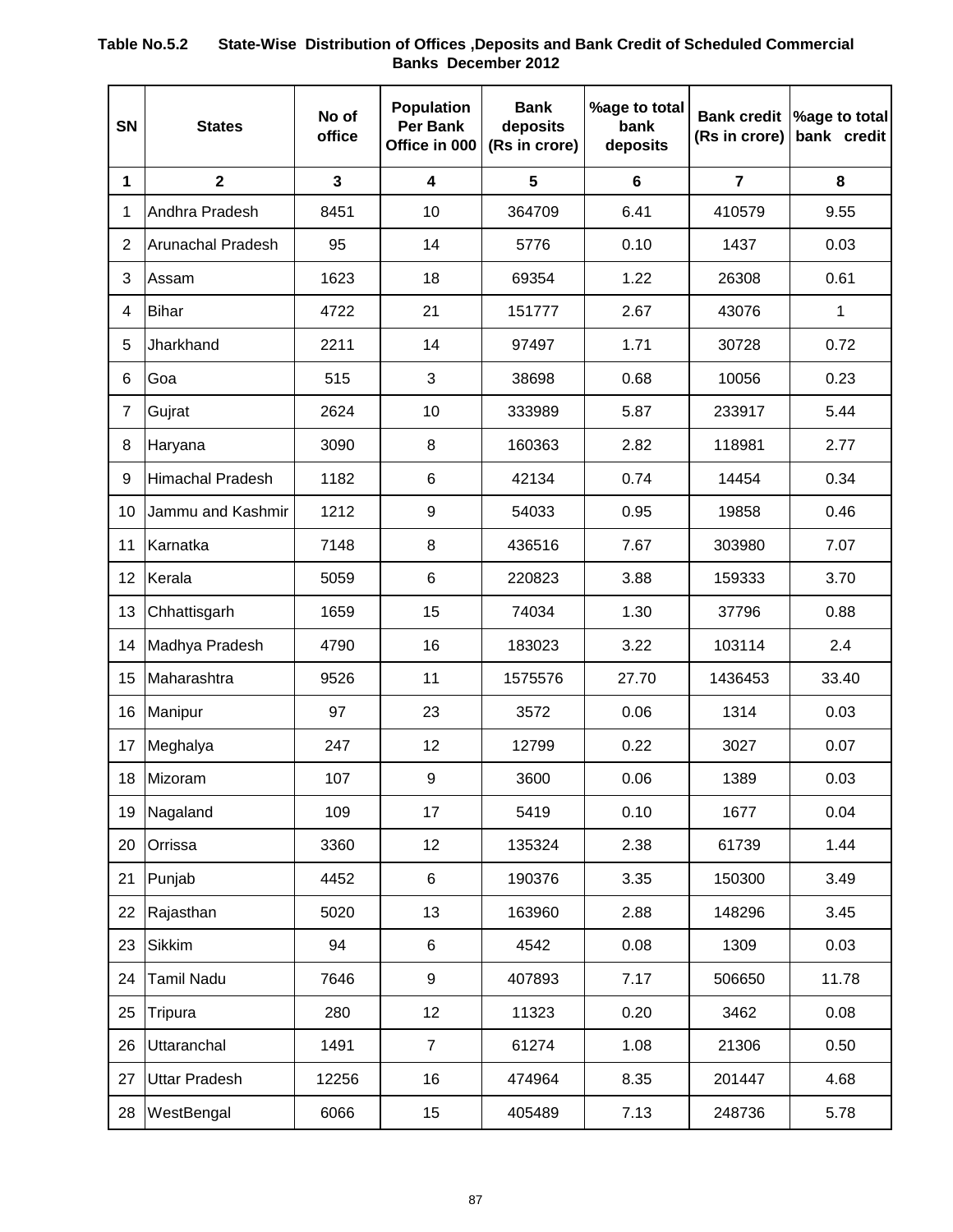### **Table No.5.3 State -wise percentage of credit to deposits of scheduled commercial bank Dec.2011 and Dec.2012**

|    |                          |                              | <b>Last Friday of</b><br>(As on Dec.2011) |                                  |                              | <b>Last Friday of</b><br>(As on Dec.2012) |                                  |
|----|--------------------------|------------------------------|-------------------------------------------|----------------------------------|------------------------------|-------------------------------------------|----------------------------------|
| SN | <b>State</b>             | <b>Deposits</b><br>in crores | <b>Credit</b><br>in crores                | %age of<br>credit to<br>deposits | <b>Deposits</b><br>in crores | <b>Credit</b><br>in crores                | %age of<br>credit to<br>deposits |
| 1  | $\overline{2}$           | 3                            | 4                                         | 5                                | $6\phantom{1}$               | 7                                         | 8                                |
| 1  | Andhra Pradesh           | 323460                       | 355350                                    | 109.86                           | 364709                       | 410579                                    | 112.58                           |
| 2  | <b>Arunachal Pradesh</b> | 4969                         | 1325                                      | 26.67                            | 5776                         | 1437                                      | 24.88                            |
| 3  | Assam                    | 59449                        | 23184                                     | 39.00                            | 69354                        | 26308                                     | 37.93                            |
| 4  | <b>Bihar</b>             | 128679                       | 37057                                     | 28.80                            | 151777                       | 43076                                     | 28.38                            |
| 5  | Jharkhand                | 81553                        | 27533                                     | 33.76                            | 97497                        | 30728                                     | 31.52                            |
| 6  | Goa                      | 35050                        | 9249                                      | 26.39                            | 38698                        | 10056                                     | 25.99                            |
| 7  | Gujarat                  | 287464                       | 192650                                    | 67.02                            | 333989                       | 233917                                    | 70.04                            |
| 8  | Haryana                  | 135464                       | 104453                                    | 77.11                            | 160363                       | 118981                                    | 74.19                            |
| 9  | <b>Himachal Pradesh</b>  | 36926                        | 13124                                     | 35.54                            | 42134                        | 14454                                     | 34.30                            |
| 10 | Jammu and Kashmir        | 45836                        | 15908                                     | 34.71                            | 54033                        | 19858                                     | 36.75                            |
| 11 | Karnataka                | 384056                       | 268660                                    | 69.95                            | 436516                       | 303980                                    | 69.64                            |
| 12 | kerala                   | 190465                       | 140558                                    | 73.80                            | 220823                       | 159333                                    | 72.15                            |
| 13 | Chhatisgarh              | 61369                        | 33811                                     | 55.09                            | 74034                        | 37796                                     | 51.05                            |
| 14 | Madhya Pradesh           | 158370                       | 88937                                     | 56.16                            | 183023                       | 103114                                    | 56.34                            |
| 15 | Maharashtra              | 1496681                      | 1273385                                   | 85.08                            | 1575576                      | 1436453                                   | 91.17                            |
| 16 | Manipur                  | 3378                         | 1229                                      | 36.38                            | 3572                         | 1314                                      | 36.79                            |
| 17 | Meghalya                 | 10388                        | 2654                                      | 25.55                            | 12799                        | 3027                                      | 23.65                            |
| 18 | Mizoram                  | 3092                         | 1300                                      | 42.04                            | 3600                         | 1389                                      | 38.58                            |
|    | 19 Nagaland              | 51.88                        | 1475                                      | 2843.10                          | 5419                         | 1677                                      | 30.95                            |
| 20 | Orissa                   | 114243                       | 53904                                     | 47.18                            | 135324                       | 61739                                     | 45.62                            |
| 21 | Punjab                   | 172622                       | 138347                                    | 80.14                            | 190376                       | 150300                                    | 78.95                            |
| 22 | Rajasthan                | 140008                       | 124574                                    | 88.98                            | 163960                       | 148296                                    | 90.45                            |
| 23 | <b>Sikkim</b>            | 3649                         | 1260                                      | 34.53                            | 4542                         | 1309                                      | 28.82                            |
| 24 | <b>Tamil Nadu</b>        | 370498                       | 430845                                    | 116.29                           | 407893                       | 506650                                    | 124.21                           |
| 25 | Tripura                  | 9598                         | 2887                                      | 30.08                            | 11323                        | 3462                                      | 30.57                            |
| 26 | <b>Uttar Pradesh</b>     | 54009                        | 18829                                     | 34.86                            | 61274                        | 21306                                     | 34.77                            |
| 27 | Uttaranchal              | 471999                       | 171011                                    | 36.23                            | 474964                       | 201447                                    | 42.41                            |
|    | 28 West Bengal           | 363466                       | 219143                                    | 60.29                            | 405489                       | 248736                                    | 61.34                            |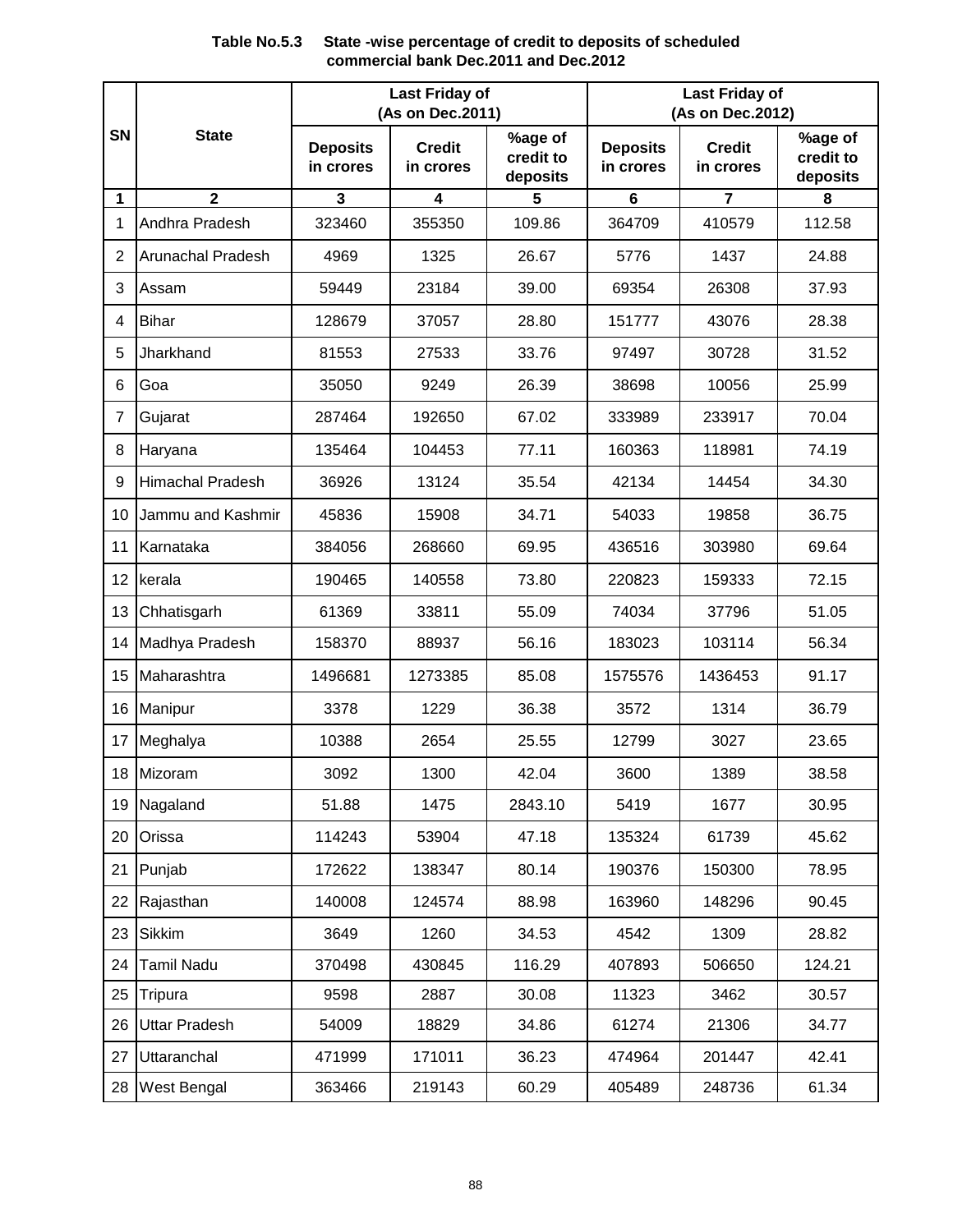#### **BANK AND DEBT POSITION OF STATES Table No.5.4 State-wise net samll Savings Collections**

| Sr.No.         | <b>Name of States</b> |                         | Net amount (including P.P.F) collected<br>through post offices |              |  |  |  |  |
|----------------|-----------------------|-------------------------|----------------------------------------------------------------|--------------|--|--|--|--|
|                |                       | 2000-2001               | 2010-2011(R)                                                   | 2011-2012(P) |  |  |  |  |
| $\mathbf{1}$   | $\overline{2}$        | $\overline{\mathbf{4}}$ | 5                                                              | 6            |  |  |  |  |
| $\mathbf{1}$   | Andhra Pradesh        | 1809.68                 | 1893.17                                                        | 1204.60      |  |  |  |  |
| 2              | Assam                 | 513.74                  | 1007.19                                                        | $-34.18$     |  |  |  |  |
| 3              | Arunachal Pradesh     | 15.32                   | 57.90                                                          | 463.97       |  |  |  |  |
| 4              | <b>Bihar</b>          | 2210.29                 | 1968.44                                                        | $-1064.66$   |  |  |  |  |
| 5              | Jharkhand             |                         | 1255.06                                                        | 3.66         |  |  |  |  |
| 6              | Gujarat               | 4281.25                 | 1760.95                                                        | $-625.72$    |  |  |  |  |
| $\overline{7}$ | Goa                   | 102.47                  | 164.55                                                         | 707.57       |  |  |  |  |
| 8              | Haryana               | 978.18                  | 834.88                                                         | 67.05        |  |  |  |  |
| 9              | Himachal Pradesh      | 235.79                  | 768.93                                                         | $-2717.25$   |  |  |  |  |
| 10             | Jammu and Kashmir     | 300.34                  | 282.87                                                         | 637.07       |  |  |  |  |
| 11             | Karnataka             | 1570.96                 | 1013.42                                                        | $-2130.06$   |  |  |  |  |
| 12             | Kerala                | 491.71                  | 198.94                                                         | $-2655.12$   |  |  |  |  |
| 13             | Madhya Pradesh        | 993.28                  | 1285.25                                                        | $-53.58$     |  |  |  |  |
| 14             | Chhattisgarh          | 363.68                  | 418.10                                                         | $-35.21$     |  |  |  |  |
| 15             | Maharashtra           | 4100.36                 | 3967.34                                                        | 76.83        |  |  |  |  |
| 16             | Manipur               | 25.47                   | $-6.32$                                                        | $-3.57$      |  |  |  |  |
| 17             | Meghalya              | 33.07                   | 81.89                                                          | 0.55         |  |  |  |  |
| 18             | Mizoram               | 15.48                   | 30.83                                                          | $-62.04$     |  |  |  |  |
| 19             | Nagaland              | 8.66                    | 17.06                                                          | $-125.45$    |  |  |  |  |
| 20             | orrissa               | 545.18                  | 1127.79                                                        | 816.70       |  |  |  |  |
| 21             | Punjab                | 2181.06                 | 560.10                                                         | 214.02       |  |  |  |  |
| 22             | Rajasthan             | 2609.22                 | $-16.10$                                                       | $-456.48$    |  |  |  |  |
| 23             | <b>Sikkim</b>         | 12.7                    | 35.70                                                          | $-5.78$      |  |  |  |  |
| 24             | <b>Tamil Nadu</b>     | 1600.22                 | 799.13                                                         | $-735.41$    |  |  |  |  |
| 25             | Tripura               | 138.27                  | 172.38                                                         | 16.85        |  |  |  |  |
| 26             | <b>Uttar Pradesh</b>  | 4042.99                 | 3988.22                                                        | $-1968.71$   |  |  |  |  |
| 27             | Uttranchal            | 462.6                   | 852.69                                                         | $-105.52$    |  |  |  |  |
| 28             | West Bengal           | 6181.67                 | 8409.45                                                        | $-51.88$     |  |  |  |  |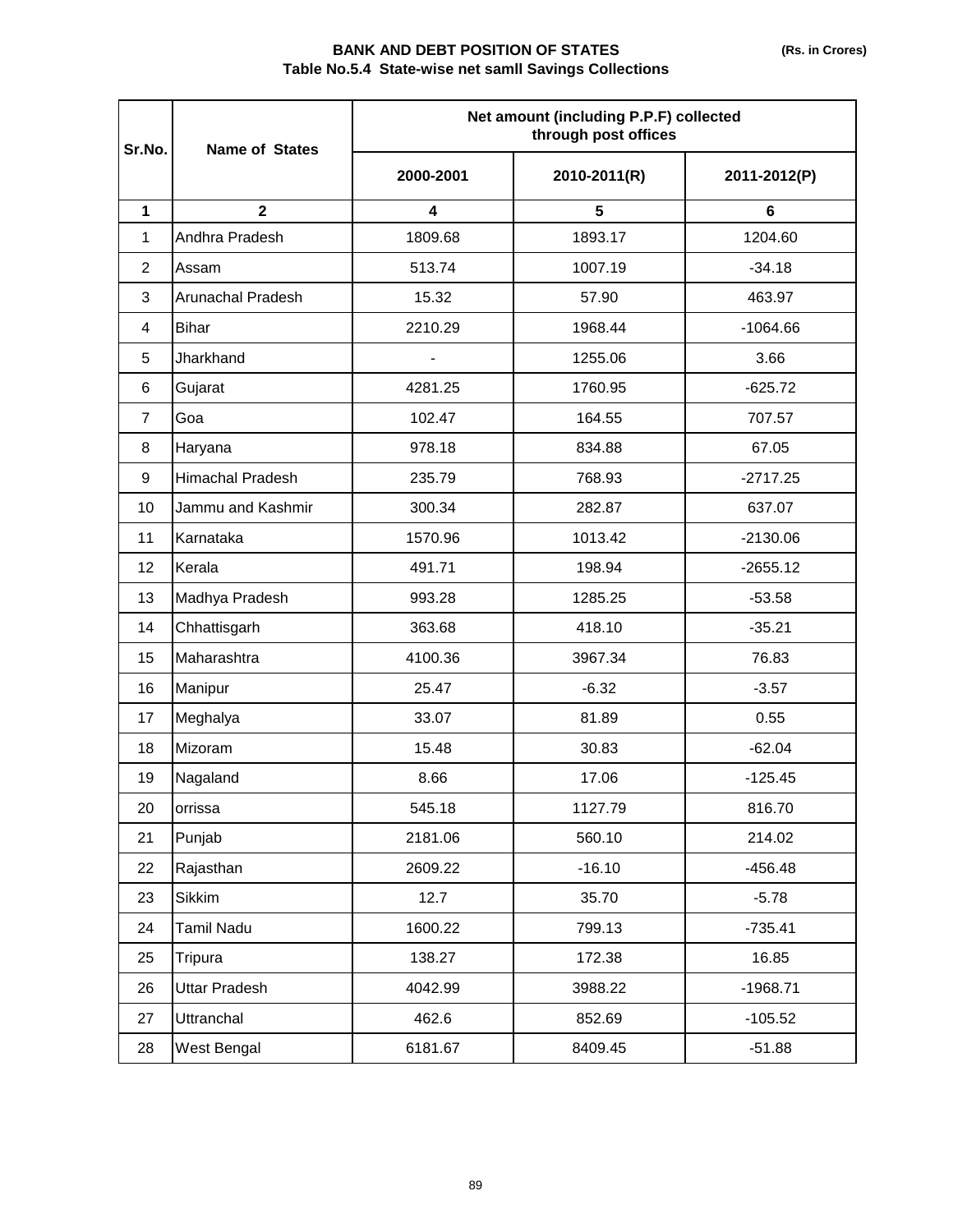**Small Saving Table No.5.5 Small Savings Schemes in Punjab** 

| SN             | Name of Scheme                                | 1980-81     | 1990-91      | 2000-01             | 2009-10                  | 2010-11                  | 2011-12        | 2012-13                  |  |  |
|----------------|-----------------------------------------------|-------------|--------------|---------------------|--------------------------|--------------------------|----------------|--------------------------|--|--|
| 1              | $\mathbf{2}$                                  | 3           | 4            | 5                   | 6                        | 7                        | 8              | 9                        |  |  |
| 1              | Post of Saving Bank Deposits                  |             |              |                     |                          |                          |                |                          |  |  |
|                | i) Gross Receipts                             | 731523      | 1480735      | 4827438             | 30597890                 | 43290879                 | 41080900       | 42652929                 |  |  |
|                | ii) Encashment                                | 580800      | 1287433      | 4442172             | 24498013                 | 41270938                 | 39765257       | 41339572                 |  |  |
|                | iii) Net Receipts                             | 150723      | 193302       | 385266              | 6099877                  | 2019941                  | 1315643        | 1313357                  |  |  |
| $\mathbf{2}$   | 10 Year Commulative Time Deposits             |             |              |                     |                          |                          |                |                          |  |  |
|                | i) Gross Receipts                             | 31801       | 16538        | 0.03                | $\overline{a}$           | $\frac{1}{2}$            | $\overline{a}$ | $\overline{\phantom{a}}$ |  |  |
|                | ii) Encashment                                | 15407       | 45162        | 0.00                | $\overline{a}$           |                          |                |                          |  |  |
|                | iii) Net Receipts                             | 16394       | -28624       | 0.03                | $\overline{a}$           | $\overline{\phantom{a}}$ | $\blacksquare$ | $\blacksquare$           |  |  |
| 3              | <b>Five Year Post office Deposits</b>         |             |              |                     |                          |                          |                |                          |  |  |
|                | i) Gross Receipts                             | 39936       | 411506       | 2998705             | 11029391                 | 11958417                 | 12343737       | 12958424                 |  |  |
|                | ii) Encashment                                | 20745       | 272129       | 1136457             | 10617110                 | 11038527                 | 11558622       | 10818477                 |  |  |
|                | iii) Net Receipts                             | 19191       | 139377       | 1862248             | 412281                   | 919890                   | 785115         | 2139947                  |  |  |
| 4              | <b>Post office time Deposits</b>              |             |              |                     |                          |                          |                |                          |  |  |
|                | i) Gross Receipts                             | 200132      | 209926       | 4095167             | $\overline{\phantom{a}}$ | $\blacksquare$           | $\overline{a}$ | $\overline{\phantom{a}}$ |  |  |
|                | ii) Encashment                                | 98279       | 227517       | 2308017             | $\overline{a}$           |                          |                |                          |  |  |
|                | iii) Net Receipts                             | 101853      | $-17591$     | 1787150             |                          |                          |                |                          |  |  |
| 5              | National Saving Certificates II to V issue    |             |              |                     |                          |                          |                |                          |  |  |
|                | i) Gross Receipts                             | 147280      | $\mathbf 0$  | $\pmb{0}$           | $\overline{a}$           | $\overline{\phantom{a}}$ | $-188240$      | $\overline{a}$           |  |  |
|                | ii) Encashment                                | 23927       | 292          | $\mathbf 0$         | ÷                        | $-15$                    | $-2$           | 60                       |  |  |
|                | iii) Net Receipts                             | 123353      | $-292$       | $\mathbf 0$         | $\overline{a}$           | 15                       | $-188238$      | -60                      |  |  |
| 6              | National Savings Certificates VI to VII issue |             |              |                     |                          |                          |                |                          |  |  |
|                | i) Gross Receipts                             | 0           | $\mathbf{0}$ | $\mathbf 0$         | $\overline{a}$           | $\blacksquare$           | 5331           |                          |  |  |
|                | ii) Encashment                                | 0           | 104299       | $\mathbf 0$         | 4803                     | -1531                    | 12794          | 25156                    |  |  |
|                | iii) Net Receipts                             | 0           | $-104299$    | 0                   | $-4803$                  | 1531                     | -7463          | $-25156$                 |  |  |
| $\overline{7}$ | <b>Public Provident Fund</b>                  |             |              |                     |                          |                          |                |                          |  |  |
|                | i) Gross Receipts                             | 260         | 452014       | 4913417             | 3961070                  | 7063374                  | 5591586        | 3617381                  |  |  |
|                | ii) Encashment                                | 3           | 2780         | 892570              | 1104600                  | 3316000                  | 1769769        | 1767179                  |  |  |
|                | iii) Net Receipts                             | 257         | 449234       | 4020847             | 2856470                  | 3747374                  | 3821817        | 1850202                  |  |  |
| 8              | N.S.C & Old Certificates                      |             |              |                     |                          |                          |                |                          |  |  |
|                | i) Gross Receipts                             | $\mathbf 0$ | $\pmb{0}$    | $\mathsf{O}\xspace$ | $\overline{\phantom{a}}$ | 215                      | 2909           | $\blacksquare$           |  |  |
|                | ii) Encashment                                | 10243       | 956802       | 19965               | $\overline{\phantom{0}}$ | $\blacksquare$           | 1570           | $\overline{2}$           |  |  |
|                | iii) Net Receipts                             | $-10243$    | -956802      | $-19965$            | $\overline{\phantom{0}}$ | 215                      | 1339           | $-2$                     |  |  |
| 9              | Indra Vikas Patra                             |             |              |                     |                          |                          |                |                          |  |  |
|                | i) Gross Receipts                             | $\mathbf 0$ | 771416       | -1228267            | $\overline{a}$           |                          | $-81595$       |                          |  |  |
|                | ii) Encashment                                | 0           | 0            | $(-)111921$         | 80014                    | -116860                  | $-811$         | 776                      |  |  |
|                | iii) Net Receipts                             | 0           | 771416       | -1116346            | $-80014$                 | 116860                   | $-80784$       | $-776$                   |  |  |